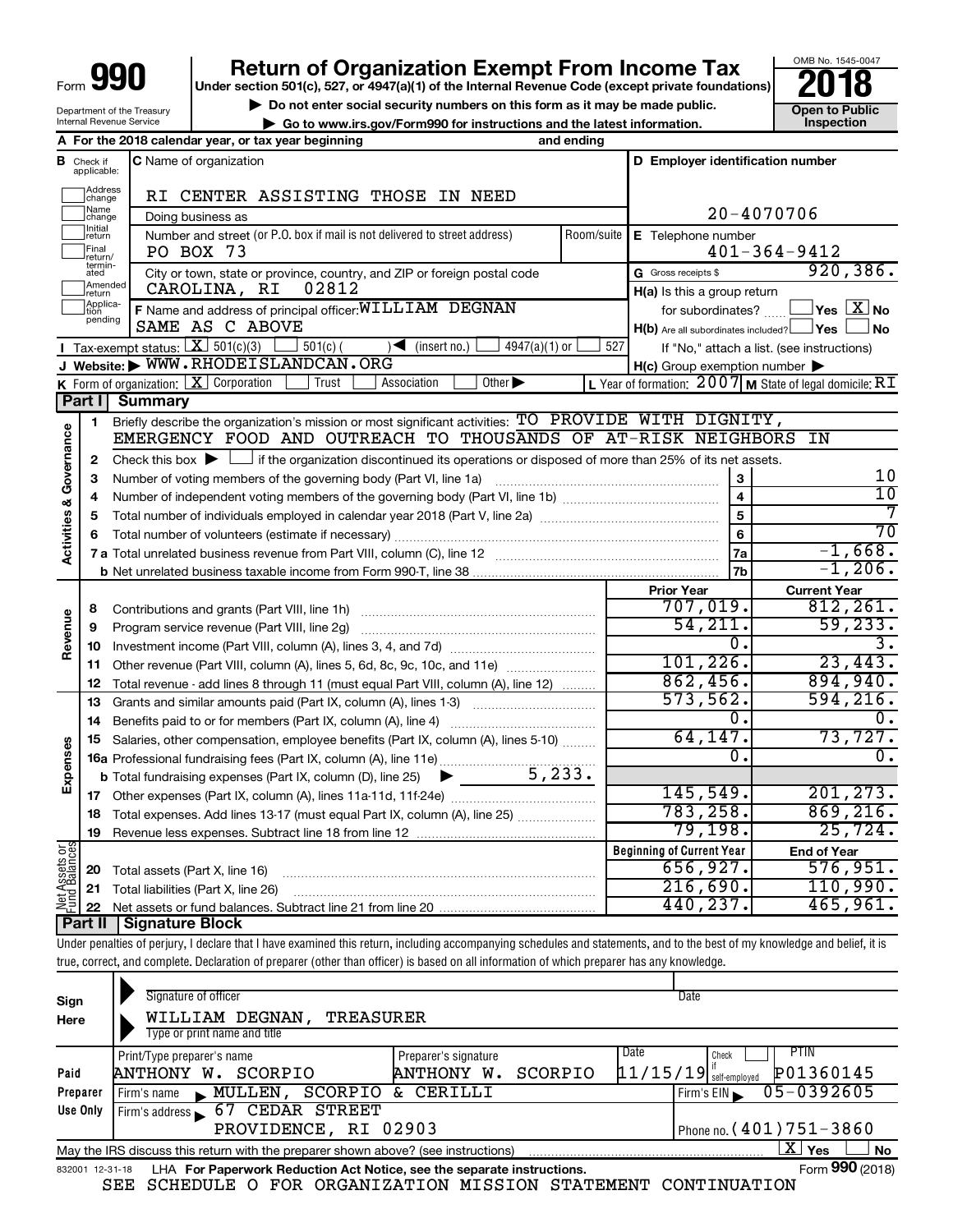|              | $20 - 4070706$<br>RI CENTER ASSISTING THOSE IN NEED<br>Page 2<br>Form 990 (2018)                                                                                |
|--------------|-----------------------------------------------------------------------------------------------------------------------------------------------------------------|
|              | <b>Statement of Program Service Accomplishments</b><br>Part III                                                                                                 |
|              |                                                                                                                                                                 |
| 1            | Briefly describe the organization's mission:<br>TO PROVIDE WITH DIGNITY, EMERGENCY FOOD AND OUTREACH TO THOUSANDS OF                                            |
|              | AT-RISK NEIGHBORS IN SOUTHERN RHODE ISLAND AND SURROUNDING<br>COMMUNITIES.                                                                                      |
|              |                                                                                                                                                                 |
| $\mathbf{2}$ | Did the organization undertake any significant program services during the year which were not listed on the                                                    |
|              | $\overline{\ }$ Yes $\overline{\rm X}$ No<br>prior Form 990 or 990-EZ?                                                                                          |
|              | If "Yes," describe these new services on Schedule O.<br>$\exists$ Yes $\boxed{\text{X}}$ No                                                                     |
| 3            | Did the organization cease conducting, or make significant changes in how it conducts, any program services?<br>If "Yes," describe these changes on Schedule O. |
| 4            | Describe the organization's program service accomplishments for each of its three largest program services, as measured by expenses.                            |
|              | Section 501(c)(3) and 501(c)(4) organizations are required to report the amount of grants and allocations to others, the total expenses, and                    |
|              | revenue, if any, for each program service reported.<br>594, 216. ) (Revenue \$<br>59, 279.                                                                      |
| 4a           | ) (Expenses \$<br>(Code:<br>THE RHODE ISLAND CENTER ASSISTING THOSE IN NEED PROVIDES EMERGENCY                                                                  |
|              | FOOD, CLOTHING, TEMPORARY HOUSING, UTILITY ASSISTANCE AND OTHER VITAL                                                                                           |
|              | SUPPORTS TO AT RISK INDIVIDUALS AND FAMILIES THROUGHOUT THE STATE,                                                                                              |
|              | PRIMARILY IN WASHINGTON COUNTY. THE ORGANIZATION CURRENTLY SERVED                                                                                               |
|              | 17,501 PEOPLE DURING 2018.                                                                                                                                      |
|              |                                                                                                                                                                 |
|              |                                                                                                                                                                 |
|              |                                                                                                                                                                 |
|              |                                                                                                                                                                 |
|              |                                                                                                                                                                 |
| 4b           | (Code: ) (Expenses \$                                                                                                                                           |
|              |                                                                                                                                                                 |
|              |                                                                                                                                                                 |
|              |                                                                                                                                                                 |
|              |                                                                                                                                                                 |
|              |                                                                                                                                                                 |
|              |                                                                                                                                                                 |
|              |                                                                                                                                                                 |
|              |                                                                                                                                                                 |
|              |                                                                                                                                                                 |
|              |                                                                                                                                                                 |
| 4с           | $\left(\text{Code:}\right)$<br>) (Expenses \$<br>including grants of \$<br>) (Revenue \$                                                                        |
|              |                                                                                                                                                                 |
|              |                                                                                                                                                                 |
|              |                                                                                                                                                                 |
|              |                                                                                                                                                                 |
|              |                                                                                                                                                                 |
|              |                                                                                                                                                                 |
|              |                                                                                                                                                                 |
|              |                                                                                                                                                                 |
|              |                                                                                                                                                                 |
|              |                                                                                                                                                                 |
|              |                                                                                                                                                                 |
| 4d           | Other program services (Describe in Schedule O.)                                                                                                                |
|              | (Expenses \$<br>(Revenue \$<br>including grants of \$                                                                                                           |
| 4е           | 762, 368.<br>Total program service expenses<br>Form 990 (2018)                                                                                                  |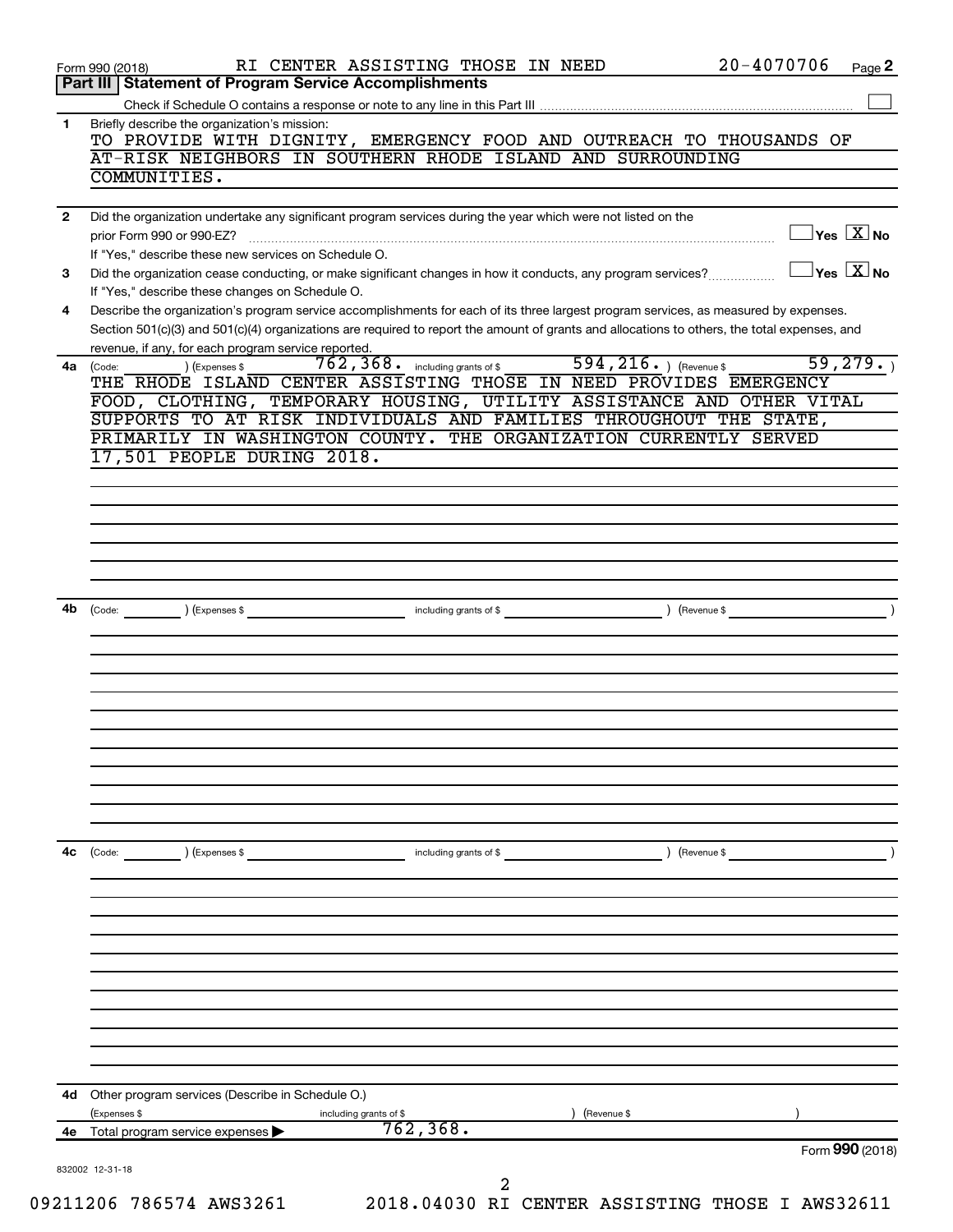|  | Form 990 (2018) |  |
|--|-----------------|--|
|  |                 |  |

**Part IV Checklist of Required Schedules**

|     |                                                                                                                                                                     |                 | Yes | No                    |
|-----|---------------------------------------------------------------------------------------------------------------------------------------------------------------------|-----------------|-----|-----------------------|
| 1.  | Is the organization described in section 501(c)(3) or 4947(a)(1) (other than a private foundation)?                                                                 |                 |     |                       |
|     | If "Yes," complete Schedule A                                                                                                                                       | 1               | x   |                       |
| 2   |                                                                                                                                                                     | $\mathbf{2}$    | x   |                       |
| 3   | Did the organization engage in direct or indirect political campaign activities on behalf of or in opposition to candidates for                                     |                 |     |                       |
|     | public office? If "Yes," complete Schedule C, Part I                                                                                                                | З               |     | x                     |
| 4   | Section 501(c)(3) organizations. Did the organization engage in lobbying activities, or have a section 501(h) election in effect                                    |                 |     |                       |
|     |                                                                                                                                                                     | 4               |     | x                     |
| 5   | Is the organization a section 501(c)(4), 501(c)(5), or 501(c)(6) organization that receives membership dues, assessments, or                                        |                 |     |                       |
|     |                                                                                                                                                                     | 5               |     | x                     |
| 6   | Did the organization maintain any donor advised funds or any similar funds or accounts for which donors have the right to                                           |                 |     |                       |
|     | provide advice on the distribution or investment of amounts in such funds or accounts? If "Yes," complete Schedule D, Part I                                        | 6               |     | x                     |
| 7   | Did the organization receive or hold a conservation easement, including easements to preserve open space,                                                           |                 |     | x                     |
|     | the environment, historic land areas, or historic structures? If "Yes," complete Schedule D, Part II                                                                | $\overline{7}$  |     |                       |
| 8   | Did the organization maintain collections of works of art, historical treasures, or other similar assets? If "Yes," complete                                        |                 |     | x                     |
|     | Schedule D, Part III                                                                                                                                                | 8               |     |                       |
| 9   | Did the organization report an amount in Part X, line 21, for escrow or custodial account liability, serve as a custodian for                                       |                 |     |                       |
|     | amounts not listed in Part X; or provide credit counseling, debt management, credit repair, or debt negotiation services?<br>If "Yes," complete Schedule D, Part IV |                 |     | x                     |
|     | Did the organization, directly or through a related organization, hold assets in temporarily restricted endowments, permanent                                       | 9               |     |                       |
| 10  |                                                                                                                                                                     | 10              |     | x                     |
| 11  | If the organization's answer to any of the following questions is "Yes," then complete Schedule D, Parts VI, VII, VIII, IX, or X                                    |                 |     |                       |
|     | as applicable.                                                                                                                                                      |                 |     |                       |
|     | a Did the organization report an amount for land, buildings, and equipment in Part X, line 10? If "Yes," complete Schedule D,                                       |                 |     |                       |
|     | Part VI                                                                                                                                                             | 11a             | х   |                       |
|     | <b>b</b> Did the organization report an amount for investments - other securities in Part X, line 12 that is 5% or more of its total                                |                 |     |                       |
|     |                                                                                                                                                                     | 11b             |     | x                     |
|     | c Did the organization report an amount for investments - program related in Part X, line 13 that is 5% or more of its total                                        |                 |     |                       |
|     |                                                                                                                                                                     | 11c             |     | x                     |
|     | d Did the organization report an amount for other assets in Part X, line 15 that is 5% or more of its total assets reported in                                      |                 |     |                       |
|     |                                                                                                                                                                     | 11d             |     | x                     |
|     |                                                                                                                                                                     | <b>11e</b>      | X   |                       |
| f   | Did the organization's separate or consolidated financial statements for the tax year include a footnote that addresses                                             |                 |     |                       |
|     | the organization's liability for uncertain tax positions under FIN 48 (ASC 740)? If "Yes," complete Schedule D, Part X                                              | 11f             |     | x                     |
|     | 12a Did the organization obtain separate, independent audited financial statements for the tax year? If "Yes," complete                                             |                 |     |                       |
|     | Schedule D, Parts XI and XII                                                                                                                                        | 12a             |     | x                     |
|     | <b>b</b> Was the organization included in consolidated, independent audited financial statements for the tax year?                                                  |                 |     |                       |
|     | If "Yes," and if the organization answered "No" to line 12a, then completing Schedule D, Parts XI and XII is optional                                               | 12 <sub>b</sub> |     | х                     |
| 13  |                                                                                                                                                                     | 13              |     | $\overline{\text{x}}$ |
| 14a | Did the organization maintain an office, employees, or agents outside of the United States?                                                                         | 14a             |     | x                     |
| b   | Did the organization have aggregate revenues or expenses of more than \$10,000 from grantmaking, fundraising, business,                                             |                 |     |                       |
|     | investment, and program service activities outside the United States, or aggregate foreign investments valued at \$100,000                                          |                 |     |                       |
|     |                                                                                                                                                                     | 14b             |     | x                     |
| 15  | Did the organization report on Part IX, column (A), line 3, more than \$5,000 of grants or other assistance to or for any                                           |                 |     | x                     |
|     |                                                                                                                                                                     | 15              |     |                       |
| 16  | Did the organization report on Part IX, column (A), line 3, more than \$5,000 of aggregate grants or other assistance to                                            | 16              |     | x                     |
|     | Did the organization report a total of more than \$15,000 of expenses for professional fundraising services on Part IX,                                             |                 |     |                       |
| 17  |                                                                                                                                                                     | 17              |     | x                     |
| 18  | Did the organization report more than \$15,000 total of fundraising event gross income and contributions on Part VIII, lines                                        |                 |     |                       |
|     |                                                                                                                                                                     | 18              | x   |                       |
| 19  | Did the organization report more than \$15,000 of gross income from gaming activities on Part VIII, line 9a? If "Yes,"                                              |                 |     |                       |
|     |                                                                                                                                                                     | 19              |     | x                     |
| 20a | Did the organization operate one or more hospital facilities? If "Yes," complete Schedule H                                                                         | <b>20a</b>      |     | x                     |
| b   |                                                                                                                                                                     | 20 <sub>b</sub> |     |                       |
| 21  | Did the organization report more than \$5,000 of grants or other assistance to any domestic organization or                                                         |                 |     |                       |
|     |                                                                                                                                                                     | 21              |     | x                     |
|     | 832003 12-31-18                                                                                                                                                     |                 |     | Form 990 (2018)       |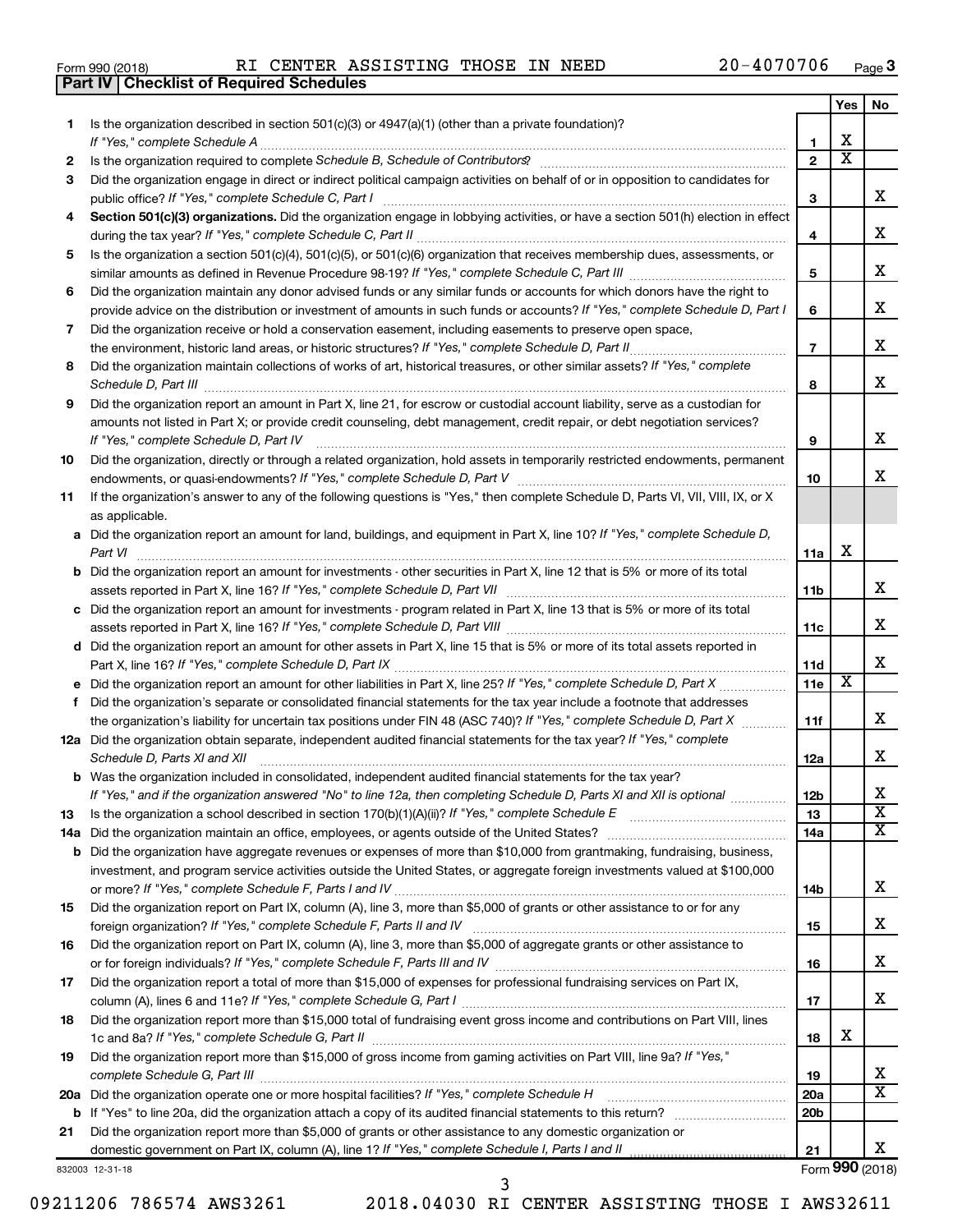|  | Form 990 (2018) |
|--|-----------------|
|  |                 |

*(continued)* **Part IV Checklist of Required Schedules**

|          |                                                                                                                                                                                                                                                 |                 | Yes   No        |                            |
|----------|-------------------------------------------------------------------------------------------------------------------------------------------------------------------------------------------------------------------------------------------------|-----------------|-----------------|----------------------------|
| 22       | Did the organization report more than \$5,000 of grants or other assistance to or for domestic individuals on                                                                                                                                   | 22              | X               |                            |
| 23       | Did the organization answer "Yes" to Part VII, Section A, line 3, 4, or 5 about compensation of the organization's current                                                                                                                      |                 |                 |                            |
|          | and former officers, directors, trustees, key employees, and highest compensated employees? If "Yes," complete                                                                                                                                  |                 |                 | х                          |
|          | 24a Did the organization have a tax-exempt bond issue with an outstanding principal amount of more than \$100,000 as of the                                                                                                                     | 23              |                 |                            |
|          | last day of the year, that was issued after December 31, 2002? If "Yes," answer lines 24b through 24d and complete                                                                                                                              |                 |                 |                            |
|          |                                                                                                                                                                                                                                                 | 24a             |                 | x                          |
|          | b Did the organization invest any proceeds of tax-exempt bonds beyond a temporary period exception?                                                                                                                                             | 24b             |                 |                            |
|          | c Did the organization maintain an escrow account other than a refunding escrow at any time during the year to defease                                                                                                                          | 24c             |                 |                            |
|          |                                                                                                                                                                                                                                                 | 24d             |                 |                            |
|          | 25a Section 501(c)(3), 501(c)(4), and 501(c)(29) organizations. Did the organization engage in an excess benefit                                                                                                                                |                 |                 |                            |
|          |                                                                                                                                                                                                                                                 | 25a             |                 | x                          |
|          | <b>b</b> Is the organization aware that it engaged in an excess benefit transaction with a disqualified person in a prior year, and                                                                                                             |                 |                 |                            |
|          | that the transaction has not been reported on any of the organization's prior Forms 990 or 990-EZ? If "Yes," complete<br>Schedule L, Part I                                                                                                     | 25b             |                 | x                          |
| 26       | Did the organization report any amount on Part X, line 5, 6, or 22 for receivables from or payables to any current or<br>former officers, directors, trustees, key employees, highest compensated employees, or disqualified persons? If "Yes," |                 |                 |                            |
|          | complete Schedule L, Part II                                                                                                                                                                                                                    | 26              |                 | x                          |
| 27       | Did the organization provide a grant or other assistance to an officer, director, trustee, key employee, substantial                                                                                                                            |                 |                 |                            |
|          | contributor or employee thereof, a grant selection committee member, or to a 35% controlled entity or family member                                                                                                                             |                 |                 |                            |
|          |                                                                                                                                                                                                                                                 | 27              |                 | x                          |
| 28       | Was the organization a party to a business transaction with one of the following parties (see Schedule L, Part IV                                                                                                                               |                 |                 |                            |
|          | instructions for applicable filing thresholds, conditions, and exceptions):                                                                                                                                                                     |                 |                 |                            |
|          | a A current or former officer, director, trustee, or key employee? If "Yes," complete Schedule L, Part IV                                                                                                                                       | <b>28a</b>      |                 | Х<br>$\overline{\text{x}}$ |
|          | b A family member of a current or former officer, director, trustee, or key employee? If "Yes," complete Schedule L, Part IV                                                                                                                    | 28 <sub>b</sub> |                 |                            |
|          | c An entity of which a current or former officer, director, trustee, or key employee (or a family member thereof) was an officer,                                                                                                               |                 |                 | Х                          |
|          |                                                                                                                                                                                                                                                 | 28c<br>29       | х               |                            |
| 29<br>30 | Did the organization receive contributions of art, historical treasures, or other similar assets, or qualified conservation                                                                                                                     |                 |                 |                            |
|          |                                                                                                                                                                                                                                                 | 30              |                 | х                          |
| 31       | Did the organization liquidate, terminate, or dissolve and cease operations?                                                                                                                                                                    | 31              |                 | х                          |
| 32       | Did the organization sell, exchange, dispose of, or transfer more than 25% of its net assets? If "Yes," complete                                                                                                                                | 32              |                 | Х                          |
| 33       | Did the organization own 100% of an entity disregarded as separate from the organization under Regulations                                                                                                                                      |                 |                 |                            |
|          |                                                                                                                                                                                                                                                 | 33              |                 | х                          |
| 34       | Was the organization related to any tax-exempt or taxable entity? If "Yes," complete Schedule R, Part II, III, or IV, and<br>Part V, line 1                                                                                                     | 34              |                 | х                          |
|          |                                                                                                                                                                                                                                                 | 35a             |                 | $\overline{\texttt{x}}$    |
|          | b If "Yes" to line 35a, did the organization receive any payment from or engage in any transaction with a controlled entity                                                                                                                     |                 |                 |                            |
|          | Section 501(c)(3) organizations. Did the organization make any transfers to an exempt non-charitable related organization?                                                                                                                      | 35 <sub>b</sub> |                 |                            |
| 36       |                                                                                                                                                                                                                                                 | 36              |                 | x                          |
| 37       | Did the organization conduct more than 5% of its activities through an entity that is not a related organization                                                                                                                                |                 |                 |                            |
| 38       | Did the organization complete Schedule O and provide explanations in Schedule O for Part VI, lines 11b and 19?                                                                                                                                  | 37              |                 | x                          |
|          |                                                                                                                                                                                                                                                 | 38              | X               |                            |
| Part V   | <b>Statements Regarding Other IRS Filings and Tax Compliance</b><br>Check if Schedule O contains a response or note to any line in this Part V                                                                                                  |                 |                 |                            |
|          |                                                                                                                                                                                                                                                 |                 | Yes $ $         | No                         |
|          |                                                                                                                                                                                                                                                 |                 |                 |                            |
|          | 1a                                                                                                                                                                                                                                              |                 |                 |                            |
|          | 1 <sub>b</sub>                                                                                                                                                                                                                                  |                 |                 |                            |
|          | c Did the organization comply with backup withholding rules for reportable payments to vendors and reportable gaming                                                                                                                            |                 |                 |                            |
|          |                                                                                                                                                                                                                                                 | 1c              | Form 990 (2018) |                            |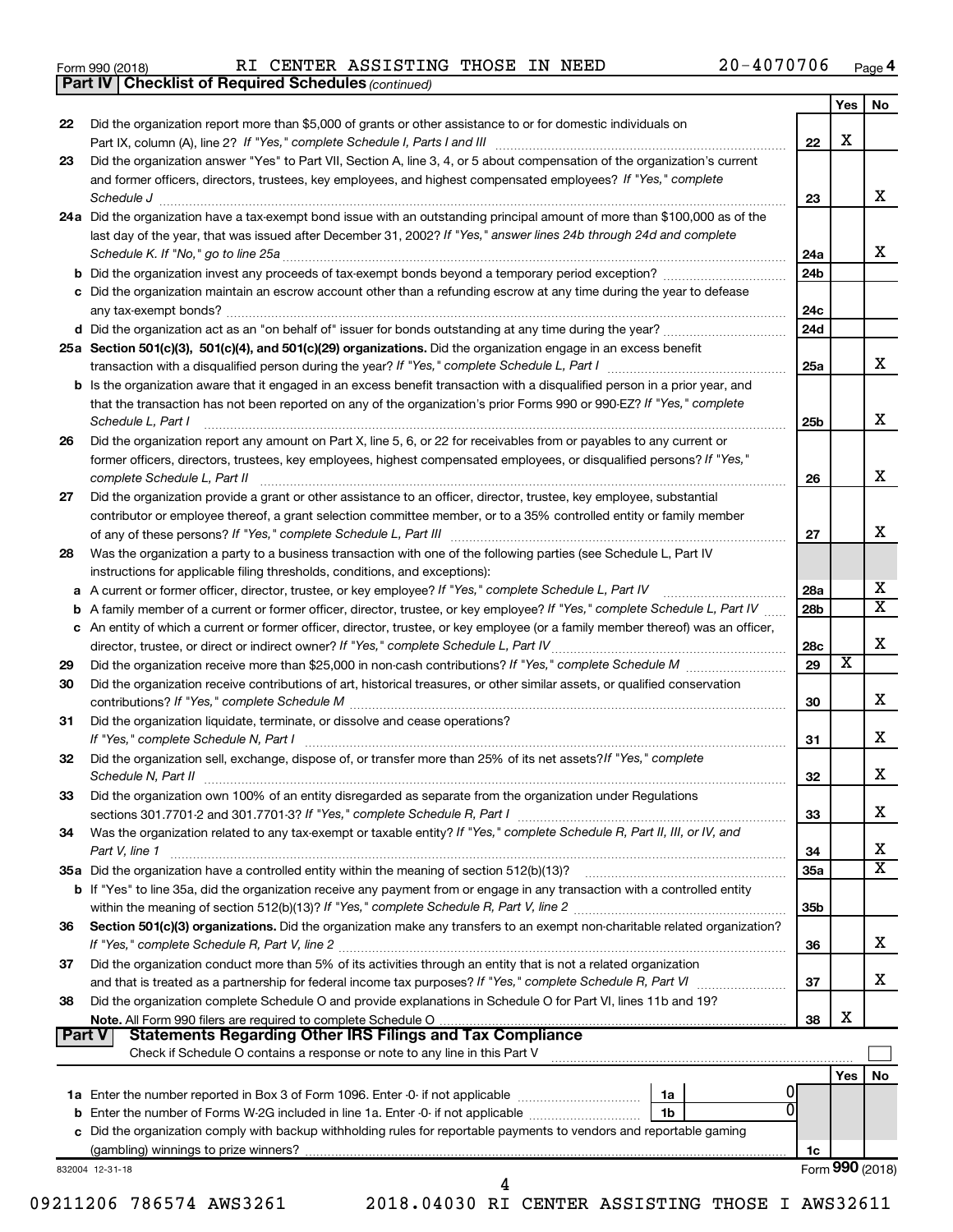|  | Form 990 (2018) |
|--|-----------------|
|  |                 |

**Part V** Statements Regarding Other IRS Filings and Tax Compliance (continued)

|        |                                                                                                                                                                               |                | Yes                     | No                      |
|--------|-------------------------------------------------------------------------------------------------------------------------------------------------------------------------------|----------------|-------------------------|-------------------------|
|        | 2a Enter the number of employees reported on Form W-3, Transmittal of Wage and Tax Statements,                                                                                |                |                         |                         |
|        | 7<br>filed for the calendar year ending with or within the year covered by this return<br>2a                                                                                  |                |                         |                         |
| b      |                                                                                                                                                                               | 2 <sub>b</sub> | х                       |                         |
|        |                                                                                                                                                                               |                |                         |                         |
|        | 3a Did the organization have unrelated business gross income of \$1,000 or more during the year?                                                                              | 3a             | х                       |                         |
|        |                                                                                                                                                                               | 3b             | $\overline{\mathbf{x}}$ |                         |
|        | 4a At any time during the calendar year, did the organization have an interest in, or a signature or other authority over, a                                                  |                |                         |                         |
|        | financial account in a foreign country (such as a bank account, securities account, or other financial account)?                                                              | 4a             |                         | x                       |
|        | <b>b</b> If "Yes," enter the name of the foreign country: $\blacktriangleright$                                                                                               |                |                         |                         |
|        | See instructions for filing requirements for FinCEN Form 114, Report of Foreign Bank and Financial Accounts (FBAR).                                                           |                |                         |                         |
|        |                                                                                                                                                                               | 5a             |                         | x                       |
| b      |                                                                                                                                                                               | 5b             |                         | $\overline{\mathbf{X}}$ |
| с      |                                                                                                                                                                               | 5с             |                         |                         |
|        | 6a Does the organization have annual gross receipts that are normally greater than \$100,000, and did the organization solicit                                                |                |                         |                         |
|        |                                                                                                                                                                               | 6a             |                         | x                       |
|        | <b>b</b> If "Yes," did the organization include with every solicitation an express statement that such contributions or gifts                                                 |                |                         |                         |
|        |                                                                                                                                                                               | 6b             |                         |                         |
| 7      | Organizations that may receive deductible contributions under section 170(c).                                                                                                 |                |                         |                         |
| a      | Did the organization receive a payment in excess of \$75 made partly as a contribution and partly for goods and services provided to the payor?                               | 7a             |                         | х                       |
| b      |                                                                                                                                                                               | 7b             |                         |                         |
| с      | Did the organization sell, exchange, or otherwise dispose of tangible personal property for which it was required                                                             |                |                         | х                       |
|        | 7d                                                                                                                                                                            | 7c             |                         |                         |
| d      | Did the organization receive any funds, directly or indirectly, to pay premiums on a personal benefit contract?                                                               | 7е             |                         | x                       |
| е      |                                                                                                                                                                               | 7f             |                         | $\mathbf x$             |
| f.     | If the organization received a contribution of qualified intellectual property, did the organization file Form 8899 as required?                                              | 7g             |                         |                         |
| g<br>h | If the organization received a contribution of cars, boats, airplanes, or other vehicles, did the organization file a Form 1098-C?                                            | 7h             |                         |                         |
| 8      | Sponsoring organizations maintaining donor advised funds. Did a donor advised fund maintained by the                                                                          |                |                         |                         |
|        | sponsoring organization have excess business holdings at any time during the year?                                                                                            | 8              |                         |                         |
| 9      | Sponsoring organizations maintaining donor advised funds.                                                                                                                     |                |                         |                         |
| а      | Did the sponsoring organization make any taxable distributions under section 4966?                                                                                            | 9а             |                         |                         |
| b      |                                                                                                                                                                               | 9b             |                         |                         |
| 10     | Section 501(c)(7) organizations. Enter:                                                                                                                                       |                |                         |                         |
| а      | 10a                                                                                                                                                                           |                |                         |                         |
|        | 10 <sub>b</sub><br>b Gross receipts, included on Form 990, Part VIII, line 12, for public use of club facilities                                                              |                |                         |                         |
| 11     | Section 501(c)(12) organizations. Enter:                                                                                                                                      |                |                         |                         |
|        | 11a                                                                                                                                                                           |                |                         |                         |
|        | <b>b</b> Gross income from other sources (Do not net amounts due or paid to other sources against                                                                             |                |                         |                         |
|        | 11b                                                                                                                                                                           |                |                         |                         |
|        | 12a Section 4947(a)(1) non-exempt charitable trusts. Is the organization filing Form 990 in lieu of Form 1041?                                                                | 12a            |                         |                         |
|        | b If "Yes," enter the amount of tax-exempt interest received or accrued during the year<br>12b                                                                                |                |                         |                         |
| 13     | Section 501(c)(29) qualified nonprofit health insurance issuers.                                                                                                              |                |                         |                         |
|        |                                                                                                                                                                               | 1За            |                         |                         |
|        | Note. See the instructions for additional information the organization must report on Schedule O.                                                                             |                |                         |                         |
|        | <b>b</b> Enter the amount of reserves the organization is required to maintain by the states in which the                                                                     |                |                         |                         |
|        | 13 <sub>b</sub>                                                                                                                                                               |                |                         |                         |
|        | 13с                                                                                                                                                                           |                |                         | x                       |
|        | 14a Did the organization receive any payments for indoor tanning services during the tax year?                                                                                | 14a            |                         |                         |
|        |                                                                                                                                                                               | 14b            |                         |                         |
| 15     | Is the organization subject to the section 4960 tax on payment(s) of more than \$1,000,000 in remuneration or                                                                 |                |                         | X                       |
|        | excess parachute payment(s) during the year?                                                                                                                                  | 15             |                         |                         |
| 16     | If "Yes," see instructions and file Form 4720, Schedule N.<br>Is the organization an educational institution subject to the section 4968 excise tax on net investment income? | 16             |                         | x                       |
|        | If "Yes," complete Form 4720, Schedule O.                                                                                                                                     |                |                         |                         |
|        |                                                                                                                                                                               |                |                         |                         |

Form (2018) **990**

832005 12-31-18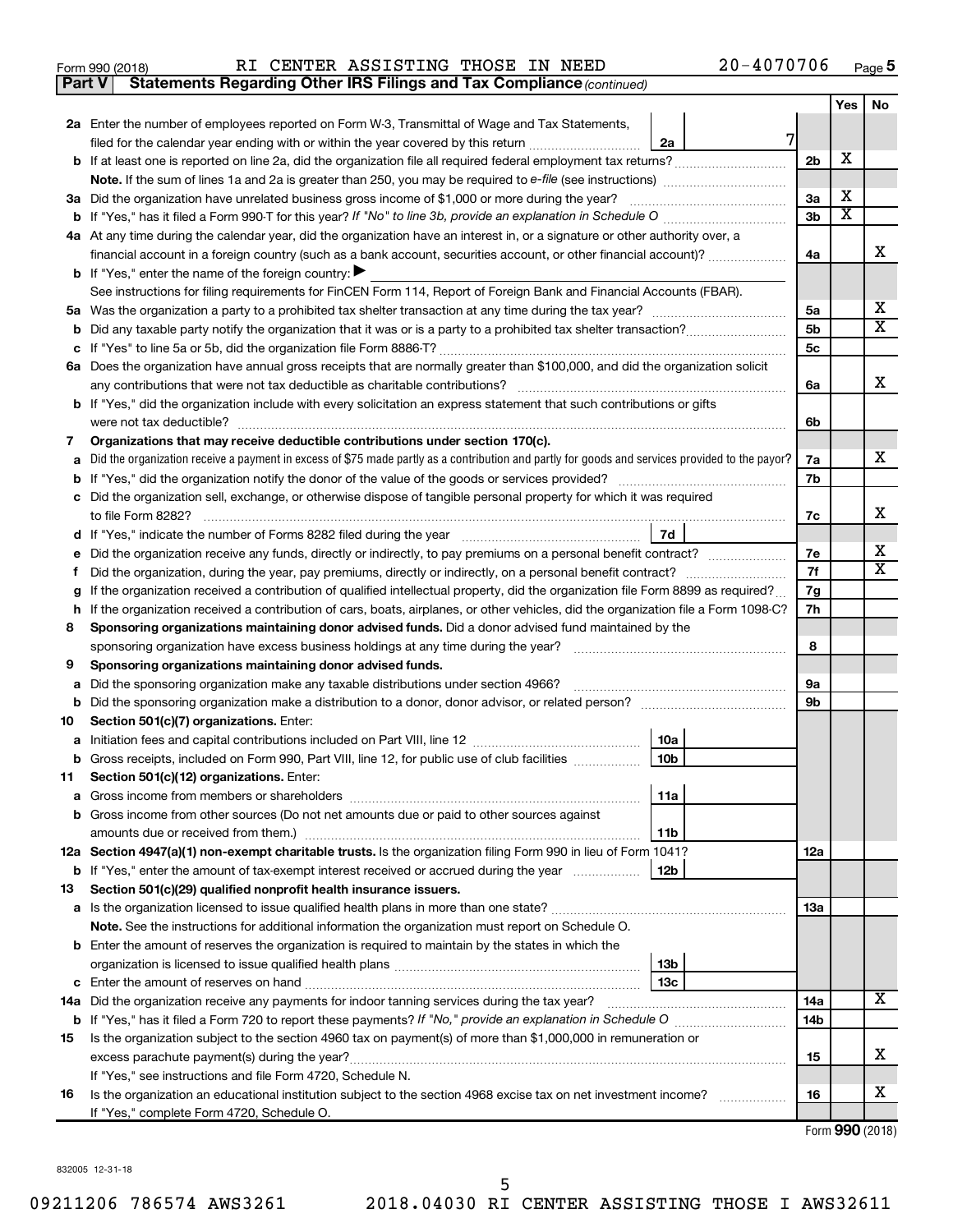| Form 990 (2018) |  |
|-----------------|--|
|-----------------|--|

#### Form 990 (2018) RI CENTER ASSISTING THOSE IN NEED 20-4070706 <sub>Page</sub>

**Part VI** Governance, Management, and Disclosure For each "Yes" response to lines 2 through 7b below, and for a "No" response *to line 8a, 8b, or 10b below, describe the circumstances, processes, or changes in Schedule O. See instructions.*

|     | Check if Schedule O contains a response or note to any line in this Part VI [100] [100] [100] [100] [100] [100] [100] [100] [100] [100] [100] [100] [100] [100] [100] [100] [100] [100] [100] [100] [100] [100] [100] [100] [1 |                               |                 |                         | $\mathbf{X}$ |
|-----|--------------------------------------------------------------------------------------------------------------------------------------------------------------------------------------------------------------------------------|-------------------------------|-----------------|-------------------------|--------------|
|     | <b>Section A. Governing Body and Management</b>                                                                                                                                                                                |                               |                 |                         |              |
|     |                                                                                                                                                                                                                                |                               |                 | Yes                     | No           |
|     | 1a Enter the number of voting members of the governing body at the end of the tax year                                                                                                                                         | 10<br>1a                      |                 |                         |              |
|     | If there are material differences in voting rights among members of the governing body, or if the governing                                                                                                                    |                               |                 |                         |              |
|     | body delegated broad authority to an executive committee or similar committee, explain in Schedule O.                                                                                                                          |                               |                 |                         |              |
| b   | Enter the number of voting members included in line 1a, above, who are independent                                                                                                                                             | 10<br>1b                      |                 |                         |              |
| 2   | Did any officer, director, trustee, or key employee have a family relationship or a business relationship with any other                                                                                                       |                               |                 |                         |              |
|     | officer, director, trustee, or key employee?                                                                                                                                                                                   |                               | $\mathbf{2}$    |                         |              |
| 3   | Did the organization delegate control over management duties customarily performed by or under the direct supervision                                                                                                          |                               |                 |                         |              |
|     |                                                                                                                                                                                                                                |                               | 3               |                         |              |
| 4   | Did the organization make any significant changes to its governing documents since the prior Form 990 was filed?                                                                                                               |                               | $\overline{4}$  |                         |              |
| 5   |                                                                                                                                                                                                                                |                               | 5               |                         |              |
| 6   |                                                                                                                                                                                                                                |                               | 6               |                         |              |
| 7a  | Did the organization have members, stockholders, or other persons who had the power to elect or appoint one or                                                                                                                 |                               |                 |                         |              |
|     |                                                                                                                                                                                                                                |                               | 7а              |                         |              |
| b   | Are any governance decisions of the organization reserved to (or subject to approval by) members, stockholders, or                                                                                                             |                               |                 |                         |              |
|     |                                                                                                                                                                                                                                |                               | 7b              |                         |              |
| 8   | Did the organization contemporaneously document the meetings held or written actions undertaken during the year by the following:                                                                                              |                               |                 |                         |              |
| а   |                                                                                                                                                                                                                                |                               | 8а              | х                       |              |
|     |                                                                                                                                                                                                                                |                               | 8b              | $\overline{\textbf{x}}$ |              |
| 9   | Is there any officer, director, trustee, or key employee listed in Part VII, Section A, who cannot be reached at the                                                                                                           |                               |                 |                         |              |
|     |                                                                                                                                                                                                                                |                               | 9               |                         |              |
|     | <b>Section B. Policies</b> (This Section B requests information about policies not required by the Internal Revenue Code.)                                                                                                     |                               |                 |                         |              |
|     |                                                                                                                                                                                                                                |                               |                 | Yes                     |              |
|     |                                                                                                                                                                                                                                |                               | 10a             |                         |              |
|     | <b>b</b> If "Yes," did the organization have written policies and procedures governing the activities of such chapters, affiliates,                                                                                            |                               |                 |                         |              |
|     |                                                                                                                                                                                                                                |                               | 10b             |                         |              |
|     | 11a Has the organization provided a complete copy of this Form 990 to all members of its governing body before filing the form?                                                                                                |                               | 11a             | X                       |              |
|     | Describe in Schedule O the process, if any, used by the organization to review this Form 990.                                                                                                                                  |                               |                 |                         |              |
| 12a | Did the organization have a written conflict of interest policy? If "No," go to line 13                                                                                                                                        |                               | 12a             | X                       |              |
|     | Were officers, directors, or trustees, and key employees required to disclose annually interests that could give rise to conflicts?                                                                                            |                               | 12 <sub>b</sub> | $\overline{\textbf{x}}$ |              |
| с   | Did the organization regularly and consistently monitor and enforce compliance with the policy? If "Yes," describe                                                                                                             |                               |                 |                         |              |
|     |                                                                                                                                                                                                                                |                               | 12c             |                         |              |
| 13  |                                                                                                                                                                                                                                |                               | 13              | $\overline{\textbf{x}}$ |              |
| 14  |                                                                                                                                                                                                                                |                               | 14              |                         |              |
| 15  | Did the process for determining compensation of the following persons include a review and approval by independent                                                                                                             |                               |                 |                         |              |
|     | persons, comparability data, and contemporaneous substantiation of the deliberation and decision?                                                                                                                              |                               |                 |                         |              |
| а   | The organization's CEO, Executive Director, or top management official manufactured content of the organization's CEO, Executive Director, or top management official manufactured content of the organization's CEO, Executiv |                               | 15a             |                         |              |
|     |                                                                                                                                                                                                                                |                               | 15b             |                         |              |
|     | If "Yes" to line 15a or 15b, describe the process in Schedule O (see instructions).                                                                                                                                            |                               |                 |                         |              |
|     | 16a Did the organization invest in, contribute assets to, or participate in a joint venture or similar arrangement with a                                                                                                      |                               |                 |                         |              |
|     |                                                                                                                                                                                                                                |                               |                 |                         |              |
|     | taxable entity during the year?<br>b If "Yes," did the organization follow a written policy or procedure requiring the organization to evaluate its participation                                                              |                               | 16a             |                         |              |
|     |                                                                                                                                                                                                                                |                               |                 |                         |              |
|     | in joint venture arrangements under applicable federal tax law, and take steps to safequard the organization's                                                                                                                 |                               |                 |                         |              |
|     | exempt status with respect to such arrangements?<br><b>Section C. Disclosure</b>                                                                                                                                               |                               | 16b             |                         |              |
| 17  | List the states with which a copy of this Form 990 is required to be filed $\blacktriangleright\mathbf{R}\mathbf{I}$                                                                                                           |                               |                 |                         |              |
| 18  | Section 6104 requires an organization to make its Forms 1023 (1024 or 1024 A if applicable), 990, and 990-T (Section 501(c)(3)s only) available                                                                                |                               |                 |                         |              |
|     | for public inspection. Indicate how you made these available. Check all that apply.                                                                                                                                            |                               |                 |                         |              |
|     | $\lfloor x \rfloor$ Another's website<br>$\lfloor x \rfloor$ Upon request<br>Own website                                                                                                                                       |                               |                 |                         |              |
|     |                                                                                                                                                                                                                                | Other (explain in Schedule O) |                 |                         |              |
| 19  | Describe in Schedule O whether (and if so, how) the organization made its governing documents, conflict of interest policy, and financial                                                                                      |                               |                 |                         |              |
|     | statements available to the public during the tax year.                                                                                                                                                                        |                               |                 |                         |              |
| 20  | State the name, address, and telephone number of the person who possesses the organization's books and records $\blacktriangleright$<br>THE ORGANIZATION - 401-364-9412                                                        |                               |                 |                         |              |
|     | PO BOX 73, CAROLINA, RI<br>02812                                                                                                                                                                                               |                               |                 |                         |              |
|     | 832006 12-31-18                                                                                                                                                                                                                |                               |                 | Form 990 (2018)         |              |
|     | 6                                                                                                                                                                                                                              |                               |                 |                         |              |
|     | 09211206 786574 AWS3261<br>2018.04030 RI CENTER ASSISTING THOSE I AWS32611                                                                                                                                                     |                               |                 |                         |              |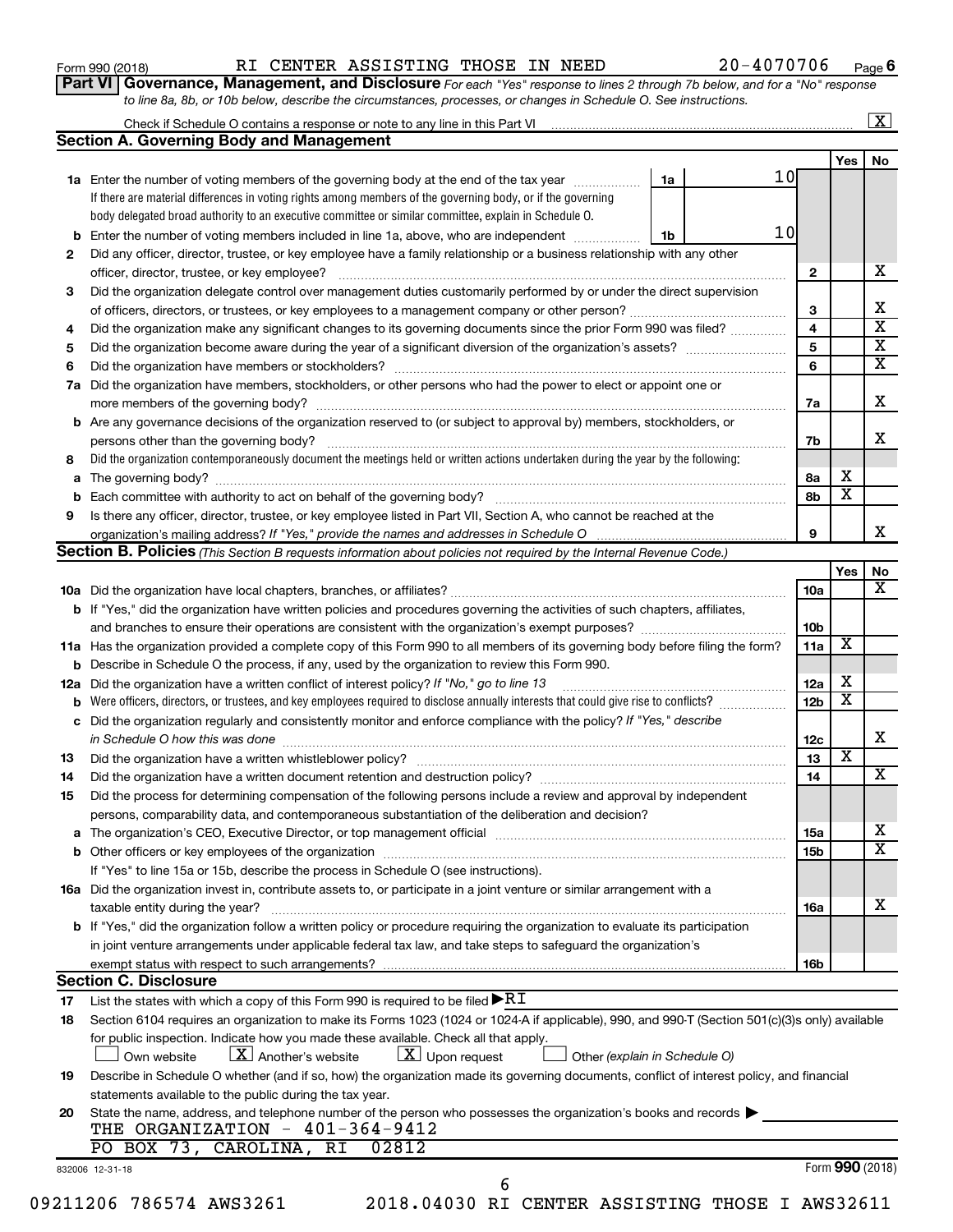$\Box$ 

| Part VII Compensation of Officers, Directors, Trustees, Key Employees, Highest Compensated |  |  |  |
|--------------------------------------------------------------------------------------------|--|--|--|
| <b>Employees, and Independent Contractors</b>                                              |  |  |  |

Check if Schedule O contains a response or note to any line in this Part VII

**Section A. Officers, Directors, Trustees, Key Employees, and Highest Compensated Employees**

**1a**  Complete this table for all persons required to be listed. Report compensation for the calendar year ending with or within the organization's tax year.

**•** List all of the organization's current officers, directors, trustees (whether individuals or organizations), regardless of amount of compensation. Enter -0- in columns  $(D)$ ,  $(E)$ , and  $(F)$  if no compensation was paid.

**•** List all of the organization's **current** key employees, if any. See instructions for definition of "key employee."

**•** List the organization's five current highest compensated employees (other than an officer, director, trustee, or key employee) who received reportable compensation (Box 5 of Form W-2 and/or Box 7 of Form 1099-MISC) of more than \$100,000 from the organization and any related organizations.

**•** List all of the organization's former officers, key employees, and highest compensated employees who received more than \$100,000 of reportable compensation from the organization and any related organizations.

**•** List all of the organization's former directors or trustees that received, in the capacity as a former director or trustee of the organization, more than \$10,000 of reportable compensation from the organization and any related organizations.

List persons in the following order: individual trustees or directors; institutional trustees; officers; key employees; highest compensated employees; and former such persons.

 $\boxed{\textbf{X}}$  Check this box if neither the organization nor any related organization compensated any current officer, director, or trustee.

| (A)                        | (B)                      | (C)                            |                                                                  |             |              |                                 |        | (D)                             | (E)             | (F)                         |  |  |
|----------------------------|--------------------------|--------------------------------|------------------------------------------------------------------|-------------|--------------|---------------------------------|--------|---------------------------------|-----------------|-----------------------------|--|--|
| Name and Title             | Average                  |                                | (do not check more than one                                      | Position    |              |                                 |        | Reportable                      | Reportable      | Estimated                   |  |  |
|                            | hours per                |                                | box, unless person is both an<br>officer and a director/trustee) |             |              |                                 |        | compensation                    | compensation    | amount of                   |  |  |
|                            | week                     |                                |                                                                  |             |              |                                 |        | from                            | from related    | other                       |  |  |
|                            | (list any                |                                |                                                                  |             |              |                                 |        | the                             | organizations   | compensation                |  |  |
|                            | hours for                |                                |                                                                  |             |              |                                 |        | organization<br>(W-2/1099-MISC) | (W-2/1099-MISC) | from the                    |  |  |
|                            | related<br>organizations |                                |                                                                  |             |              |                                 |        |                                 |                 | organization<br>and related |  |  |
|                            | below                    |                                |                                                                  |             |              |                                 |        |                                 |                 | organizations               |  |  |
|                            | line)                    | Individual trustee or director | Institutional trustee                                            | Officer     | Key employee | Highest compensated<br>employee | Former |                                 |                 |                             |  |  |
| CATHERINE FOX<br>(1)       | 35.00                    |                                |                                                                  |             |              |                                 |        |                                 |                 |                             |  |  |
| PRESIDENT                  |                          | $\mathbf X$                    |                                                                  | $\rm X$     |              |                                 |        | 0.                              | $\mathbf 0$ .   | $\mathbf 0$ .               |  |  |
| LORI DUBEE<br>(2)          | 20.00                    |                                |                                                                  |             |              |                                 |        |                                 |                 |                             |  |  |
| VICE PRESIDENT             |                          | $\mathbf X$                    |                                                                  | $\mathbf X$ |              |                                 |        | 0.                              | $\mathbf 0$ .   | $\mathbf 0$ .               |  |  |
| <b>BILL DEGNAN</b><br>(3)  | 20.00                    |                                |                                                                  |             |              |                                 |        |                                 |                 |                             |  |  |
| <b>TREASURER</b>           |                          | $\mathbf X$                    |                                                                  | $\rm X$     |              |                                 |        | 0.                              | $\mathbf 0$ .   | $\mathbf 0$ .               |  |  |
| DENNIS DUBEE<br>(4)        | 20.00                    |                                |                                                                  |             |              |                                 |        |                                 |                 |                             |  |  |
| <b>DIRECTOR</b>            |                          | $\mathbf X$                    |                                                                  |             |              |                                 |        | $\mathbf 0$ .                   | $\mathbf 0$ .   | $\mathbf 0$ .               |  |  |
| (5)<br>KEVIN CROOK         | 15.00                    |                                |                                                                  |             |              |                                 |        |                                 |                 |                             |  |  |
| <b>DIRECTOR</b>            |                          | X                              |                                                                  |             |              |                                 |        | $\mathbf 0$ .                   | $\mathbf 0$ .   | $\mathbf 0$ .               |  |  |
| (6)<br>MARY BETH BOIVIN    | 15.00                    |                                |                                                                  |             |              |                                 |        |                                 |                 |                             |  |  |
| <b>DIRECTOR</b>            |                          | $\mathbf X$                    |                                                                  |             |              |                                 |        | $\mathbf 0$ .                   | $\mathbf 0$ .   | $\mathbf 0$ .               |  |  |
| (7)<br>SUSAN MCLAUGLIN     | 15.00                    |                                |                                                                  |             |              |                                 |        |                                 |                 |                             |  |  |
| <b>DIRECTOR</b>            |                          | X                              |                                                                  |             |              |                                 |        | $\mathbf 0$ .                   | $\mathbf 0$ .   | 0.                          |  |  |
| CATHY CRAIG<br>(8)         | 25.00                    |                                |                                                                  |             |              |                                 |        |                                 |                 |                             |  |  |
| <b>DIRECTOR</b>            |                          | $\mathbf X$                    |                                                                  |             |              |                                 |        | 0.                              | $\mathbf 0$ .   | $\mathbf 0$ .               |  |  |
| <b>TERESA ELLIS</b><br>(9) | 20.00                    |                                |                                                                  |             |              |                                 |        |                                 |                 |                             |  |  |
| <b>DIRECTOR</b>            |                          | $\mathbf X$                    |                                                                  |             |              |                                 |        | 0.                              | $\mathbf 0$ .   | $\mathbf 0$ .               |  |  |
| (10) REBECCA FARGO         | 20.00                    |                                |                                                                  |             |              |                                 |        |                                 |                 |                             |  |  |
| <b>DIRECTOR</b>            |                          | $\mathbf X$                    |                                                                  |             |              |                                 |        | 0.                              | $\mathbf 0$ .   | $\mathbf 0$ .               |  |  |
|                            |                          |                                |                                                                  |             |              |                                 |        |                                 |                 |                             |  |  |
|                            |                          |                                |                                                                  |             |              |                                 |        |                                 |                 |                             |  |  |
|                            |                          |                                |                                                                  |             |              |                                 |        |                                 |                 |                             |  |  |
|                            |                          |                                |                                                                  |             |              |                                 |        |                                 |                 |                             |  |  |
|                            |                          |                                |                                                                  |             |              |                                 |        |                                 |                 |                             |  |  |
|                            |                          |                                |                                                                  |             |              |                                 |        |                                 |                 |                             |  |  |
|                            |                          |                                |                                                                  |             |              |                                 |        |                                 |                 |                             |  |  |
|                            |                          |                                |                                                                  |             |              |                                 |        |                                 |                 |                             |  |  |
|                            |                          |                                |                                                                  |             |              |                                 |        |                                 |                 |                             |  |  |
|                            |                          |                                |                                                                  |             |              |                                 |        |                                 |                 |                             |  |  |
|                            |                          |                                |                                                                  |             |              |                                 |        |                                 |                 |                             |  |  |
|                            |                          |                                |                                                                  |             |              |                                 |        |                                 |                 |                             |  |  |
|                            |                          |                                |                                                                  |             |              |                                 |        |                                 |                 |                             |  |  |
|                            |                          |                                |                                                                  |             |              |                                 |        |                                 |                 | $0.00 \div 1$               |  |  |

832007 12-31-18

Form (2018) **990**

09211206 786574 AWS3261 2018.04030 RI CENTER ASSISTING THOSE I AWS32611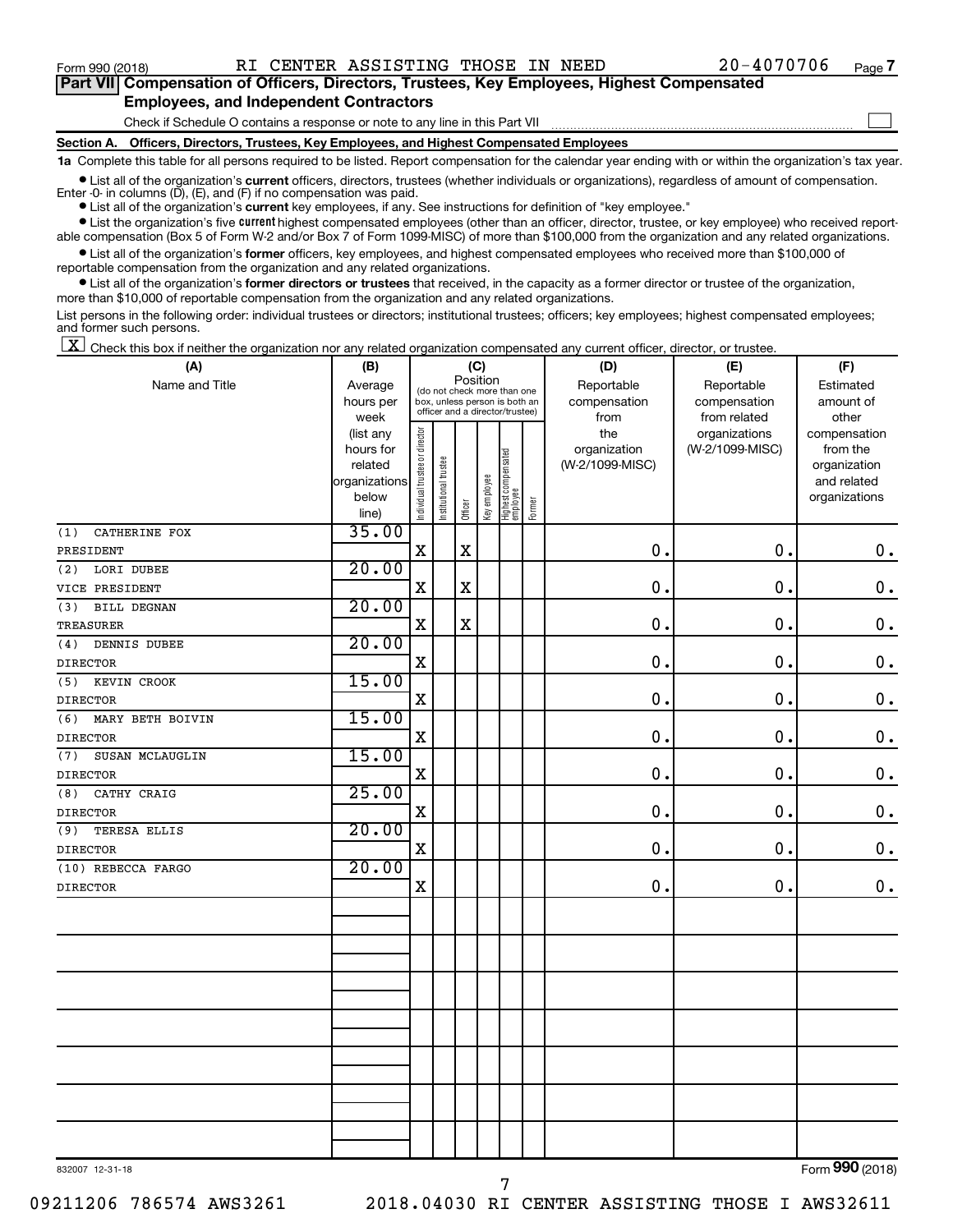|                 | RI CENTER ASSISTING THOSE IN NEED<br>Form 990 (2018)                                                                                                                                                                                                                                                                                                          |                                                                      |                                |                       |                 |              |                                                                                                 |        |                                                                                                | 20-4070706                       |          |                               |                                         | Page 8                               |
|-----------------|---------------------------------------------------------------------------------------------------------------------------------------------------------------------------------------------------------------------------------------------------------------------------------------------------------------------------------------------------------------|----------------------------------------------------------------------|--------------------------------|-----------------------|-----------------|--------------|-------------------------------------------------------------------------------------------------|--------|------------------------------------------------------------------------------------------------|----------------------------------|----------|-------------------------------|-----------------------------------------|--------------------------------------|
| <b>Part VII</b> | Section A. Officers, Directors, Trustees, Key Employees, and Highest Compensated Employees (continued)                                                                                                                                                                                                                                                        |                                                                      |                                |                       |                 |              |                                                                                                 |        |                                                                                                |                                  |          |                               |                                         |                                      |
|                 | (A)<br>Name and title                                                                                                                                                                                                                                                                                                                                         | (B)<br>Average<br>hours per<br>week                                  |                                |                       | (C)<br>Position |              | (do not check more than one<br>box, unless person is both an<br>officer and a director/trustee) |        | (D)<br>(E)<br>Reportable<br>Reportable<br>compensation<br>compensation<br>from related<br>from |                                  |          |                               | (F)<br>Estimated<br>amount of<br>other  |                                      |
|                 |                                                                                                                                                                                                                                                                                                                                                               | (list any<br>hours for<br>related<br>organizations<br>below<br>line) | Individual trustee or director | Institutional trustee | Officer         | Key employee | Highest compensated<br>  employee                                                               | Former | the<br>organization<br>(W-2/1099-MISC)                                                         | organizations<br>(W-2/1099-MISC) |          | compensation<br>organizations | from the<br>organization<br>and related |                                      |
|                 |                                                                                                                                                                                                                                                                                                                                                               |                                                                      |                                |                       |                 |              |                                                                                                 |        |                                                                                                |                                  |          |                               |                                         |                                      |
|                 |                                                                                                                                                                                                                                                                                                                                                               |                                                                      |                                |                       |                 |              |                                                                                                 |        |                                                                                                |                                  |          |                               |                                         |                                      |
|                 |                                                                                                                                                                                                                                                                                                                                                               |                                                                      |                                |                       |                 |              |                                                                                                 |        |                                                                                                |                                  |          |                               |                                         |                                      |
|                 |                                                                                                                                                                                                                                                                                                                                                               |                                                                      |                                |                       |                 |              |                                                                                                 |        |                                                                                                |                                  |          |                               |                                         |                                      |
|                 |                                                                                                                                                                                                                                                                                                                                                               |                                                                      |                                |                       |                 |              |                                                                                                 |        |                                                                                                |                                  |          |                               |                                         |                                      |
|                 | 1b Sub-total                                                                                                                                                                                                                                                                                                                                                  |                                                                      |                                |                       |                 |              |                                                                                                 |        | $\mathbf{0}$ .                                                                                 |                                  | 0.       |                               |                                         | $\overline{0}$ .                     |
| 2               | c Total from continuation sheets to Part VII, Section A manufactured by<br>Total number of individuals (including but not limited to those listed above) who received more than \$100,000 of reportable                                                                                                                                                       |                                                                      |                                |                       |                 |              |                                                                                                 |        | $\overline{0}$ .<br>0.                                                                         |                                  | σ.<br>о. |                               |                                         | $\overline{0}$ .<br>$\overline{0}$ . |
|                 | compensation from the organization $\blacktriangleright$                                                                                                                                                                                                                                                                                                      |                                                                      |                                |                       |                 |              |                                                                                                 |        |                                                                                                |                                  |          |                               | Yes                                     | 0<br>No                              |
| 3               | Did the organization list any former officer, director, or trustee, key employee, or highest compensated employee on                                                                                                                                                                                                                                          |                                                                      |                                |                       |                 |              |                                                                                                 |        |                                                                                                |                                  |          | 3                             |                                         | х                                    |
| 5               | For any individual listed on line 1a, is the sum of reportable compensation and other compensation from the organization<br>and related organizations greater than \$150,000? If "Yes," complete Schedule J for such individual<br>Did any person listed on line 1a receive or accrue compensation from any unrelated organization or individual for services |                                                                      |                                |                       |                 |              |                                                                                                 |        |                                                                                                |                                  |          | 4                             |                                         | х                                    |
|                 | <b>Section B. Independent Contractors</b>                                                                                                                                                                                                                                                                                                                     |                                                                      |                                |                       |                 |              |                                                                                                 |        |                                                                                                |                                  |          | 5                             |                                         | х                                    |
| 1.              | Complete this table for your five highest compensated independent contractors that received more than \$100,000 of compensation from                                                                                                                                                                                                                          |                                                                      |                                |                       |                 |              |                                                                                                 |        |                                                                                                |                                  |          |                               |                                         |                                      |
|                 | the organization. Report compensation for the calendar year ending with or within the organization's tax year.<br>(A)<br>Name and business address                                                                                                                                                                                                            |                                                                      |                                | <b>NONE</b>           |                 |              |                                                                                                 |        | (B)<br>Description of services                                                                 |                                  |          | (C)<br>Compensation           |                                         |                                      |
|                 |                                                                                                                                                                                                                                                                                                                                                               |                                                                      |                                |                       |                 |              |                                                                                                 |        |                                                                                                |                                  |          |                               |                                         |                                      |
|                 |                                                                                                                                                                                                                                                                                                                                                               |                                                                      |                                |                       |                 |              |                                                                                                 |        |                                                                                                |                                  |          |                               |                                         |                                      |
|                 |                                                                                                                                                                                                                                                                                                                                                               |                                                                      |                                |                       |                 |              |                                                                                                 |        |                                                                                                |                                  |          |                               |                                         |                                      |
| 2               | Total number of independent contractors (including but not limited to those listed above) who received more than                                                                                                                                                                                                                                              |                                                                      |                                |                       |                 |              |                                                                                                 |        |                                                                                                |                                  |          |                               |                                         |                                      |
|                 | \$100,000 of compensation from the organization                                                                                                                                                                                                                                                                                                               |                                                                      |                                |                       |                 |              | 0                                                                                               |        |                                                                                                |                                  |          | Form 990 (2018)               |                                         |                                      |

832008 12-31-18

Form **990** (2018)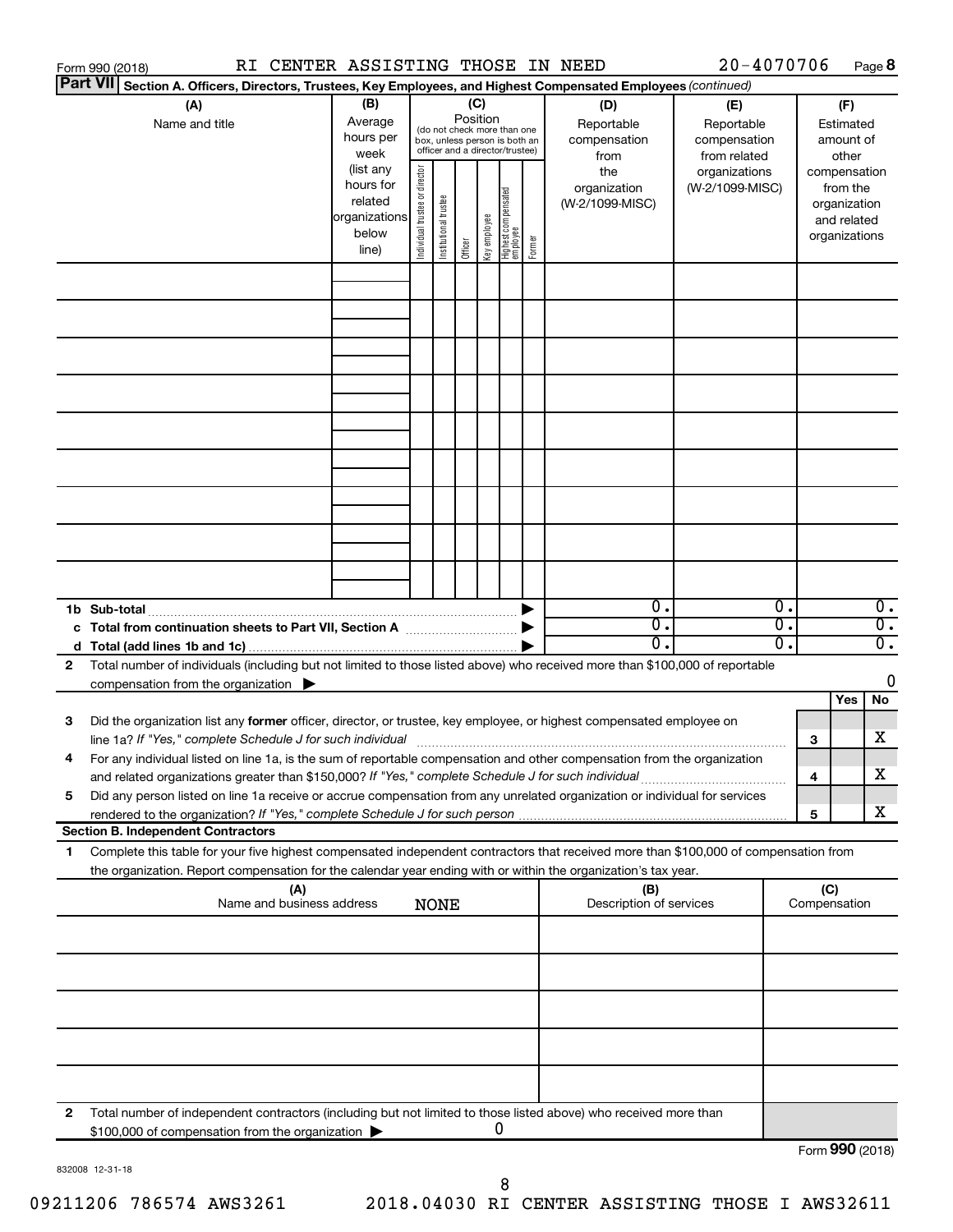|                              |                  | Form 990 (2018)                                                          |                                                  |                      | RI CENTER ASSISTING THOSE IN NEED |                                                 | 20-4070706                              | Page 9                                                             |
|------------------------------|------------------|--------------------------------------------------------------------------|--------------------------------------------------|----------------------|-----------------------------------|-------------------------------------------------|-----------------------------------------|--------------------------------------------------------------------|
|                              | <b>Part VIII</b> | <b>Statement of Revenue</b>                                              |                                                  |                      |                                   |                                                 |                                         |                                                                    |
|                              |                  |                                                                          |                                                  |                      |                                   |                                                 |                                         |                                                                    |
|                              |                  |                                                                          |                                                  |                      | (A)<br>Total revenue              | (B)<br>Related or<br>exempt function<br>revenue | (C)<br>Unrelated<br>business<br>revenue | (D)<br>Revenue excluded<br>from tax under<br>sections<br>512 - 514 |
| Contributions, Gifts, Grants |                  | 1 a Federated campaigns                                                  | 1a                                               |                      |                                   |                                                 |                                         |                                                                    |
|                              |                  |                                                                          | 1b                                               |                      |                                   |                                                 |                                         |                                                                    |
|                              |                  | c Fundraising events                                                     | 1 <sub>c</sub>                                   | 36,740.              |                                   |                                                 |                                         |                                                                    |
|                              |                  | d Related organizations                                                  | 1 <sub>d</sub>                                   |                      |                                   |                                                 |                                         |                                                                    |
|                              |                  | e Government grants (contributions)                                      | 1e                                               |                      |                                   |                                                 |                                         |                                                                    |
|                              |                  | f All other contributions, gifts, grants, and                            |                                                  |                      |                                   |                                                 |                                         |                                                                    |
|                              |                  | similar amounts not included above                                       | 1f                                               | 775,521.             |                                   |                                                 |                                         |                                                                    |
|                              |                  | <b>g</b> Noncash contributions included in lines 1a-1f: \$               |                                                  | 589,036.             |                                   |                                                 |                                         |                                                                    |
|                              |                  |                                                                          |                                                  |                      | 812, 261.                         |                                                 |                                         |                                                                    |
|                              |                  |                                                                          |                                                  | <b>Business Code</b> |                                   |                                                 |                                         |                                                                    |
|                              | 2a               | THRIFT SHOP SALES                                                        |                                                  | 900099               | 59,233.                           | 59,233.                                         |                                         |                                                                    |
|                              | b                | the control of the control of the control of the control of              |                                                  |                      |                                   |                                                 |                                         |                                                                    |
|                              | с                |                                                                          |                                                  |                      |                                   |                                                 |                                         |                                                                    |
| Program Service<br>Revenue   | d                |                                                                          |                                                  |                      |                                   |                                                 |                                         |                                                                    |
|                              |                  |                                                                          |                                                  |                      |                                   |                                                 |                                         |                                                                    |
|                              |                  | f All other program service revenue                                      |                                                  |                      | 59, 233.                          |                                                 |                                         |                                                                    |
|                              |                  |                                                                          |                                                  |                      |                                   |                                                 |                                         |                                                                    |
|                              | 3                | Investment income (including dividends, interest, and                    |                                                  |                      | 3.                                |                                                 |                                         | 3.                                                                 |
|                              |                  | Income from investment of tax-exempt bond proceeds                       |                                                  |                      |                                   |                                                 |                                         |                                                                    |
|                              | 4                |                                                                          |                                                  |                      |                                   |                                                 |                                         |                                                                    |
|                              | 5                |                                                                          | (i) Real                                         | (ii) Personal        |                                   |                                                 |                                         |                                                                    |
|                              |                  | 6 a Gross rents                                                          | 17,500.                                          |                      |                                   |                                                 |                                         |                                                                    |
|                              |                  | <b>b</b> Less: rental expenses                                           | 19,168.                                          |                      |                                   |                                                 |                                         |                                                                    |
|                              |                  | c Rental income or (loss)                                                | $-1,668.$                                        |                      |                                   |                                                 |                                         |                                                                    |
|                              |                  | <b>d</b> Net rental income or (loss)                                     |                                                  |                      | $-1,668.$                         |                                                 | $-1,668.$                               |                                                                    |
|                              |                  | 7 a Gross amount from sales of                                           | (i) Securities                                   | (ii) Other           |                                   |                                                 |                                         |                                                                    |
|                              |                  | assets other than inventory                                              |                                                  |                      |                                   |                                                 |                                         |                                                                    |
|                              |                  | <b>b</b> Less: cost or other basis                                       |                                                  |                      |                                   |                                                 |                                         |                                                                    |
|                              |                  | and sales expenses                                                       |                                                  |                      |                                   |                                                 |                                         |                                                                    |
|                              |                  |                                                                          |                                                  |                      |                                   |                                                 |                                         |                                                                    |
|                              |                  |                                                                          |                                                  |                      |                                   |                                                 |                                         |                                                                    |
| Other Revenue                |                  | 8 a Gross income from fundraising events (not<br>including $$36,740.$ of |                                                  |                      |                                   |                                                 |                                         |                                                                    |
|                              |                  | contributions reported on line 1c). See                                  |                                                  |                      |                                   |                                                 |                                         |                                                                    |
|                              |                  |                                                                          |                                                  |                      |                                   |                                                 |                                         |                                                                    |
|                              |                  |                                                                          |                                                  | 6,278.               |                                   |                                                 |                                         |                                                                    |
|                              |                  | c Net income or (loss) from fundraising events                           |                                                  |                      | 25,111.                           |                                                 |                                         | 25,111.                                                            |
|                              |                  | 9 a Gross income from gaming activities. See                             |                                                  |                      |                                   |                                                 |                                         |                                                                    |
|                              |                  |                                                                          |                                                  |                      |                                   |                                                 |                                         |                                                                    |
|                              |                  |                                                                          |                                                  |                      |                                   |                                                 |                                         |                                                                    |
|                              |                  | c Net income or (loss) from gaming activities                            |                                                  | ▶                    |                                   |                                                 |                                         |                                                                    |
|                              |                  | 10 a Gross sales of inventory, less returns                              |                                                  |                      |                                   |                                                 |                                         |                                                                    |
|                              |                  |                                                                          |                                                  |                      |                                   |                                                 |                                         |                                                                    |
|                              |                  | <b>b</b> Less: cost of goods sold $\ldots$ <b>b</b>                      |                                                  |                      |                                   |                                                 |                                         |                                                                    |
|                              |                  | c Net income or (loss) from sales of inventory                           |                                                  |                      |                                   |                                                 |                                         |                                                                    |
|                              |                  | Miscellaneous Revenue                                                    |                                                  | <b>Business Code</b> |                                   |                                                 |                                         |                                                                    |
|                              | 11 a             | the control of the control of the control of the control of              |                                                  |                      |                                   |                                                 |                                         |                                                                    |
|                              | b                |                                                                          |                                                  |                      |                                   |                                                 |                                         |                                                                    |
|                              | с                |                                                                          | the control of the control of the control of the |                      |                                   |                                                 |                                         |                                                                    |
|                              |                  |                                                                          |                                                  |                      |                                   |                                                 |                                         |                                                                    |
|                              |                  |                                                                          |                                                  |                      |                                   |                                                 |                                         |                                                                    |
|                              | 12               |                                                                          |                                                  |                      | 894,940.                          | 59, 233.                                        | $-1,668.$                               | 25, 114.                                                           |
|                              | 832009 12-31-18  |                                                                          |                                                  |                      |                                   |                                                 |                                         | Form 990 (2018)                                                    |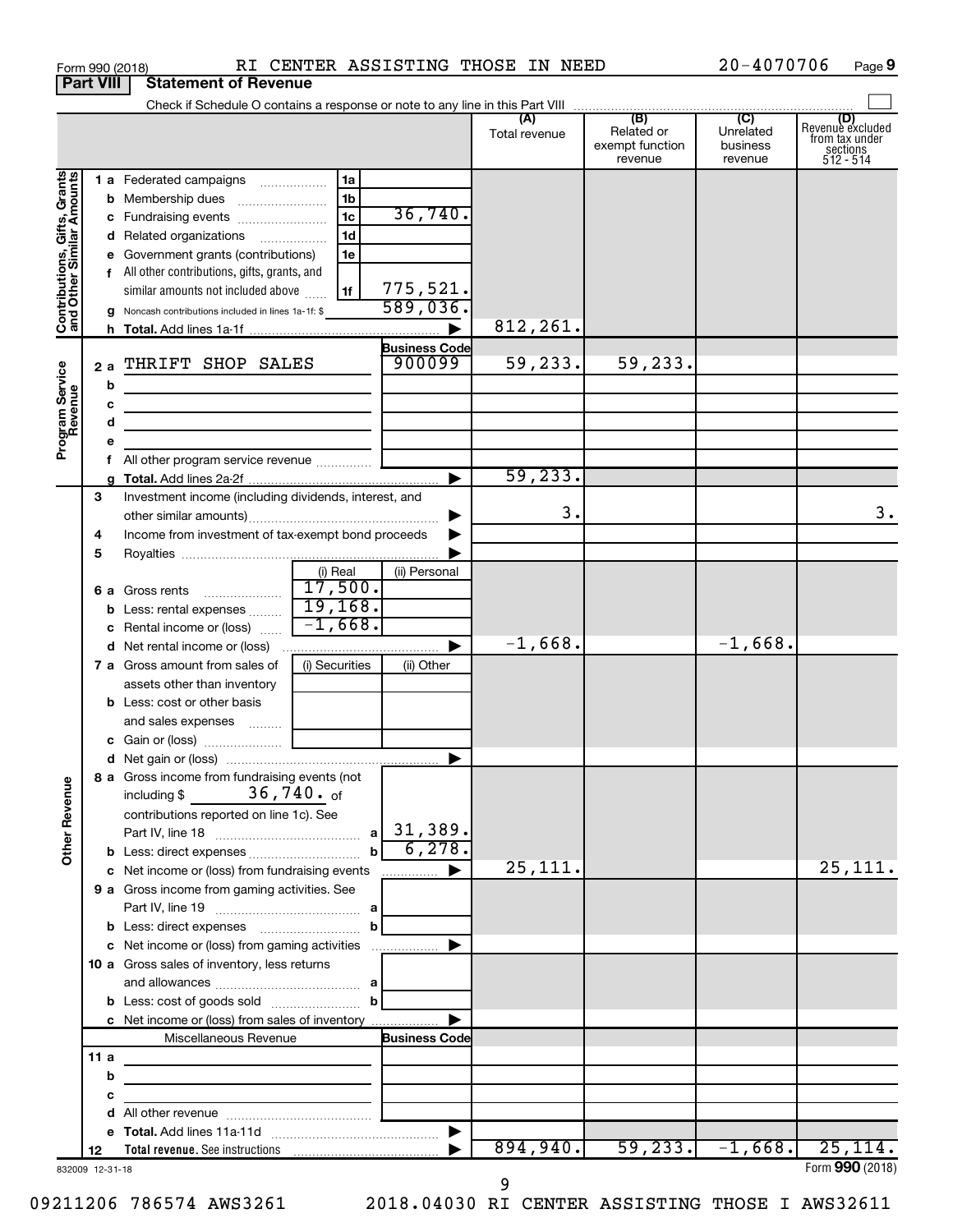**Part IX Statement of Functional Expenses**

Form 990 (2018) RI CENTER ASSISTING THOSE IN NEED 20-4070706 Page

20-4070706 Page 10

| Section 501(c)(3) and 501(c)(4) organizations must complete all columns. All other organizations must complete column (A). |                                                                                                 |                       |                                    |                                           |                                |  |  |  |  |  |  |
|----------------------------------------------------------------------------------------------------------------------------|-------------------------------------------------------------------------------------------------|-----------------------|------------------------------------|-------------------------------------------|--------------------------------|--|--|--|--|--|--|
|                                                                                                                            | Check if Schedule O contains a response or note to any line in this Part IX.                    |                       |                                    |                                           |                                |  |  |  |  |  |  |
|                                                                                                                            | Do not include amounts reported on lines 6b,<br>7b, 8b, 9b, and 10b of Part VIII.               | (A)<br>Total expenses | (B)<br>Program service<br>expenses | (C)<br>Management and<br>general expenses | (D)<br>Fundraising<br>expenses |  |  |  |  |  |  |
| 1                                                                                                                          | Grants and other assistance to domestic organizations                                           |                       |                                    |                                           |                                |  |  |  |  |  |  |
|                                                                                                                            | and domestic governments. See Part IV, line 21                                                  |                       |                                    |                                           |                                |  |  |  |  |  |  |
| 2                                                                                                                          | Grants and other assistance to domestic                                                         |                       |                                    |                                           |                                |  |  |  |  |  |  |
|                                                                                                                            | individuals. See Part IV, line 22                                                               | 594,216.              | 594,216.                           |                                           |                                |  |  |  |  |  |  |
| 3                                                                                                                          | Grants and other assistance to foreign                                                          |                       |                                    |                                           |                                |  |  |  |  |  |  |
|                                                                                                                            | organizations, foreign governments, and foreign                                                 |                       |                                    |                                           |                                |  |  |  |  |  |  |
|                                                                                                                            | individuals. See Part IV, lines 15 and 16                                                       |                       |                                    |                                           |                                |  |  |  |  |  |  |
| 4                                                                                                                          | Benefits paid to or for members                                                                 |                       |                                    |                                           |                                |  |  |  |  |  |  |
| 5                                                                                                                          | Compensation of current officers, directors,                                                    |                       |                                    |                                           |                                |  |  |  |  |  |  |
|                                                                                                                            | trustees, and key employees                                                                     |                       |                                    |                                           |                                |  |  |  |  |  |  |
| 6                                                                                                                          | Compensation not included above, to disqualified                                                |                       |                                    |                                           |                                |  |  |  |  |  |  |
|                                                                                                                            | persons (as defined under section 4958(f)(1)) and                                               |                       |                                    |                                           |                                |  |  |  |  |  |  |
|                                                                                                                            | persons described in section 4958(c)(3)(B)                                                      |                       |                                    |                                           |                                |  |  |  |  |  |  |
| 7                                                                                                                          | Other salaries and wages                                                                        | 63,507.               | 41,780.                            | 21,727.                                   |                                |  |  |  |  |  |  |
| 8                                                                                                                          | Pension plan accruals and contributions (include                                                |                       |                                    |                                           |                                |  |  |  |  |  |  |
|                                                                                                                            | section 401(k) and 403(b) employer contributions)                                               |                       |                                    |                                           |                                |  |  |  |  |  |  |
| 9                                                                                                                          |                                                                                                 |                       |                                    |                                           |                                |  |  |  |  |  |  |
| 10                                                                                                                         |                                                                                                 | 10,220.               | 10, 118.                           | 102.                                      |                                |  |  |  |  |  |  |
| 11                                                                                                                         | Fees for services (non-employees):                                                              |                       |                                    |                                           |                                |  |  |  |  |  |  |
|                                                                                                                            |                                                                                                 |                       |                                    |                                           |                                |  |  |  |  |  |  |
|                                                                                                                            |                                                                                                 |                       |                                    |                                           |                                |  |  |  |  |  |  |
|                                                                                                                            |                                                                                                 | 3,900.                |                                    | 3,900.                                    |                                |  |  |  |  |  |  |
|                                                                                                                            |                                                                                                 |                       |                                    |                                           |                                |  |  |  |  |  |  |
|                                                                                                                            | e Professional fundraising services. See Part IV, line 17                                       |                       |                                    |                                           |                                |  |  |  |  |  |  |
|                                                                                                                            | Investment management fees                                                                      |                       |                                    |                                           |                                |  |  |  |  |  |  |
| g                                                                                                                          | Other. (If line 11g amount exceeds 10% of line 25,                                              |                       |                                    |                                           |                                |  |  |  |  |  |  |
|                                                                                                                            | column (A) amount, list line 11g expenses on Sch O.)                                            | 6,000.<br>190.        | 1,020.                             | 1,980.<br>140.                            | $\frac{3,000}{50}$             |  |  |  |  |  |  |
| 12                                                                                                                         |                                                                                                 |                       |                                    |                                           |                                |  |  |  |  |  |  |
| 13                                                                                                                         |                                                                                                 | 4,763.<br>1,731.      | 2,658.<br>779.                     | 2,105.<br>952.                            |                                |  |  |  |  |  |  |
| 14                                                                                                                         |                                                                                                 |                       |                                    |                                           |                                |  |  |  |  |  |  |
| 15                                                                                                                         |                                                                                                 | 22,874.               | 7,069.                             | 15,805.                                   |                                |  |  |  |  |  |  |
| 16                                                                                                                         |                                                                                                 |                       |                                    |                                           |                                |  |  |  |  |  |  |
| 17                                                                                                                         |                                                                                                 |                       |                                    |                                           |                                |  |  |  |  |  |  |
| 18                                                                                                                         | Payments of travel or entertainment expenses                                                    |                       |                                    |                                           |                                |  |  |  |  |  |  |
|                                                                                                                            | for any federal, state, or local public officials                                               | 121.                  |                                    | 121.                                      |                                |  |  |  |  |  |  |
| 19                                                                                                                         | Conferences, conventions, and meetings                                                          | 7,652.                | 2,268.                             | 5,384.                                    |                                |  |  |  |  |  |  |
| 20                                                                                                                         | Interest                                                                                        |                       |                                    |                                           |                                |  |  |  |  |  |  |
| 21                                                                                                                         | Depreciation, depletion, and amortization                                                       | 41,475.               | 30,560.                            | 8,732.                                    | 2,183.                         |  |  |  |  |  |  |
| 22<br>23                                                                                                                   | Insurance                                                                                       | 12,198.               | 2,823.                             | 9,375.                                    |                                |  |  |  |  |  |  |
| 24                                                                                                                         | Other expenses. Itemize expenses not covered                                                    |                       |                                    |                                           |                                |  |  |  |  |  |  |
|                                                                                                                            | above. (List miscellaneous expenses in line 24e. If line                                        |                       |                                    |                                           |                                |  |  |  |  |  |  |
|                                                                                                                            | 24e amount exceeds 10% of line 25, column (A)<br>amount, list line 24e expenses on Schedule O.) |                       |                                    |                                           |                                |  |  |  |  |  |  |
| a                                                                                                                          | FOOD PURCHASES AND EXPE                                                                         | 38,670.               | 38,670.                            |                                           |                                |  |  |  |  |  |  |
| b                                                                                                                          | REPAIRS AND MAINTENANCE                                                                         | 29,945.               | 3,988.                             | 25,957.                                   |                                |  |  |  |  |  |  |
| C                                                                                                                          | <b>AUTO EXPENSE</b>                                                                             | 11,580.               | 11,580.                            |                                           |                                |  |  |  |  |  |  |
| d                                                                                                                          | <b>MISCELLANEOUS EXPENSE</b>                                                                    | 9,165.                | 6,594.                             | 2,571.                                    |                                |  |  |  |  |  |  |
|                                                                                                                            | e All other expenses                                                                            | 11,009.               | 8, 245.                            | 2,764.                                    |                                |  |  |  |  |  |  |
| 25                                                                                                                         | Total functional expenses. Add lines 1 through 24e                                              | 869, 216.             | 762, 368                           | 101, 615.                                 | 5, 233.                        |  |  |  |  |  |  |
| 26                                                                                                                         | Joint costs. Complete this line only if the organization                                        |                       |                                    |                                           |                                |  |  |  |  |  |  |
|                                                                                                                            | reported in column (B) joint costs from a combined                                              |                       |                                    |                                           |                                |  |  |  |  |  |  |
|                                                                                                                            | educational campaign and fundraising solicitation.                                              |                       |                                    |                                           |                                |  |  |  |  |  |  |
|                                                                                                                            | Check here $\blacktriangleright$<br>if following SOP 98-2 (ASC 958-720)                         |                       |                                    |                                           |                                |  |  |  |  |  |  |

832010 12-31-18

Form (2018) **990**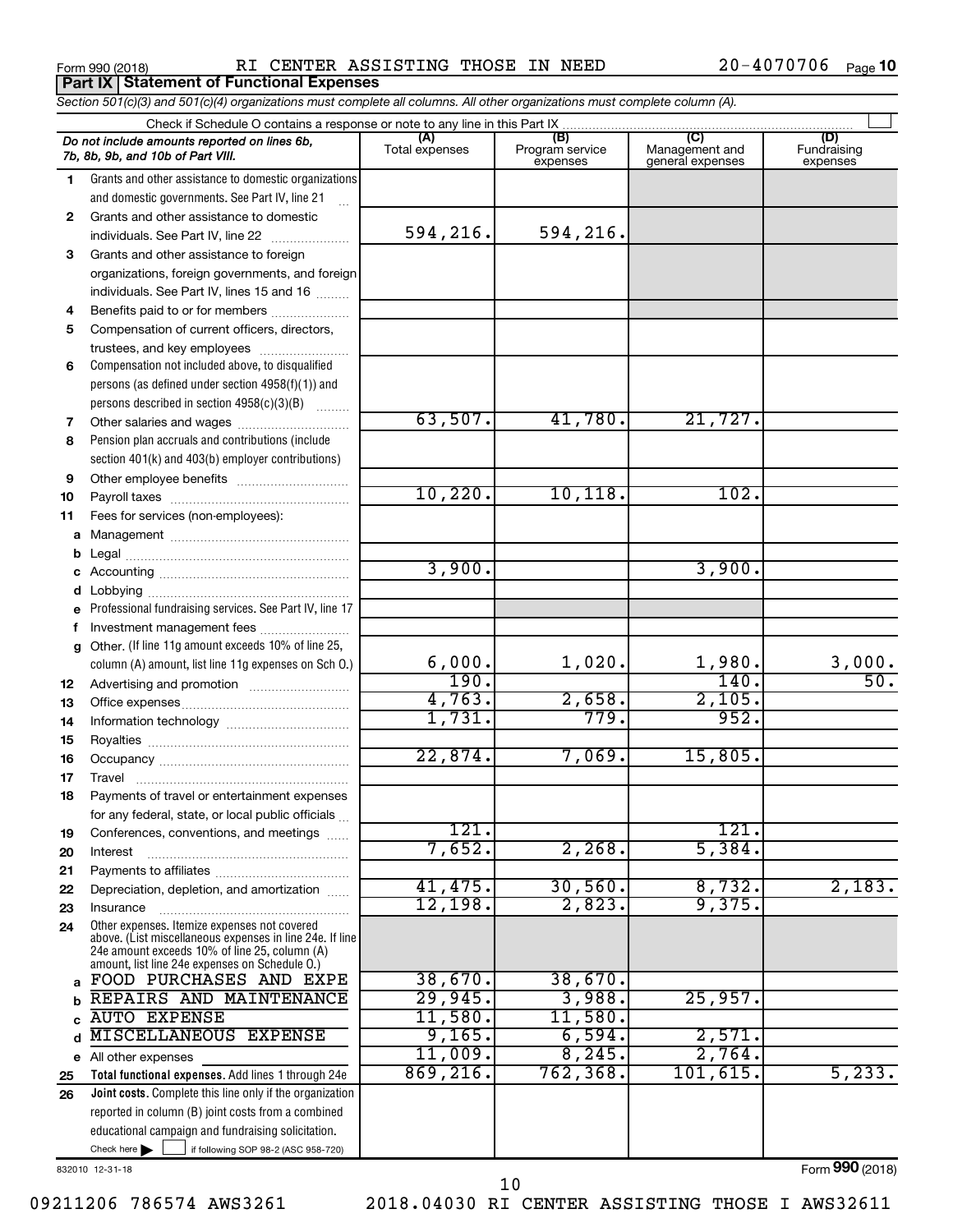| RI CENTER ASSISTING THOSE IN NEED<br>Form 990 (2018) |  |  |  |  |  | $20 - 4070706$ | Page 11 |
|------------------------------------------------------|--|--|--|--|--|----------------|---------|
|------------------------------------------------------|--|--|--|--|--|----------------|---------|

| (A)<br>(B)<br>Beginning of year<br>End of year<br>88,952.<br>125, 270.<br>1<br>1<br>2<br>$\mathbf{2}$<br>3<br>З<br>4<br>4<br>Loans and other receivables from current and former officers, directors,<br>5<br>trustees, key employees, and highest compensated employees. Complete<br>5<br>Part II of Schedule L<br>Loans and other receivables from other disqualified persons (as defined under<br>6<br>section $4958(f)(1)$ , persons described in section $4958(c)(3)(B)$ , and contributing<br>employers and sponsoring organizations of section 501(c)(9) voluntary<br>employees' beneficiary organizations (see instr). Complete Part II of Sch L<br>6<br>Assets<br>7<br>7<br>8<br>8<br>9<br>Prepaid expenses and deferred charges [11] [11] prepaid expenses and deferred charges [11] [11] presummation and the Prepaid expenses and deferred charges [11] and an amount of Prepaid experiment and the Prepaid experiment<br>9<br>10a Land, buildings, and equipment: cost or other<br>$\frac{760,305}{272,575}$<br>basis. Complete Part VI of Schedule D  10a  <br>531,388.<br>487,730.<br>10 <sub>c</sub><br>11<br>11<br>12<br>12<br>13<br>13<br>14<br>14<br>269.<br>269.<br>15<br>15<br>576,951.<br>656,927.<br>16<br>16<br>4,328.<br>17<br>17<br>18<br>18<br>19<br>19<br>20<br>20<br>21<br>Escrow or custodial account liability. Complete Part IV of Schedule D<br>21<br>22<br>Loans and other payables to current and former officers, directors, trustees,<br>Liabilities<br>key employees, highest compensated employees, and disqualified persons.<br>22<br>216, 140.<br>106, 112.<br>23<br>Secured mortgages and notes payable to unrelated third parties<br>23<br>24<br>24<br>Unsecured notes and loans payable to unrelated third parties<br>Other liabilities (including federal income tax, payables to related third<br>25<br>parties, and other liabilities not included on lines 17-24). Complete Part X of<br>550.<br>550.<br>25<br>Schedule D<br>110,990.<br>216,690.<br>Total liabilities. Add lines 17 through 25<br>26<br>26<br>Organizations that follow SFAS 117 (ASC 958), check here $\blacktriangleright \begin{array}{c} \boxed{X} \\ \end{array}$ and<br>complete lines 27 through 29, and lines 33 and 34.<br><b>Fund Balances</b><br>465,961.<br>440,237.<br>27<br>27<br>28<br>28<br>Permanently restricted net assets<br>29<br>29<br>Organizations that do not follow SFAS 117 (ASC 958), check here ▶ □<br>Net Assets or<br>and complete lines 30 through 34.<br>30<br>30<br>Paid-in or capital surplus, or land, building, or equipment fund<br>31<br>31<br>Retained earnings, endowment, accumulated income, or other funds<br>32<br>32<br>440, 237.<br>465,961.<br>33<br>33<br>656, 927.<br>576,951.<br>34<br>34 |  | Part X | <b>Balance Sheet</b> |  |  |  |  |                 |  |  |  |  |  |
|---------------------------------------------------------------------------------------------------------------------------------------------------------------------------------------------------------------------------------------------------------------------------------------------------------------------------------------------------------------------------------------------------------------------------------------------------------------------------------------------------------------------------------------------------------------------------------------------------------------------------------------------------------------------------------------------------------------------------------------------------------------------------------------------------------------------------------------------------------------------------------------------------------------------------------------------------------------------------------------------------------------------------------------------------------------------------------------------------------------------------------------------------------------------------------------------------------------------------------------------------------------------------------------------------------------------------------------------------------------------------------------------------------------------------------------------------------------------------------------------------------------------------------------------------------------------------------------------------------------------------------------------------------------------------------------------------------------------------------------------------------------------------------------------------------------------------------------------------------------------------------------------------------------------------------------------------------------------------------------------------------------------------------------------------------------------------------------------------------------------------------------------------------------------------------------------------------------------------------------------------------------------------------------------------------------------------------------------------------------------------------------------------------------------------------------------------------------------------------------------------------------------------------------------------------------------------------------------------------------------------------------------------------------------------------------------------------------------------------------------------------------|--|--------|----------------------|--|--|--|--|-----------------|--|--|--|--|--|
|                                                                                                                                                                                                                                                                                                                                                                                                                                                                                                                                                                                                                                                                                                                                                                                                                                                                                                                                                                                                                                                                                                                                                                                                                                                                                                                                                                                                                                                                                                                                                                                                                                                                                                                                                                                                                                                                                                                                                                                                                                                                                                                                                                                                                                                                                                                                                                                                                                                                                                                                                                                                                                                                                                                                                               |  |        |                      |  |  |  |  |                 |  |  |  |  |  |
|                                                                                                                                                                                                                                                                                                                                                                                                                                                                                                                                                                                                                                                                                                                                                                                                                                                                                                                                                                                                                                                                                                                                                                                                                                                                                                                                                                                                                                                                                                                                                                                                                                                                                                                                                                                                                                                                                                                                                                                                                                                                                                                                                                                                                                                                                                                                                                                                                                                                                                                                                                                                                                                                                                                                                               |  |        |                      |  |  |  |  |                 |  |  |  |  |  |
|                                                                                                                                                                                                                                                                                                                                                                                                                                                                                                                                                                                                                                                                                                                                                                                                                                                                                                                                                                                                                                                                                                                                                                                                                                                                                                                                                                                                                                                                                                                                                                                                                                                                                                                                                                                                                                                                                                                                                                                                                                                                                                                                                                                                                                                                                                                                                                                                                                                                                                                                                                                                                                                                                                                                                               |  |        |                      |  |  |  |  |                 |  |  |  |  |  |
|                                                                                                                                                                                                                                                                                                                                                                                                                                                                                                                                                                                                                                                                                                                                                                                                                                                                                                                                                                                                                                                                                                                                                                                                                                                                                                                                                                                                                                                                                                                                                                                                                                                                                                                                                                                                                                                                                                                                                                                                                                                                                                                                                                                                                                                                                                                                                                                                                                                                                                                                                                                                                                                                                                                                                               |  |        |                      |  |  |  |  |                 |  |  |  |  |  |
|                                                                                                                                                                                                                                                                                                                                                                                                                                                                                                                                                                                                                                                                                                                                                                                                                                                                                                                                                                                                                                                                                                                                                                                                                                                                                                                                                                                                                                                                                                                                                                                                                                                                                                                                                                                                                                                                                                                                                                                                                                                                                                                                                                                                                                                                                                                                                                                                                                                                                                                                                                                                                                                                                                                                                               |  |        |                      |  |  |  |  |                 |  |  |  |  |  |
|                                                                                                                                                                                                                                                                                                                                                                                                                                                                                                                                                                                                                                                                                                                                                                                                                                                                                                                                                                                                                                                                                                                                                                                                                                                                                                                                                                                                                                                                                                                                                                                                                                                                                                                                                                                                                                                                                                                                                                                                                                                                                                                                                                                                                                                                                                                                                                                                                                                                                                                                                                                                                                                                                                                                                               |  |        |                      |  |  |  |  |                 |  |  |  |  |  |
|                                                                                                                                                                                                                                                                                                                                                                                                                                                                                                                                                                                                                                                                                                                                                                                                                                                                                                                                                                                                                                                                                                                                                                                                                                                                                                                                                                                                                                                                                                                                                                                                                                                                                                                                                                                                                                                                                                                                                                                                                                                                                                                                                                                                                                                                                                                                                                                                                                                                                                                                                                                                                                                                                                                                                               |  |        |                      |  |  |  |  |                 |  |  |  |  |  |
|                                                                                                                                                                                                                                                                                                                                                                                                                                                                                                                                                                                                                                                                                                                                                                                                                                                                                                                                                                                                                                                                                                                                                                                                                                                                                                                                                                                                                                                                                                                                                                                                                                                                                                                                                                                                                                                                                                                                                                                                                                                                                                                                                                                                                                                                                                                                                                                                                                                                                                                                                                                                                                                                                                                                                               |  |        |                      |  |  |  |  |                 |  |  |  |  |  |
|                                                                                                                                                                                                                                                                                                                                                                                                                                                                                                                                                                                                                                                                                                                                                                                                                                                                                                                                                                                                                                                                                                                                                                                                                                                                                                                                                                                                                                                                                                                                                                                                                                                                                                                                                                                                                                                                                                                                                                                                                                                                                                                                                                                                                                                                                                                                                                                                                                                                                                                                                                                                                                                                                                                                                               |  |        |                      |  |  |  |  |                 |  |  |  |  |  |
|                                                                                                                                                                                                                                                                                                                                                                                                                                                                                                                                                                                                                                                                                                                                                                                                                                                                                                                                                                                                                                                                                                                                                                                                                                                                                                                                                                                                                                                                                                                                                                                                                                                                                                                                                                                                                                                                                                                                                                                                                                                                                                                                                                                                                                                                                                                                                                                                                                                                                                                                                                                                                                                                                                                                                               |  |        |                      |  |  |  |  |                 |  |  |  |  |  |
|                                                                                                                                                                                                                                                                                                                                                                                                                                                                                                                                                                                                                                                                                                                                                                                                                                                                                                                                                                                                                                                                                                                                                                                                                                                                                                                                                                                                                                                                                                                                                                                                                                                                                                                                                                                                                                                                                                                                                                                                                                                                                                                                                                                                                                                                                                                                                                                                                                                                                                                                                                                                                                                                                                                                                               |  |        |                      |  |  |  |  |                 |  |  |  |  |  |
|                                                                                                                                                                                                                                                                                                                                                                                                                                                                                                                                                                                                                                                                                                                                                                                                                                                                                                                                                                                                                                                                                                                                                                                                                                                                                                                                                                                                                                                                                                                                                                                                                                                                                                                                                                                                                                                                                                                                                                                                                                                                                                                                                                                                                                                                                                                                                                                                                                                                                                                                                                                                                                                                                                                                                               |  |        |                      |  |  |  |  |                 |  |  |  |  |  |
|                                                                                                                                                                                                                                                                                                                                                                                                                                                                                                                                                                                                                                                                                                                                                                                                                                                                                                                                                                                                                                                                                                                                                                                                                                                                                                                                                                                                                                                                                                                                                                                                                                                                                                                                                                                                                                                                                                                                                                                                                                                                                                                                                                                                                                                                                                                                                                                                                                                                                                                                                                                                                                                                                                                                                               |  |        |                      |  |  |  |  |                 |  |  |  |  |  |
|                                                                                                                                                                                                                                                                                                                                                                                                                                                                                                                                                                                                                                                                                                                                                                                                                                                                                                                                                                                                                                                                                                                                                                                                                                                                                                                                                                                                                                                                                                                                                                                                                                                                                                                                                                                                                                                                                                                                                                                                                                                                                                                                                                                                                                                                                                                                                                                                                                                                                                                                                                                                                                                                                                                                                               |  |        |                      |  |  |  |  |                 |  |  |  |  |  |
|                                                                                                                                                                                                                                                                                                                                                                                                                                                                                                                                                                                                                                                                                                                                                                                                                                                                                                                                                                                                                                                                                                                                                                                                                                                                                                                                                                                                                                                                                                                                                                                                                                                                                                                                                                                                                                                                                                                                                                                                                                                                                                                                                                                                                                                                                                                                                                                                                                                                                                                                                                                                                                                                                                                                                               |  |        |                      |  |  |  |  |                 |  |  |  |  |  |
|                                                                                                                                                                                                                                                                                                                                                                                                                                                                                                                                                                                                                                                                                                                                                                                                                                                                                                                                                                                                                                                                                                                                                                                                                                                                                                                                                                                                                                                                                                                                                                                                                                                                                                                                                                                                                                                                                                                                                                                                                                                                                                                                                                                                                                                                                                                                                                                                                                                                                                                                                                                                                                                                                                                                                               |  |        |                      |  |  |  |  |                 |  |  |  |  |  |
|                                                                                                                                                                                                                                                                                                                                                                                                                                                                                                                                                                                                                                                                                                                                                                                                                                                                                                                                                                                                                                                                                                                                                                                                                                                                                                                                                                                                                                                                                                                                                                                                                                                                                                                                                                                                                                                                                                                                                                                                                                                                                                                                                                                                                                                                                                                                                                                                                                                                                                                                                                                                                                                                                                                                                               |  |        |                      |  |  |  |  |                 |  |  |  |  |  |
|                                                                                                                                                                                                                                                                                                                                                                                                                                                                                                                                                                                                                                                                                                                                                                                                                                                                                                                                                                                                                                                                                                                                                                                                                                                                                                                                                                                                                                                                                                                                                                                                                                                                                                                                                                                                                                                                                                                                                                                                                                                                                                                                                                                                                                                                                                                                                                                                                                                                                                                                                                                                                                                                                                                                                               |  |        |                      |  |  |  |  |                 |  |  |  |  |  |
|                                                                                                                                                                                                                                                                                                                                                                                                                                                                                                                                                                                                                                                                                                                                                                                                                                                                                                                                                                                                                                                                                                                                                                                                                                                                                                                                                                                                                                                                                                                                                                                                                                                                                                                                                                                                                                                                                                                                                                                                                                                                                                                                                                                                                                                                                                                                                                                                                                                                                                                                                                                                                                                                                                                                                               |  |        |                      |  |  |  |  |                 |  |  |  |  |  |
|                                                                                                                                                                                                                                                                                                                                                                                                                                                                                                                                                                                                                                                                                                                                                                                                                                                                                                                                                                                                                                                                                                                                                                                                                                                                                                                                                                                                                                                                                                                                                                                                                                                                                                                                                                                                                                                                                                                                                                                                                                                                                                                                                                                                                                                                                                                                                                                                                                                                                                                                                                                                                                                                                                                                                               |  |        |                      |  |  |  |  |                 |  |  |  |  |  |
|                                                                                                                                                                                                                                                                                                                                                                                                                                                                                                                                                                                                                                                                                                                                                                                                                                                                                                                                                                                                                                                                                                                                                                                                                                                                                                                                                                                                                                                                                                                                                                                                                                                                                                                                                                                                                                                                                                                                                                                                                                                                                                                                                                                                                                                                                                                                                                                                                                                                                                                                                                                                                                                                                                                                                               |  |        |                      |  |  |  |  |                 |  |  |  |  |  |
|                                                                                                                                                                                                                                                                                                                                                                                                                                                                                                                                                                                                                                                                                                                                                                                                                                                                                                                                                                                                                                                                                                                                                                                                                                                                                                                                                                                                                                                                                                                                                                                                                                                                                                                                                                                                                                                                                                                                                                                                                                                                                                                                                                                                                                                                                                                                                                                                                                                                                                                                                                                                                                                                                                                                                               |  |        |                      |  |  |  |  |                 |  |  |  |  |  |
|                                                                                                                                                                                                                                                                                                                                                                                                                                                                                                                                                                                                                                                                                                                                                                                                                                                                                                                                                                                                                                                                                                                                                                                                                                                                                                                                                                                                                                                                                                                                                                                                                                                                                                                                                                                                                                                                                                                                                                                                                                                                                                                                                                                                                                                                                                                                                                                                                                                                                                                                                                                                                                                                                                                                                               |  |        |                      |  |  |  |  |                 |  |  |  |  |  |
|                                                                                                                                                                                                                                                                                                                                                                                                                                                                                                                                                                                                                                                                                                                                                                                                                                                                                                                                                                                                                                                                                                                                                                                                                                                                                                                                                                                                                                                                                                                                                                                                                                                                                                                                                                                                                                                                                                                                                                                                                                                                                                                                                                                                                                                                                                                                                                                                                                                                                                                                                                                                                                                                                                                                                               |  |        |                      |  |  |  |  |                 |  |  |  |  |  |
|                                                                                                                                                                                                                                                                                                                                                                                                                                                                                                                                                                                                                                                                                                                                                                                                                                                                                                                                                                                                                                                                                                                                                                                                                                                                                                                                                                                                                                                                                                                                                                                                                                                                                                                                                                                                                                                                                                                                                                                                                                                                                                                                                                                                                                                                                                                                                                                                                                                                                                                                                                                                                                                                                                                                                               |  |        |                      |  |  |  |  |                 |  |  |  |  |  |
|                                                                                                                                                                                                                                                                                                                                                                                                                                                                                                                                                                                                                                                                                                                                                                                                                                                                                                                                                                                                                                                                                                                                                                                                                                                                                                                                                                                                                                                                                                                                                                                                                                                                                                                                                                                                                                                                                                                                                                                                                                                                                                                                                                                                                                                                                                                                                                                                                                                                                                                                                                                                                                                                                                                                                               |  |        |                      |  |  |  |  |                 |  |  |  |  |  |
|                                                                                                                                                                                                                                                                                                                                                                                                                                                                                                                                                                                                                                                                                                                                                                                                                                                                                                                                                                                                                                                                                                                                                                                                                                                                                                                                                                                                                                                                                                                                                                                                                                                                                                                                                                                                                                                                                                                                                                                                                                                                                                                                                                                                                                                                                                                                                                                                                                                                                                                                                                                                                                                                                                                                                               |  |        |                      |  |  |  |  |                 |  |  |  |  |  |
|                                                                                                                                                                                                                                                                                                                                                                                                                                                                                                                                                                                                                                                                                                                                                                                                                                                                                                                                                                                                                                                                                                                                                                                                                                                                                                                                                                                                                                                                                                                                                                                                                                                                                                                                                                                                                                                                                                                                                                                                                                                                                                                                                                                                                                                                                                                                                                                                                                                                                                                                                                                                                                                                                                                                                               |  |        |                      |  |  |  |  |                 |  |  |  |  |  |
|                                                                                                                                                                                                                                                                                                                                                                                                                                                                                                                                                                                                                                                                                                                                                                                                                                                                                                                                                                                                                                                                                                                                                                                                                                                                                                                                                                                                                                                                                                                                                                                                                                                                                                                                                                                                                                                                                                                                                                                                                                                                                                                                                                                                                                                                                                                                                                                                                                                                                                                                                                                                                                                                                                                                                               |  |        |                      |  |  |  |  |                 |  |  |  |  |  |
|                                                                                                                                                                                                                                                                                                                                                                                                                                                                                                                                                                                                                                                                                                                                                                                                                                                                                                                                                                                                                                                                                                                                                                                                                                                                                                                                                                                                                                                                                                                                                                                                                                                                                                                                                                                                                                                                                                                                                                                                                                                                                                                                                                                                                                                                                                                                                                                                                                                                                                                                                                                                                                                                                                                                                               |  |        |                      |  |  |  |  |                 |  |  |  |  |  |
|                                                                                                                                                                                                                                                                                                                                                                                                                                                                                                                                                                                                                                                                                                                                                                                                                                                                                                                                                                                                                                                                                                                                                                                                                                                                                                                                                                                                                                                                                                                                                                                                                                                                                                                                                                                                                                                                                                                                                                                                                                                                                                                                                                                                                                                                                                                                                                                                                                                                                                                                                                                                                                                                                                                                                               |  |        |                      |  |  |  |  |                 |  |  |  |  |  |
|                                                                                                                                                                                                                                                                                                                                                                                                                                                                                                                                                                                                                                                                                                                                                                                                                                                                                                                                                                                                                                                                                                                                                                                                                                                                                                                                                                                                                                                                                                                                                                                                                                                                                                                                                                                                                                                                                                                                                                                                                                                                                                                                                                                                                                                                                                                                                                                                                                                                                                                                                                                                                                                                                                                                                               |  |        |                      |  |  |  |  |                 |  |  |  |  |  |
|                                                                                                                                                                                                                                                                                                                                                                                                                                                                                                                                                                                                                                                                                                                                                                                                                                                                                                                                                                                                                                                                                                                                                                                                                                                                                                                                                                                                                                                                                                                                                                                                                                                                                                                                                                                                                                                                                                                                                                                                                                                                                                                                                                                                                                                                                                                                                                                                                                                                                                                                                                                                                                                                                                                                                               |  |        |                      |  |  |  |  |                 |  |  |  |  |  |
|                                                                                                                                                                                                                                                                                                                                                                                                                                                                                                                                                                                                                                                                                                                                                                                                                                                                                                                                                                                                                                                                                                                                                                                                                                                                                                                                                                                                                                                                                                                                                                                                                                                                                                                                                                                                                                                                                                                                                                                                                                                                                                                                                                                                                                                                                                                                                                                                                                                                                                                                                                                                                                                                                                                                                               |  |        |                      |  |  |  |  |                 |  |  |  |  |  |
|                                                                                                                                                                                                                                                                                                                                                                                                                                                                                                                                                                                                                                                                                                                                                                                                                                                                                                                                                                                                                                                                                                                                                                                                                                                                                                                                                                                                                                                                                                                                                                                                                                                                                                                                                                                                                                                                                                                                                                                                                                                                                                                                                                                                                                                                                                                                                                                                                                                                                                                                                                                                                                                                                                                                                               |  |        |                      |  |  |  |  |                 |  |  |  |  |  |
|                                                                                                                                                                                                                                                                                                                                                                                                                                                                                                                                                                                                                                                                                                                                                                                                                                                                                                                                                                                                                                                                                                                                                                                                                                                                                                                                                                                                                                                                                                                                                                                                                                                                                                                                                                                                                                                                                                                                                                                                                                                                                                                                                                                                                                                                                                                                                                                                                                                                                                                                                                                                                                                                                                                                                               |  |        |                      |  |  |  |  |                 |  |  |  |  |  |
|                                                                                                                                                                                                                                                                                                                                                                                                                                                                                                                                                                                                                                                                                                                                                                                                                                                                                                                                                                                                                                                                                                                                                                                                                                                                                                                                                                                                                                                                                                                                                                                                                                                                                                                                                                                                                                                                                                                                                                                                                                                                                                                                                                                                                                                                                                                                                                                                                                                                                                                                                                                                                                                                                                                                                               |  |        |                      |  |  |  |  |                 |  |  |  |  |  |
|                                                                                                                                                                                                                                                                                                                                                                                                                                                                                                                                                                                                                                                                                                                                                                                                                                                                                                                                                                                                                                                                                                                                                                                                                                                                                                                                                                                                                                                                                                                                                                                                                                                                                                                                                                                                                                                                                                                                                                                                                                                                                                                                                                                                                                                                                                                                                                                                                                                                                                                                                                                                                                                                                                                                                               |  |        |                      |  |  |  |  |                 |  |  |  |  |  |
|                                                                                                                                                                                                                                                                                                                                                                                                                                                                                                                                                                                                                                                                                                                                                                                                                                                                                                                                                                                                                                                                                                                                                                                                                                                                                                                                                                                                                                                                                                                                                                                                                                                                                                                                                                                                                                                                                                                                                                                                                                                                                                                                                                                                                                                                                                                                                                                                                                                                                                                                                                                                                                                                                                                                                               |  |        |                      |  |  |  |  |                 |  |  |  |  |  |
|                                                                                                                                                                                                                                                                                                                                                                                                                                                                                                                                                                                                                                                                                                                                                                                                                                                                                                                                                                                                                                                                                                                                                                                                                                                                                                                                                                                                                                                                                                                                                                                                                                                                                                                                                                                                                                                                                                                                                                                                                                                                                                                                                                                                                                                                                                                                                                                                                                                                                                                                                                                                                                                                                                                                                               |  |        |                      |  |  |  |  |                 |  |  |  |  |  |
|                                                                                                                                                                                                                                                                                                                                                                                                                                                                                                                                                                                                                                                                                                                                                                                                                                                                                                                                                                                                                                                                                                                                                                                                                                                                                                                                                                                                                                                                                                                                                                                                                                                                                                                                                                                                                                                                                                                                                                                                                                                                                                                                                                                                                                                                                                                                                                                                                                                                                                                                                                                                                                                                                                                                                               |  |        |                      |  |  |  |  |                 |  |  |  |  |  |
|                                                                                                                                                                                                                                                                                                                                                                                                                                                                                                                                                                                                                                                                                                                                                                                                                                                                                                                                                                                                                                                                                                                                                                                                                                                                                                                                                                                                                                                                                                                                                                                                                                                                                                                                                                                                                                                                                                                                                                                                                                                                                                                                                                                                                                                                                                                                                                                                                                                                                                                                                                                                                                                                                                                                                               |  |        |                      |  |  |  |  |                 |  |  |  |  |  |
|                                                                                                                                                                                                                                                                                                                                                                                                                                                                                                                                                                                                                                                                                                                                                                                                                                                                                                                                                                                                                                                                                                                                                                                                                                                                                                                                                                                                                                                                                                                                                                                                                                                                                                                                                                                                                                                                                                                                                                                                                                                                                                                                                                                                                                                                                                                                                                                                                                                                                                                                                                                                                                                                                                                                                               |  |        |                      |  |  |  |  |                 |  |  |  |  |  |
|                                                                                                                                                                                                                                                                                                                                                                                                                                                                                                                                                                                                                                                                                                                                                                                                                                                                                                                                                                                                                                                                                                                                                                                                                                                                                                                                                                                                                                                                                                                                                                                                                                                                                                                                                                                                                                                                                                                                                                                                                                                                                                                                                                                                                                                                                                                                                                                                                                                                                                                                                                                                                                                                                                                                                               |  |        |                      |  |  |  |  |                 |  |  |  |  |  |
|                                                                                                                                                                                                                                                                                                                                                                                                                                                                                                                                                                                                                                                                                                                                                                                                                                                                                                                                                                                                                                                                                                                                                                                                                                                                                                                                                                                                                                                                                                                                                                                                                                                                                                                                                                                                                                                                                                                                                                                                                                                                                                                                                                                                                                                                                                                                                                                                                                                                                                                                                                                                                                                                                                                                                               |  |        |                      |  |  |  |  |                 |  |  |  |  |  |
|                                                                                                                                                                                                                                                                                                                                                                                                                                                                                                                                                                                                                                                                                                                                                                                                                                                                                                                                                                                                                                                                                                                                                                                                                                                                                                                                                                                                                                                                                                                                                                                                                                                                                                                                                                                                                                                                                                                                                                                                                                                                                                                                                                                                                                                                                                                                                                                                                                                                                                                                                                                                                                                                                                                                                               |  |        |                      |  |  |  |  |                 |  |  |  |  |  |
|                                                                                                                                                                                                                                                                                                                                                                                                                                                                                                                                                                                                                                                                                                                                                                                                                                                                                                                                                                                                                                                                                                                                                                                                                                                                                                                                                                                                                                                                                                                                                                                                                                                                                                                                                                                                                                                                                                                                                                                                                                                                                                                                                                                                                                                                                                                                                                                                                                                                                                                                                                                                                                                                                                                                                               |  |        |                      |  |  |  |  |                 |  |  |  |  |  |
|                                                                                                                                                                                                                                                                                                                                                                                                                                                                                                                                                                                                                                                                                                                                                                                                                                                                                                                                                                                                                                                                                                                                                                                                                                                                                                                                                                                                                                                                                                                                                                                                                                                                                                                                                                                                                                                                                                                                                                                                                                                                                                                                                                                                                                                                                                                                                                                                                                                                                                                                                                                                                                                                                                                                                               |  |        |                      |  |  |  |  |                 |  |  |  |  |  |
|                                                                                                                                                                                                                                                                                                                                                                                                                                                                                                                                                                                                                                                                                                                                                                                                                                                                                                                                                                                                                                                                                                                                                                                                                                                                                                                                                                                                                                                                                                                                                                                                                                                                                                                                                                                                                                                                                                                                                                                                                                                                                                                                                                                                                                                                                                                                                                                                                                                                                                                                                                                                                                                                                                                                                               |  |        |                      |  |  |  |  |                 |  |  |  |  |  |
|                                                                                                                                                                                                                                                                                                                                                                                                                                                                                                                                                                                                                                                                                                                                                                                                                                                                                                                                                                                                                                                                                                                                                                                                                                                                                                                                                                                                                                                                                                                                                                                                                                                                                                                                                                                                                                                                                                                                                                                                                                                                                                                                                                                                                                                                                                                                                                                                                                                                                                                                                                                                                                                                                                                                                               |  |        |                      |  |  |  |  |                 |  |  |  |  |  |
|                                                                                                                                                                                                                                                                                                                                                                                                                                                                                                                                                                                                                                                                                                                                                                                                                                                                                                                                                                                                                                                                                                                                                                                                                                                                                                                                                                                                                                                                                                                                                                                                                                                                                                                                                                                                                                                                                                                                                                                                                                                                                                                                                                                                                                                                                                                                                                                                                                                                                                                                                                                                                                                                                                                                                               |  |        |                      |  |  |  |  | Form 990 (2018) |  |  |  |  |  |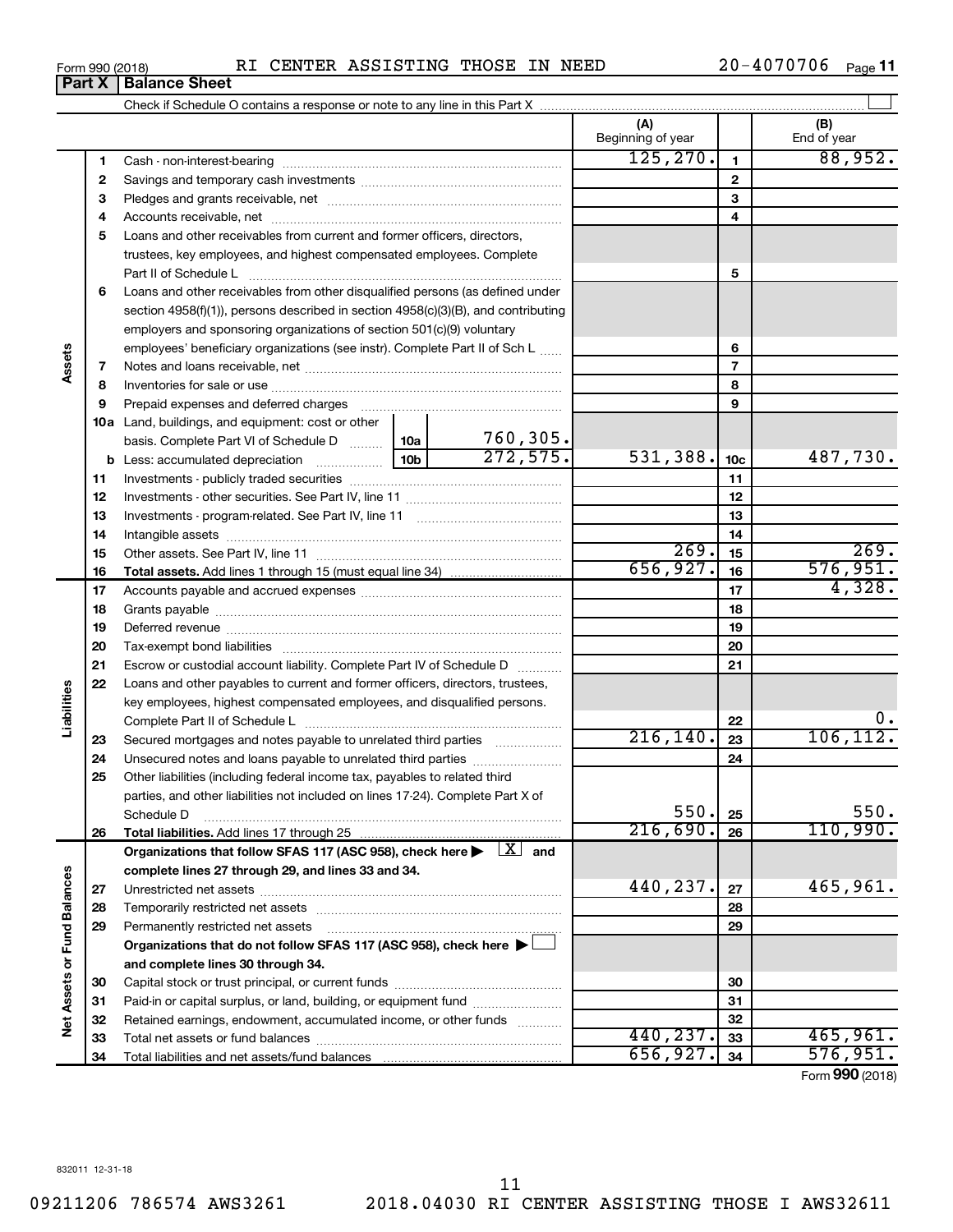|                                                                                                                                 | RI CENTER ASSISTING THOSE IN NEED<br>Form 990 (2018)                                                                                                              | 20-4070706              |          |                   | Page 12          |  |  |
|---------------------------------------------------------------------------------------------------------------------------------|-------------------------------------------------------------------------------------------------------------------------------------------------------------------|-------------------------|----------|-------------------|------------------|--|--|
|                                                                                                                                 | Part XI<br><b>Reconciliation of Net Assets</b>                                                                                                                    |                         |          |                   |                  |  |  |
|                                                                                                                                 | Check if Schedule O contains a response or note to any line in this Part XI [11] [12] Check if Schedule O contains a response or note to any line in this Part XI |                         |          |                   |                  |  |  |
|                                                                                                                                 |                                                                                                                                                                   |                         |          |                   |                  |  |  |
| 1                                                                                                                               |                                                                                                                                                                   | 1                       | 894,940. |                   |                  |  |  |
| 2                                                                                                                               |                                                                                                                                                                   | $\mathbf{2}$            |          |                   | 869,216.         |  |  |
| з                                                                                                                               | Revenue less expenses. Subtract line 2 from line 1                                                                                                                | $\mathbf{3}$            |          |                   | 25,724.          |  |  |
| 4                                                                                                                               |                                                                                                                                                                   | $\overline{\mathbf{4}}$ |          |                   | 440, 237.        |  |  |
| 5                                                                                                                               |                                                                                                                                                                   | 5                       |          |                   |                  |  |  |
| 6                                                                                                                               | Donated services and use of facilities                                                                                                                            | 6                       |          |                   |                  |  |  |
| 7                                                                                                                               | Investment expenses                                                                                                                                               | $\overline{7}$          |          |                   |                  |  |  |
| 8                                                                                                                               |                                                                                                                                                                   | 8                       |          |                   |                  |  |  |
| 9                                                                                                                               |                                                                                                                                                                   | 9                       |          |                   | $\overline{0}$ . |  |  |
| 10                                                                                                                              | Net assets or fund balances at end of year. Combine lines 3 through 9 (must equal Part X, line 33,                                                                |                         |          |                   |                  |  |  |
|                                                                                                                                 | column (B))                                                                                                                                                       | 10                      |          |                   | 465,961.         |  |  |
|                                                                                                                                 | Part XII Financial Statements and Reporting                                                                                                                       |                         |          |                   |                  |  |  |
|                                                                                                                                 |                                                                                                                                                                   |                         |          |                   |                  |  |  |
|                                                                                                                                 |                                                                                                                                                                   |                         |          | Yes               | <b>No</b>        |  |  |
| 1                                                                                                                               | Accounting method used to prepare the Form 990: $X \subset X$ Cash<br>$\Box$ Accrual<br>Other                                                                     |                         |          |                   |                  |  |  |
|                                                                                                                                 | If the organization changed its method of accounting from a prior year or checked "Other," explain in Schedule O.                                                 |                         |          |                   |                  |  |  |
|                                                                                                                                 |                                                                                                                                                                   |                         | 2a       |                   | x                |  |  |
|                                                                                                                                 | If "Yes," check a box below to indicate whether the financial statements for the year were compiled or reviewed on a                                              |                         |          |                   |                  |  |  |
|                                                                                                                                 | separate basis, consolidated basis, or both:                                                                                                                      |                         |          |                   |                  |  |  |
|                                                                                                                                 | Both consolidated and separate basis<br>Separate basis<br>Consolidated basis                                                                                      |                         |          |                   |                  |  |  |
|                                                                                                                                 | b Were the organization's financial statements audited by an independent accountant?                                                                              |                         | 2b       |                   | x                |  |  |
|                                                                                                                                 | If "Yes," check a box below to indicate whether the financial statements for the year were audited on a separate basis,                                           |                         |          |                   |                  |  |  |
|                                                                                                                                 | consolidated basis, or both:                                                                                                                                      |                         |          |                   |                  |  |  |
|                                                                                                                                 | Consolidated basis<br>Separate basis<br>Both consolidated and separate basis                                                                                      |                         |          |                   |                  |  |  |
|                                                                                                                                 | c If "Yes" to line 2a or 2b, does the organization have a committee that assumes responsibility for oversight of the audit,                                       |                         |          |                   |                  |  |  |
|                                                                                                                                 | review, or compilation of its financial statements and selection of an independent accountant?                                                                    |                         | 2c       |                   |                  |  |  |
| If the organization changed either its oversight process or selection process during the tax year, explain in Schedule O.       |                                                                                                                                                                   |                         |          |                   |                  |  |  |
| 3a As a result of a federal award, was the organization required to undergo an audit or audits as set forth in the Single Audit |                                                                                                                                                                   |                         |          |                   |                  |  |  |
|                                                                                                                                 |                                                                                                                                                                   |                         | 3a       |                   | x                |  |  |
|                                                                                                                                 | <b>b</b> If "Yes," did the organization undergo the required audit or audits? If the organization did not undergo the required audit                              |                         |          |                   |                  |  |  |
|                                                                                                                                 |                                                                                                                                                                   |                         | Зb       |                   |                  |  |  |
|                                                                                                                                 |                                                                                                                                                                   |                         |          | $000 \, \text{m}$ |                  |  |  |

Form (2018) **990**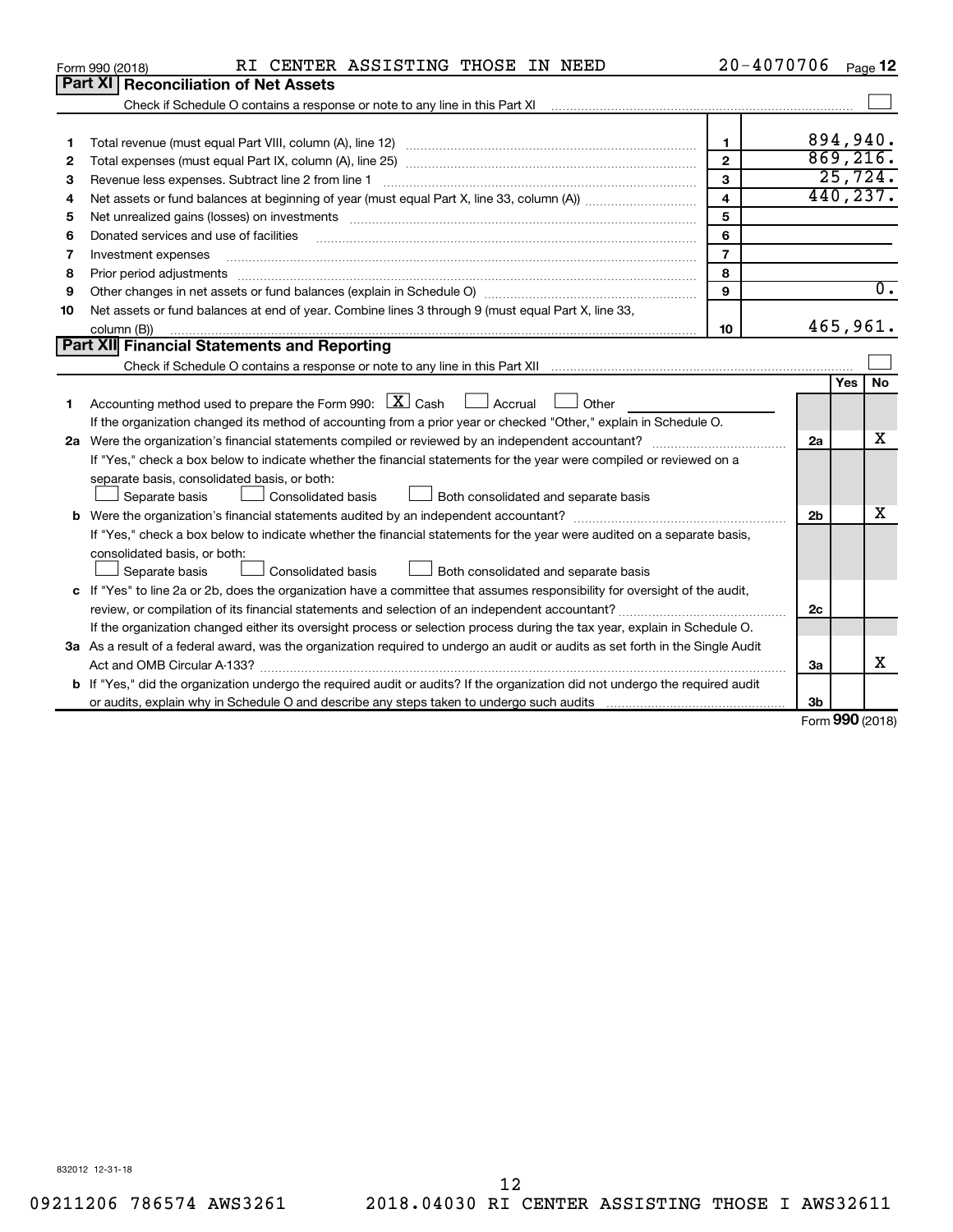| <b>SCHEDULE A</b> |  |
|-------------------|--|
|-------------------|--|

| (Form 990 or 990-EZ) |  |  |  |  |
|----------------------|--|--|--|--|
|----------------------|--|--|--|--|

# Form 990 or 990-EZ)<br>
Complete if the organization is a section 501(c)(3) organization or a section<br> **Public Charity Status and Public Support**

**4947(a)(1) nonexempt charitable trust.**

| OMB No 1545-0047                          |
|-------------------------------------------|
| N 1                                       |
| <b>Open to Public</b><br><b>isnaction</b> |

 $\Box$ 

| Department of the Treasury<br>Internal Revenue Service |                 |                                               |  | Attach to Form 990 or Form 990-EZ.<br>Go to www.irs.gov/Form990 for instructions and the latest information. |                                                                                                                                               |                                                                |    |                            |  |                                                     |  |  |  |
|--------------------------------------------------------|-----------------|-----------------------------------------------|--|--------------------------------------------------------------------------------------------------------------|-----------------------------------------------------------------------------------------------------------------------------------------------|----------------------------------------------------------------|----|----------------------------|--|-----------------------------------------------------|--|--|--|
|                                                        |                 | Name of the organization                      |  |                                                                                                              |                                                                                                                                               |                                                                |    |                            |  | Inspection<br><b>Employer identification number</b> |  |  |  |
|                                                        |                 |                                               |  |                                                                                                              | RI CENTER ASSISTING THOSE IN NEED                                                                                                             |                                                                |    |                            |  | 20-4070706                                          |  |  |  |
|                                                        | Part I          |                                               |  |                                                                                                              | Reason for Public Charity Status (All organizations must complete this part.) See instructions.                                               |                                                                |    |                            |  |                                                     |  |  |  |
|                                                        |                 |                                               |  |                                                                                                              | The organization is not a private foundation because it is: (For lines 1 through 12, check only one box.)                                     |                                                                |    |                            |  |                                                     |  |  |  |
| 1                                                      |                 |                                               |  |                                                                                                              | A church, convention of churches, or association of churches described in section 170(b)(1)(A)(i).                                            |                                                                |    |                            |  |                                                     |  |  |  |
| 2                                                      |                 |                                               |  |                                                                                                              | A school described in section 170(b)(1)(A)(ii). (Attach Schedule E (Form 990 or 990-EZ).)                                                     |                                                                |    |                            |  |                                                     |  |  |  |
| 3                                                      |                 |                                               |  |                                                                                                              | A hospital or a cooperative hospital service organization described in section 170(b)(1)(A)(iii).                                             |                                                                |    |                            |  |                                                     |  |  |  |
| 4                                                      |                 |                                               |  |                                                                                                              | A medical research organization operated in conjunction with a hospital described in section 170(b)(1)(A)(iii). Enter the hospital's name,    |                                                                |    |                            |  |                                                     |  |  |  |
|                                                        |                 | city, and state:                              |  |                                                                                                              |                                                                                                                                               |                                                                |    |                            |  |                                                     |  |  |  |
| 5                                                      |                 |                                               |  |                                                                                                              | An organization operated for the benefit of a college or university owned or operated by a governmental unit described in                     |                                                                |    |                            |  |                                                     |  |  |  |
|                                                        |                 | section 170(b)(1)(A)(iv). (Complete Part II.) |  |                                                                                                              |                                                                                                                                               |                                                                |    |                            |  |                                                     |  |  |  |
| 6                                                      |                 |                                               |  |                                                                                                              | A federal, state, or local government or governmental unit described in section 170(b)(1)(A)(v).                                              |                                                                |    |                            |  |                                                     |  |  |  |
|                                                        | $7 \mid X \mid$ |                                               |  |                                                                                                              | An organization that normally receives a substantial part of its support from a governmental unit or from the general public described in     |                                                                |    |                            |  |                                                     |  |  |  |
|                                                        |                 |                                               |  | section 170(b)(1)(A)(vi). (Complete Part II.)                                                                |                                                                                                                                               |                                                                |    |                            |  |                                                     |  |  |  |
| 8                                                      |                 |                                               |  |                                                                                                              | A community trust described in section 170(b)(1)(A)(vi). (Complete Part II.)                                                                  |                                                                |    |                            |  |                                                     |  |  |  |
| 9                                                      |                 |                                               |  |                                                                                                              | An agricultural research organization described in section 170(b)(1)(A)(ix) operated in conjunction with a land-grant college                 |                                                                |    |                            |  |                                                     |  |  |  |
|                                                        |                 |                                               |  |                                                                                                              | or university or a non-land-grant college of agriculture (see instructions). Enter the name, city, and state of the college or                |                                                                |    |                            |  |                                                     |  |  |  |
|                                                        |                 | university:                                   |  |                                                                                                              |                                                                                                                                               |                                                                |    |                            |  |                                                     |  |  |  |
| 10                                                     |                 |                                               |  |                                                                                                              | An organization that normally receives: (1) more than 33 1/3% of its support from contributions, membership fees, and gross receipts from     |                                                                |    |                            |  |                                                     |  |  |  |
|                                                        |                 |                                               |  |                                                                                                              | activities related to its exempt functions - subject to certain exceptions, and (2) no more than 33 1/3% of its support from gross investment |                                                                |    |                            |  |                                                     |  |  |  |
|                                                        |                 |                                               |  |                                                                                                              | income and unrelated business taxable income (less section 511 tax) from businesses acquired by the organization after June 30, 1975.         |                                                                |    |                            |  |                                                     |  |  |  |
|                                                        |                 |                                               |  | See section 509(a)(2). (Complete Part III.)                                                                  |                                                                                                                                               |                                                                |    |                            |  |                                                     |  |  |  |
| 11                                                     |                 |                                               |  |                                                                                                              | An organization organized and operated exclusively to test for public safety. See section 509(a)(4).                                          |                                                                |    |                            |  |                                                     |  |  |  |
| 12                                                     |                 |                                               |  |                                                                                                              | An organization organized and operated exclusively for the benefit of, to perform the functions of, or to carry out the purposes of one or    |                                                                |    |                            |  |                                                     |  |  |  |
|                                                        |                 |                                               |  |                                                                                                              | more publicly supported organizations described in section 509(a)(1) or section 509(a)(2). See section 509(a)(3). Check the box in            |                                                                |    |                            |  |                                                     |  |  |  |
|                                                        |                 |                                               |  |                                                                                                              | lines 12a through 12d that describes the type of supporting organization and complete lines 12e, 12f, and 12g.                                |                                                                |    |                            |  |                                                     |  |  |  |
| а                                                      |                 |                                               |  |                                                                                                              | Type I. A supporting organization operated, supervised, or controlled by its supported organization(s), typically by giving                   |                                                                |    |                            |  |                                                     |  |  |  |
|                                                        |                 |                                               |  |                                                                                                              | the supported organization(s) the power to regularly appoint or elect a majority of the directors or trustees of the supporting               |                                                                |    |                            |  |                                                     |  |  |  |
|                                                        |                 |                                               |  | organization. You must complete Part IV, Sections A and B.                                                   |                                                                                                                                               |                                                                |    |                            |  |                                                     |  |  |  |
| b                                                      |                 |                                               |  |                                                                                                              | Type II. A supporting organization supervised or controlled in connection with its supported organization(s), by having                       |                                                                |    |                            |  |                                                     |  |  |  |
|                                                        |                 |                                               |  | organization(s). You must complete Part IV, Sections A and C.                                                | control or management of the supporting organization vested in the same persons that control or manage the supported                          |                                                                |    |                            |  |                                                     |  |  |  |
| с                                                      |                 |                                               |  |                                                                                                              | Type III functionally integrated. A supporting organization operated in connection with, and functionally integrated with,                    |                                                                |    |                            |  |                                                     |  |  |  |
|                                                        |                 |                                               |  |                                                                                                              | its supported organization(s) (see instructions). You must complete Part IV, Sections A, D, and E.                                            |                                                                |    |                            |  |                                                     |  |  |  |
| d                                                      |                 |                                               |  |                                                                                                              | Type III non-functionally integrated. A supporting organization operated in connection with its supported organization(s)                     |                                                                |    |                            |  |                                                     |  |  |  |
|                                                        |                 |                                               |  |                                                                                                              | that is not functionally integrated. The organization generally must satisfy a distribution requirement and an attentiveness                  |                                                                |    |                            |  |                                                     |  |  |  |
|                                                        |                 |                                               |  |                                                                                                              | requirement (see instructions). You must complete Part IV, Sections A and D, and Part V.                                                      |                                                                |    |                            |  |                                                     |  |  |  |
| е                                                      |                 |                                               |  |                                                                                                              | Check this box if the organization received a written determination from the IRS that it is a Type I, Type II, Type III                       |                                                                |    |                            |  |                                                     |  |  |  |
|                                                        |                 |                                               |  |                                                                                                              | functionally integrated, or Type III non-functionally integrated supporting organization.                                                     |                                                                |    |                            |  |                                                     |  |  |  |
|                                                        |                 |                                               |  |                                                                                                              |                                                                                                                                               |                                                                |    |                            |  |                                                     |  |  |  |
| g                                                      |                 |                                               |  | Provide the following information about the supported organization(s).                                       |                                                                                                                                               |                                                                |    |                            |  |                                                     |  |  |  |
|                                                        |                 | (i) Name of supported                         |  | (ii) EIN                                                                                                     | (iii) Type of organization<br>(described on lines 1-10                                                                                        | (iv) Is the organization listed<br>in your governing document? |    | (v) Amount of monetary     |  | (vi) Amount of other                                |  |  |  |
|                                                        |                 | organization                                  |  |                                                                                                              | above (see instructions))                                                                                                                     | Yes                                                            | No | support (see instructions) |  | support (see instructions)                          |  |  |  |
|                                                        |                 |                                               |  |                                                                                                              |                                                                                                                                               |                                                                |    |                            |  |                                                     |  |  |  |
|                                                        |                 |                                               |  |                                                                                                              |                                                                                                                                               |                                                                |    |                            |  |                                                     |  |  |  |
|                                                        |                 |                                               |  |                                                                                                              |                                                                                                                                               |                                                                |    |                            |  |                                                     |  |  |  |
|                                                        |                 |                                               |  |                                                                                                              |                                                                                                                                               |                                                                |    |                            |  |                                                     |  |  |  |
|                                                        |                 |                                               |  |                                                                                                              |                                                                                                                                               |                                                                |    |                            |  |                                                     |  |  |  |
|                                                        |                 |                                               |  |                                                                                                              |                                                                                                                                               |                                                                |    |                            |  |                                                     |  |  |  |
|                                                        |                 |                                               |  |                                                                                                              |                                                                                                                                               |                                                                |    |                            |  |                                                     |  |  |  |
|                                                        |                 |                                               |  |                                                                                                              |                                                                                                                                               |                                                                |    |                            |  |                                                     |  |  |  |
|                                                        |                 |                                               |  |                                                                                                              |                                                                                                                                               |                                                                |    |                            |  |                                                     |  |  |  |
|                                                        |                 |                                               |  |                                                                                                              |                                                                                                                                               |                                                                |    |                            |  |                                                     |  |  |  |
| Total                                                  |                 |                                               |  |                                                                                                              |                                                                                                                                               |                                                                |    |                            |  |                                                     |  |  |  |

LHA For Paperwork Reduction Act Notice, see the Instructions for Form 990 or 990-EZ. 832021 10-11-18 Schedule A (Form 990 or 990-EZ) 2018 13

09211206 786574 AWS3261 2018.04030 RI CENTER ASSISTING THOSE I AWS32611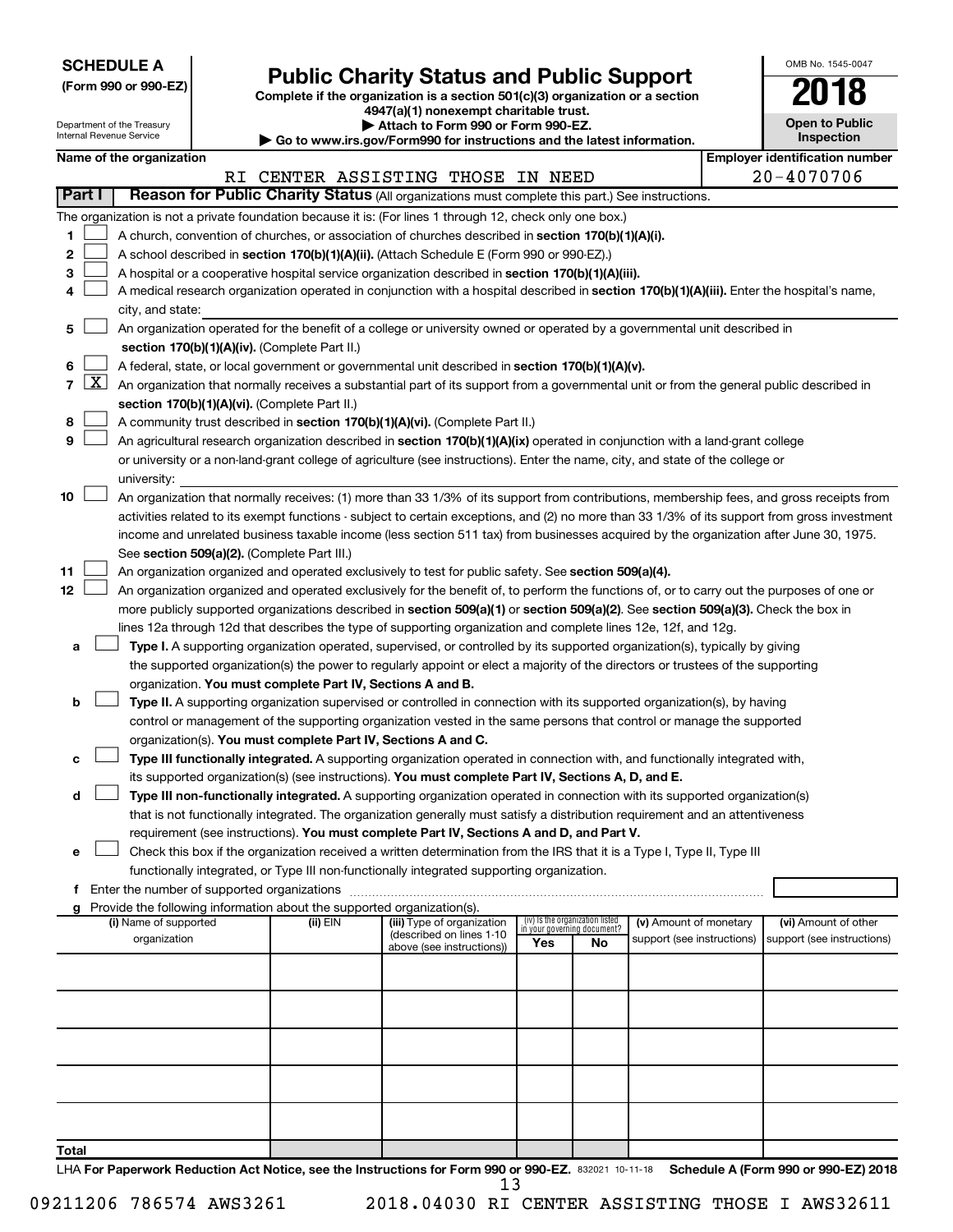#### Schedule A (Form 990 or 990-EZ) 2018 RI CENTER ASSISTING THOSE IN NEED  $20-4070706$  Page **Part II Support Schedule for Organizations Described in Sections 170(b)(1)(A)(iv) and 170(b)(1)(A)(vi)**

(Complete only if you checked the box on line 5, 7, or 8 of Part I or if the organization failed to qualify under Part III. If the organization fails to qualify under the tests listed below, please complete Part III.)

|    | <b>Section A. Public Support</b>                                                                                                                                                                                               |          |            |            |            |                                      |                  |
|----|--------------------------------------------------------------------------------------------------------------------------------------------------------------------------------------------------------------------------------|----------|------------|------------|------------|--------------------------------------|------------------|
|    | Calendar year (or fiscal year beginning in)                                                                                                                                                                                    | (a) 2014 | $(b)$ 2015 | $(c)$ 2016 | $(d)$ 2017 | (e) 2018                             | (f) Total        |
|    | 1 Gifts, grants, contributions, and                                                                                                                                                                                            |          |            |            |            |                                      |                  |
|    | membership fees received. (Do not                                                                                                                                                                                              |          |            |            |            |                                      |                  |
|    | include any "unusual grants.")                                                                                                                                                                                                 | 75, 143. | 152, 576.  | 111,024.   | 235,957.   | 223, 225.                            | 797,925.         |
|    | 2 Tax revenues levied for the organ-                                                                                                                                                                                           |          |            |            |            |                                      |                  |
|    | ization's benefit and either paid to                                                                                                                                                                                           |          |            |            |            |                                      |                  |
|    | or expended on its behalf                                                                                                                                                                                                      |          |            |            |            |                                      |                  |
|    | 3 The value of services or facilities                                                                                                                                                                                          |          |            |            |            |                                      |                  |
|    | furnished by a governmental unit to                                                                                                                                                                                            |          |            |            |            |                                      |                  |
|    | the organization without charge                                                                                                                                                                                                |          |            |            |            |                                      |                  |
|    | 4 Total. Add lines 1 through 3                                                                                                                                                                                                 | 75, 143. | 152, 576.  | 111,024.   | 235, 957.  | 223, 225.                            | 797,925.         |
| 5. | The portion of total contributions                                                                                                                                                                                             |          |            |            |            |                                      |                  |
|    | by each person (other than a                                                                                                                                                                                                   |          |            |            |            |                                      |                  |
|    | governmental unit or publicly                                                                                                                                                                                                  |          |            |            |            |                                      |                  |
|    | supported organization) included                                                                                                                                                                                               |          |            |            |            |                                      |                  |
|    | on line 1 that exceeds 2% of the                                                                                                                                                                                               |          |            |            |            |                                      |                  |
|    | amount shown on line 11,                                                                                                                                                                                                       |          |            |            |            |                                      |                  |
|    | column (f)                                                                                                                                                                                                                     |          |            |            |            |                                      |                  |
|    | 6 Public support. Subtract line 5 from line 4.                                                                                                                                                                                 |          |            |            |            |                                      | 797,925.         |
|    | <b>Section B. Total Support</b>                                                                                                                                                                                                |          |            |            |            |                                      |                  |
|    | Calendar year (or fiscal year beginning in)                                                                                                                                                                                    | (a) 2014 | (b) 2015   | $(c)$ 2016 | $(d)$ 2017 | (e) 2018                             | (f) Total        |
|    | <b>7</b> Amounts from line 4                                                                                                                                                                                                   | 75,143.  | 152,576.   | 111,024.   | 235,957.   | 223, 225.                            | 797,925 <b>.</b> |
|    | 8 Gross income from interest,                                                                                                                                                                                                  |          |            |            |            |                                      |                  |
|    | dividends, payments received on                                                                                                                                                                                                |          |            |            |            |                                      |                  |
|    | securities loans, rents, royalties,                                                                                                                                                                                            |          |            |            |            |                                      |                  |
|    | and income from similar sources                                                                                                                                                                                                | 614.     | 29.        | 20, 200.   | 23,220.    | 17,503.                              | 61,566.          |
|    | 9 Net income from unrelated business                                                                                                                                                                                           |          |            |            |            |                                      |                  |
|    | activities, whether or not the                                                                                                                                                                                                 |          |            |            |            |                                      |                  |
|    | business is regularly carried on                                                                                                                                                                                               |          |            |            |            |                                      |                  |
|    | 10 Other income. Do not include gain                                                                                                                                                                                           |          |            |            |            |                                      |                  |
|    | or loss from the sale of capital                                                                                                                                                                                               |          |            |            |            |                                      |                  |
|    | assets (Explain in Part VI.)                                                                                                                                                                                                   |          |            |            |            |                                      |                  |
|    | 11 Total support. Add lines 7 through 10                                                                                                                                                                                       |          |            |            |            |                                      | 859,491.         |
|    | <b>12</b> Gross receipts from related activities, etc. (see instructions)                                                                                                                                                      |          |            |            |            | 12                                   | 242, 253.        |
|    | 13 First five years. If the Form 990 is for the organization's first, second, third, fourth, or fifth tax year as a section 501(c)(3)                                                                                          |          |            |            |            |                                      |                  |
|    | organization, check this box and stop here                                                                                                                                                                                     |          |            |            |            |                                      |                  |
|    | Section C. Computation of Public Support Percentage                                                                                                                                                                            |          |            |            |            |                                      |                  |
|    |                                                                                                                                                                                                                                |          |            |            |            | 14                                   | 92.84<br>$\%$    |
|    |                                                                                                                                                                                                                                |          |            |            |            | 15                                   | 95.37<br>$\%$    |
|    | 16a 33 1/3% support test - 2018. If the organization did not check the box on line 13, and line 14 is 33 1/3% or more, check this box and                                                                                      |          |            |            |            |                                      |                  |
|    | stop here. The organization qualifies as a publicly supported organization manufaction manufacture or manufacture or the organization manufacture or the organization of the state of the state of the state of the state or m |          |            |            |            |                                      | $\mathbf{X}$     |
|    | b 33 1/3% support test - 2017. If the organization did not check a box on line 13 or 16a, and line 15 is 33 1/3% or more, check this box                                                                                       |          |            |            |            |                                      |                  |
|    | and stop here. The organization qualifies as a publicly supported organization [11,111] and stop here. The organization [11] and stop here. The organization [11] and stop here. The organization [11] and stop here is a publ |          |            |            |            |                                      |                  |
|    | 17a 10% -facts-and-circumstances test - 2018. If the organization did not check a box on line 13, 16a, or 16b, and line 14 is 10% or more,                                                                                     |          |            |            |            |                                      |                  |
|    | and if the organization meets the "facts-and-circumstances" test, check this box and stop here. Explain in Part VI how the organization                                                                                        |          |            |            |            |                                      |                  |
|    |                                                                                                                                                                                                                                |          |            |            |            |                                      |                  |
|    | b 10% -facts-and-circumstances test - 2017. If the organization did not check a box on line 13, 16a, 16b, or 17a, and line 15 is 10% or                                                                                        |          |            |            |            |                                      |                  |
|    | more, and if the organization meets the "facts-and-circumstances" test, check this box and stop here. Explain in Part VI how the                                                                                               |          |            |            |            |                                      |                  |
|    | organization meets the "facts-and-circumstances" test. The organization qualifies as a publicly supported organization                                                                                                         |          |            |            |            |                                      |                  |
|    | 18 Private foundation. If the organization did not check a box on line 13, 16a, 16b, 17a, or 17b, check this box and see instructions                                                                                          |          |            |            |            |                                      |                  |
|    |                                                                                                                                                                                                                                |          |            |            |            | Schedule A (Form 990 or 990-F7) 2018 |                  |

**Schedule A (Form 990 or 990-EZ) 2018**

832022 10-11-18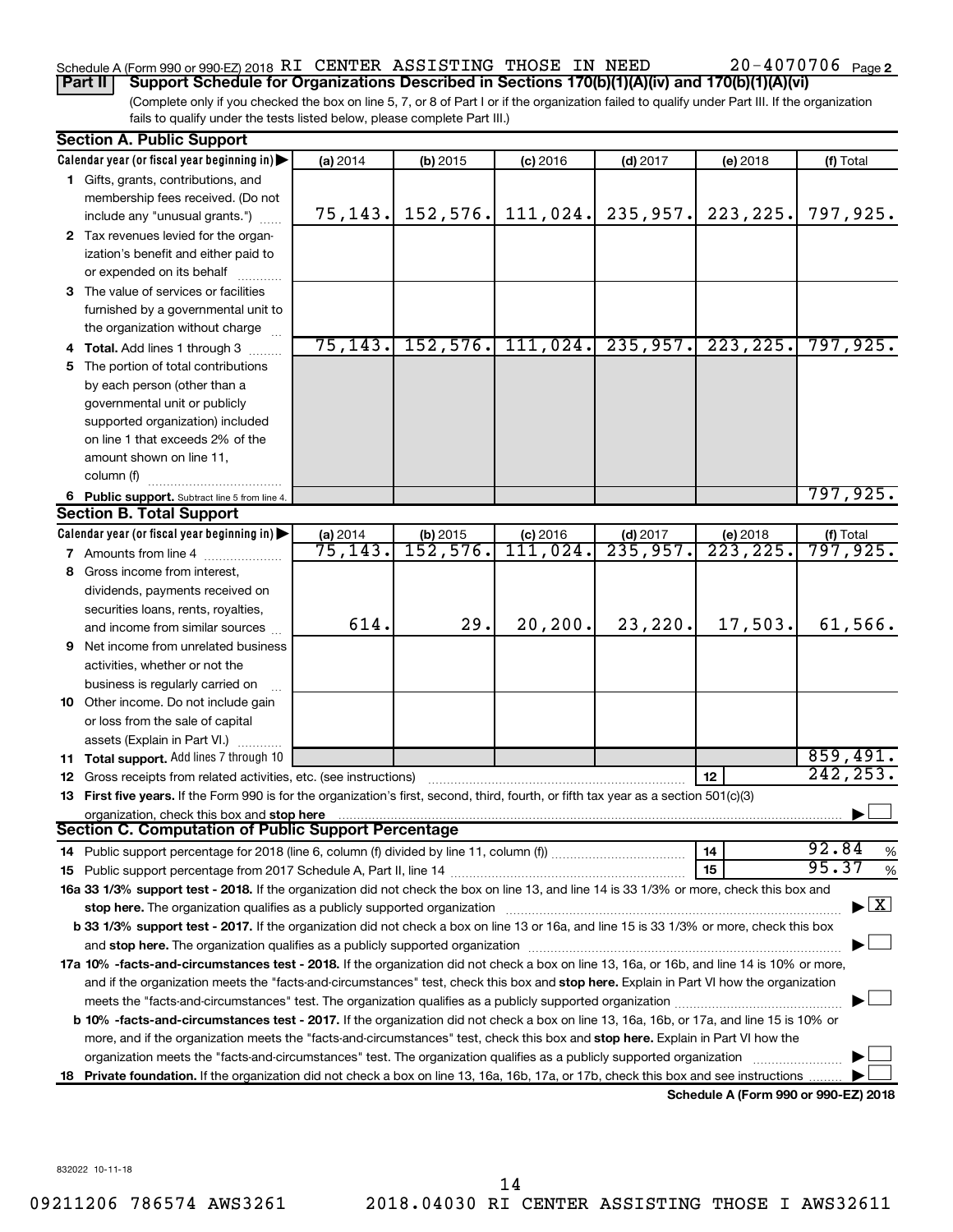#### Schedule A (Form 990 or 990-EZ) 2018 RI CENTER ASSISTING THOSE IN NEED  $20-4070706$  Page **Part III Support Schedule for Organizations Described in Section 509(a)(2)**

(Complete only if you checked the box on line 10 of Part I or if the organization failed to qualify under Part II. If the organization fails to qualify under the tests listed below, please complete Part II.)

| <b>Section A. Public Support</b>                                                                                                                                                         |          |          |            |            |          |                                      |
|------------------------------------------------------------------------------------------------------------------------------------------------------------------------------------------|----------|----------|------------|------------|----------|--------------------------------------|
| Calendar year (or fiscal year beginning in)                                                                                                                                              | (a) 2014 | (b) 2015 | $(c)$ 2016 | $(d)$ 2017 | (e) 2018 | (f) Total                            |
| 1 Gifts, grants, contributions, and                                                                                                                                                      |          |          |            |            |          |                                      |
| membership fees received. (Do not                                                                                                                                                        |          |          |            |            |          |                                      |
| include any "unusual grants.")                                                                                                                                                           |          |          |            |            |          |                                      |
| 2 Gross receipts from admissions,<br>merchandise sold or services per-<br>formed, or facilities furnished in<br>any activity that is related to the<br>organization's tax-exempt purpose |          |          |            |            |          |                                      |
| 3 Gross receipts from activities that                                                                                                                                                    |          |          |            |            |          |                                      |
| are not an unrelated trade or bus-                                                                                                                                                       |          |          |            |            |          |                                      |
| iness under section 513                                                                                                                                                                  |          |          |            |            |          |                                      |
| 4 Tax revenues levied for the organ-                                                                                                                                                     |          |          |            |            |          |                                      |
| ization's benefit and either paid to                                                                                                                                                     |          |          |            |            |          |                                      |
| or expended on its behalf<br>.                                                                                                                                                           |          |          |            |            |          |                                      |
| 5 The value of services or facilities                                                                                                                                                    |          |          |            |            |          |                                      |
| furnished by a governmental unit to                                                                                                                                                      |          |          |            |            |          |                                      |
| the organization without charge                                                                                                                                                          |          |          |            |            |          |                                      |
| 6 Total. Add lines 1 through 5                                                                                                                                                           |          |          |            |            |          |                                      |
| 7a Amounts included on lines 1, 2, and                                                                                                                                                   |          |          |            |            |          |                                      |
| 3 received from disqualified persons                                                                                                                                                     |          |          |            |            |          |                                      |
| <b>b</b> Amounts included on lines 2 and 3 received<br>from other than disqualified persons that<br>exceed the greater of \$5,000 or 1% of the<br>amount on line 13 for the year         |          |          |            |            |          |                                      |
| c Add lines 7a and 7b                                                                                                                                                                    |          |          |            |            |          |                                      |
| 8 Public support. (Subtract line 7c from line 6.)                                                                                                                                        |          |          |            |            |          |                                      |
| <b>Section B. Total Support</b>                                                                                                                                                          |          |          |            |            |          |                                      |
| Calendar year (or fiscal year beginning in)                                                                                                                                              | (a) 2014 | (b) 2015 | $(c)$ 2016 | $(d)$ 2017 | (e) 2018 | (f) Total                            |
| <b>9</b> Amounts from line 6                                                                                                                                                             |          |          |            |            |          |                                      |
| <b>10a</b> Gross income from interest,<br>dividends, payments received on<br>securities loans, rents, royalties,<br>and income from similar sources                                      |          |          |            |            |          |                                      |
| <b>b</b> Unrelated business taxable income                                                                                                                                               |          |          |            |            |          |                                      |
| (less section 511 taxes) from businesses                                                                                                                                                 |          |          |            |            |          |                                      |
| acquired after June 30, 1975                                                                                                                                                             |          |          |            |            |          |                                      |
| c Add lines 10a and 10b                                                                                                                                                                  |          |          |            |            |          |                                      |
| 11 Net income from unrelated business<br>activities not included in line 10b.<br>whether or not the business is<br>regularly carried on                                                  |          |          |            |            |          |                                      |
| <b>12</b> Other income. Do not include gain<br>or loss from the sale of capital<br>assets (Explain in Part VI.)                                                                          |          |          |            |            |          |                                      |
| <b>13</b> Total support. (Add lines 9, 10c, 11, and 12.)                                                                                                                                 |          |          |            |            |          |                                      |
| 14 First five years. If the Form 990 is for the organization's first, second, third, fourth, or fifth tax year as a section 501(c)(3) organization,                                      |          |          |            |            |          |                                      |
|                                                                                                                                                                                          |          |          |            |            |          |                                      |
| Section C. Computation of Public Support Percentage                                                                                                                                      |          |          |            |            |          |                                      |
| 15 Public support percentage for 2018 (line 8, column (f), divided by line 13, column (f) <i>manumeronominimal</i>                                                                       |          |          |            |            | 15       | ℅                                    |
| 16 Public support percentage from 2017 Schedule A, Part III, line 15                                                                                                                     |          |          |            |            | 16       | %                                    |
| Section D. Computation of Investment Income Percentage                                                                                                                                   |          |          |            |            |          |                                      |
|                                                                                                                                                                                          |          |          |            |            | 17       | %                                    |
| 18 Investment income percentage from 2017 Schedule A, Part III, line 17                                                                                                                  |          |          |            |            | 18       | %                                    |
| 19a 33 1/3% support tests - 2018. If the organization did not check the box on line 14, and line 15 is more than 33 1/3%, and line 17 is not                                             |          |          |            |            |          |                                      |
| more than 33 1/3%, check this box and stop here. The organization qualifies as a publicly supported organization                                                                         |          |          |            |            |          |                                      |
| b 33 1/3% support tests - 2017. If the organization did not check a box on line 14 or line 19a, and line 16 is more than 33 1/3%, and                                                    |          |          |            |            |          |                                      |
| line 18 is not more than 33 1/3%, check this box and stop here. The organization qualifies as a publicly supported organization                                                          |          |          |            |            |          |                                      |
|                                                                                                                                                                                          |          |          |            |            |          |                                      |
| 832023 10-11-18                                                                                                                                                                          |          |          |            |            |          | Schedule A (Form 990 or 990-EZ) 2018 |
|                                                                                                                                                                                          |          |          | 15         |            |          |                                      |

09211206 786574 AWS3261 2018.04030 RI CENTER ASSISTING THOSE I AWS32611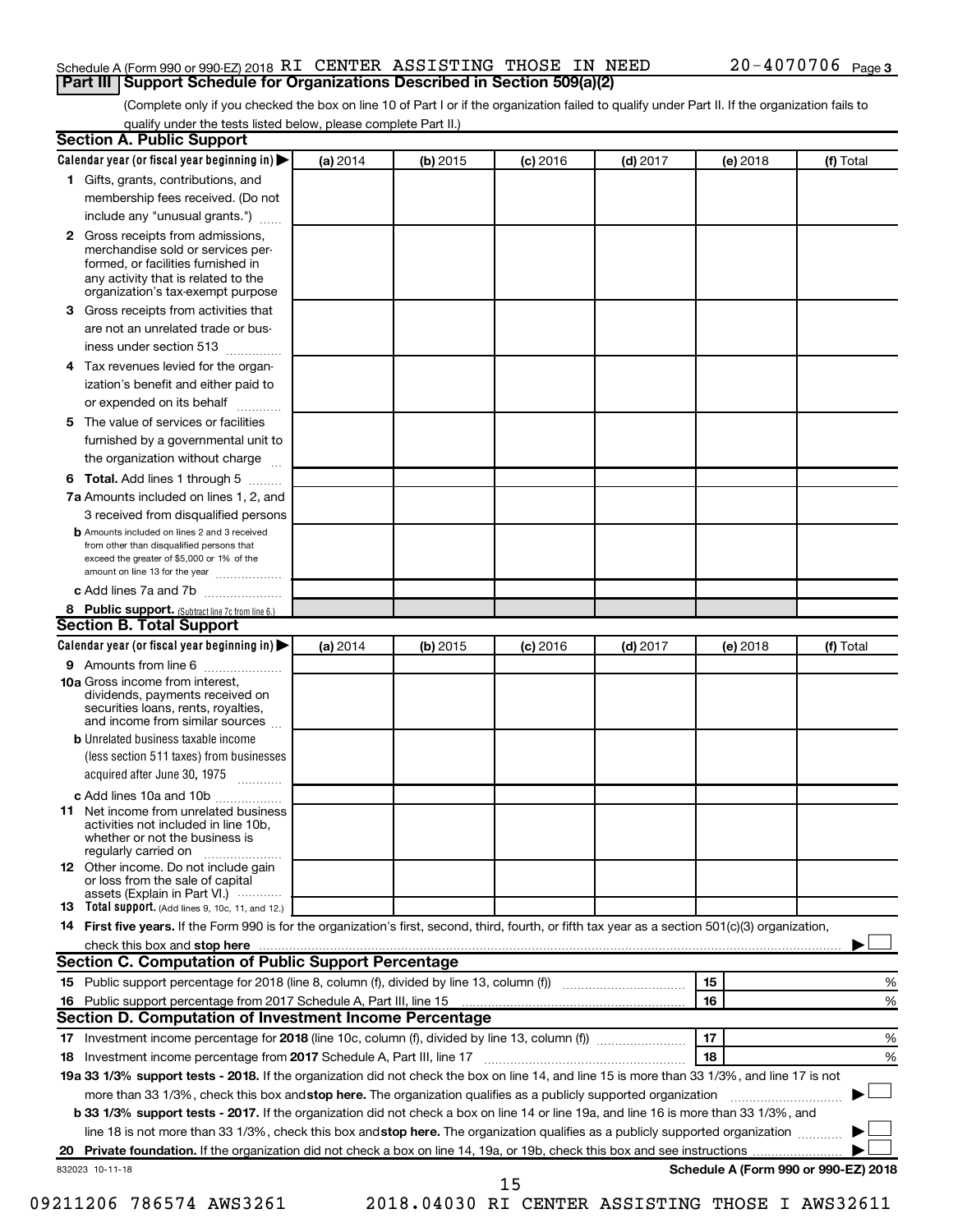**1**

**2**

**3a**

**3b**

**3c**

**4a**

**4b**

**4c**

**5a**

**5b 5c**

**6**

**7**

**8**

**9a**

**9b**

**9c**

**10a**

**10b**

**Yes No**

### **Part IV Supporting Organizations**

(Complete only if you checked a box in line 12 on Part I. If you checked 12a of Part I, complete Sections A and B. If you checked 12b of Part I, complete Sections A and C. If you checked 12c of Part I, complete Sections A, D, and E. If you checked 12d of Part I, complete Sections A and D, and complete Part V.)

#### **Section A. All Supporting Organizations**

- **1** Are all of the organization's supported organizations listed by name in the organization's governing documents? If "No," describe in Part VI how the supported organizations are designated. If designated by *class or purpose, describe the designation. If historic and continuing relationship, explain.*
- **2** Did the organization have any supported organization that does not have an IRS determination of status under section 509(a)(1) or (2)? If "Yes," explain in Part **VI** how the organization determined that the supported *organization was described in section 509(a)(1) or (2).*
- **3a** Did the organization have a supported organization described in section 501(c)(4), (5), or (6)? If "Yes," answer *(b) and (c) below.*
- **b** Did the organization confirm that each supported organization qualified under section 501(c)(4), (5), or (6) and satisfied the public support tests under section 509(a)(2)? If "Yes," describe in Part VI when and how the *organization made the determination.*
- **c** Did the organization ensure that all support to such organizations was used exclusively for section 170(c)(2)(B) purposes? If "Yes," explain in Part VI what controls the organization put in place to ensure such use.
- **4 a** *If* Was any supported organization not organized in the United States ("foreign supported organization")? *"Yes," and if you checked 12a or 12b in Part I, answer (b) and (c) below.*
- **b** Did the organization have ultimate control and discretion in deciding whether to make grants to the foreign supported organization? If "Yes," describe in Part VI how the organization had such control and discretion *despite being controlled or supervised by or in connection with its supported organizations.*
- **c** Did the organization support any foreign supported organization that does not have an IRS determination under sections 501(c)(3) and 509(a)(1) or (2)? If "Yes," explain in Part VI what controls the organization used *to ensure that all support to the foreign supported organization was used exclusively for section 170(c)(2)(B) purposes.*
- **5a** Did the organization add, substitute, or remove any supported organizations during the tax year? If "Yes," answer (b) and (c) below (if applicable). Also, provide detail in **Part VI,** including (i) the names and EIN *numbers of the supported organizations added, substituted, or removed; (ii) the reasons for each such action; (iii) the authority under the organization's organizing document authorizing such action; and (iv) how the action was accomplished (such as by amendment to the organizing document).*
- **b Type I or Type II only.** Was any added or substituted supported organization part of a class already designated in the organization's organizing document?
- **c Substitutions only.**  Was the substitution the result of an event beyond the organization's control?
- **6** Did the organization provide support (whether in the form of grants or the provision of services or facilities) to **Part VI.** support or benefit one or more of the filing organization's supported organizations? If "Yes," provide detail in anyone other than (i) its supported organizations, (ii) individuals that are part of the charitable class benefited by one or more of its supported organizations, or (iii) other supporting organizations that also
- **7** Did the organization provide a grant, loan, compensation, or other similar payment to a substantial contributor regard to a substantial contributor? If "Yes," complete Part I of Schedule L (Form 990 or 990-EZ). (as defined in section 4958(c)(3)(C)), a family member of a substantial contributor, or a 35% controlled entity with
- **8** Did the organization make a loan to a disqualified person (as defined in section 4958) not described in line 7? *If "Yes," complete Part I of Schedule L (Form 990 or 990-EZ).*
- **9 a** Was the organization controlled directly or indirectly at any time during the tax year by one or more in section 509(a)(1) or (2))? If "Yes," provide detail in **Part VI.** disqualified persons as defined in section 4946 (other than foundation managers and organizations described
- **b** Did one or more disqualified persons (as defined in line 9a) hold a controlling interest in any entity in which the supporting organization had an interest? If "Yes," provide detail in Part VI.
- **c** Did a disqualified person (as defined in line 9a) have an ownership interest in, or derive any personal benefit from, assets in which the supporting organization also had an interest? If "Yes," provide detail in Part VI.
- **10 a** Was the organization subject to the excess business holdings rules of section 4943 because of section supporting organizations)? If "Yes," answer 10b below. 4943(f) (regarding certain Type II supporting organizations, and all Type III non-functionally integrated
	- **b** Did the organization have any excess business holdings in the tax year? (Use Schedule C, Form 4720, to *determine whether the organization had excess business holdings.)*

832024 10-11-18

**Schedule A (Form 990 or 990-EZ) 2018**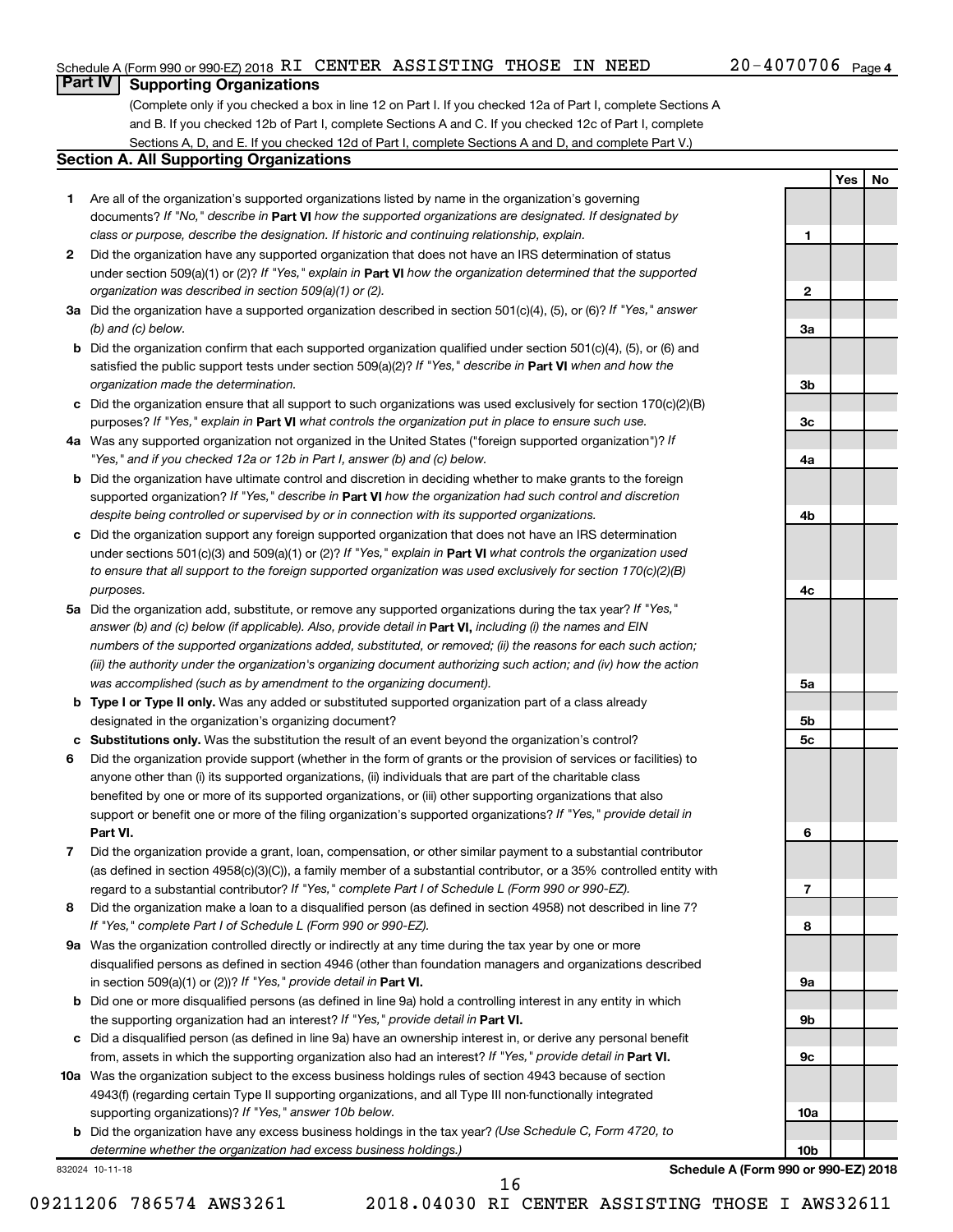#### Schedule A (Form 990 or 990-EZ) 2018 RT CENTER ASSISTING THOSE IN NEED  $ZU - 4U / U / U6$  Page **Part IV Supporting Organizations** *(continued)* RI CENTER ASSISTING THOSE IN NEED 20-4070706

|    |                                                                                                                                 |     | Yes | No |
|----|---------------------------------------------------------------------------------------------------------------------------------|-----|-----|----|
|    |                                                                                                                                 |     |     |    |
| 11 | Has the organization accepted a gift or contribution from any of the following persons?                                         |     |     |    |
| a  | A person who directly or indirectly controls, either alone or together with persons described in (b) and (c)                    |     |     |    |
|    | below, the governing body of a supported organization?                                                                          | 11a |     |    |
|    | <b>b</b> A family member of a person described in (a) above?                                                                    | 11b |     |    |
|    | c A 35% controlled entity of a person described in (a) or (b) above? If "Yes" to a, b, or c, provide detail in Part VI.         | 11c |     |    |
|    | <b>Section B. Type I Supporting Organizations</b>                                                                               |     |     |    |
|    |                                                                                                                                 |     | Yes | No |
| 1. | Did the directors, trustees, or membership of one or more supported organizations have the power to                             |     |     |    |
|    | regularly appoint or elect at least a majority of the organization's directors or trustees at all times during the              |     |     |    |
|    | tax year? If "No," describe in Part VI how the supported organization(s) effectively operated, supervised, or                   |     |     |    |
|    | controlled the organization's activities. If the organization had more than one supported organization,                         |     |     |    |
|    | describe how the powers to appoint and/or remove directors or trustees were allocated among the supported                       |     |     |    |
|    | organizations and what conditions or restrictions, if any, applied to such powers during the tax year.                          | 1   |     |    |
| 2  | Did the organization operate for the benefit of any supported organization other than the supported                             |     |     |    |
|    | organization(s) that operated, supervised, or controlled the supporting organization? If "Yes," explain in                      |     |     |    |
|    | Part VI how providing such benefit carried out the purposes of the supported organization(s) that operated,                     |     |     |    |
|    | supervised, or controlled the supporting organization.                                                                          | 2   |     |    |
|    | <b>Section C. Type II Supporting Organizations</b>                                                                              |     |     |    |
|    |                                                                                                                                 |     | Yes | No |
| 1. | Were a majority of the organization's directors or trustees during the tax year also a majority of the directors                |     |     |    |
|    | or trustees of each of the organization's supported organization(s)? If "No," describe in Part VI how control                   |     |     |    |
|    | or management of the supporting organization was vested in the same persons that controlled or managed                          |     |     |    |
|    | the supported organization(s).                                                                                                  | 1   |     |    |
|    | Section D. All Type III Supporting Organizations                                                                                |     |     |    |
|    |                                                                                                                                 |     | Yes | No |
| 1. | Did the organization provide to each of its supported organizations, by the last day of the fifth month of the                  |     |     |    |
|    | organization's tax year, (i) a written notice describing the type and amount of support provided during the prior tax           |     |     |    |
|    | year, (ii) a copy of the Form 990 that was most recently filed as of the date of notification, and (iii) copies of the          |     |     |    |
|    | organization's governing documents in effect on the date of notification, to the extent not previously provided?                | 1   |     |    |
| 2  | Were any of the organization's officers, directors, or trustees either (i) appointed or elected by the supported                |     |     |    |
|    | organization(s) or (ii) serving on the governing body of a supported organization? If "No," explain in Part VI how              |     |     |    |
|    | the organization maintained a close and continuous working relationship with the supported organization(s).                     | 2   |     |    |
| 3  | By reason of the relationship described in (2), did the organization's supported organizations have a                           |     |     |    |
|    | significant voice in the organization's investment policies and in directing the use of the organization's                      |     |     |    |
|    | income or assets at all times during the tax year? If "Yes," describe in Part VI the role the organization's                    |     |     |    |
|    | supported organizations played in this regard.                                                                                  | З   |     |    |
|    | Section E. Type III Functionally Integrated Supporting Organizations                                                            |     |     |    |
| 1  | Check the box next to the method that the organization used to satisfy the Integral Part Test during the yealsee instructions). |     |     |    |
| а  | The organization satisfied the Activities Test. Complete line 2 below.                                                          |     |     |    |
| b  | The organization is the parent of each of its supported organizations. Complete line 3 below.                                   |     |     |    |
| с  | The organization supported a governmental entity. Describe in Part VI how you supported a government entity (see instructions). |     |     |    |
| 2  | Activities Test. Answer (a) and (b) below.                                                                                      |     | Yes | No |
| а  | Did substantially all of the organization's activities during the tax year directly further the exempt purposes of              |     |     |    |
|    | the supported organization(s) to which the organization was responsive? If "Yes," then in Part VI identify                      |     |     |    |
|    | those supported organizations and explain how these activities directly furthered their exempt purposes,                        |     |     |    |
|    | how the organization was responsive to those supported organizations, and how the organization determined                       |     |     |    |
|    | that these activities constituted substantially all of its activities.                                                          | 2a  |     |    |
|    | <b>b</b> Did the activities described in (a) constitute activities that, but for the organization's involvement, one or more    |     |     |    |
|    | of the organization's supported organization(s) would have been engaged in? If "Yes," explain in Part VI the                    |     |     |    |
|    | reasons for the organization's position that its supported organization(s) would have engaged in these                          |     |     |    |
|    | activities but for the organization's involvement.                                                                              | 2b  |     |    |
| З  | Parent of Supported Organizations. Answer (a) and (b) below.                                                                    |     |     |    |
|    | a Did the organization have the power to regularly appoint or elect a majority of the officers, directors, or                   |     |     |    |
|    | trustees of each of the supported organizations? Provide details in Part VI.                                                    | 3a  |     |    |
|    | <b>b</b> Did the organization exercise a substantial degree of direction over the policies, programs, and activities of each    |     |     |    |
|    | of its supported organizations? If "Yes," describe in Part VI the role played by the organization in this regard.               | 3b  |     |    |
|    | Schedule A (Form 990 or 990-EZ) 2018<br>832025 10-11-18<br>17                                                                   |     |     |    |
|    |                                                                                                                                 |     |     |    |

09211206 786574 AWS3261 2018.04030 RI CENTER ASSISTING THOSE I AWS32611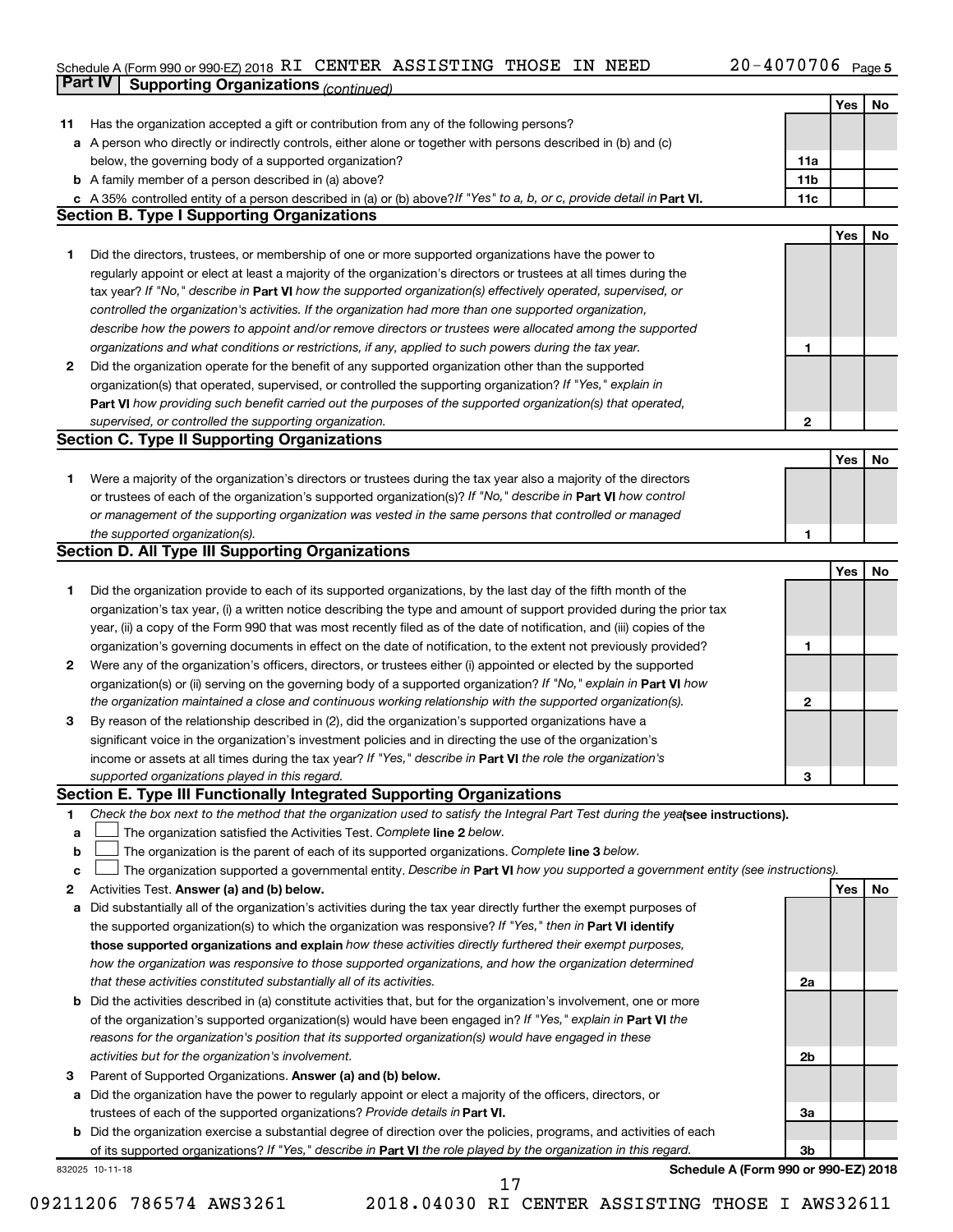#### Schedule A (Form 990 or 990-EZ) 2018 RI CENTER ASSISTING THOSE IN NEED  $20-4070706$  Page **Part V Type III Non-Functionally Integrated 509(a)(3) Supporting Organizations**

1 **Letter See instructions.** All Check here if the organization satisfied the Integral Part Test as a qualifying trust on Nov. 20, 1970 (explain in Part VI.) See instructions. All other Type III non-functionally integrated supporting organizations must complete Sections A through E.

|              | Section A - Adjusted Net Income                                              |                | (A) Prior Year | (B) Current Year<br>(optional) |
|--------------|------------------------------------------------------------------------------|----------------|----------------|--------------------------------|
| 1            | Net short-term capital gain                                                  | 1              |                |                                |
| 2            | Recoveries of prior-year distributions                                       | $\mathbf{2}$   |                |                                |
| 3            | Other gross income (see instructions)                                        | 3              |                |                                |
| 4            | Add lines 1 through 3                                                        | 4              |                |                                |
| 5            | Depreciation and depletion                                                   | 5              |                |                                |
| 6            | Portion of operating expenses paid or incurred for production or             |                |                |                                |
|              | collection of gross income or for management, conservation, or               |                |                |                                |
|              | maintenance of property held for production of income (see instructions)     | 6              |                |                                |
| 7            | Other expenses (see instructions)                                            | $\overline{7}$ |                |                                |
| 8            | Adjusted Net Income (subtract lines 5, 6, and 7 from line 4)                 | 8              |                |                                |
|              | <b>Section B - Minimum Asset Amount</b>                                      |                | (A) Prior Year | (B) Current Year<br>(optional) |
| 1.           | Aggregate fair market value of all non-exempt-use assets (see                |                |                |                                |
|              | instructions for short tax year or assets held for part of year):            |                |                |                                |
|              | a Average monthly value of securities                                        | 1a             |                |                                |
|              | <b>b</b> Average monthly cash balances                                       | 1 <sub>b</sub> |                |                                |
|              | c Fair market value of other non-exempt-use assets                           | 1c             |                |                                |
|              | d Total (add lines 1a, 1b, and 1c)                                           | 1 <sub>d</sub> |                |                                |
|              | e Discount claimed for blockage or other                                     |                |                |                                |
|              | factors (explain in detail in <b>Part VI</b> ):                              |                |                |                                |
| 2            | Acquisition indebtedness applicable to non-exempt-use assets                 | $\mathbf{2}$   |                |                                |
| З            | Subtract line 2 from line 1d                                                 | 3              |                |                                |
| 4            | Cash deemed held for exempt use. Enter 1-1/2% of line 3 (for greater amount, |                |                |                                |
|              | see instructions)                                                            | 4              |                |                                |
| 5            | Net value of non-exempt-use assets (subtract line 4 from line 3)             | 5              |                |                                |
| 6            | Multiply line 5 by .035                                                      | 6              |                |                                |
| 7            | Recoveries of prior-year distributions                                       | $\overline{7}$ |                |                                |
| 8            | Minimum Asset Amount (add line 7 to line 6)                                  | 8              |                |                                |
|              | <b>Section C - Distributable Amount</b>                                      |                |                | <b>Current Year</b>            |
| 1            | Adjusted net income for prior year (from Section A, line 8, Column A)        | 1              |                |                                |
| $\mathbf{2}$ | Enter 85% of line 1                                                          | $\mathbf{2}$   |                |                                |
| 3            | Minimum asset amount for prior year (from Section B, line 8, Column A)       | 3              |                |                                |
| 4            | Enter greater of line 2 or line 3                                            | 4              |                |                                |
| 5            | Income tax imposed in prior year                                             | 5              |                |                                |
| 6            | Distributable Amount. Subtract line 5 from line 4, unless subject to         |                |                |                                |
|              | emergency temporary reduction (see instructions)                             | 6              |                |                                |
|              |                                                                              |                |                |                                |

**7** Check here if the current year is the organization's first as a non-functionally integrated Type III supporting organization (see † instructions).

**Schedule A (Form 990 or 990-EZ) 2018**

832026 10-11-18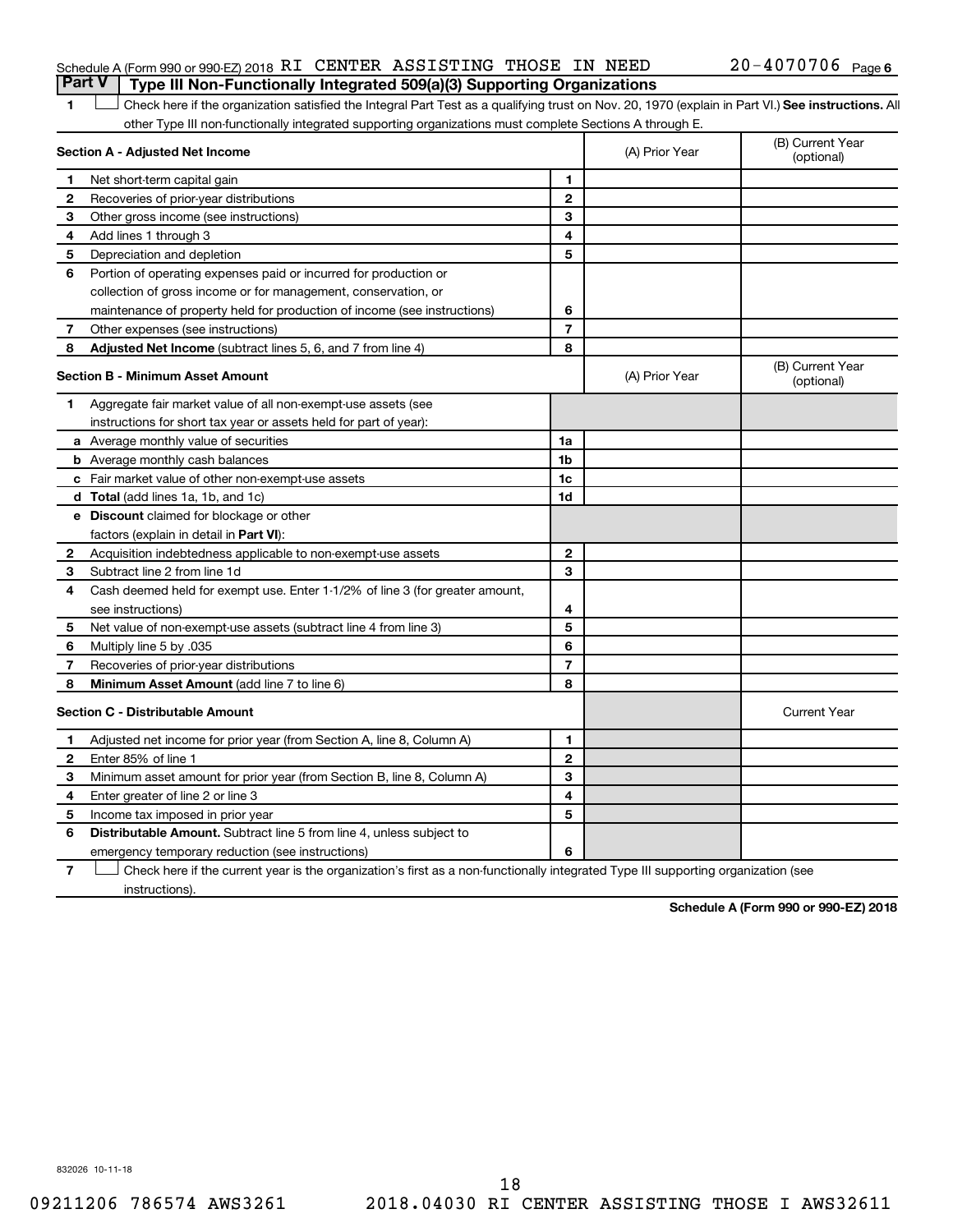#### Schedule A (Form 990 or 990-EZ) 2018 RT CENTER ASSISTING THOSE IN NEED  $ZU - 4U / U / U6$  Page RI CENTER ASSISTING THOSE IN NEED 20-4070706

| <b>Part V</b> | Type III Non-Functionally Integrated 509(a)(3) Supporting Organizations (continued)        |                                    |                                               |                                                  |
|---------------|--------------------------------------------------------------------------------------------|------------------------------------|-----------------------------------------------|--------------------------------------------------|
|               | <b>Section D - Distributions</b>                                                           |                                    |                                               | <b>Current Year</b>                              |
| 1             | Amounts paid to supported organizations to accomplish exempt purposes                      |                                    |                                               |                                                  |
| $\mathbf{2}$  | Amounts paid to perform activity that directly furthers exempt purposes of supported       |                                    |                                               |                                                  |
|               | organizations, in excess of income from activity                                           |                                    |                                               |                                                  |
| 3             | Administrative expenses paid to accomplish exempt purposes of supported organizations      |                                    |                                               |                                                  |
| 4             | Amounts paid to acquire exempt-use assets                                                  |                                    |                                               |                                                  |
| 5             | Qualified set-aside amounts (prior IRS approval required)                                  |                                    |                                               |                                                  |
| 6             | Other distributions (describe in <b>Part VI</b> ). See instructions.                       |                                    |                                               |                                                  |
| 7             | <b>Total annual distributions.</b> Add lines 1 through 6.                                  |                                    |                                               |                                                  |
| 8             | Distributions to attentive supported organizations to which the organization is responsive |                                    |                                               |                                                  |
|               | (provide details in Part VI). See instructions.                                            |                                    |                                               |                                                  |
| 9             | Distributable amount for 2018 from Section C, line 6                                       |                                    |                                               |                                                  |
| 10            | Line 8 amount divided by line 9 amount                                                     |                                    |                                               |                                                  |
|               | <b>Section E - Distribution Allocations (see instructions)</b>                             | (i)<br><b>Excess Distributions</b> | (ii)<br><b>Underdistributions</b><br>Pre-2018 | (iii)<br><b>Distributable</b><br>Amount for 2018 |
| 1             | Distributable amount for 2018 from Section C, line 6                                       |                                    |                                               |                                                  |
| 2             | Underdistributions, if any, for years prior to 2018 (reason-                               |                                    |                                               |                                                  |
|               | able cause required-explain in Part VI). See instructions.                                 |                                    |                                               |                                                  |
| 3             | Excess distributions carryover, if any, to 2018                                            |                                    |                                               |                                                  |
|               | <b>a</b> From 2013                                                                         |                                    |                                               |                                                  |
|               | $b$ From 2014                                                                              |                                    |                                               |                                                  |
|               | c From 2015                                                                                |                                    |                                               |                                                  |
|               | d From 2016                                                                                |                                    |                                               |                                                  |
|               | e From 2017                                                                                |                                    |                                               |                                                  |
|               | f Total of lines 3a through e                                                              |                                    |                                               |                                                  |
|               | <b>g</b> Applied to underdistributions of prior years                                      |                                    |                                               |                                                  |
|               | <b>h</b> Applied to 2018 distributable amount                                              |                                    |                                               |                                                  |
| Ť.            | Carryover from 2013 not applied (see instructions)                                         |                                    |                                               |                                                  |
|               | Remainder. Subtract lines 3g, 3h, and 3i from 3f.                                          |                                    |                                               |                                                  |
| 4             | Distributions for 2018 from Section D,                                                     |                                    |                                               |                                                  |
|               | line $7:$                                                                                  |                                    |                                               |                                                  |
|               | a Applied to underdistributions of prior years                                             |                                    |                                               |                                                  |
|               | <b>b</b> Applied to 2018 distributable amount                                              |                                    |                                               |                                                  |
| c             | Remainder. Subtract lines 4a and 4b from 4.                                                |                                    |                                               |                                                  |
| 5             | Remaining underdistributions for years prior to 2018, if                                   |                                    |                                               |                                                  |
|               | any. Subtract lines 3g and 4a from line 2. For result greater                              |                                    |                                               |                                                  |
|               | than zero, explain in Part VI. See instructions.                                           |                                    |                                               |                                                  |
| 6             | Remaining underdistributions for 2018. Subtract lines 3h                                   |                                    |                                               |                                                  |
|               | and 4b from line 1. For result greater than zero, explain in                               |                                    |                                               |                                                  |
|               | <b>Part VI.</b> See instructions.                                                          |                                    |                                               |                                                  |
| $\mathbf{7}$  | Excess distributions carryover to 2019. Add lines 3j                                       |                                    |                                               |                                                  |
|               | and 4c.                                                                                    |                                    |                                               |                                                  |
| 8             | Breakdown of line 7:                                                                       |                                    |                                               |                                                  |
|               | a Excess from 2014                                                                         |                                    |                                               |                                                  |
|               | <b>b</b> Excess from 2015                                                                  |                                    |                                               |                                                  |
|               | c Excess from 2016                                                                         |                                    |                                               |                                                  |
|               | d Excess from 2017                                                                         |                                    |                                               |                                                  |
|               | e Excess from 2018                                                                         |                                    |                                               |                                                  |

**Schedule A (Form 990 or 990-EZ) 2018**

832027 10-11-18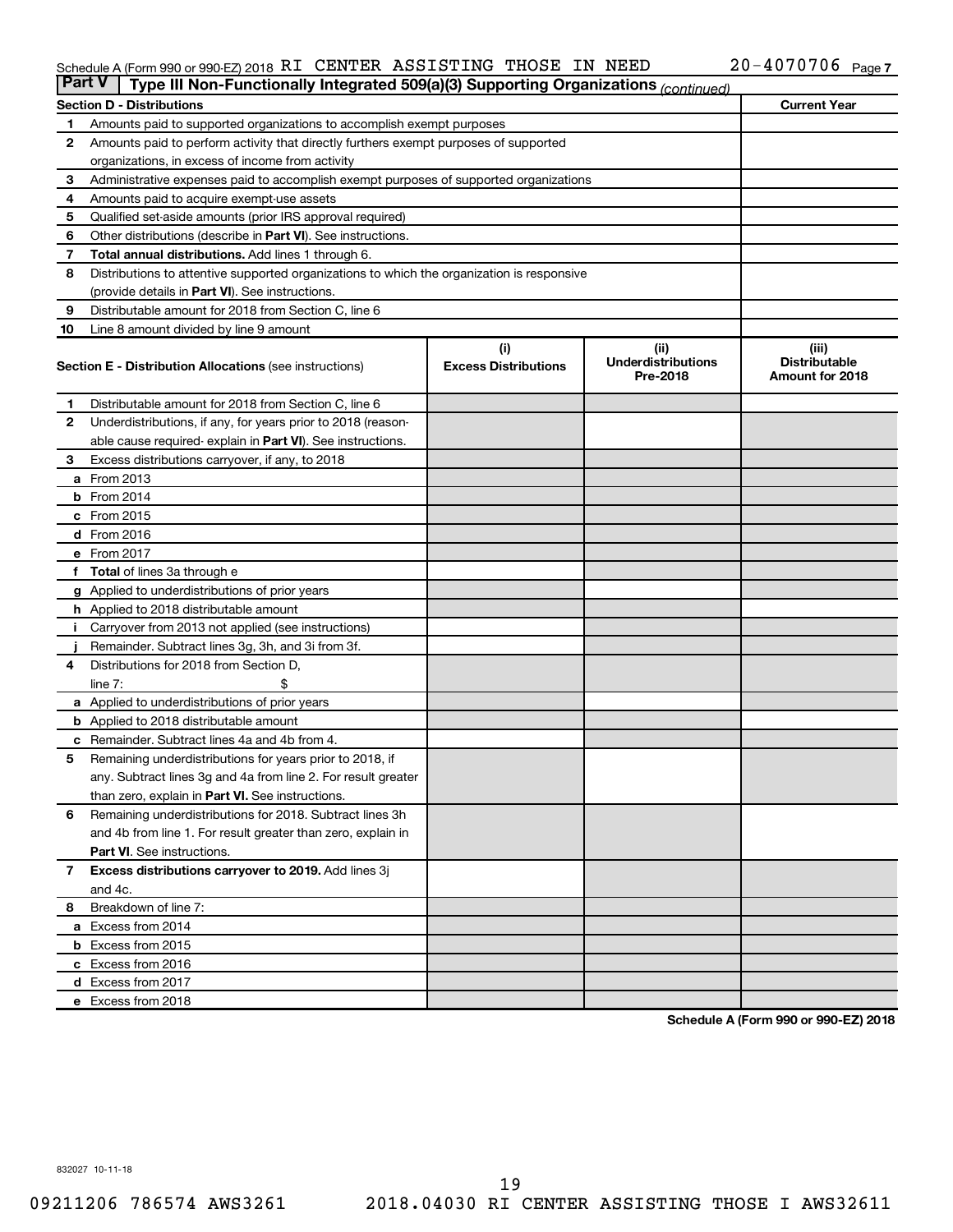| <b>Part VI</b>  | Schedule A (Form 990 or 990-EZ) 2018 RI CENTER ASSISTING THOSE IN NEED<br>Supplemental Information. Provide the explanations required by Part II, line 10; Part II, line 17a or 17b; Part III, line 12;                       |  |    |  |                                                 | $20 - 4070706$ Page 8 |
|-----------------|-------------------------------------------------------------------------------------------------------------------------------------------------------------------------------------------------------------------------------|--|----|--|-------------------------------------------------|-----------------------|
|                 |                                                                                                                                                                                                                               |  |    |  |                                                 |                       |
|                 | Part IV, Section A, lines 1, 2, 3b, 3c, 4b, 4c, 5a, 6, 9a, 9b, 9c, 11a, 11b, and 11c; Part IV, Section B, lines 1 and 2; Part IV, Section C, line 1; Part IV, Section D, lines 2 and 3; Part IV, Section E, lines 1c, 2a, 2b, |  |    |  |                                                 |                       |
|                 | Section D, lines 5, 6, and 8; and Part V, Section E, lines 2, 5, and 6. Also complete this part for any additional information.                                                                                               |  |    |  |                                                 |                       |
|                 | (See instructions.)                                                                                                                                                                                                           |  |    |  |                                                 |                       |
|                 |                                                                                                                                                                                                                               |  |    |  |                                                 |                       |
|                 |                                                                                                                                                                                                                               |  |    |  |                                                 |                       |
|                 |                                                                                                                                                                                                                               |  |    |  |                                                 |                       |
|                 |                                                                                                                                                                                                                               |  |    |  |                                                 |                       |
|                 |                                                                                                                                                                                                                               |  |    |  |                                                 |                       |
|                 |                                                                                                                                                                                                                               |  |    |  |                                                 |                       |
|                 |                                                                                                                                                                                                                               |  |    |  |                                                 |                       |
|                 |                                                                                                                                                                                                                               |  |    |  |                                                 |                       |
|                 |                                                                                                                                                                                                                               |  |    |  |                                                 |                       |
|                 |                                                                                                                                                                                                                               |  |    |  |                                                 |                       |
|                 |                                                                                                                                                                                                                               |  |    |  |                                                 |                       |
|                 |                                                                                                                                                                                                                               |  |    |  |                                                 |                       |
|                 |                                                                                                                                                                                                                               |  |    |  |                                                 |                       |
|                 |                                                                                                                                                                                                                               |  |    |  |                                                 |                       |
|                 |                                                                                                                                                                                                                               |  |    |  |                                                 |                       |
|                 |                                                                                                                                                                                                                               |  |    |  |                                                 |                       |
|                 |                                                                                                                                                                                                                               |  |    |  |                                                 |                       |
|                 |                                                                                                                                                                                                                               |  |    |  |                                                 |                       |
|                 |                                                                                                                                                                                                                               |  |    |  |                                                 |                       |
|                 |                                                                                                                                                                                                                               |  |    |  |                                                 |                       |
|                 |                                                                                                                                                                                                                               |  |    |  |                                                 |                       |
|                 |                                                                                                                                                                                                                               |  |    |  |                                                 |                       |
|                 |                                                                                                                                                                                                                               |  |    |  |                                                 |                       |
|                 |                                                                                                                                                                                                                               |  |    |  |                                                 |                       |
|                 |                                                                                                                                                                                                                               |  |    |  |                                                 |                       |
|                 |                                                                                                                                                                                                                               |  |    |  |                                                 |                       |
|                 |                                                                                                                                                                                                                               |  |    |  |                                                 |                       |
|                 |                                                                                                                                                                                                                               |  |    |  |                                                 |                       |
|                 |                                                                                                                                                                                                                               |  |    |  |                                                 |                       |
|                 |                                                                                                                                                                                                                               |  |    |  |                                                 |                       |
|                 |                                                                                                                                                                                                                               |  |    |  |                                                 |                       |
|                 |                                                                                                                                                                                                                               |  |    |  |                                                 |                       |
|                 |                                                                                                                                                                                                                               |  |    |  |                                                 |                       |
|                 |                                                                                                                                                                                                                               |  |    |  |                                                 |                       |
|                 |                                                                                                                                                                                                                               |  |    |  |                                                 |                       |
|                 |                                                                                                                                                                                                                               |  |    |  |                                                 |                       |
|                 |                                                                                                                                                                                                                               |  |    |  |                                                 |                       |
|                 |                                                                                                                                                                                                                               |  |    |  |                                                 |                       |
|                 |                                                                                                                                                                                                                               |  |    |  |                                                 |                       |
|                 |                                                                                                                                                                                                                               |  |    |  |                                                 |                       |
|                 |                                                                                                                                                                                                                               |  |    |  |                                                 |                       |
|                 |                                                                                                                                                                                                                               |  |    |  |                                                 |                       |
|                 |                                                                                                                                                                                                                               |  |    |  |                                                 |                       |
|                 |                                                                                                                                                                                                                               |  |    |  |                                                 |                       |
|                 |                                                                                                                                                                                                                               |  |    |  |                                                 |                       |
|                 |                                                                                                                                                                                                                               |  |    |  |                                                 |                       |
|                 |                                                                                                                                                                                                                               |  |    |  |                                                 |                       |
|                 |                                                                                                                                                                                                                               |  |    |  |                                                 |                       |
|                 |                                                                                                                                                                                                                               |  |    |  |                                                 |                       |
|                 |                                                                                                                                                                                                                               |  |    |  |                                                 |                       |
|                 |                                                                                                                                                                                                                               |  |    |  |                                                 |                       |
|                 |                                                                                                                                                                                                                               |  |    |  |                                                 |                       |
|                 |                                                                                                                                                                                                                               |  |    |  |                                                 |                       |
|                 |                                                                                                                                                                                                                               |  |    |  |                                                 |                       |
|                 |                                                                                                                                                                                                                               |  |    |  |                                                 |                       |
| 832028 10-11-18 |                                                                                                                                                                                                                               |  | 20 |  | Schedule A (Form 990 or 990-EZ) 2018            |                       |
|                 | 09211206 786574 AWS3261                                                                                                                                                                                                       |  |    |  | 2018.04030 RI CENTER ASSISTING THOSE I AWS32611 |                       |
|                 |                                                                                                                                                                                                                               |  |    |  |                                                 |                       |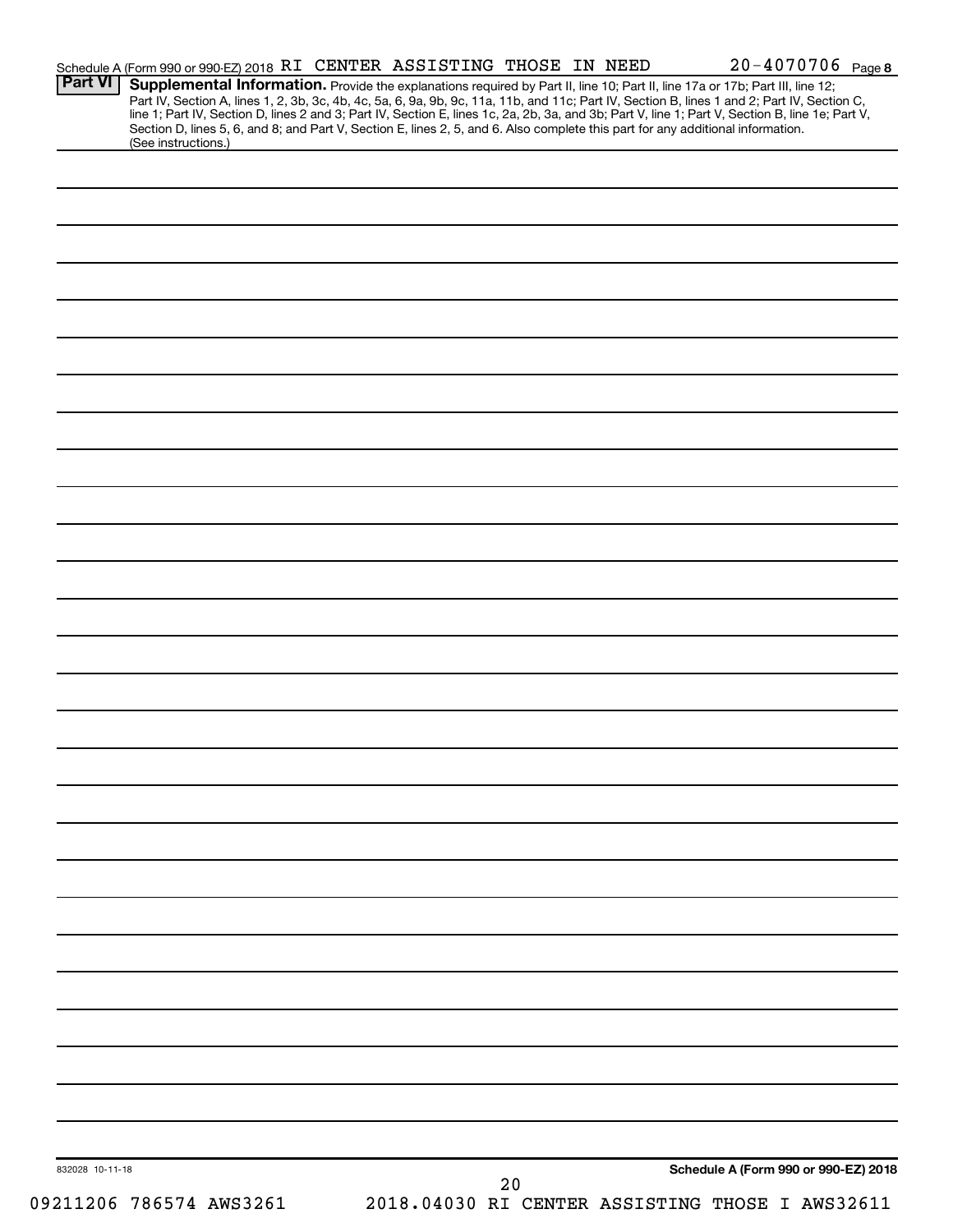## **Schedule B Schedule of Contributors**

**or 990-PF) | Attach to Form 990, Form 990-EZ, or Form 990-PF. | Go to www.irs.gov/Form990 for the latest information.** OMB No. 1545-0047

**2018**

**Employer identification number**

| .<br>Department of the Treasury<br>Internal Revenue Service |  |
|-------------------------------------------------------------|--|
| Name of the organization                                    |  |

|  | RI CENTER ASSISTING THOSE IN NEED |  | 20-4070706 |
|--|-----------------------------------|--|------------|
|  |                                   |  |            |

| <b>Organization type (check one):</b>                                              |
|------------------------------------------------------------------------------------|
| Section:                                                                           |
| $\lfloor x \rfloor$ 501(c)( 3) (enter number) organization                         |
| $4947(a)(1)$ nonexempt charitable trust <b>not</b> treated as a private foundation |
| 527 political organization                                                         |
| 501(c)(3) exempt private foundation                                                |
| 4947(a)(1) nonexempt charitable trust treated as a private foundation              |
| 501(c)(3) taxable private foundation                                               |
|                                                                                    |

Check if your organization is covered by the General Rule or a Special Rule.

**Note:**  Only a section 501(c)(7), (8), or (10) organization can check boxes for both the General Rule and a Special Rule. See instructions.

#### **General Rule**

 $\Box$ 

For an organization filing Form 990, 990-EZ, or 990-PF that received, during the year, contributions totaling \$5,000 or more (in money or property) from any one contributor. Complete Parts I and II. See instructions for determining a contributor's total contributions.

#### **Special Rules**

any one contributor, during the year, total contributions of the greater of (1) \$5,000; or (2) 2% of the amount on (i) Form 990, Part VIII, line 1h;  $\boxed{\text{X}}$  For an organization described in section 501(c)(3) filing Form 990 or 990-EZ that met the 33 1/3% support test of the regulations under sections 509(a)(1) and 170(b)(1)(A)(vi), that checked Schedule A (Form 990 or 990-EZ), Part II, line 13, 16a, or 16b, and that received from or (ii) Form 990-EZ, line 1. Complete Parts I and II.

year, total contributions of more than \$1,000 *exclusively* for religious, charitable, scientific, literary, or educational purposes, or for the For an organization described in section 501(c)(7), (8), or (10) filing Form 990 or 990-EZ that received from any one contributor, during the prevention of cruelty to children or animals. Complete Parts I (entering "N/A" in column (b) instead of the contributor name and address), II, and III.  $\Box$ 

purpose. Don't complete any of the parts unless the General Rule applies to this organization because it received nonexclusively year, contributions exclusively for religious, charitable, etc., purposes, but no such contributions totaled more than \$1,000. If this box is checked, enter here the total contributions that were received during the year for an exclusively religious, charitable, etc., For an organization described in section 501(c)(7), (8), or (10) filing Form 990 or 990-EZ that received from any one contributor, during the religious, charitable, etc., contributions totaling \$5,000 or more during the year  $~\ldots\ldots\ldots\ldots\ldots\ldots\ldots\ldots\ldots\blacktriangleright~$ \$  $\Box$ 

**Caution:**  An organization that isn't covered by the General Rule and/or the Special Rules doesn't file Schedule B (Form 990, 990-EZ, or 990-PF),  **must** but it answer "No" on Part IV, line 2, of its Form 990; or check the box on line H of its Form 990-EZ or on its Form 990-PF, Part I, line 2, to certify that it doesn't meet the filing requirements of Schedule B (Form 990, 990-EZ, or 990-PF).

**For Paperwork Reduction Act Notice, see the instructions for Form 990, 990-EZ, or 990-PF. Schedule B (Form 990, 990-EZ, or 990-PF) (2018)** LHA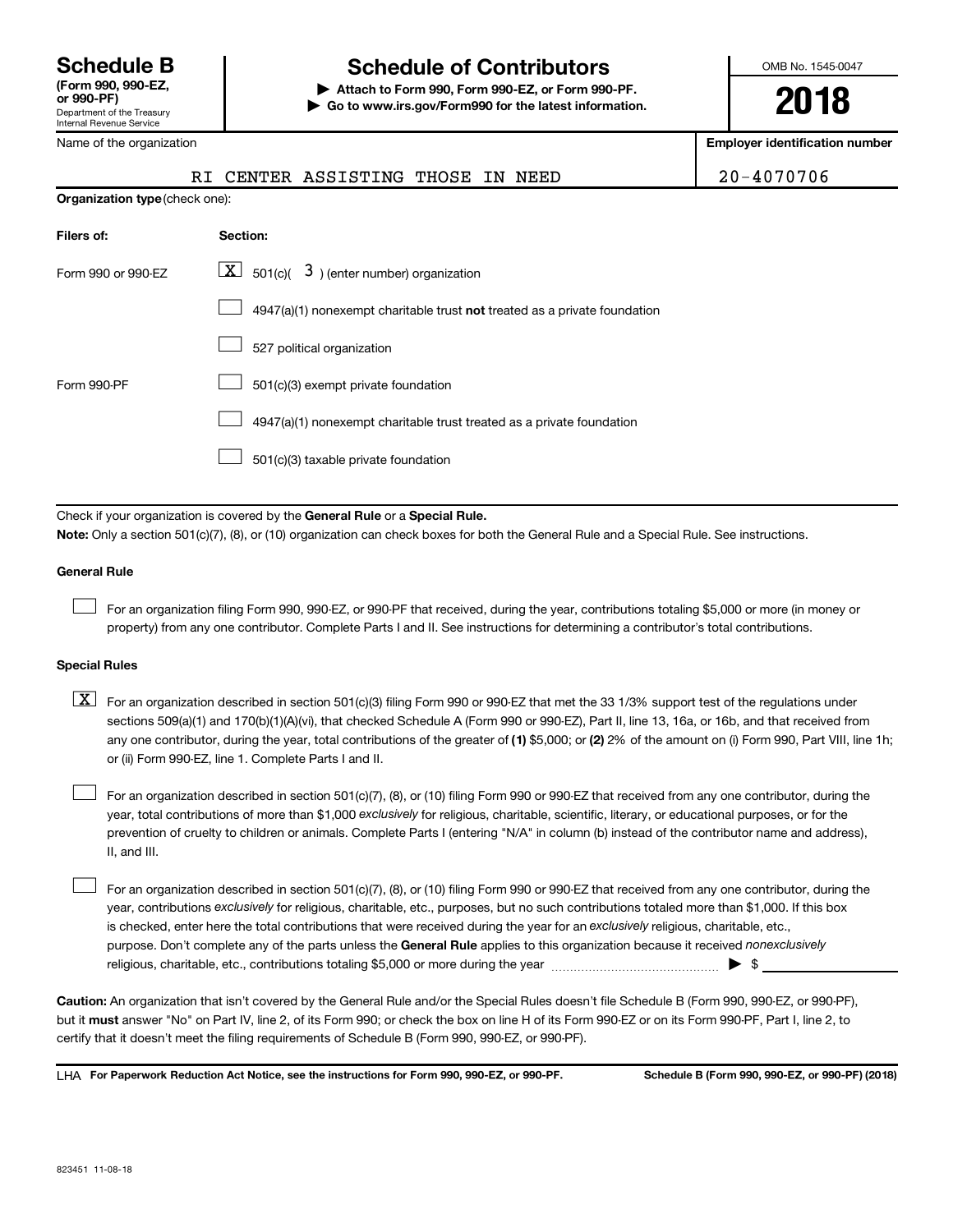#### Schedule B (Form 990, 990-EZ, or 990-PF) (2018)

Name of organization

#### RI CENTER ASSISTING THOSE IN NEED 20-4070706

**Part I** Contributors (see instructions). Use duplicate copies of Part I if additional space is needed.

| (b)<br>Name, address, and ZIP + 4                                          | (c)<br><b>Total contributions</b> | (d)                                                                                                                                 |
|----------------------------------------------------------------------------|-----------------------------------|-------------------------------------------------------------------------------------------------------------------------------------|
|                                                                            |                                   | Type of contribution                                                                                                                |
| SCHNEIDER ELECTRIC<br>300 BRICKSTONE SQUARE<br>ANDOVER, MD 01810           | 5,000.<br>\$                      | $\mathbf{x}$<br>Person<br>Payroll<br><b>Noncash</b><br>(Complete Part II for<br>noncash contributions.)                             |
| (b)<br>Name, address, and ZIP + 4                                          | (c)<br><b>Total contributions</b> | (d)<br>Type of contribution                                                                                                         |
| OCEAN HOUSE MARINA<br>60 TOWN DOCK ROAD<br>CHARLESTOWN, RI 02813           | 5,000.<br>\$                      | x<br>Person<br>Payroll<br><b>Noncash</b><br>(Complete Part II for<br>noncash contributions.)                                        |
| (b)<br>Name, address, and ZIP + 4                                          | (c)<br><b>Total contributions</b> | (d)<br>Type of contribution                                                                                                         |
| JEAN AND KENNETH PELLETIER<br>56 EMERSON WAY<br>WAKEFIELD, RI 02879        | 5,000.<br>\$                      | x<br>Person<br>Payroll<br><b>Noncash</b><br>(Complete Part II for<br>noncash contributions.)                                        |
| (b)<br>Name, address, and ZIP + 4                                          | (c)<br><b>Total contributions</b> | (d)<br>Type of contribution                                                                                                         |
| STRATEGIC HELP INITIATIVE GRANT<br>PO BOX 997<br>NORTH KINGSTOWN, RI 02852 | 100,000.<br>\$                    | x<br>Person<br>Payroll<br><b>Noncash</b><br>(Complete Part II for<br>noncash contributions.)                                        |
| (b)<br>Name, address, and ZIP + 4                                          | (c)<br><b>Total contributions</b> | (d)<br>Type of contribution                                                                                                         |
|                                                                            | \$                                | Person<br>Payroll<br><b>Noncash</b><br>(Complete Part II for<br>noncash contributions.)                                             |
| (b)<br>Name, address, and ZIP + 4                                          | <b>Total contributions</b>        | (d)<br>Type of contribution                                                                                                         |
|                                                                            | \$                                | Person<br>Payroll<br>Noncash<br>(Complete Part II for<br>noncash contributions.)<br>Schedule B (Form 990, 990-EZ, or 990-PF) (2018) |
|                                                                            | 823452 11-08-18                   | (c)                                                                                                                                 |

22

09211206 786574 AWS3261 2018.04030 RI CENTER ASSISTING THOSE I AWS32611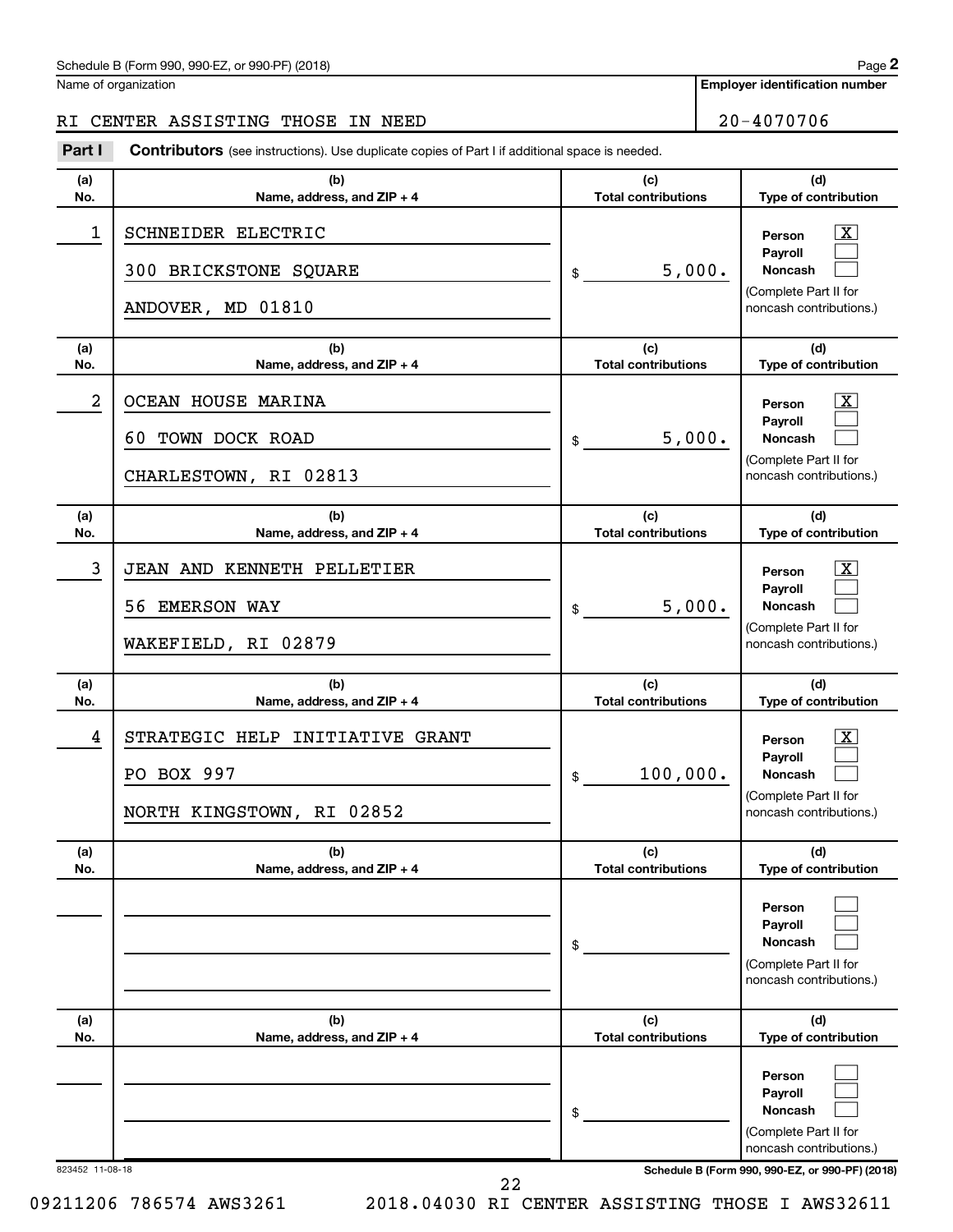Name of organization

**Employer identification number**

#### RI CENTER ASSISTING THOSE IN NEED 20-4070706

Part II Noncash Property (see instructions). Use duplicate copies of Part II if additional space is needed.

| (a)<br>No.<br>from<br>Part I | (b)<br>Description of noncash property given | (c)<br>FMV (or estimate)<br>(See instructions.) | (d)<br>Date received                            |
|------------------------------|----------------------------------------------|-------------------------------------------------|-------------------------------------------------|
|                              |                                              | \$                                              |                                                 |
| (a)<br>No.<br>from<br>Part I | (b)<br>Description of noncash property given | (c)<br>FMV (or estimate)<br>(See instructions.) | (d)<br>Date received                            |
|                              |                                              | \$                                              |                                                 |
| (a)<br>No.<br>from<br>Part I | (b)<br>Description of noncash property given | (c)<br>FMV (or estimate)<br>(See instructions.) | (d)<br>Date received                            |
|                              |                                              | \$                                              |                                                 |
| (a)<br>No.<br>from<br>Part I | (b)<br>Description of noncash property given | (c)<br>FMV (or estimate)<br>(See instructions.) | (d)<br>Date received                            |
|                              |                                              | \$                                              |                                                 |
| (a)<br>No.<br>from<br>Part I | (b)<br>Description of noncash property given | (c)<br>FMV (or estimate)<br>(See instructions.) | (d)<br>Date received                            |
|                              |                                              | \$                                              |                                                 |
| (a)<br>No.<br>from<br>Part I | (b)<br>Description of noncash property given | (c)<br>FMV (or estimate)<br>(See instructions.) | (d)<br>Date received                            |
| 823453 11-08-18              |                                              | \$                                              | Schedule B (Form 990, 990-EZ, or 990-PF) (2018) |

09211206 786574 AWS3261 2018.04030 RI CENTER ASSISTING THOSE I AWS32611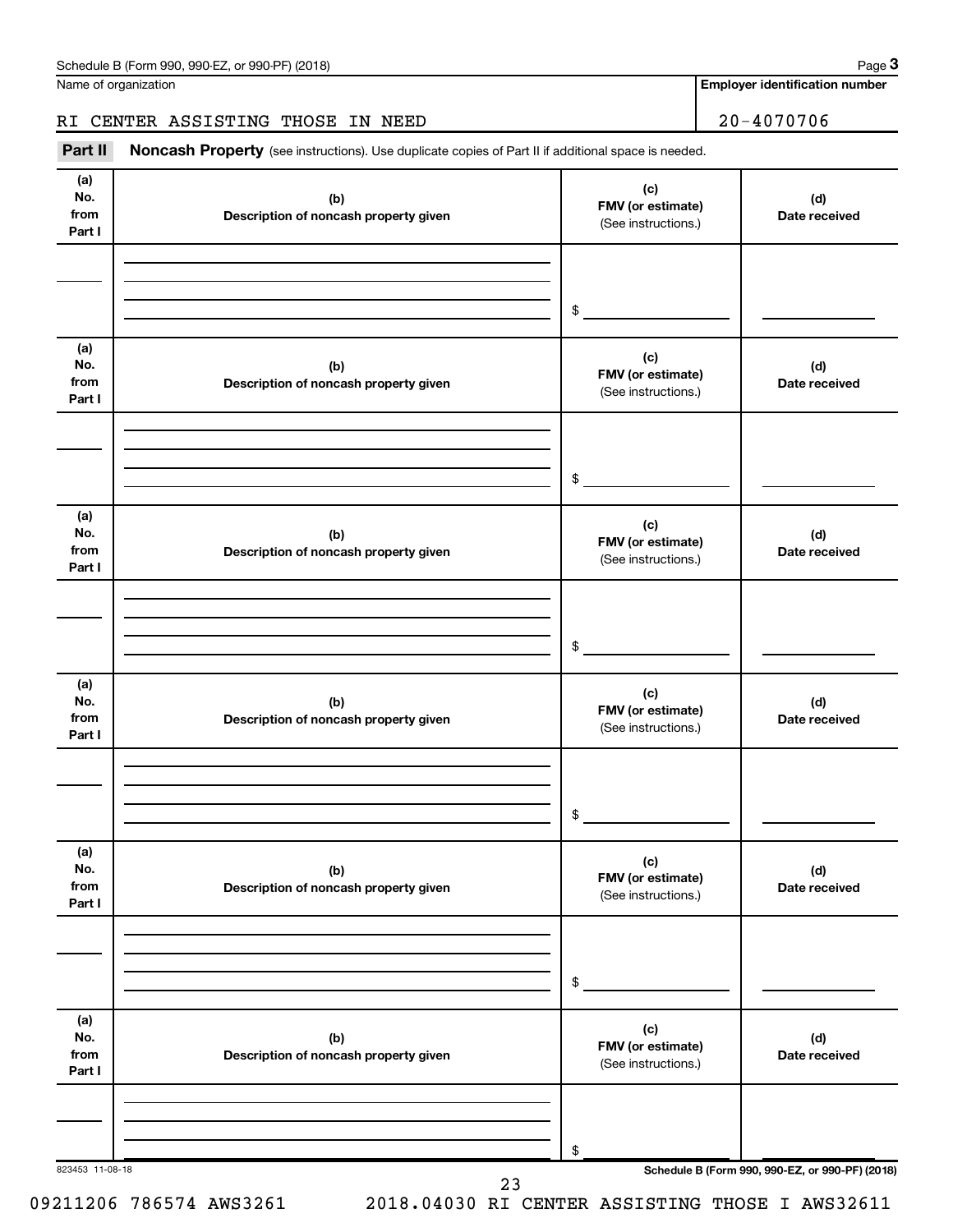| Name of organization      |                                                                                                                                                                                                                                                                              |                      |                                          | <b>Employer identification number</b>           |                                                                                                                      |  |  |  |
|---------------------------|------------------------------------------------------------------------------------------------------------------------------------------------------------------------------------------------------------------------------------------------------------------------------|----------------------|------------------------------------------|-------------------------------------------------|----------------------------------------------------------------------------------------------------------------------|--|--|--|
|                           | RI CENTER ASSISTING THOSE IN NEED                                                                                                                                                                                                                                            |                      |                                          | $20 - 4070706$                                  |                                                                                                                      |  |  |  |
| Part III                  | Exclusively religious, charitable, etc., contributions to organizations described in section 501(c)(7), (8), or (10) that total more than \$1,000 for the year<br>from any one contributor. Complete columns (a) through (e) and the following line entry. For organizations |                      |                                          |                                                 |                                                                                                                      |  |  |  |
|                           | completing Part III, enter the total of exclusively religious, charitable, etc., contributions of \$1,000 or less for the year. (Enterthis info. once.)<br>Use duplicate copies of Part III if additional space is needed.                                                   |                      |                                          |                                                 | <u> 1980 - Jan Jawa Barat, prima prima prima prima prima prima prima prima prima prima prima prima prima prima p</u> |  |  |  |
| (a) No.<br>`from          | (b) Purpose of gift                                                                                                                                                                                                                                                          | (c) Use of gift      |                                          | (d) Description of how gift is held             |                                                                                                                      |  |  |  |
| Part I                    |                                                                                                                                                                                                                                                                              |                      |                                          |                                                 |                                                                                                                      |  |  |  |
|                           |                                                                                                                                                                                                                                                                              |                      |                                          |                                                 |                                                                                                                      |  |  |  |
|                           |                                                                                                                                                                                                                                                                              |                      |                                          |                                                 |                                                                                                                      |  |  |  |
|                           |                                                                                                                                                                                                                                                                              | (e) Transfer of gift |                                          |                                                 |                                                                                                                      |  |  |  |
|                           |                                                                                                                                                                                                                                                                              |                      |                                          |                                                 |                                                                                                                      |  |  |  |
|                           | Transferee's name, address, and $ZIP + 4$                                                                                                                                                                                                                                    |                      | Relationship of transferor to transferee |                                                 |                                                                                                                      |  |  |  |
|                           |                                                                                                                                                                                                                                                                              |                      |                                          |                                                 |                                                                                                                      |  |  |  |
|                           |                                                                                                                                                                                                                                                                              |                      |                                          |                                                 |                                                                                                                      |  |  |  |
| (a) No.<br>`from          |                                                                                                                                                                                                                                                                              |                      |                                          |                                                 |                                                                                                                      |  |  |  |
| Part I                    | (b) Purpose of gift<br>(c) Use of gift                                                                                                                                                                                                                                       |                      |                                          | (d) Description of how gift is held             |                                                                                                                      |  |  |  |
|                           |                                                                                                                                                                                                                                                                              |                      |                                          |                                                 |                                                                                                                      |  |  |  |
|                           |                                                                                                                                                                                                                                                                              |                      |                                          |                                                 |                                                                                                                      |  |  |  |
|                           | (e) Transfer of gift                                                                                                                                                                                                                                                         |                      |                                          |                                                 |                                                                                                                      |  |  |  |
|                           |                                                                                                                                                                                                                                                                              |                      |                                          |                                                 |                                                                                                                      |  |  |  |
|                           | Transferee's name, address, and $ZIP + 4$                                                                                                                                                                                                                                    |                      |                                          | Relationship of transferor to transferee        |                                                                                                                      |  |  |  |
|                           |                                                                                                                                                                                                                                                                              |                      |                                          |                                                 |                                                                                                                      |  |  |  |
|                           |                                                                                                                                                                                                                                                                              |                      |                                          |                                                 |                                                                                                                      |  |  |  |
| (a) No.<br>`from          | (b) Purpose of gift                                                                                                                                                                                                                                                          | (c) Use of gift      |                                          | (d) Description of how gift is held             |                                                                                                                      |  |  |  |
| Part I                    |                                                                                                                                                                                                                                                                              |                      |                                          |                                                 |                                                                                                                      |  |  |  |
|                           |                                                                                                                                                                                                                                                                              |                      |                                          |                                                 |                                                                                                                      |  |  |  |
|                           |                                                                                                                                                                                                                                                                              |                      |                                          |                                                 |                                                                                                                      |  |  |  |
|                           | (e) Transfer of gift                                                                                                                                                                                                                                                         |                      |                                          |                                                 |                                                                                                                      |  |  |  |
|                           | Transferee's name, address, and ZIP + 4                                                                                                                                                                                                                                      |                      |                                          | Relationship of transferor to transferee        |                                                                                                                      |  |  |  |
|                           |                                                                                                                                                                                                                                                                              |                      |                                          |                                                 |                                                                                                                      |  |  |  |
|                           |                                                                                                                                                                                                                                                                              |                      |                                          |                                                 |                                                                                                                      |  |  |  |
|                           |                                                                                                                                                                                                                                                                              |                      |                                          |                                                 |                                                                                                                      |  |  |  |
| (a) No.<br>from<br>Part I | (b) Purpose of gift                                                                                                                                                                                                                                                          | (c) Use of gift      |                                          | (d) Description of how gift is held             |                                                                                                                      |  |  |  |
|                           |                                                                                                                                                                                                                                                                              |                      |                                          |                                                 |                                                                                                                      |  |  |  |
|                           |                                                                                                                                                                                                                                                                              |                      |                                          |                                                 |                                                                                                                      |  |  |  |
|                           |                                                                                                                                                                                                                                                                              |                      |                                          |                                                 |                                                                                                                      |  |  |  |
|                           | (e) Transfer of gift                                                                                                                                                                                                                                                         |                      |                                          |                                                 |                                                                                                                      |  |  |  |
|                           | Transferee's name, address, and $ZIP + 4$                                                                                                                                                                                                                                    |                      |                                          | Relationship of transferor to transferee        |                                                                                                                      |  |  |  |
|                           |                                                                                                                                                                                                                                                                              |                      |                                          |                                                 |                                                                                                                      |  |  |  |
|                           |                                                                                                                                                                                                                                                                              |                      |                                          |                                                 |                                                                                                                      |  |  |  |
|                           |                                                                                                                                                                                                                                                                              |                      |                                          |                                                 |                                                                                                                      |  |  |  |
| 823454 11-08-18           |                                                                                                                                                                                                                                                                              | 24                   |                                          | Schedule B (Form 990, 990-EZ, or 990-PF) (2018) |                                                                                                                      |  |  |  |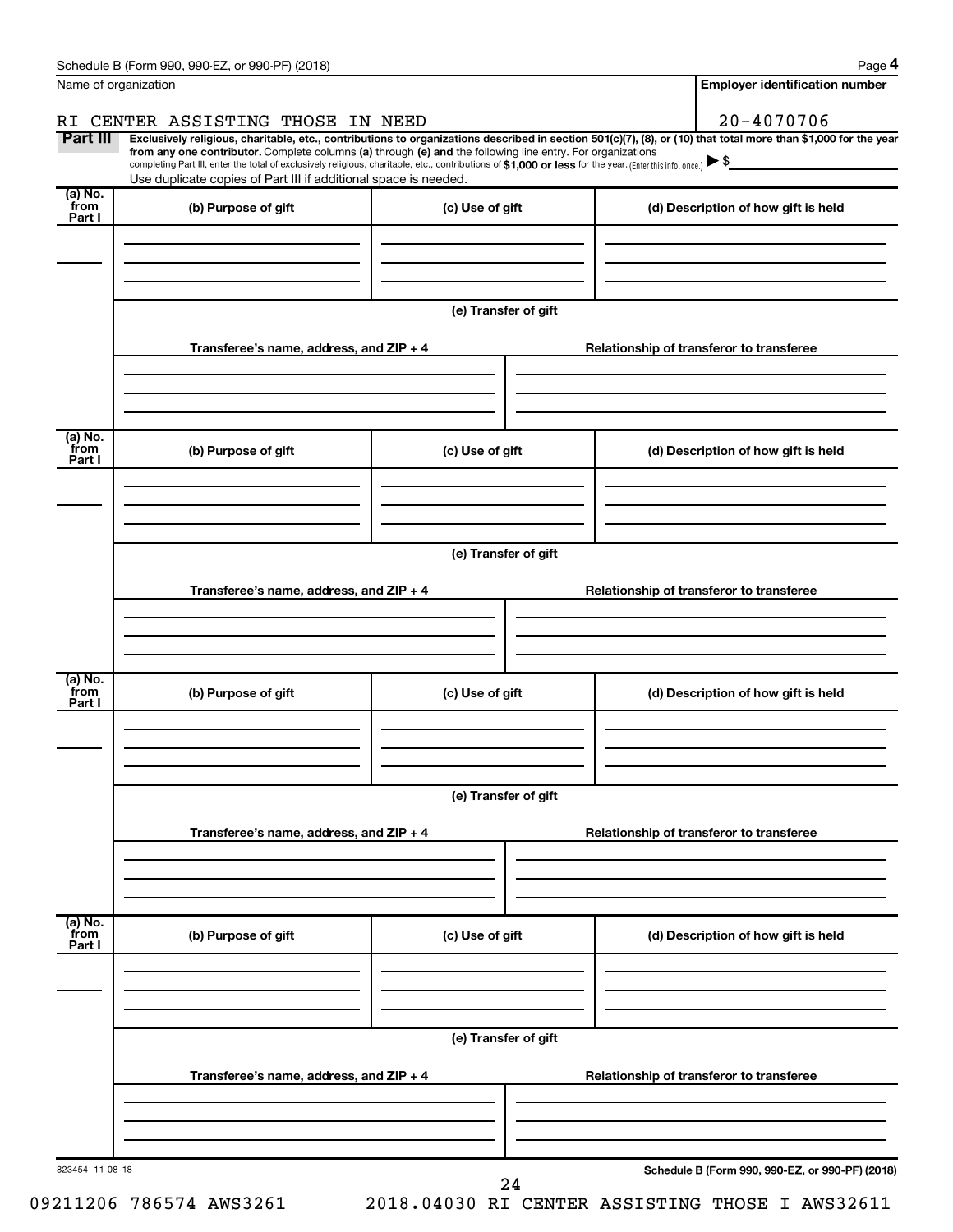| (Form 990) |  |
|------------|--|
|------------|--|

# **SCHEDULE D Supplemental Financial Statements**<br> **Form 990 2018**<br> **Part IV** line 6.7.8.9.10, 11a, 11b, 11d, 11d, 11d, 11d, 11d, 12a, 0r, 12b

**(Form 990) | Complete if the organization answered "Yes" on Form 990, Part IV, line 6, 7, 8, 9, 10, 11a, 11b, 11c, 11d, 11e, 11f, 12a, or 12b.**

**| Attach to Form 990. |Go to www.irs.gov/Form990 for instructions and the latest information.**



Department of the Treasury Internal Revenue Service

**Name of the organization**<br>**REMOVER OF A GENERE REGIST OF A GENERE REGISTION CONFIDENTIAL SOLUTION** TOMING MILOCH IN NE

| Part I  | RI CENTER ASSISTING THOSE IN NEED<br>Organizations Maintaining Donor Advised Funds or Other Similar Funds or Accounts. Complete if the                     |                                                | $20 - 401010$                                                                     |
|---------|------------------------------------------------------------------------------------------------------------------------------------------------------------|------------------------------------------------|-----------------------------------------------------------------------------------|
|         |                                                                                                                                                            |                                                |                                                                                   |
|         | organization answered "Yes" on Form 990, Part IV, line 6.                                                                                                  |                                                |                                                                                   |
|         |                                                                                                                                                            | (a) Donor advised funds                        | (b) Funds and other accounts                                                      |
| 1.      |                                                                                                                                                            |                                                |                                                                                   |
| 2       | Aggregate value of contributions to (during year)                                                                                                          |                                                |                                                                                   |
| з       | Aggregate value of grants from (during year)                                                                                                               |                                                |                                                                                   |
| 4       |                                                                                                                                                            |                                                |                                                                                   |
| 5       | Did the organization inform all donors and donor advisors in writing that the assets held in donor advised funds                                           |                                                |                                                                                   |
|         |                                                                                                                                                            |                                                | Yes<br><b>No</b>                                                                  |
| 6       | Did the organization inform all grantees, donors, and donor advisors in writing that grant funds can be used only                                          |                                                |                                                                                   |
|         | for charitable purposes and not for the benefit of the donor or donor advisor, or for any other purpose conferring                                         |                                                |                                                                                   |
|         | impermissible private benefit?                                                                                                                             |                                                | Yes<br>No                                                                         |
| Part II | <b>Conservation Easements.</b> Complete if the organization answered "Yes" on Form 990, Part IV, line 7.                                                   |                                                |                                                                                   |
| 1       | Purpose(s) of conservation easements held by the organization (check all that apply).                                                                      |                                                |                                                                                   |
|         | Preservation of land for public use (e.g., recreation or education)                                                                                        |                                                | Preservation of a historically important land area                                |
|         | Protection of natural habitat                                                                                                                              | Preservation of a certified historic structure |                                                                                   |
|         | Preservation of open space                                                                                                                                 |                                                |                                                                                   |
| 2       | Complete lines 2a through 2d if the organization held a qualified conservation contribution in the form of a conservation easement on the last             |                                                |                                                                                   |
|         | day of the tax year.                                                                                                                                       |                                                | Held at the End of the Tax Year                                                   |
| а       | Total number of conservation easements                                                                                                                     |                                                | 2a                                                                                |
| b       |                                                                                                                                                            |                                                | 2b                                                                                |
| с       |                                                                                                                                                            |                                                | 2c                                                                                |
| d       | Number of conservation easements included in (c) acquired after 7/25/06, and not on a historic structure                                                   |                                                |                                                                                   |
|         |                                                                                                                                                            |                                                | 2d                                                                                |
| 3       | Number of conservation easements modified, transferred, released, extinguished, or terminated by the organization during the tax                           |                                                |                                                                                   |
|         | $year \rightarrow$                                                                                                                                         |                                                |                                                                                   |
| 4       | Number of states where property subject to conservation easement is located $\blacktriangleright$                                                          |                                                |                                                                                   |
| 5       | Does the organization have a written policy regarding the periodic monitoring, inspection, handling of                                                     |                                                |                                                                                   |
|         | violations, and enforcement of the conservation easements it holds?                                                                                        |                                                | Yes<br><b>No</b>                                                                  |
| 6       | Staff and volunteer hours devoted to monitoring, inspecting, handling of violations, and enforcing conservation easements during the year                  |                                                |                                                                                   |
|         |                                                                                                                                                            |                                                |                                                                                   |
| 7       | Amount of expenses incurred in monitoring, inspecting, handling of violations, and enforcing conservation easements during the year                        |                                                |                                                                                   |
|         | $\blacktriangleright$ \$                                                                                                                                   |                                                |                                                                                   |
| 8       | Does each conservation easement reported on line 2(d) above satisfy the requirements of section 170(h)(4)(B)(i)                                            |                                                |                                                                                   |
|         |                                                                                                                                                            |                                                | <b>No</b><br>Yes                                                                  |
| 9       | In Part XIII, describe how the organization reports conservation easements in its revenue and expense statement, and balance sheet, and                    |                                                |                                                                                   |
|         | include, if applicable, the text of the footnote to the organization's financial statements that describes the organization's accounting for               |                                                |                                                                                   |
|         | conservation easements.                                                                                                                                    |                                                |                                                                                   |
|         | Organizations Maintaining Collections of Art, Historical Treasures, or Other Similar Assets.<br>Part III                                                   |                                                |                                                                                   |
|         | Complete if the organization answered "Yes" on Form 990, Part IV, line 8.                                                                                  |                                                |                                                                                   |
|         | 1a If the organization elected, as permitted under SFAS 116 (ASC 958), not to report in its revenue statement and balance sheet works of art,              |                                                |                                                                                   |
|         | historical treasures, or other similar assets held for public exhibition, education, or research in furtherance of public service, provide, in Part XIII,  |                                                |                                                                                   |
|         | the text of the footnote to its financial statements that describes these items.                                                                           |                                                |                                                                                   |
|         |                                                                                                                                                            |                                                |                                                                                   |
|         | <b>b</b> If the organization elected, as permitted under SFAS 116 (ASC 958), to report in its revenue statement and balance sheet works of art, historical |                                                |                                                                                   |
|         | treasures, or other similar assets held for public exhibition, education, or research in furtherance of public service, provide the following amounts      |                                                |                                                                                   |
|         | relating to these items:                                                                                                                                   |                                                |                                                                                   |
|         |                                                                                                                                                            |                                                | $\blacktriangleright$ s<br><u> 1990 - John Stein, markin film fan it ferstjer</u> |
|         | (ii) Assets included in Form 990, Part X                                                                                                                   |                                                | $\blacktriangleright$ \$                                                          |
| 2       | If the organization received or held works of art, historical treasures, or other similar assets for financial gain, provide                               |                                                |                                                                                   |
|         | the following amounts required to be reported under SFAS 116 (ASC 958) relating to these items:                                                            |                                                |                                                                                   |
| а       |                                                                                                                                                            |                                                | \$                                                                                |
|         |                                                                                                                                                            |                                                | $\blacktriangleright$ s                                                           |
|         | LHA For Paperwork Reduction Act Notice, see the Instructions for Form 990.                                                                                 |                                                | Schedule D (Form 990) 2018                                                        |

25

832051 10-29-18

09211206 786574 AWS3261 2018.04030 RI CENTER ASSISTING THOSE I AWS32611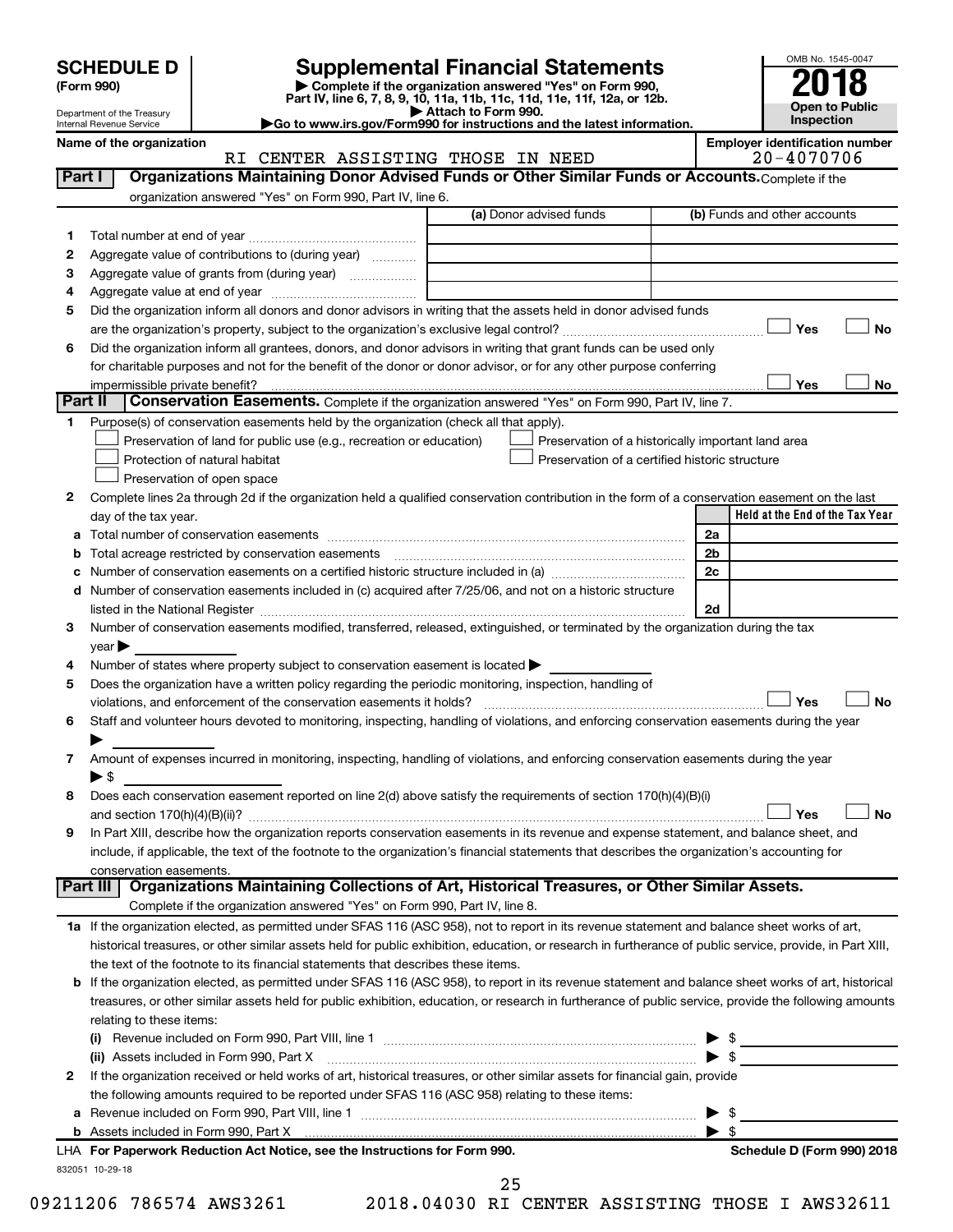|               | Schedule D (Form 990) 2018                                                                                                                                                                                                     | RI CENTER ASSISTING THOSE IN NEED       |   |                |                                    |                                                                                                                                                                                                                               |                                 | $20 - 4070706$ Page 2                                    |                |           |    |
|---------------|--------------------------------------------------------------------------------------------------------------------------------------------------------------------------------------------------------------------------------|-----------------------------------------|---|----------------|------------------------------------|-------------------------------------------------------------------------------------------------------------------------------------------------------------------------------------------------------------------------------|---------------------------------|----------------------------------------------------------|----------------|-----------|----|
|               | Part III   Organizations Maintaining Collections of Art, Historical Treasures, or Other Similar Assets (continued)                                                                                                             |                                         |   |                |                                    |                                                                                                                                                                                                                               |                                 |                                                          |                |           |    |
| 3             | Using the organization's acquisition, accession, and other records, check any of the following that are a significant use of its collection items                                                                              |                                         |   |                |                                    |                                                                                                                                                                                                                               |                                 |                                                          |                |           |    |
|               | (check all that apply):                                                                                                                                                                                                        |                                         |   |                |                                    |                                                                                                                                                                                                                               |                                 |                                                          |                |           |    |
| a             | Public exhibition                                                                                                                                                                                                              | d                                       |   |                |                                    | Loan or exchange programs                                                                                                                                                                                                     |                                 |                                                          |                |           |    |
| b             | Scholarly research                                                                                                                                                                                                             |                                         |   |                |                                    | Other and the contract of the contract of the contract of the contract of the contract of the contract of the contract of the contract of the contract of the contract of the contract of the contract of the contract of the |                                 |                                                          |                |           |    |
| c             | Preservation for future generations                                                                                                                                                                                            |                                         |   |                |                                    |                                                                                                                                                                                                                               |                                 |                                                          |                |           |    |
| 4             | Provide a description of the organization's collections and explain how they further the organization's exempt purpose in Part XIII.                                                                                           |                                         |   |                |                                    |                                                                                                                                                                                                                               |                                 |                                                          |                |           |    |
| 5             | During the year, did the organization solicit or receive donations of art, historical treasures, or other similar assets                                                                                                       |                                         |   |                |                                    |                                                                                                                                                                                                                               |                                 |                                                          |                |           |    |
|               |                                                                                                                                                                                                                                |                                         |   |                |                                    |                                                                                                                                                                                                                               |                                 |                                                          | Yes            |           | No |
|               | <b>Part IV</b><br>Escrow and Custodial Arrangements. Complete if the organization answered "Yes" on Form 990, Part IV, line 9, or                                                                                              |                                         |   |                |                                    |                                                                                                                                                                                                                               |                                 |                                                          |                |           |    |
|               | reported an amount on Form 990, Part X, line 21.                                                                                                                                                                               |                                         |   |                |                                    |                                                                                                                                                                                                                               |                                 |                                                          |                |           |    |
|               | 1a Is the organization an agent, trustee, custodian or other intermediary for contributions or other assets not included                                                                                                       |                                         |   |                |                                    |                                                                                                                                                                                                                               |                                 |                                                          |                |           |    |
|               |                                                                                                                                                                                                                                |                                         |   |                |                                    |                                                                                                                                                                                                                               |                                 |                                                          | Yes            |           | No |
|               | <b>b</b> If "Yes," explain the arrangement in Part XIII and complete the following table:                                                                                                                                      |                                         |   |                |                                    |                                                                                                                                                                                                                               |                                 |                                                          |                |           |    |
|               |                                                                                                                                                                                                                                |                                         |   |                |                                    |                                                                                                                                                                                                                               |                                 |                                                          | Amount         |           |    |
| c             | Beginning balance measurements and contain a series of the series of the series of the series of the series of the series of the series of the series of the series of the series of the series of the series of the series of |                                         |   |                |                                    |                                                                                                                                                                                                                               |                                 | 1c                                                       |                |           |    |
|               |                                                                                                                                                                                                                                |                                         |   |                |                                    |                                                                                                                                                                                                                               |                                 | 1d                                                       |                |           |    |
|               | Distributions during the year manufactured and an account of the year manufactured and the year manufactured and the year manufactured and the year manufactured and the year manufactured and the year manufactured and the y |                                         |   |                |                                    |                                                                                                                                                                                                                               |                                 | 1e                                                       |                |           |    |
|               |                                                                                                                                                                                                                                |                                         |   |                |                                    |                                                                                                                                                                                                                               |                                 | 1f                                                       | Yes            |           | No |
|               | 2a Did the organization include an amount on Form 990, Part X, line 21, for escrow or custodial account liability?                                                                                                             |                                         |   |                |                                    |                                                                                                                                                                                                                               |                                 | .                                                        |                |           |    |
| <b>Part V</b> | Endowment Funds. Complete if the organization answered "Yes" on Form 990, Part IV, line 10.                                                                                                                                    |                                         |   |                |                                    |                                                                                                                                                                                                                               |                                 |                                                          |                |           |    |
|               |                                                                                                                                                                                                                                | (a) Current year                        |   | (b) Prior year |                                    | (c) Two years back                                                                                                                                                                                                            |                                 | $\vert$ (d) Three years back $\vert$ (e) Four years back |                |           |    |
| ٦а            | Beginning of year balance                                                                                                                                                                                                      |                                         |   |                |                                    |                                                                                                                                                                                                                               |                                 |                                                          |                |           |    |
|               |                                                                                                                                                                                                                                |                                         |   |                |                                    |                                                                                                                                                                                                                               |                                 |                                                          |                |           |    |
|               | Net investment earnings, gains, and losses                                                                                                                                                                                     |                                         |   |                |                                    |                                                                                                                                                                                                                               |                                 |                                                          |                |           |    |
|               | Grants or scholarships                                                                                                                                                                                                         |                                         |   |                |                                    |                                                                                                                                                                                                                               |                                 |                                                          |                |           |    |
|               | e Other expenditures for facilities                                                                                                                                                                                            |                                         |   |                |                                    |                                                                                                                                                                                                                               |                                 |                                                          |                |           |    |
|               | and programs                                                                                                                                                                                                                   |                                         |   |                |                                    |                                                                                                                                                                                                                               |                                 |                                                          |                |           |    |
|               |                                                                                                                                                                                                                                |                                         |   |                |                                    |                                                                                                                                                                                                                               |                                 |                                                          |                |           |    |
|               | End of year balance                                                                                                                                                                                                            |                                         |   |                |                                    |                                                                                                                                                                                                                               |                                 |                                                          |                |           |    |
| 2             | Provide the estimated percentage of the current year end balance (line 1g, column (a)) held as:                                                                                                                                |                                         |   |                |                                    |                                                                                                                                                                                                                               |                                 |                                                          |                |           |    |
|               | Board designated or quasi-endowment                                                                                                                                                                                            |                                         | % |                |                                    |                                                                                                                                                                                                                               |                                 |                                                          |                |           |    |
|               | Permanent endowment                                                                                                                                                                                                            | %                                       |   |                |                                    |                                                                                                                                                                                                                               |                                 |                                                          |                |           |    |
| с             | Temporarily restricted endowment                                                                                                                                                                                               | ℅                                       |   |                |                                    |                                                                                                                                                                                                                               |                                 |                                                          |                |           |    |
|               | The percentages on lines 2a, 2b, and 2c should equal 100%.                                                                                                                                                                     |                                         |   |                |                                    |                                                                                                                                                                                                                               |                                 |                                                          |                |           |    |
|               | 3a Are there endowment funds not in the possession of the organization that are held and administered for the organization                                                                                                     |                                         |   |                |                                    |                                                                                                                                                                                                                               |                                 |                                                          |                |           |    |
|               | by:                                                                                                                                                                                                                            |                                         |   |                |                                    |                                                                                                                                                                                                                               |                                 |                                                          |                | Yes       | No |
|               | (i)                                                                                                                                                                                                                            |                                         |   |                |                                    |                                                                                                                                                                                                                               |                                 |                                                          | 3a(i)          |           |    |
|               | (ii) related organizations                                                                                                                                                                                                     |                                         |   |                |                                    |                                                                                                                                                                                                                               |                                 |                                                          | 3a(ii)         |           |    |
|               |                                                                                                                                                                                                                                |                                         |   |                |                                    |                                                                                                                                                                                                                               |                                 |                                                          | 3b             |           |    |
|               | Describe in Part XIII the intended uses of the organization's endowment funds.                                                                                                                                                 |                                         |   |                |                                    |                                                                                                                                                                                                                               |                                 |                                                          |                |           |    |
|               | Land, Buildings, and Equipment.<br><b>Part VI</b>                                                                                                                                                                              |                                         |   |                |                                    |                                                                                                                                                                                                                               |                                 |                                                          |                |           |    |
|               | Complete if the organization answered "Yes" on Form 990, Part IV, line 11a. See Form 990, Part X, line 10.                                                                                                                     |                                         |   |                |                                    |                                                                                                                                                                                                                               |                                 |                                                          |                |           |    |
|               | Description of property                                                                                                                                                                                                        | (a) Cost or other<br>basis (investment) |   |                | (b) Cost or other<br>basis (other) |                                                                                                                                                                                                                               | (c) Accumulated<br>depreciation |                                                          | (d) Book value |           |    |
|               |                                                                                                                                                                                                                                |                                         |   |                |                                    | 125,000.                                                                                                                                                                                                                      |                                 |                                                          |                | 125,000.  |    |
| b             |                                                                                                                                                                                                                                |                                         |   |                |                                    | 300,000.                                                                                                                                                                                                                      |                                 | 82,727.                                                  |                | 217, 273. |    |
|               | Leasehold improvements                                                                                                                                                                                                         |                                         |   |                |                                    | 229,813.                                                                                                                                                                                                                      |                                 | 111,896.                                                 |                | 117,917.  |    |
|               |                                                                                                                                                                                                                                |                                         |   |                |                                    | 75,479.                                                                                                                                                                                                                       |                                 | 58,945.                                                  |                | 16,534.   |    |
|               |                                                                                                                                                                                                                                |                                         |   |                |                                    | 30,013.                                                                                                                                                                                                                       |                                 | 19,007.                                                  |                | 11,006.   |    |
|               | Total. Add lines 1a through 1e. (Column (d) must equal Form 990, Part X, column (B), line 10c.)                                                                                                                                |                                         |   |                |                                    |                                                                                                                                                                                                                               |                                 |                                                          |                | 487,730.  |    |

**Schedule D (Form 990) 2018**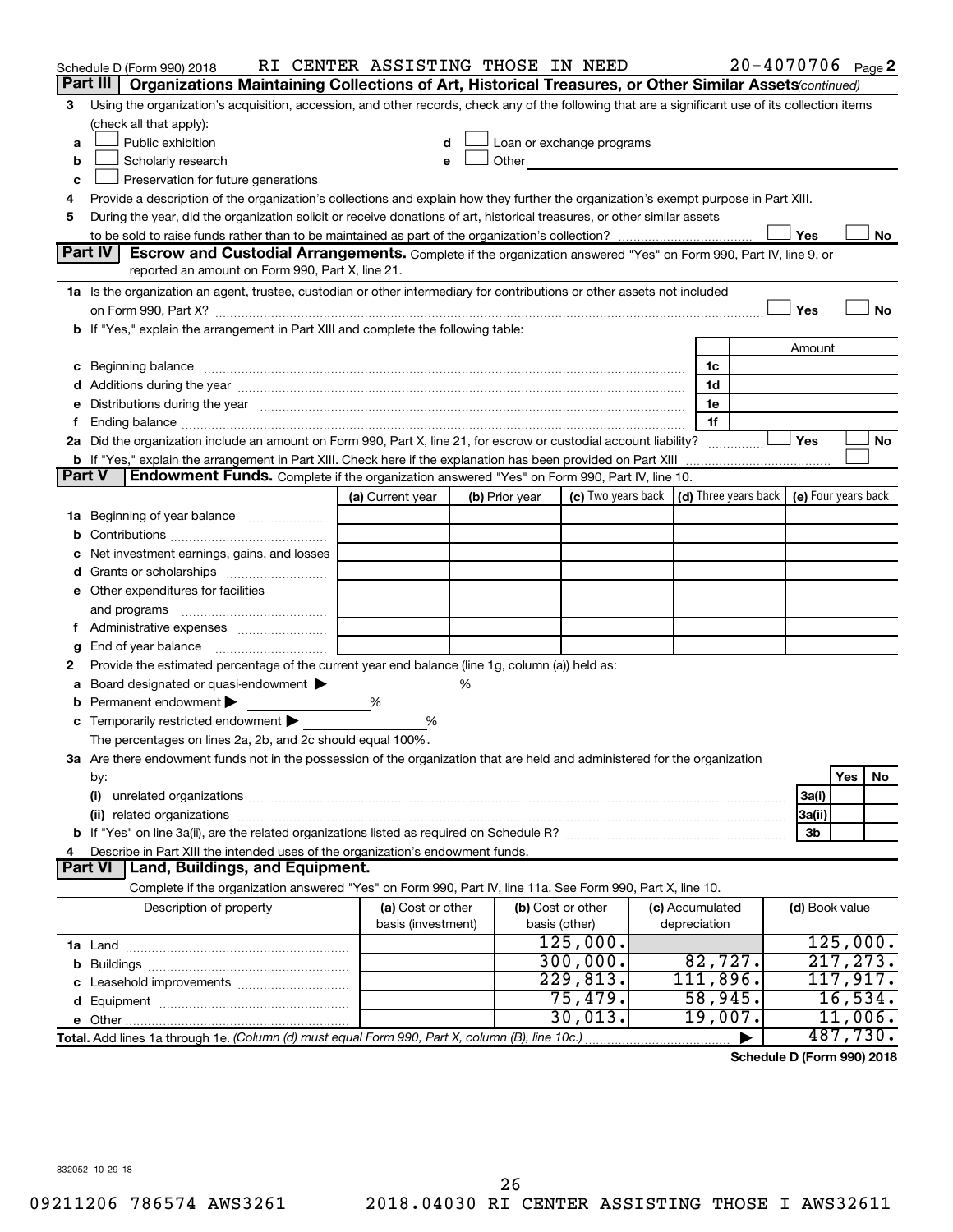|                  | Schedule D (Form 990) 2018                                                                                                                           | RI CENTER ASSISTING THOSE IN NEED                                                                                 |                 |                |                                                           | $20 - 4070706$ Page 3 |  |
|------------------|------------------------------------------------------------------------------------------------------------------------------------------------------|-------------------------------------------------------------------------------------------------------------------|-----------------|----------------|-----------------------------------------------------------|-----------------------|--|
| <b>Part VIII</b> | <b>Investments - Other Securities.</b>                                                                                                               |                                                                                                                   |                 |                |                                                           |                       |  |
|                  |                                                                                                                                                      | Complete if the organization answered "Yes" on Form 990, Part IV, line 11b. See Form 990, Part X, line 12.        |                 |                |                                                           |                       |  |
|                  | (a) Description of security or category (including name of security)                                                                                 |                                                                                                                   | (b) Book value  |                | (c) Method of valuation: Cost or end-of-year market value |                       |  |
|                  | (1) Financial derivatives                                                                                                                            |                                                                                                                   |                 |                |                                                           |                       |  |
|                  |                                                                                                                                                      |                                                                                                                   |                 |                |                                                           |                       |  |
| $(3)$ Other      |                                                                                                                                                      |                                                                                                                   |                 |                |                                                           |                       |  |
| (A)<br>(B)       |                                                                                                                                                      |                                                                                                                   |                 |                |                                                           |                       |  |
| (C)              |                                                                                                                                                      |                                                                                                                   |                 |                |                                                           |                       |  |
| (D)              |                                                                                                                                                      |                                                                                                                   |                 |                |                                                           |                       |  |
| (E)              |                                                                                                                                                      |                                                                                                                   |                 |                |                                                           |                       |  |
| (F)              |                                                                                                                                                      |                                                                                                                   |                 |                |                                                           |                       |  |
| (G)              |                                                                                                                                                      |                                                                                                                   |                 |                |                                                           |                       |  |
| (H)              |                                                                                                                                                      |                                                                                                                   |                 |                |                                                           |                       |  |
|                  | Total. (Col. (b) must equal Form 990, Part X, col. (B) line 12.)                                                                                     |                                                                                                                   |                 |                |                                                           |                       |  |
|                  | Part VIII Investments - Program Related.                                                                                                             |                                                                                                                   |                 |                |                                                           |                       |  |
|                  |                                                                                                                                                      | Complete if the organization answered "Yes" on Form 990, Part IV, line 11c. See Form 990, Part X, line 13.        |                 |                |                                                           |                       |  |
|                  | (a) Description of investment                                                                                                                        |                                                                                                                   | (b) Book value  |                | (c) Method of valuation: Cost or end-of-year market value |                       |  |
| (1)              |                                                                                                                                                      |                                                                                                                   |                 |                |                                                           |                       |  |
| (2)              |                                                                                                                                                      |                                                                                                                   |                 |                |                                                           |                       |  |
| (3)              |                                                                                                                                                      |                                                                                                                   |                 |                |                                                           |                       |  |
| (4)              |                                                                                                                                                      |                                                                                                                   |                 |                |                                                           |                       |  |
| (5)              |                                                                                                                                                      |                                                                                                                   |                 |                |                                                           |                       |  |
| (6)<br>(7)       |                                                                                                                                                      |                                                                                                                   |                 |                |                                                           |                       |  |
| (8)              |                                                                                                                                                      |                                                                                                                   |                 |                |                                                           |                       |  |
| (9)              |                                                                                                                                                      |                                                                                                                   |                 |                |                                                           |                       |  |
|                  | Total. (Col. (b) must equal Form 990, Part X, col. (B) line 13.) $\blacktriangleright$                                                               |                                                                                                                   |                 |                |                                                           |                       |  |
| Part IX          | <b>Other Assets.</b>                                                                                                                                 |                                                                                                                   |                 |                |                                                           |                       |  |
|                  |                                                                                                                                                      | Complete if the organization answered "Yes" on Form 990, Part IV, line 11d. See Form 990, Part X, line 15.        |                 |                |                                                           |                       |  |
|                  |                                                                                                                                                      |                                                                                                                   | (a) Description |                |                                                           | (b) Book value        |  |
| (1)              |                                                                                                                                                      |                                                                                                                   |                 |                |                                                           |                       |  |
| (2)              |                                                                                                                                                      |                                                                                                                   |                 |                |                                                           |                       |  |
| (3)              |                                                                                                                                                      |                                                                                                                   |                 |                |                                                           |                       |  |
| (4)              |                                                                                                                                                      |                                                                                                                   |                 |                |                                                           |                       |  |
| (5)              |                                                                                                                                                      |                                                                                                                   |                 |                |                                                           |                       |  |
| (6)              |                                                                                                                                                      |                                                                                                                   |                 |                |                                                           |                       |  |
| (7)              |                                                                                                                                                      |                                                                                                                   |                 |                |                                                           |                       |  |
| (8)              |                                                                                                                                                      |                                                                                                                   |                 |                |                                                           |                       |  |
| (9)              |                                                                                                                                                      |                                                                                                                   |                 |                |                                                           |                       |  |
| Part X           | Total. (Column (b) must equal Form 990, Part X, col. (B) line 15.)<br><b>Other Liabilities.</b>                                                      |                                                                                                                   |                 |                |                                                           |                       |  |
|                  |                                                                                                                                                      | Complete if the organization answered "Yes" on Form 990, Part IV, line 11e or 11f. See Form 990, Part X, line 25. |                 |                |                                                           |                       |  |
| 1.               |                                                                                                                                                      | (a) Description of liability                                                                                      |                 | (b) Book value |                                                           |                       |  |
| (1)              | Federal income taxes                                                                                                                                 |                                                                                                                   |                 |                |                                                           |                       |  |
| (2)              | <b>SECURITY DEPOSITS</b>                                                                                                                             |                                                                                                                   |                 | 550.           |                                                           |                       |  |
| (3)              |                                                                                                                                                      |                                                                                                                   |                 |                |                                                           |                       |  |
| (4)              |                                                                                                                                                      |                                                                                                                   |                 |                |                                                           |                       |  |
| (5)              |                                                                                                                                                      |                                                                                                                   |                 |                |                                                           |                       |  |
| (6)              |                                                                                                                                                      |                                                                                                                   |                 |                |                                                           |                       |  |
| (7)              |                                                                                                                                                      |                                                                                                                   |                 |                |                                                           |                       |  |
| (8)              |                                                                                                                                                      |                                                                                                                   |                 |                |                                                           |                       |  |
| (9)              |                                                                                                                                                      |                                                                                                                   |                 |                |                                                           |                       |  |
|                  | Total. (Column (b) must equal Form 990, Part X, col. (B) line 25.)                                                                                   |                                                                                                                   |                 | 550.           |                                                           |                       |  |
|                  | 2. Liability for uncertain tax positions. In Part XIII, provide the text of the footnote to the organization's financial statements that reports the |                                                                                                                   |                 |                |                                                           |                       |  |
|                  | organization's liability for uncertain tax positions under FIN 48 (ASC 740). Check here if the text of the footnote has been provided in Part XIII   |                                                                                                                   |                 |                |                                                           |                       |  |

832053 10-29-18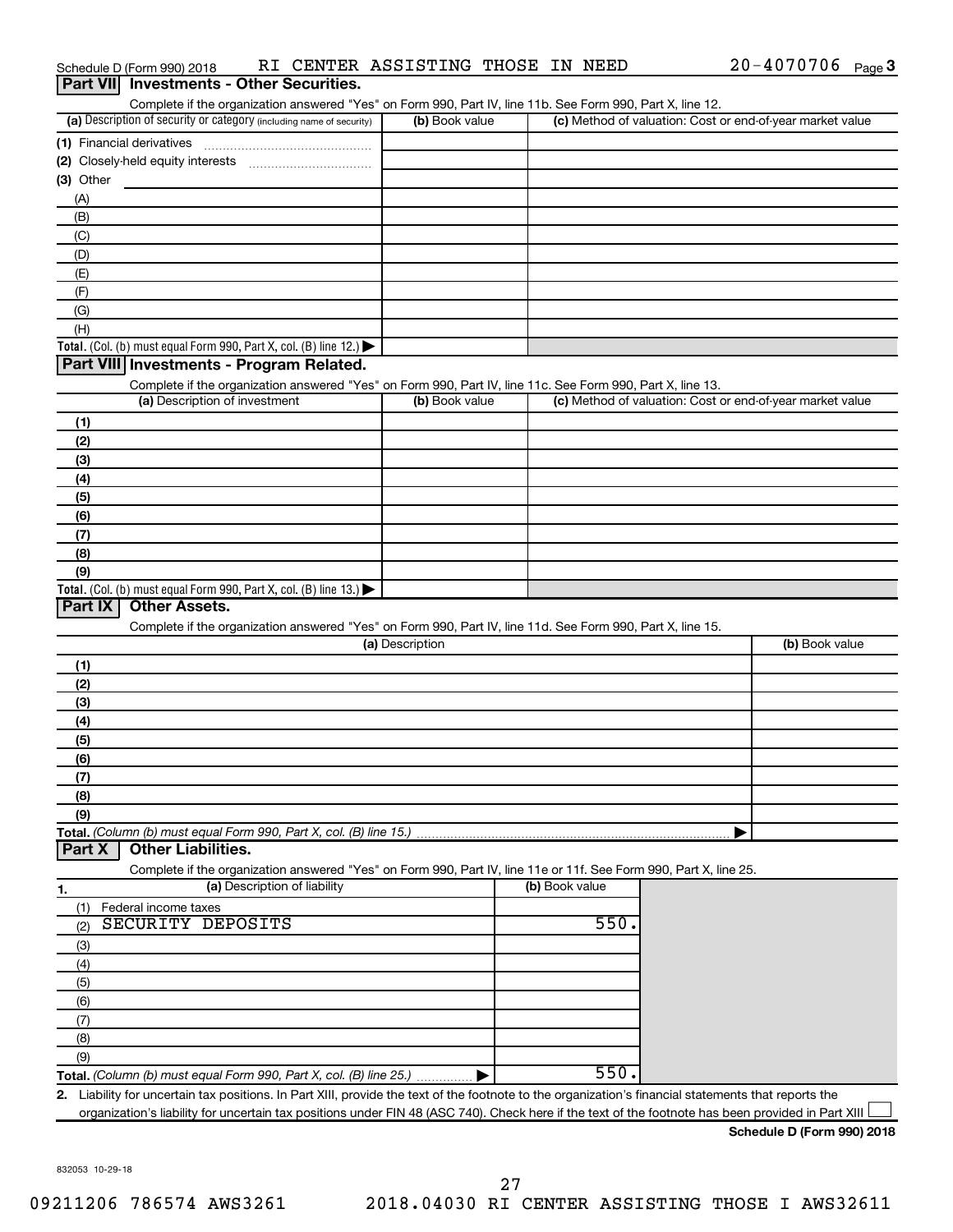|   | RI CENTER ASSISTING THOSE IN NEED<br>Schedule D (Form 990) 2018                                                                                                                                                                     |                | 20-4070706 Page 4 |
|---|-------------------------------------------------------------------------------------------------------------------------------------------------------------------------------------------------------------------------------------|----------------|-------------------|
|   | Part XI   Reconciliation of Revenue per Audited Financial Statements With Revenue per Return.                                                                                                                                       |                |                   |
|   | Complete if the organization answered "Yes" on Form 990, Part IV, line 12a.                                                                                                                                                         |                |                   |
| 1 | Total revenue, gains, and other support per audited financial statements [11] [11] Total revenue, gains, and other support per audited financial statements                                                                         |                | $\mathbf{1}$      |
| 2 | Amounts included on line 1 but not on Form 990, Part VIII, line 12:                                                                                                                                                                 |                |                   |
| a | Net unrealized gains (losses) on investments [111] [12] matter was uncontracted and was alleged and was uncontrolled to the uncontrolled and was uncontrolled and was uncontrolled and was uncontrolled and was uncontrolled a      | 2a             |                   |
| b |                                                                                                                                                                                                                                     | 2 <sub>b</sub> |                   |
| c |                                                                                                                                                                                                                                     | 2c             |                   |
| d |                                                                                                                                                                                                                                     | 2d             |                   |
| е | Add lines 2a through 2d <b>[10]</b> University contracts and the set of the set of the set of the set of the set of the set of the set of the set of the set of the set of the set of the set of the set of the set of the set of t |                | <b>2e</b>         |
| 3 |                                                                                                                                                                                                                                     |                | 3                 |
|   | Amounts included on Form 990, Part VIII, line 12, but not on line 1:                                                                                                                                                                |                |                   |
| a | Investment expenses not included on Form 990, Part VIII, line 7b                                                                                                                                                                    | 4a             |                   |
| b |                                                                                                                                                                                                                                     | 4 <sub>b</sub> |                   |
|   | Add lines 4a and 4b                                                                                                                                                                                                                 |                | 4с                |
| 5 |                                                                                                                                                                                                                                     |                | 5                 |
|   | Part XII Reconciliation of Expenses per Audited Financial Statements With Expenses per Return.                                                                                                                                      |                |                   |
|   | Complete if the organization answered "Yes" on Form 990, Part IV, line 12a.                                                                                                                                                         |                |                   |
| 1 |                                                                                                                                                                                                                                     |                | $\mathbf{1}$      |
| 2 | Amounts included on line 1 but not on Form 990, Part IX, line 25:                                                                                                                                                                   |                |                   |
| a |                                                                                                                                                                                                                                     | 2a             |                   |
| b |                                                                                                                                                                                                                                     | 2 <sub>b</sub> |                   |
|   |                                                                                                                                                                                                                                     | 2c             |                   |
|   |                                                                                                                                                                                                                                     | 2d             |                   |
| e | Add lines 2a through 2d <b>manufactures</b> in the contract of the state of the state of the state of the state of the state of the state of the state of the state of the state of the state of the state of the state of the stat |                | 2е                |
| З |                                                                                                                                                                                                                                     |                | 3                 |
| 4 | Amounts included on Form 990, Part IX, line 25, but not on line 1:                                                                                                                                                                  |                |                   |
| a |                                                                                                                                                                                                                                     | 4a             |                   |
|   |                                                                                                                                                                                                                                     | 4 <sub>h</sub> |                   |
|   | c Add lines 4a and 4b                                                                                                                                                                                                               |                | 4с                |
|   |                                                                                                                                                                                                                                     |                | 5                 |
|   | Part XIII Supplemental Information.                                                                                                                                                                                                 |                |                   |

Provide the descriptions required for Part II, lines 3, 5, and 9; Part III, lines 1a and 4; Part IV, lines 1b and 2b; Part V, line 4; Part X, line 2; Part XI, lines 2d and 4b; and Part XII, lines 2d and 4b. Also complete this part to provide any additional information.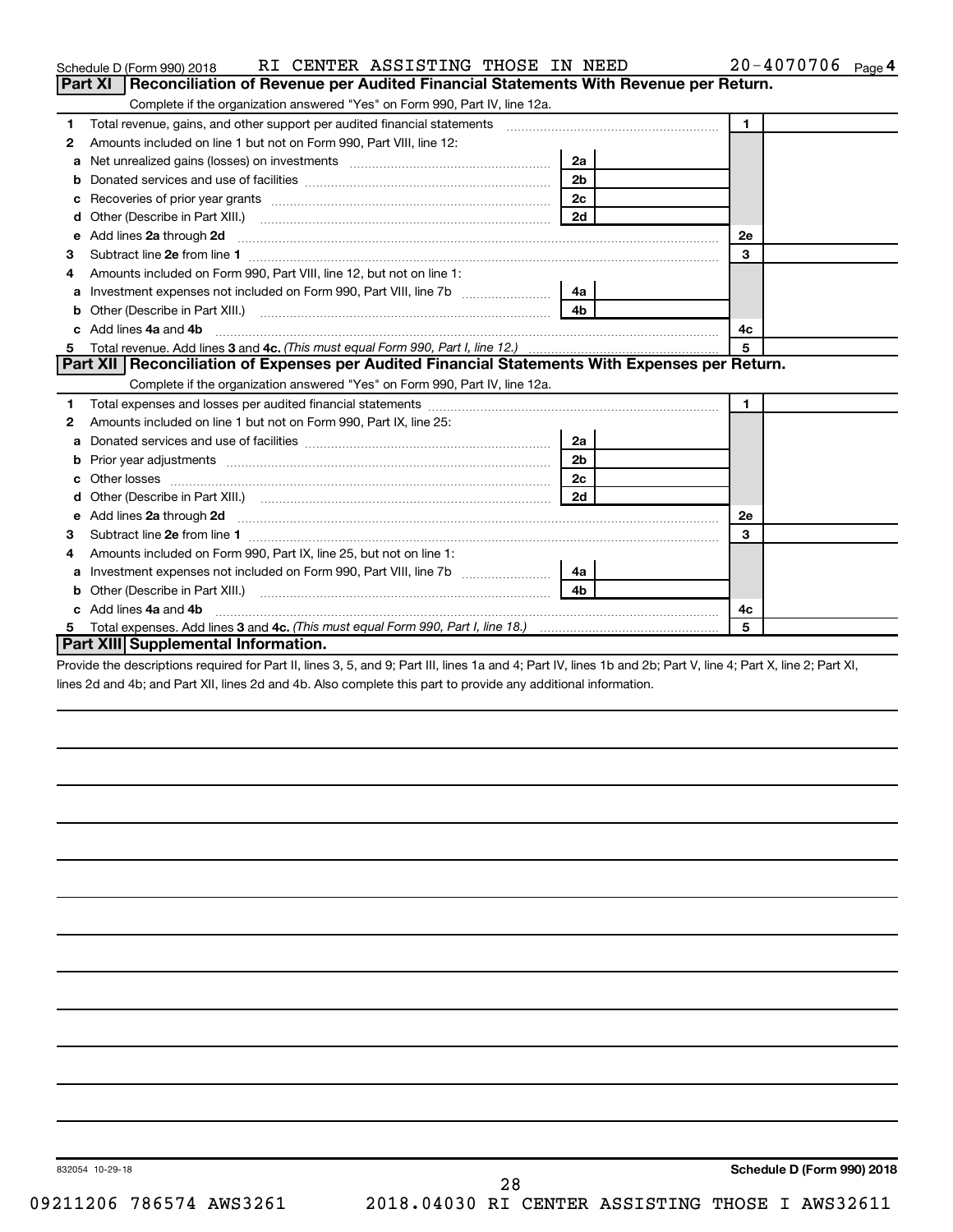| <b>SCHEDULE G</b>                                            |                                                                                                                                                                                                                                                                                                                                 | <b>Supplemental Information Regarding Fundraising or Gaming Activities</b>                                                                         |                                                                            |    |                                      |                                                                            |                | OMB No. 1545-0047                                       |  |
|--------------------------------------------------------------|---------------------------------------------------------------------------------------------------------------------------------------------------------------------------------------------------------------------------------------------------------------------------------------------------------------------------------|----------------------------------------------------------------------------------------------------------------------------------------------------|----------------------------------------------------------------------------|----|--------------------------------------|----------------------------------------------------------------------------|----------------|---------------------------------------------------------|--|
| (Form 990 or 990-EZ)                                         | Complete if the organization answered "Yes" on Form 990, Part IV, line 17, 18, or 19, or if the<br>organization entered more than \$15,000 on Form 990-EZ, line 6a.                                                                                                                                                             |                                                                                                                                                    |                                                                            |    |                                      |                                                                            |                |                                                         |  |
| Department of the Treasury                                   | 18<br>Attach to Form 990 or Form 990-EZ.<br><b>Open to Public</b>                                                                                                                                                                                                                                                               |                                                                                                                                                    |                                                                            |    |                                      |                                                                            |                |                                                         |  |
| Internal Revenue Service                                     |                                                                                                                                                                                                                                                                                                                                 | Go to www.irs.gov/Form990 for instructions and the latest information.                                                                             |                                                                            |    |                                      |                                                                            |                | Inspection                                              |  |
| Name of the organization                                     |                                                                                                                                                                                                                                                                                                                                 | RI CENTER ASSISTING THOSE IN NEED                                                                                                                  |                                                                            |    |                                      |                                                                            | $20 - 4070706$ | <b>Employer identification number</b>                   |  |
| <b>Part I</b>                                                |                                                                                                                                                                                                                                                                                                                                 | Fundraising Activities. Complete if the organization answered "Yes" on Form 990, Part IV, line 17. Form 990-EZ filers are not                      |                                                                            |    |                                      |                                                                            |                |                                                         |  |
| required to complete this part.                              |                                                                                                                                                                                                                                                                                                                                 |                                                                                                                                                    |                                                                            |    |                                      |                                                                            |                |                                                         |  |
| a<br>b<br>с                                                  | Indicate whether the organization raised funds through any of the following activities. Check all that apply.<br>1.<br>Mail solicitations<br>Solicitation of non-government grants<br>e<br>Internet and email solicitations<br>Solicitation of government grants<br>f<br>Phone solicitations<br>Special fundraising events<br>g |                                                                                                                                                    |                                                                            |    |                                      |                                                                            |                |                                                         |  |
| In-person solicitations<br>d                                 |                                                                                                                                                                                                                                                                                                                                 | 2 a Did the organization have a written or oral agreement with any individual (including officers, directors, trustees, or                         |                                                                            |    |                                      |                                                                            |                |                                                         |  |
|                                                              |                                                                                                                                                                                                                                                                                                                                 | key employees listed in Form 990, Part VII) or entity in connection with professional fundraising services?                                        |                                                                            |    |                                      |                                                                            | Yes            | <b>No</b>                                               |  |
| compensated at least \$5,000 by the organization.            |                                                                                                                                                                                                                                                                                                                                 | b If "Yes," list the 10 highest paid individuals or entities (fundraisers) pursuant to agreements under which the fundraiser is to be              |                                                                            |    |                                      |                                                                            |                |                                                         |  |
| (i) Name and address of individual<br>or entity (fundraiser) |                                                                                                                                                                                                                                                                                                                                 | (ii) Activity                                                                                                                                      | (iii) Did<br>fundraiser<br>have custody<br>or control of<br>contributions? |    | (iv) Gross receipts<br>from activity | (v) Amount paid<br>to (or retained by)<br>fundraiser<br>listed in col. (i) |                | (vi) Amount paid<br>to (or retained by)<br>organization |  |
|                                                              |                                                                                                                                                                                                                                                                                                                                 |                                                                                                                                                    | Yes                                                                        | No |                                      |                                                                            |                |                                                         |  |
|                                                              |                                                                                                                                                                                                                                                                                                                                 |                                                                                                                                                    |                                                                            |    |                                      |                                                                            |                |                                                         |  |
|                                                              |                                                                                                                                                                                                                                                                                                                                 |                                                                                                                                                    |                                                                            |    |                                      |                                                                            |                |                                                         |  |
|                                                              |                                                                                                                                                                                                                                                                                                                                 |                                                                                                                                                    |                                                                            |    |                                      |                                                                            |                |                                                         |  |
|                                                              |                                                                                                                                                                                                                                                                                                                                 |                                                                                                                                                    |                                                                            |    |                                      |                                                                            |                |                                                         |  |
|                                                              |                                                                                                                                                                                                                                                                                                                                 |                                                                                                                                                    |                                                                            |    |                                      |                                                                            |                |                                                         |  |
|                                                              |                                                                                                                                                                                                                                                                                                                                 |                                                                                                                                                    |                                                                            |    |                                      |                                                                            |                |                                                         |  |
|                                                              |                                                                                                                                                                                                                                                                                                                                 |                                                                                                                                                    |                                                                            |    |                                      |                                                                            |                |                                                         |  |
|                                                              |                                                                                                                                                                                                                                                                                                                                 |                                                                                                                                                    |                                                                            |    |                                      |                                                                            |                |                                                         |  |
|                                                              |                                                                                                                                                                                                                                                                                                                                 |                                                                                                                                                    |                                                                            |    |                                      |                                                                            |                |                                                         |  |
|                                                              |                                                                                                                                                                                                                                                                                                                                 |                                                                                                                                                    |                                                                            |    |                                      |                                                                            |                |                                                         |  |
|                                                              |                                                                                                                                                                                                                                                                                                                                 |                                                                                                                                                    |                                                                            |    |                                      |                                                                            |                |                                                         |  |
| Total                                                        |                                                                                                                                                                                                                                                                                                                                 | 3 List all states in which the organization is registered or licensed to solicit contributions or has been notified it is exempt from registration |                                                                            |    |                                      |                                                                            |                |                                                         |  |
| or licensing.                                                |                                                                                                                                                                                                                                                                                                                                 |                                                                                                                                                    |                                                                            |    |                                      |                                                                            |                |                                                         |  |
|                                                              |                                                                                                                                                                                                                                                                                                                                 |                                                                                                                                                    |                                                                            |    |                                      |                                                                            |                |                                                         |  |
|                                                              |                                                                                                                                                                                                                                                                                                                                 |                                                                                                                                                    |                                                                            |    |                                      |                                                                            |                |                                                         |  |
|                                                              |                                                                                                                                                                                                                                                                                                                                 |                                                                                                                                                    |                                                                            |    |                                      |                                                                            |                |                                                         |  |
|                                                              |                                                                                                                                                                                                                                                                                                                                 |                                                                                                                                                    |                                                                            |    |                                      |                                                                            |                |                                                         |  |
|                                                              |                                                                                                                                                                                                                                                                                                                                 |                                                                                                                                                    |                                                                            |    |                                      |                                                                            |                |                                                         |  |
|                                                              |                                                                                                                                                                                                                                                                                                                                 |                                                                                                                                                    |                                                                            |    |                                      |                                                                            |                |                                                         |  |
|                                                              |                                                                                                                                                                                                                                                                                                                                 |                                                                                                                                                    |                                                                            |    |                                      |                                                                            |                |                                                         |  |

**For Paperwork Reduction Act Notice, see the Instructions for Form 990 or 990-EZ. Schedule G (Form 990 or 990-EZ) 2018** LHA

832081 10-03-18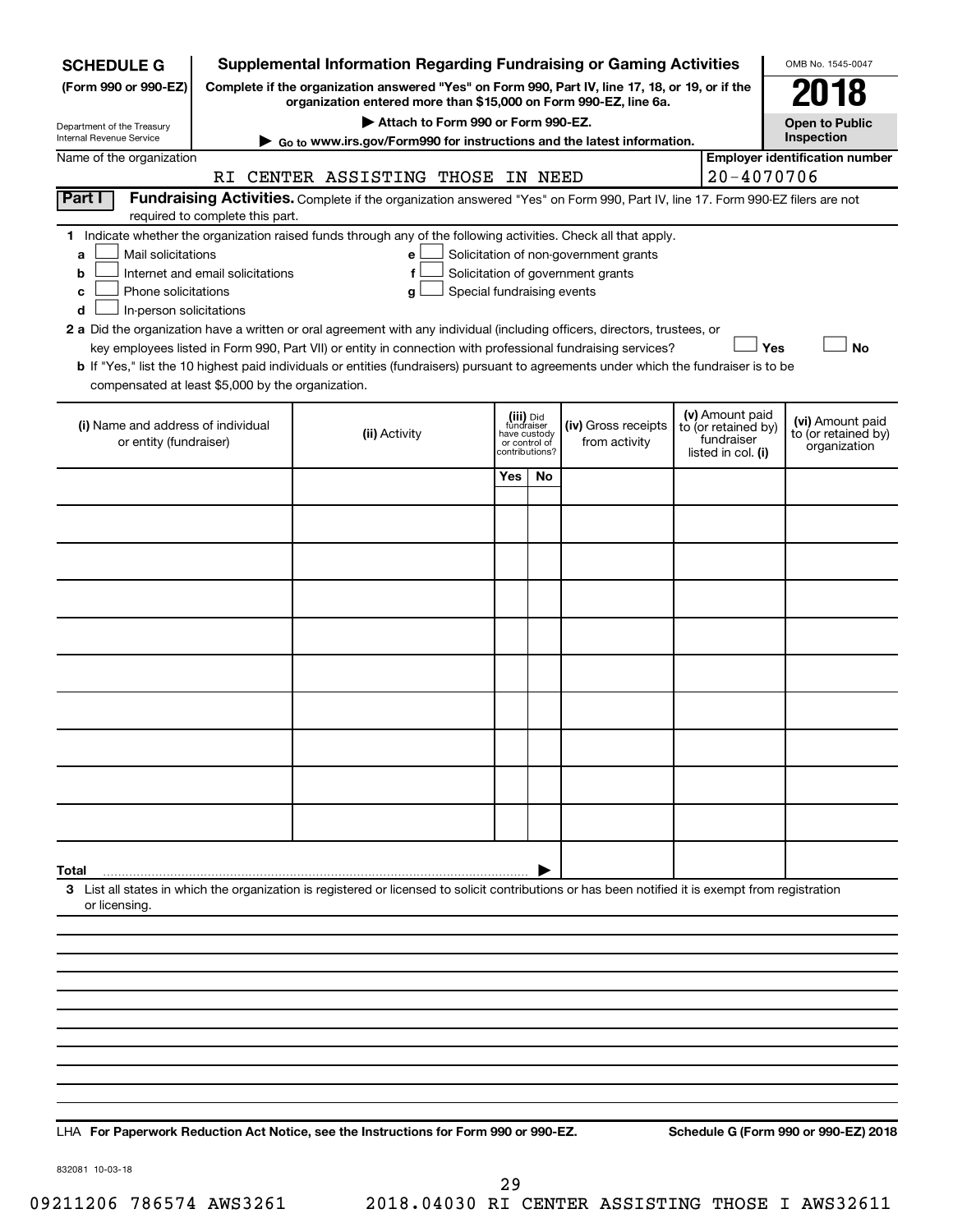Part II | Fundraising Events. Complete if the organization answered "Yes" on Form 990, Part IV, line 18, or reported more than \$15,000 of fundraising event contributions and gross income on Form 990-EZ, lines 1 and 6b. List events with gross receipts greater than \$5,000.

|                        |              | OF fundraising event contributions and gross income on Form 990-EZ, lines T and 6D. Elst events with gross receipts greater than \$5,000. |                |                                                  |                  |                                                     |
|------------------------|--------------|-------------------------------------------------------------------------------------------------------------------------------------------|----------------|--------------------------------------------------|------------------|-----------------------------------------------------|
|                        |              |                                                                                                                                           | (a) Event $#1$ | $(b)$ Event #2                                   | (c) Other events | (d) Total events                                    |
|                        |              |                                                                                                                                           | GOLF           |                                                  | <b>NONE</b>      | (add col. (a) through                               |
|                        |              |                                                                                                                                           | TOURNAMENT     | POLAR PLUNGE                                     |                  | col. (c)                                            |
|                        |              |                                                                                                                                           | (event type)   | (event type)                                     | (total number)   |                                                     |
| Revenue                | 1.           |                                                                                                                                           | 17,516.        | 43,427.                                          |                  | 60,943.                                             |
|                        |              |                                                                                                                                           | 11,150.        | 25,590.                                          |                  | 36,740.                                             |
|                        |              |                                                                                                                                           |                |                                                  |                  |                                                     |
|                        | 3            | Gross income (line 1 minus line 2)                                                                                                        | 6, 366.        | 17,837.                                          |                  | 24,203.                                             |
|                        |              |                                                                                                                                           |                |                                                  |                  |                                                     |
|                        | 5.           |                                                                                                                                           |                |                                                  |                  |                                                     |
|                        | 6            |                                                                                                                                           |                |                                                  |                  |                                                     |
| Direct Expenses        |              |                                                                                                                                           |                |                                                  |                  |                                                     |
|                        | 8            |                                                                                                                                           |                |                                                  |                  |                                                     |
|                        | 9            |                                                                                                                                           | 2,857.         | 2,220.                                           |                  | 5,077.                                              |
|                        | 10           | Direct expense summary. Add lines 4 through 9 in column (d)                                                                               |                |                                                  |                  | 5,077.                                              |
|                        |              |                                                                                                                                           |                |                                                  |                  | 19, 126.                                            |
| Part III               |              | Gaming. Complete if the organization answered "Yes" on Form 990, Part IV, line 19, or reported more than                                  |                |                                                  |                  |                                                     |
|                        |              | \$15,000 on Form 990-EZ, line 6a.                                                                                                         |                |                                                  |                  |                                                     |
| Revenue                |              |                                                                                                                                           | (a) Bingo      | (b) Pull tabs/instant<br>bingo/progressive bingo | (c) Other gaming | (d) Total gaming (add<br>col. (a) through col. (c)) |
|                        |              |                                                                                                                                           |                |                                                  |                  |                                                     |
|                        | 1.           |                                                                                                                                           |                |                                                  |                  |                                                     |
|                        |              |                                                                                                                                           |                |                                                  |                  |                                                     |
| <b>Direct Expenses</b> | 3            |                                                                                                                                           |                |                                                  |                  |                                                     |
|                        | 4            |                                                                                                                                           |                |                                                  |                  |                                                     |
|                        | 5.           |                                                                                                                                           |                |                                                  |                  |                                                     |
|                        |              |                                                                                                                                           | Yes<br>%       | Yes<br>%                                         | Yes<br>%         |                                                     |
|                        |              | 6 Volunteer labor                                                                                                                         | No             | No                                               | No               |                                                     |
|                        | $\mathbf{7}$ | Direct expense summary. Add lines 2 through 5 in column (d)                                                                               |                |                                                  |                  |                                                     |
|                        | 8            |                                                                                                                                           |                |                                                  |                  |                                                     |
|                        |              |                                                                                                                                           |                |                                                  |                  |                                                     |
| 9                      |              | Enter the state(s) in which the organization conducts gaming activities:                                                                  |                |                                                  |                  |                                                     |
|                        |              |                                                                                                                                           |                |                                                  |                  | Yes<br>No                                           |
|                        |              | <b>b</b> If "No," explain:                                                                                                                |                |                                                  |                  |                                                     |
|                        |              |                                                                                                                                           |                |                                                  |                  |                                                     |
|                        |              |                                                                                                                                           |                |                                                  |                  |                                                     |
|                        |              |                                                                                                                                           |                |                                                  |                  | Yes<br>No                                           |
|                        |              | <b>b</b> If "Yes," explain:                                                                                                               |                |                                                  |                  |                                                     |
|                        |              |                                                                                                                                           |                |                                                  |                  |                                                     |
|                        |              |                                                                                                                                           |                |                                                  |                  |                                                     |
|                        |              | 832082 10-03-18                                                                                                                           |                |                                                  |                  | Schedule G (Form 990 or 990-EZ) 2018                |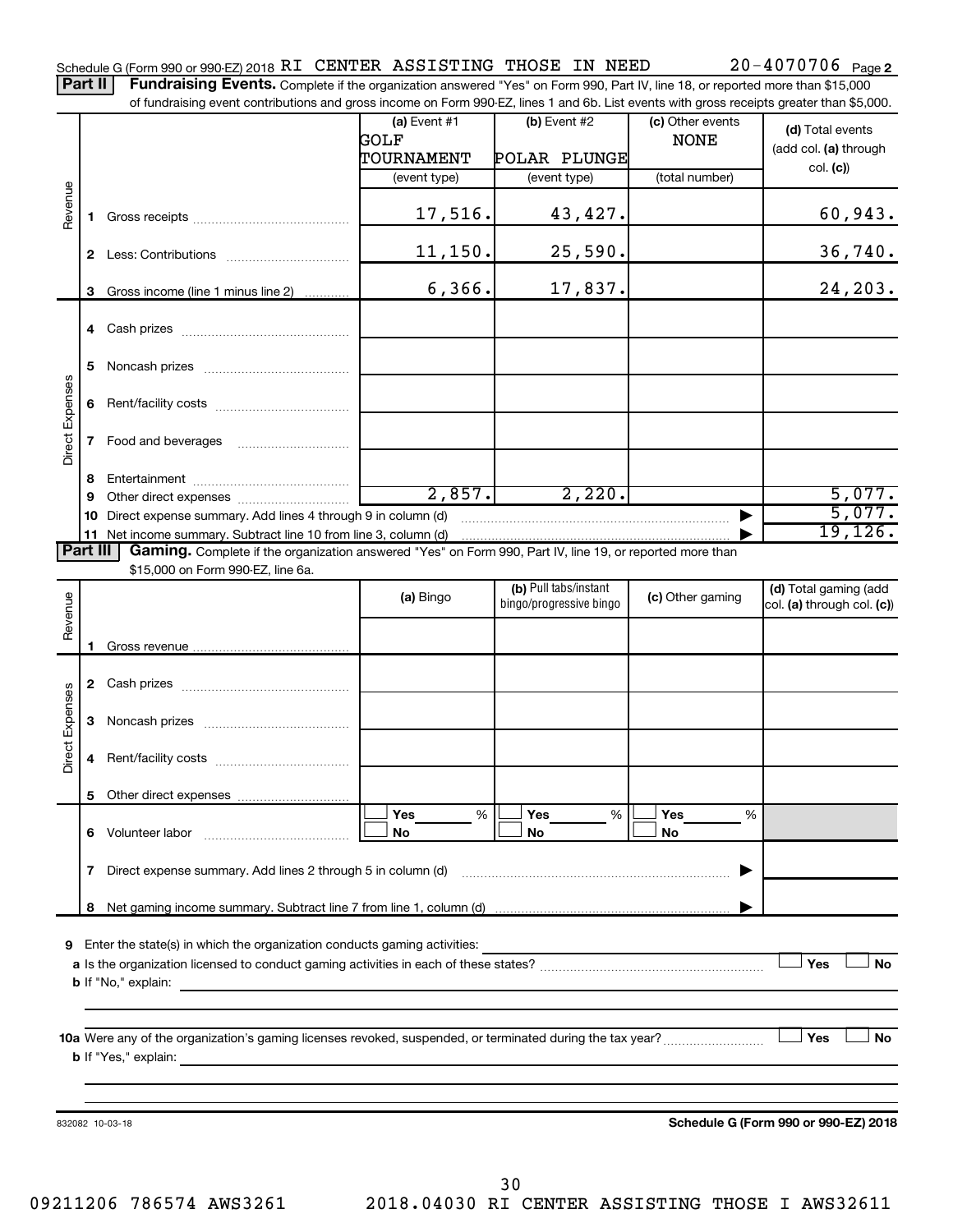|                | Schedule G (Form 990 or 990-EZ) 2018 RI CENTER ASSISTING THOSE IN NEED                                                                                                                                                                     | $20 - 4070706$  | Page 3               |
|----------------|--------------------------------------------------------------------------------------------------------------------------------------------------------------------------------------------------------------------------------------------|-----------------|----------------------|
|                |                                                                                                                                                                                                                                            | Yes             | <b>No</b>            |
|                | 12 Is the organization a grantor, beneficiary or trustee of a trust, or a member of a partnership or other entity formed                                                                                                                   | Yes             | <b>No</b>            |
|                | 13 Indicate the percentage of gaming activity conducted in:                                                                                                                                                                                |                 |                      |
|                |                                                                                                                                                                                                                                            | 13а             | %                    |
|                | <b>b</b> An outside facility <i>www.communicality.communicality.communicality www.communicality.communicality.communicality</i>                                                                                                            | 13 <sub>b</sub> | %                    |
|                | 14 Enter the name and address of the person who prepares the organization's gaming/special events books and records:                                                                                                                       |                 |                      |
|                | Name $\blacktriangleright$<br><u> 1989 - Johann John Stein, fransk politik (f. 1989)</u>                                                                                                                                                   |                 |                      |
|                |                                                                                                                                                                                                                                            |                 |                      |
|                |                                                                                                                                                                                                                                            |                 | <b>No</b>            |
|                |                                                                                                                                                                                                                                            |                 |                      |
|                | c If "Yes," enter name and address of the third party:                                                                                                                                                                                     |                 |                      |
|                |                                                                                                                                                                                                                                            |                 |                      |
|                | <u>and the control of the control of the control of the control of the control of the control of</u><br>Name $\blacktriangleright$                                                                                                         |                 |                      |
|                |                                                                                                                                                                                                                                            |                 |                      |
| 16             | Gaming manager information:                                                                                                                                                                                                                |                 |                      |
|                | <u> 1989 - Johann Barbara, martin da basar a shekara 1989 - An tsaran a shekara 1989 - An tsara 1989 - An tsara</u><br>Name $\blacktriangleright$                                                                                          |                 |                      |
|                | Gaming manager compensation > \$                                                                                                                                                                                                           |                 |                      |
|                |                                                                                                                                                                                                                                            |                 |                      |
|                |                                                                                                                                                                                                                                            |                 |                      |
|                |                                                                                                                                                                                                                                            |                 |                      |
|                | Director/officer<br>Employee<br>Independent contractor                                                                                                                                                                                     |                 |                      |
|                | <b>17</b> Mandatory distributions:                                                                                                                                                                                                         |                 |                      |
|                | a Is the organization required under state law to make charitable distributions from the gaming proceeds to                                                                                                                                |                 |                      |
|                | retain the state gaming license?                                                                                                                                                                                                           |                 | $\Box$ Yes $\Box$ No |
|                | <b>b</b> Enter the amount of distributions required under state law to be distributed to other exempt organizations or spent in the                                                                                                        |                 |                      |
|                | organization's own exempt activities during the tax year $\triangleright$ \$                                                                                                                                                               |                 |                      |
| <b>Part IV</b> | Supplemental Information. Provide the explanations required by Part I, line 2b, columns (iii) and (v); and Part III, lines 9, 9b, 10b,<br>15b, 15c, 16, and 17b, as applicable. Also provide any additional information. See instructions. |                 |                      |
|                |                                                                                                                                                                                                                                            |                 |                      |
|                |                                                                                                                                                                                                                                            |                 |                      |
|                |                                                                                                                                                                                                                                            |                 |                      |
|                |                                                                                                                                                                                                                                            |                 |                      |
|                |                                                                                                                                                                                                                                            |                 |                      |
|                |                                                                                                                                                                                                                                            |                 |                      |
|                |                                                                                                                                                                                                                                            |                 |                      |
|                |                                                                                                                                                                                                                                            |                 |                      |
|                |                                                                                                                                                                                                                                            |                 |                      |
|                |                                                                                                                                                                                                                                            |                 |                      |
|                | Schedule G (Form 990 or 990-EZ) 2018<br>832083 10-03-18<br>31                                                                                                                                                                              |                 |                      |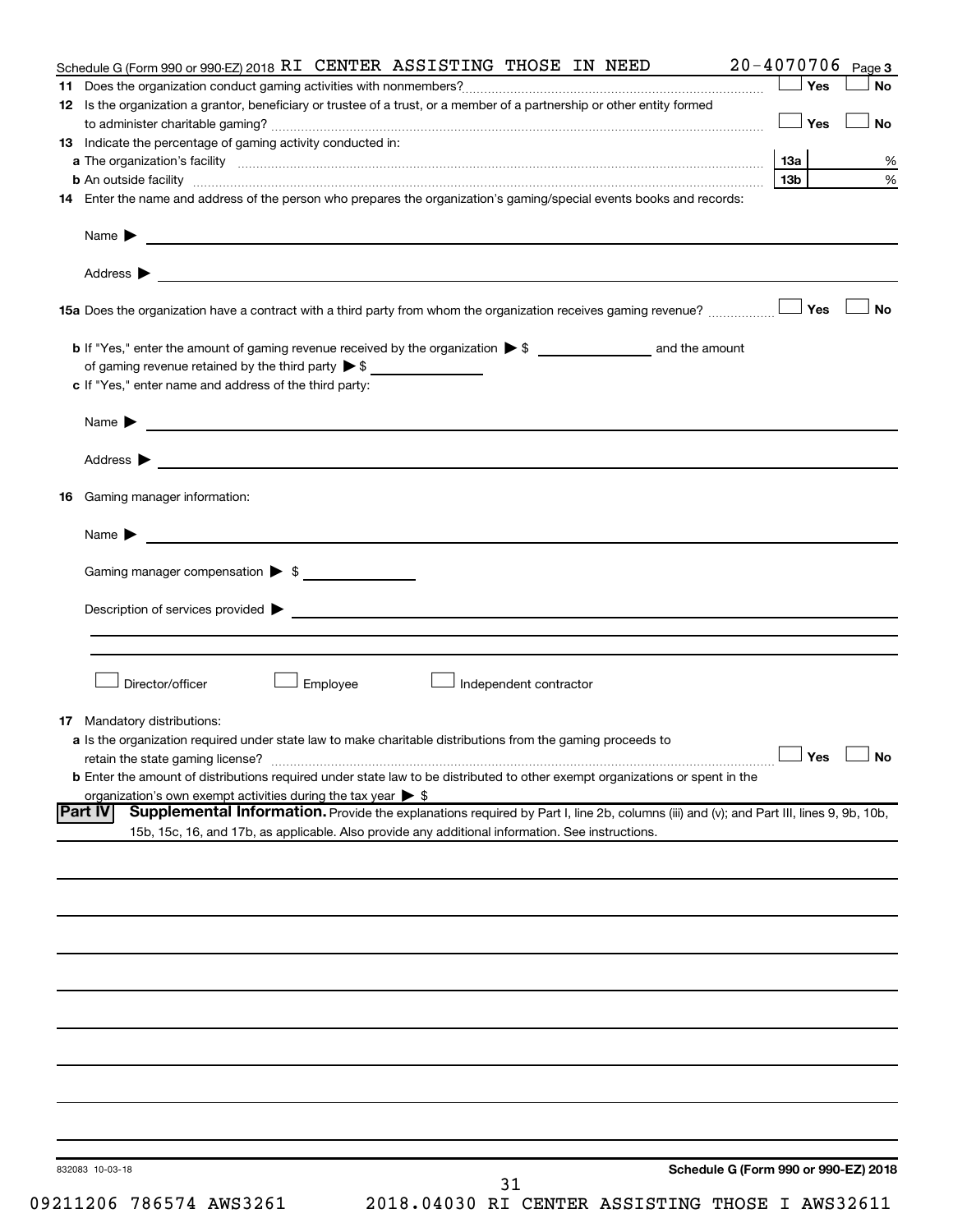| <b>Part IV   Supplemental Information (continued)</b> |    |                                 |
|-------------------------------------------------------|----|---------------------------------|
|                                                       |    |                                 |
|                                                       |    |                                 |
|                                                       |    |                                 |
|                                                       |    |                                 |
|                                                       |    |                                 |
|                                                       |    |                                 |
|                                                       |    |                                 |
|                                                       |    |                                 |
|                                                       |    |                                 |
|                                                       |    |                                 |
|                                                       |    |                                 |
|                                                       |    |                                 |
|                                                       |    |                                 |
|                                                       |    |                                 |
|                                                       |    |                                 |
|                                                       |    |                                 |
|                                                       |    |                                 |
|                                                       |    |                                 |
|                                                       |    |                                 |
|                                                       |    |                                 |
|                                                       |    |                                 |
|                                                       |    |                                 |
|                                                       |    |                                 |
|                                                       |    |                                 |
|                                                       |    |                                 |
|                                                       |    |                                 |
|                                                       |    |                                 |
|                                                       |    |                                 |
|                                                       |    | Schedule G (Form 990 or 990-EZ) |
| 832084 04-01-18                                       | 32 |                                 |

Schedule G (Form 990 or 990-EZ) RI CENTER ASSISTING THOSE IN NEED 20-4070706 page

20-4070706 Page 4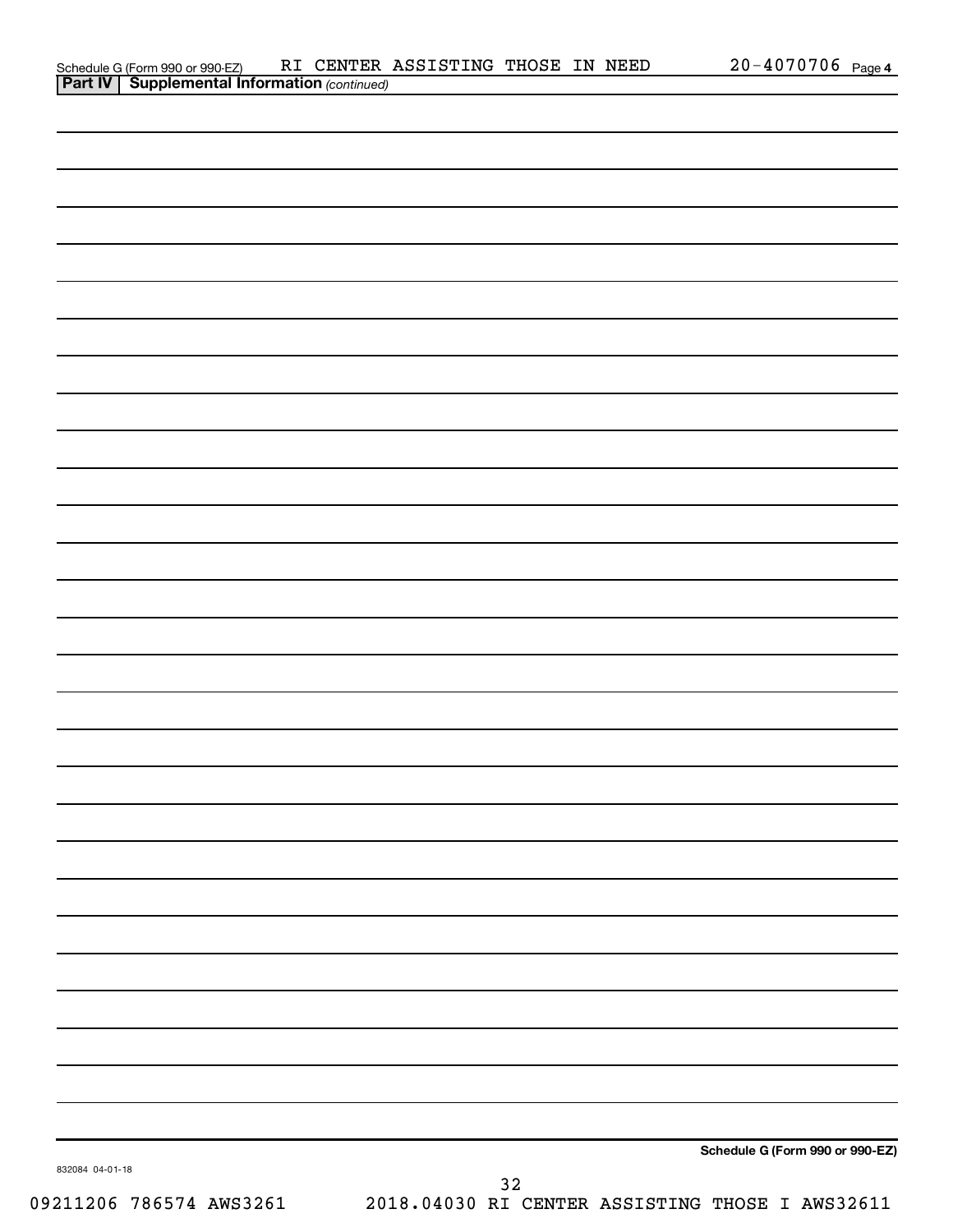| <b>SCHEDULE I</b>                                                                                                                                                                       |                                                                                                                                       | <b>Grants and Other Assistance to Organizations,</b> |                                                       |                                         |                                               |                                          | OMB No. 1545-0047                                   |
|-----------------------------------------------------------------------------------------------------------------------------------------------------------------------------------------|---------------------------------------------------------------------------------------------------------------------------------------|------------------------------------------------------|-------------------------------------------------------|-----------------------------------------|-----------------------------------------------|------------------------------------------|-----------------------------------------------------|
| (Form 990)                                                                                                                                                                              | Governments, and Individuals in the United States<br>Complete if the organization answered "Yes" on Form 990, Part IV, line 21 or 22. |                                                      |                                                       |                                         |                                               |                                          |                                                     |
| Department of the Treasury                                                                                                                                                              | Attach to Form 990.                                                                                                                   |                                                      |                                                       |                                         |                                               |                                          |                                                     |
| <b>Internal Revenue Service</b>                                                                                                                                                         |                                                                                                                                       |                                                      | Go to www.irs.gov/Form990 for the latest information. |                                         |                                               |                                          | Inspection                                          |
| Name of the organization                                                                                                                                                                |                                                                                                                                       | RI CENTER ASSISTING THOSE IN NEED                    |                                                       |                                         |                                               |                                          | <b>Employer identification number</b><br>20-4070706 |
| Part I<br><b>General Information on Grants and Assistance</b>                                                                                                                           |                                                                                                                                       |                                                      |                                                       |                                         |                                               |                                          |                                                     |
| Does the organization maintain records to substantiate the amount of the grants or assistance, the grantees' eligibility for the grants or assistance, and the selection<br>$\mathbf 1$ |                                                                                                                                       |                                                      |                                                       |                                         |                                               |                                          |                                                     |
|                                                                                                                                                                                         |                                                                                                                                       |                                                      |                                                       |                                         |                                               |                                          | $\boxed{\text{X}}$ No<br><b>Yes</b>                 |
| Describe in Part IV the organization's procedures for monitoring the use of grant funds in the United States.<br>$\mathbf{2}$                                                           |                                                                                                                                       |                                                      |                                                       |                                         |                                               |                                          |                                                     |
| Part II<br>Grants and Other Assistance to Domestic Organizations and Domestic Governments. Complete if the organization answered "Yes" on Form 990, Part IV, line 21, for any           |                                                                                                                                       |                                                      |                                                       |                                         |                                               |                                          |                                                     |
| recipient that received more than \$5,000. Part II can be duplicated if additional space is needed.                                                                                     |                                                                                                                                       |                                                      |                                                       |                                         | (f) Method of                                 |                                          |                                                     |
| 1 (a) Name and address of organization<br>or government                                                                                                                                 | $(b)$ EIN                                                                                                                             | (c) IRC section<br>(if applicable)                   | (d) Amount of<br>cash grant                           | (e) Amount of<br>non-cash<br>assistance | valuation (book,<br>FMV, appraisal,<br>other) | (g) Description of<br>noncash assistance | (h) Purpose of grant<br>or assistance               |
|                                                                                                                                                                                         |                                                                                                                                       |                                                      |                                                       |                                         |                                               |                                          |                                                     |
|                                                                                                                                                                                         |                                                                                                                                       |                                                      |                                                       |                                         |                                               |                                          |                                                     |
|                                                                                                                                                                                         |                                                                                                                                       |                                                      |                                                       |                                         |                                               |                                          |                                                     |
|                                                                                                                                                                                         |                                                                                                                                       |                                                      |                                                       |                                         |                                               |                                          |                                                     |
|                                                                                                                                                                                         |                                                                                                                                       |                                                      |                                                       |                                         |                                               |                                          |                                                     |
| $\mathbf{2}$<br>3                                                                                                                                                                       |                                                                                                                                       |                                                      |                                                       |                                         |                                               |                                          |                                                     |

**For Paperwork Reduction Act Notice, see the Instructions for Form 990. Schedule I (Form 990) (2018)** LHA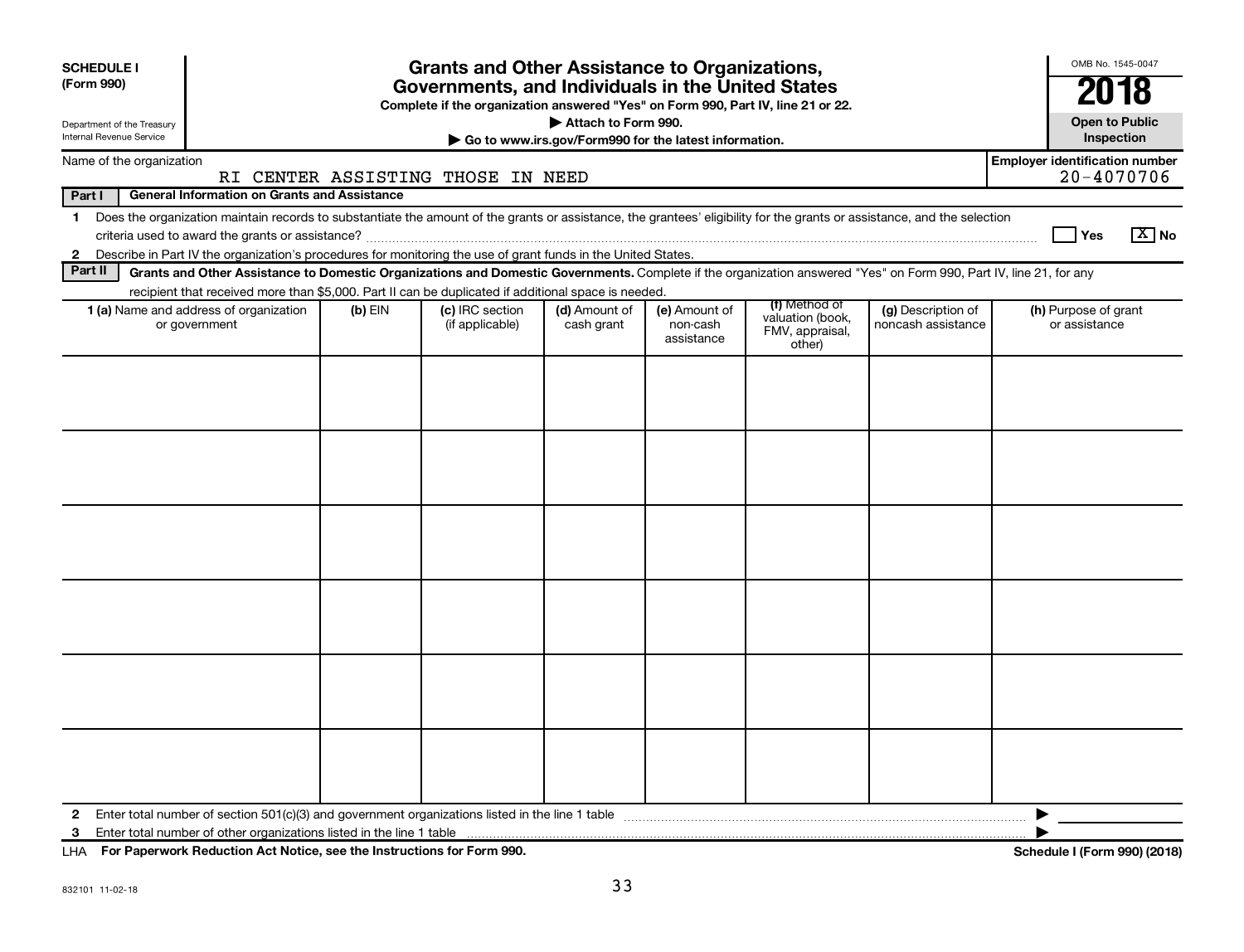#### Schedule I (Form 990) (2018) RI CENTER ASSISTING THOSE IN NEED 20-4070706 Page

**2**

Part III | Grants and Other Assistance to Domestic Individuals. Complete if the organization answered "Yes" on Form 990, Part IV, line 22. Part III can be duplicated if additional space is needed.

| (a) Type of grant or assistance                                                                                                                      | (b) Number of<br>recipients | (c) Amount of<br>cash grant | (d) Amount of non-<br>cash assistance | (e) Method of valuation<br>(book, FMV, appraisal, other) | (f) Description of noncash assistance |
|------------------------------------------------------------------------------------------------------------------------------------------------------|-----------------------------|-----------------------------|---------------------------------------|----------------------------------------------------------|---------------------------------------|
|                                                                                                                                                      |                             |                             |                                       |                                                          |                                       |
|                                                                                                                                                      |                             |                             |                                       |                                                          | RENT, UTILITY, AND PERSONAL           |
| BASIC NEEDS ASSISTANCE                                                                                                                               |                             | 5,180.                      | 11,500.FMV                            |                                                          | CARE PRODUCTS                         |
|                                                                                                                                                      |                             |                             |                                       |                                                          |                                       |
|                                                                                                                                                      |                             |                             |                                       |                                                          |                                       |
| FOOD ASSISTANCE                                                                                                                                      |                             | $\mathbf{0}$ .              |                                       | 577,536.\$1.66 PER POUND OF FOOD FOOD ITEMS              |                                       |
|                                                                                                                                                      |                             |                             |                                       |                                                          |                                       |
|                                                                                                                                                      |                             |                             |                                       |                                                          |                                       |
|                                                                                                                                                      |                             |                             |                                       |                                                          |                                       |
|                                                                                                                                                      |                             |                             |                                       |                                                          |                                       |
|                                                                                                                                                      |                             |                             |                                       |                                                          |                                       |
|                                                                                                                                                      |                             |                             |                                       |                                                          |                                       |
|                                                                                                                                                      |                             |                             |                                       |                                                          |                                       |
|                                                                                                                                                      |                             |                             |                                       |                                                          |                                       |
|                                                                                                                                                      |                             |                             |                                       |                                                          |                                       |
| Part IV<br>Supplemental Information. Provide the information required in Part I, line 2; Part III, column (b); and any other additional information. |                             |                             |                                       |                                                          |                                       |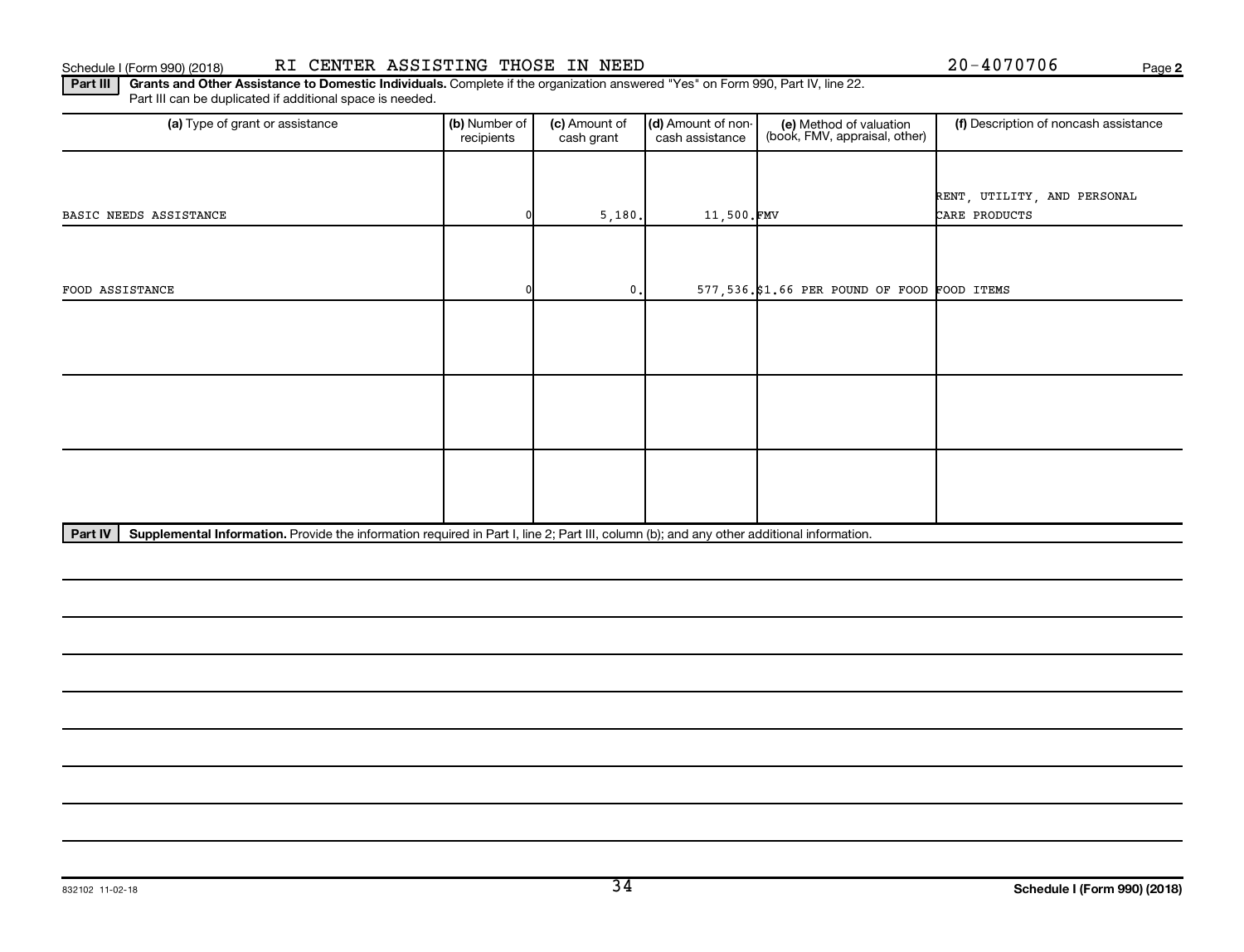#### **SCHEDULE M (Form 990)**

## **Noncash Contributions**

OMB No. 1545-0047

| Department of the Treasury |
|----------------------------|
| Internal Revenue Service   |

◆ Complete if the organizations answered "Yes" on Form 990, Part IV, lines 29 or 30.<br>▶ Complete if the organizations answered "Yes" on Form 990, Part IV, lines 29 or 30. **Attach to Form 990.**  $\blacktriangleright$ 

**Open to Public Inspection**

 **Go to www.irs.gov/Form990 for instructions and the latest information.**

 $\blacktriangleright$ 

RI CENTER ASSISTING THOSE IN NEED

| <b>Employer identification number</b> |
|---------------------------------------|
| $20 - 4070706$                        |

| Part I | <b>Types of Property</b>                                                                                                       |                               |                                      |                                                                                                      |                                                              |     |     |    |
|--------|--------------------------------------------------------------------------------------------------------------------------------|-------------------------------|--------------------------------------|------------------------------------------------------------------------------------------------------|--------------------------------------------------------------|-----|-----|----|
|        |                                                                                                                                | (a)<br>Check if<br>applicable | (b)<br>Number of<br>contributions or | (c)<br>Noncash contribution<br>amounts reported on<br>items contributed Form 990, Part VIII, line 1g | (d)<br>Method of determining<br>noncash contribution amounts |     |     |    |
| 1      |                                                                                                                                |                               |                                      |                                                                                                      |                                                              |     |     |    |
| 2      |                                                                                                                                |                               |                                      |                                                                                                      |                                                              |     |     |    |
| 3      | Art - Fractional interests                                                                                                     |                               |                                      |                                                                                                      |                                                              |     |     |    |
| 4      |                                                                                                                                |                               |                                      |                                                                                                      |                                                              |     |     |    |
| 5      | Clothing and household goods                                                                                                   | $\overline{\text{x}}$         |                                      |                                                                                                      | 11,500. FAIR MARKET VALUE                                    |     |     |    |
| 6      |                                                                                                                                |                               |                                      |                                                                                                      |                                                              |     |     |    |
| 7      |                                                                                                                                |                               |                                      |                                                                                                      |                                                              |     |     |    |
| 8      |                                                                                                                                |                               |                                      |                                                                                                      |                                                              |     |     |    |
| 9      | Securities - Publicly traded                                                                                                   |                               |                                      |                                                                                                      |                                                              |     |     |    |
| 10     | Securities - Closely held stock                                                                                                |                               |                                      |                                                                                                      |                                                              |     |     |    |
| 11     | Securities - Partnership, LLC, or                                                                                              |                               |                                      |                                                                                                      |                                                              |     |     |    |
| 12     | Securities - Miscellaneous                                                                                                     |                               |                                      |                                                                                                      |                                                              |     |     |    |
| 13     | Qualified conservation contribution -                                                                                          |                               |                                      |                                                                                                      |                                                              |     |     |    |
|        |                                                                                                                                |                               |                                      |                                                                                                      |                                                              |     |     |    |
| 14     | Qualified conservation contribution - Other                                                                                    |                               |                                      |                                                                                                      |                                                              |     |     |    |
| 15     | Real estate - Residential                                                                                                      |                               |                                      |                                                                                                      |                                                              |     |     |    |
| 16     | Real estate - Commercial                                                                                                       |                               |                                      |                                                                                                      |                                                              |     |     |    |
| 17     |                                                                                                                                |                               |                                      |                                                                                                      |                                                              |     |     |    |
| 18     |                                                                                                                                |                               |                                      |                                                                                                      |                                                              |     |     |    |
| 19     |                                                                                                                                | $\overline{\textbf{x}}$       | 735                                  |                                                                                                      | 564,415.\$1.66/LB PER INDUSTR                                |     |     |    |
| 20     | Drugs and medical supplies                                                                                                     |                               |                                      |                                                                                                      |                                                              |     |     |    |
| 21     |                                                                                                                                |                               |                                      |                                                                                                      |                                                              |     |     |    |
| 22     |                                                                                                                                |                               |                                      |                                                                                                      |                                                              |     |     |    |
| 23     |                                                                                                                                |                               |                                      |                                                                                                      |                                                              |     |     |    |
| 24     |                                                                                                                                |                               |                                      |                                                                                                      |                                                              |     |     |    |
| 25     | Other $\blacktriangleright$                                                                                                    |                               |                                      |                                                                                                      |                                                              |     |     |    |
| 26     | Other $\blacktriangleright$                                                                                                    |                               |                                      |                                                                                                      |                                                              |     |     |    |
| 27     | Other $\blacktriangleright$                                                                                                    |                               |                                      |                                                                                                      |                                                              |     |     |    |
| 28     | Other I                                                                                                                        |                               |                                      |                                                                                                      |                                                              |     |     |    |
| 29     | Number of Forms 8283 received by the organization during the tax year for contributions                                        |                               |                                      |                                                                                                      |                                                              |     |     |    |
|        | for which the organization completed Form 8283, Part IV, Donee Acknowledgement [1111]                                          |                               |                                      | 29                                                                                                   |                                                              |     |     |    |
|        |                                                                                                                                |                               |                                      |                                                                                                      |                                                              |     | Yes | No |
|        | 30a During the year, did the organization receive by contribution any property reported in Part I, lines 1 through 28, that it |                               |                                      |                                                                                                      |                                                              |     |     |    |
|        | must hold for at least three years from the date of the initial contribution, and which isn't required to be used for          |                               |                                      |                                                                                                      |                                                              |     |     |    |
|        |                                                                                                                                |                               |                                      |                                                                                                      |                                                              | 30a |     | x  |
|        | <b>b</b> If "Yes," describe the arrangement in Part II.                                                                        |                               |                                      |                                                                                                      |                                                              |     |     |    |
| 31     | Does the organization have a gift acceptance policy that requires the review of any nonstandard contributions?                 |                               |                                      |                                                                                                      |                                                              | 31  |     | x  |
|        | 32a Does the organization hire or use third parties or related organizations to solicit, process, or sell noncash              |                               |                                      |                                                                                                      |                                                              |     |     |    |
|        | contributions?                                                                                                                 |                               |                                      |                                                                                                      |                                                              | 32a |     | х  |
|        | <b>b</b> If "Yes," describe in Part II.                                                                                        |                               |                                      |                                                                                                      |                                                              |     |     |    |
| 33     | If the organization didn't report an amount in column (c) for a type of property for which column (a) is checked,              |                               |                                      |                                                                                                      |                                                              |     |     |    |

describe in Part II.

**For Paperwork Reduction Act Notice, see the Instructions for Form 990. Schedule M (Form 990) 2018** LHA

832141 10-18-18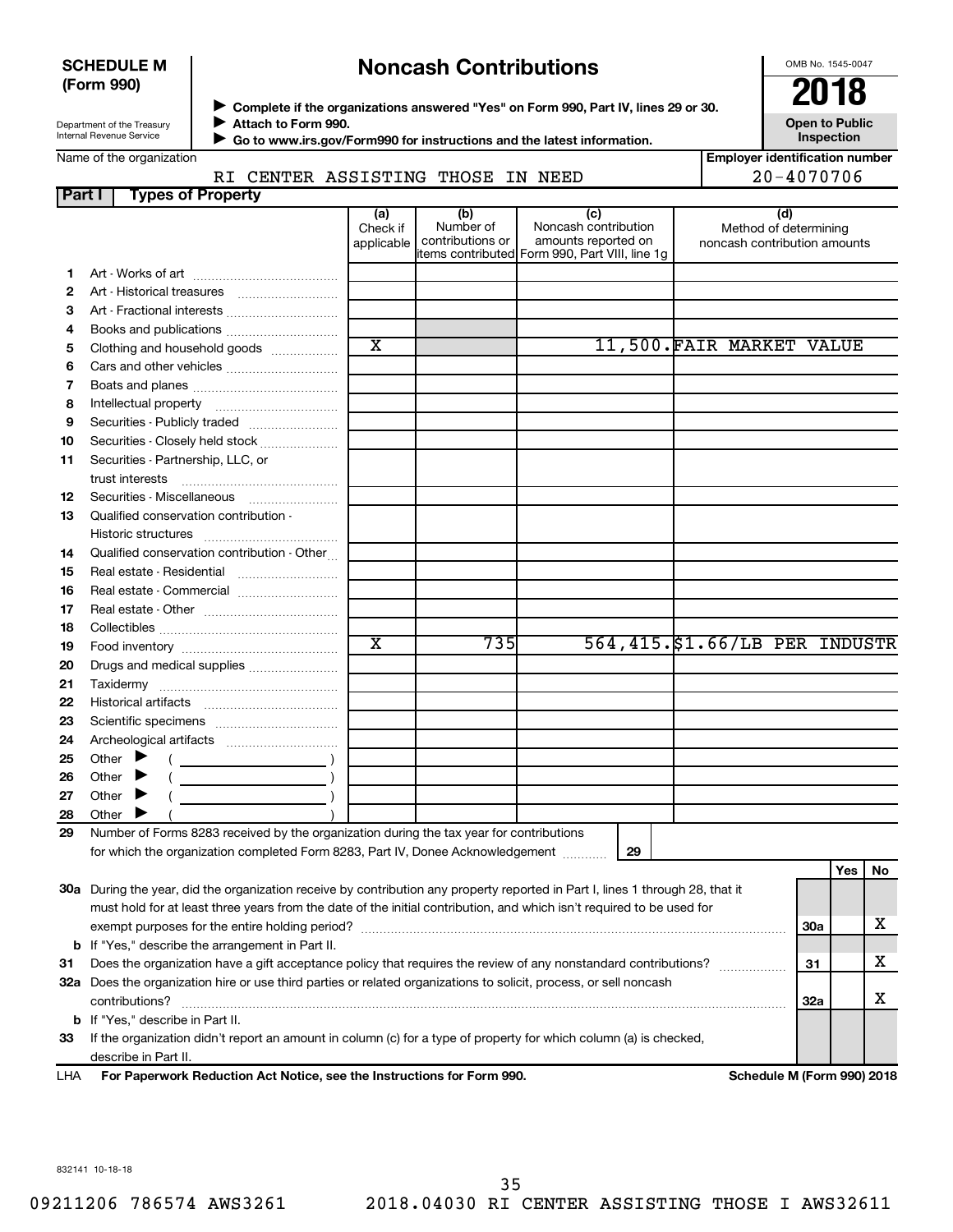**2**

Provide the information required by Part I, lines 30b, 32b, and 33, and whether the organization is reporting in Part I, column (b), the number of contributions, the number of items received, or a combination of both. Also complete this part for any additional information. **Part II Supplemental Information.** 

| 832142 10-18-18 |  | Schedule M (Form 990) 2018 |
|-----------------|--|----------------------------|
|                 |  |                            |

09211206 786574 AWS3261 2018.04030 RI CENTER ASSISTING THOSE I AWS32611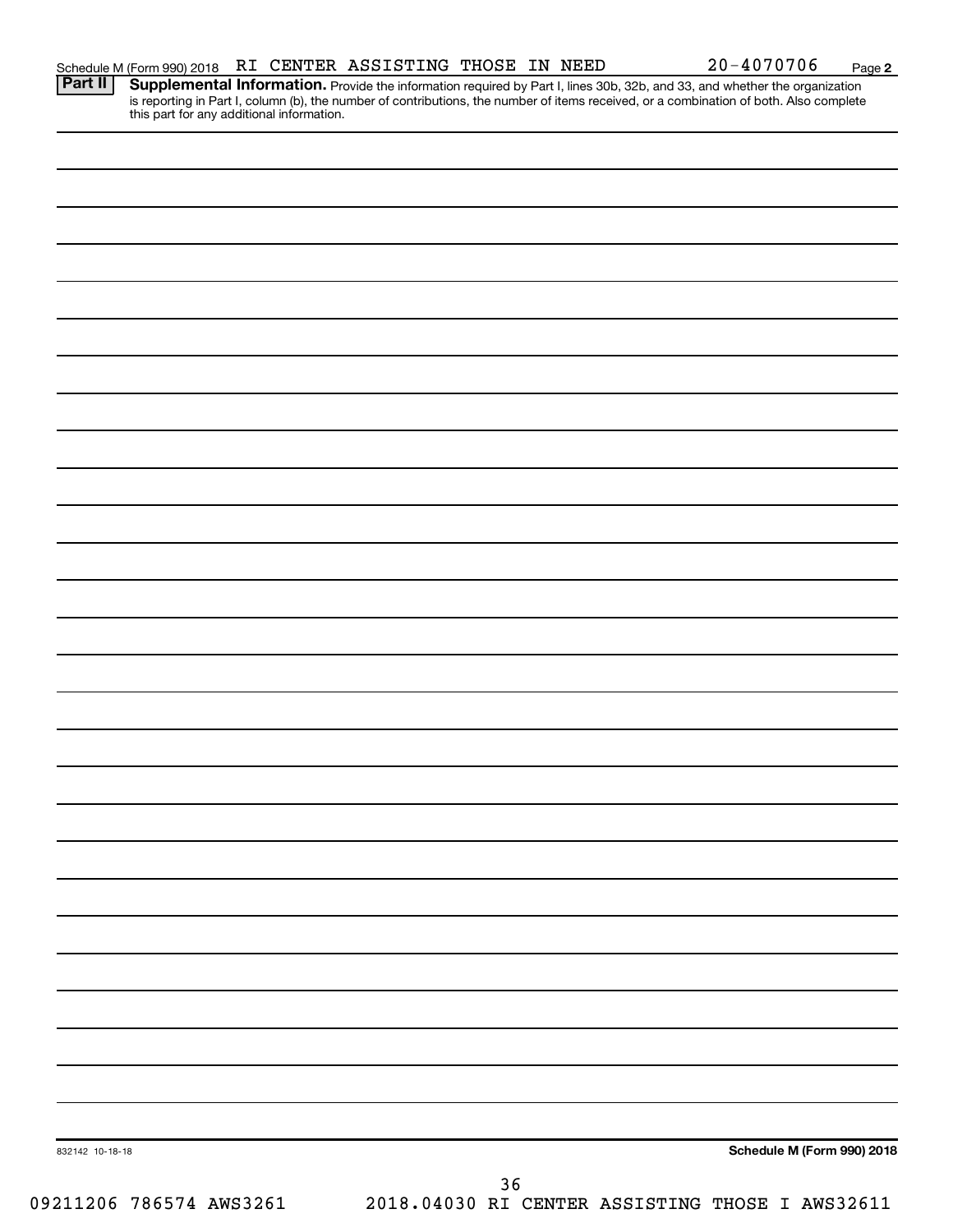Department of the Treasury **(Form 990 or 990-EZ)**

Name of the organization

Internal Revenue Service

**Complete to provide information for responses to specific questions on** SCHEDULE O **Supplemental Information to Form 990 or 990-EZ 2018**<br>(Form 990 or 990-EZ) **2018** 

**Form 990 or 990-EZ or to provide any additional information. | Attach to Form 990 or 990-EZ.**

**| Go to www.irs.gov/Form990 for the latest information.**

OMB No. 1545-0047 **Open to Public Inspection**

RI CENTER ASSISTING THOSE IN NEED

**Employer identification number**

FORM 990, PART I, LINE 1, DESCRIPTION OF ORGANIZATION MISSION:

SOUTHERN RHODE ISLAND AND SURROUNDING COMMUNITIES.

FORM 990, PART VI, SECTION B, LINE 11B:

A DRAFT COPY WAS PROVIDED TO THE BOARD PRIOR TO FILING.

FORM 990, PART VI, SECTION C, LINE 19:

UPON REQUEST

LHA For Paperwork Reduction Act Notice, see the Instructions for Form 990 or 990-EZ. Schedule O (Form 990 or 990-EZ) (2018)

832211 10-10-18

09211206 786574 AWS3261 2018.04030 RI CENTER ASSISTING THOSE I AWS32611 37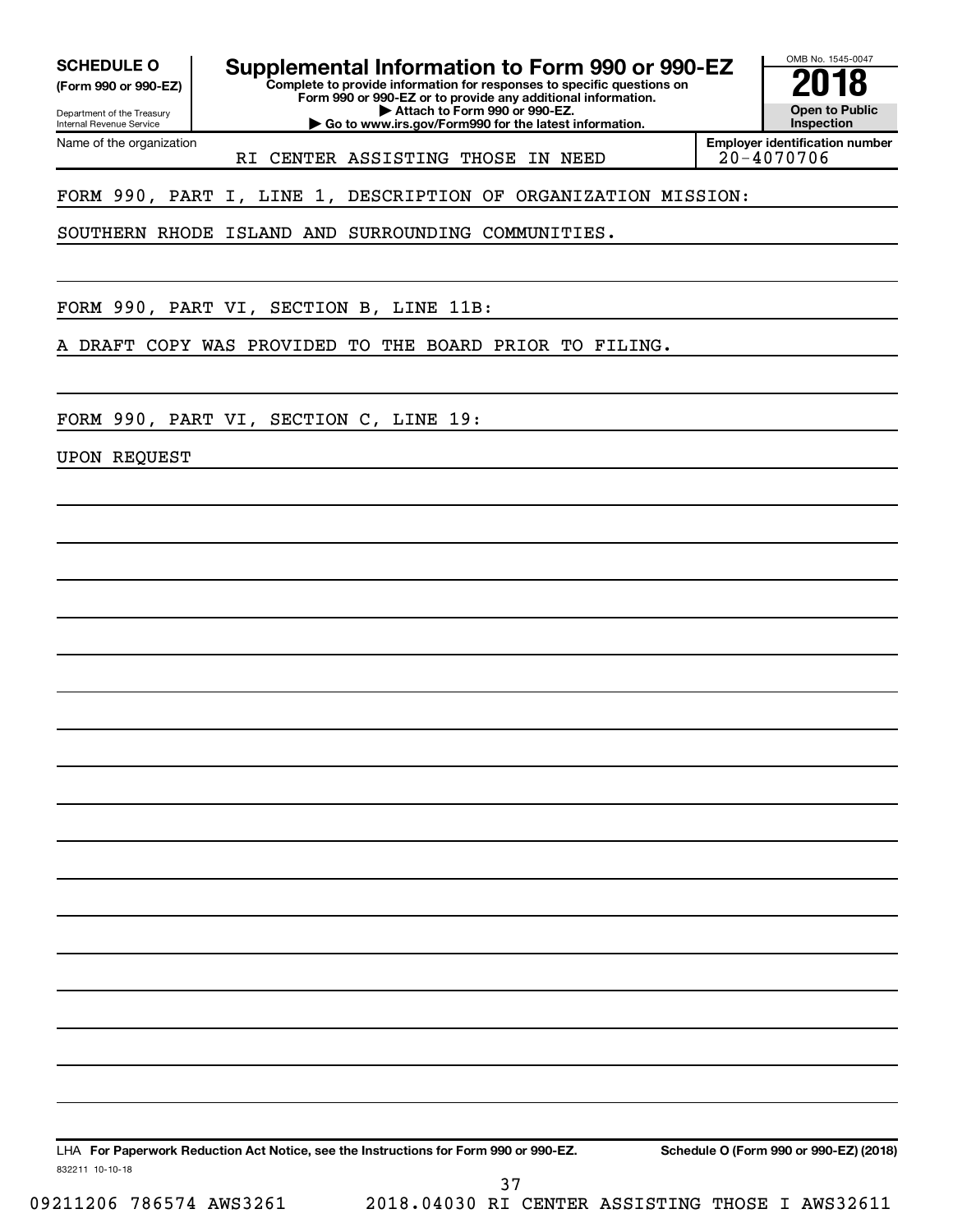| Form 990-T                                                                |            | <b>Exempt Organization Business Income Tax Return</b>                                                                                                                                                                                        |                                       |                                                                  |                                                                         |                                                      |                       | OMB No. 1545-0687                                             |
|---------------------------------------------------------------------------|------------|----------------------------------------------------------------------------------------------------------------------------------------------------------------------------------------------------------------------------------------------|---------------------------------------|------------------------------------------------------------------|-------------------------------------------------------------------------|------------------------------------------------------|-----------------------|---------------------------------------------------------------|
|                                                                           |            |                                                                                                                                                                                                                                              | (and proxy tax under section 6033(e)) |                                                                  |                                                                         |                                                      |                       |                                                               |
|                                                                           |            | For calendar year 2018 or other tax year beginning                                                                                                                                                                                           |                                       |                                                                  | and ending, and ending                                                  |                                                      |                       | 2018                                                          |
| Department of the Treasury<br>Internal Revenue Service                    |            | bo not enter SSN numbers on this form as it may be made public if your organization is a $501(c)(3)$ .                                                                                                                                       |                                       |                                                                  | Go to www.irs.gov/Form990T for instructions and the latest information. |                                                      |                       | Open to Public Inspection for<br>501(c)(3) Organizations Only |
| Check box if<br>address changed                                           |            | Name of organization ( $\Box$ Check box if name changed and see instructions.)                                                                                                                                                               | instructions.)                        | <b>DEmployer identification number</b><br>(Employees' trust, see |                                                                         |                                                      |                       |                                                               |
| <b>B</b> Exempt under section                                             | Print      | RI CENTER ASSISTING THOSE IN NEED                                                                                                                                                                                                            |                                       |                                                                  |                                                                         |                                                      |                       | 20-4070706                                                    |
| $X$ 501(c)(3)<br>$\rightarrow$                                            | 0ľ<br>Type | Number, street, and room or suite no. If a P.O. box, see instructions.                                                                                                                                                                       |                                       |                                                                  |                                                                         |                                                      |                       | E Unrelated business activity code<br>(See instructions.)     |
| ]220(e)<br>408(e)                                                         |            | PO BOX 73                                                                                                                                                                                                                                    |                                       |                                                                  |                                                                         |                                                      |                       |                                                               |
| 408A<br>J530(a)<br>529(a)                                                 |            | City or town, state or province, country, and ZIP or foreign postal code<br>CAROLINA, RI                                                                                                                                                     | 02812                                 |                                                                  |                                                                         |                                                      | 531110                |                                                               |
| $\overline{C}$ Book value of all assets<br>at end of year $\overline{C}$  |            | F Group exemption number (See instructions.)                                                                                                                                                                                                 |                                       |                                                                  |                                                                         |                                                      |                       |                                                               |
| 576, 951.                                                                 |            | <b>G</b> Check organization type $\blacktriangleright$ $\boxed{\mathbf{X}}$ 501(c) corporation                                                                                                                                               |                                       |                                                                  | $501(c)$ trust                                                          | $401(a)$ trust                                       |                       | Other trust                                                   |
| H Enter the number of the organization's unrelated trades or businesses.  |            |                                                                                                                                                                                                                                              |                                       | 1                                                                |                                                                         | Describe the only (or first) unrelated               |                       |                                                               |
|                                                                           |            | trade or business here > RENTAL PROPERTY                                                                                                                                                                                                     |                                       |                                                                  |                                                                         | . If only one, complete Parts I-V. If more than one, |                       |                                                               |
|                                                                           |            | describe the first in the blank space at the end of the previous sentence, complete Parts I and II, complete a Schedule M for each additional trade or                                                                                       |                                       |                                                                  |                                                                         |                                                      |                       |                                                               |
| business, then complete Parts III-V.                                      |            |                                                                                                                                                                                                                                              |                                       |                                                                  |                                                                         |                                                      | Yes                   | $X$ No                                                        |
|                                                                           |            | If "Yes," enter the name and identifying number of the parent corporation.                                                                                                                                                                   |                                       |                                                                  |                                                                         |                                                      |                       |                                                               |
| J The books are in care of $\triangleright$ THE ORGANIZATION              |            |                                                                                                                                                                                                                                              |                                       |                                                                  |                                                                         | Telephone number $\triangleright$ 401-364-9412       |                       |                                                               |
|                                                                           |            | Part I   Unrelated Trade or Business Income                                                                                                                                                                                                  |                                       |                                                                  | (A) Income                                                              | (B) Expenses                                         |                       | (C) Net                                                       |
| <b>1a</b> Gross receipts or sales                                         |            |                                                                                                                                                                                                                                              |                                       |                                                                  |                                                                         |                                                      |                       |                                                               |
| Less returns and allowances<br>b                                          |            |                                                                                                                                                                                                                                              | c Balance                             | 1c                                                               |                                                                         |                                                      |                       |                                                               |
| 2                                                                         |            |                                                                                                                                                                                                                                              |                                       | $\overline{2}$                                                   |                                                                         |                                                      |                       |                                                               |
| Gross profit. Subtract line 2 from line 1c<br>3                           |            |                                                                                                                                                                                                                                              |                                       | 3                                                                |                                                                         |                                                      |                       |                                                               |
|                                                                           |            |                                                                                                                                                                                                                                              |                                       | 4a                                                               |                                                                         |                                                      |                       |                                                               |
|                                                                           |            | <b>b</b> Net gain (loss) (Form 4797, Part II, line 17) (attach Form 4797)                                                                                                                                                                    |                                       | 4 <sub>b</sub>                                                   |                                                                         |                                                      |                       |                                                               |
|                                                                           |            |                                                                                                                                                                                                                                              |                                       | 4c                                                               |                                                                         |                                                      |                       |                                                               |
| 5                                                                         |            | Income (loss) from a partnership or an S corporation (attach statement)                                                                                                                                                                      |                                       | 5                                                                |                                                                         |                                                      |                       |                                                               |
| Rent income (Schedule C)<br>6                                             |            |                                                                                                                                                                                                                                              |                                       | 6                                                                |                                                                         |                                                      |                       |                                                               |
| 7                                                                         |            |                                                                                                                                                                                                                                              |                                       | $\overline{7}$                                                   | 12,660.                                                                 | 13,866.                                              |                       | $-1, 206.$                                                    |
| 8                                                                         |            | Interest, annuities, royalties, and rents from a controlled organization (Schedule F)                                                                                                                                                        |                                       | 8<br>9                                                           |                                                                         |                                                      |                       |                                                               |
| 9<br>10                                                                   |            | Investment income of a section $501(c)(7)$ , (9), or (17) organization (Schedule G)                                                                                                                                                          |                                       | 10                                                               |                                                                         |                                                      |                       |                                                               |
| 11                                                                        |            |                                                                                                                                                                                                                                              |                                       | 11                                                               |                                                                         |                                                      |                       |                                                               |
| Other income (See instructions; attach schedule)<br>12                    |            |                                                                                                                                                                                                                                              |                                       | 12                                                               |                                                                         |                                                      |                       |                                                               |
|                                                                           |            |                                                                                                                                                                                                                                              |                                       | 13                                                               | 12,660.                                                                 | 13,866.                                              |                       | $-1, 206.$                                                    |
| Part II                                                                   |            | <b>Deductions Not Taken Elsewhere</b> (See instructions for limitations on deductions.)                                                                                                                                                      |                                       |                                                                  |                                                                         |                                                      |                       |                                                               |
|                                                                           |            | (Except for contributions, deductions must be directly connected with the unrelated business income.)                                                                                                                                        |                                       |                                                                  |                                                                         |                                                      |                       |                                                               |
| 14                                                                        |            |                                                                                                                                                                                                                                              |                                       |                                                                  |                                                                         |                                                      | 14                    |                                                               |
| 15                                                                        |            | Salaries and wages <b>construction and construction of the construction</b> and wages <b>construction</b> and wages <b>construction and construction</b> and construction of the construction of the construction of the construction of the |                                       |                                                                  |                                                                         |                                                      | 15                    |                                                               |
| 16                                                                        |            | Repairs and maintenance <i>[1] [1] [1] [1] [1] [1] [1] [1] [1] [1]</i> [1] <b>[1]</b> [1] <b>[1]</b> [1] <b>[1] [1] [1] [1] [1] [1] [1] [1] [1] [1] [1] [1] [1] [1] [1] [1] [1] [1] [1] [1] [1] [1]</b>                                      |                                       |                                                                  |                                                                         |                                                      | 16                    |                                                               |
| 17                                                                        |            | Bad debts <b>www.communities.communities.communities.com</b>                                                                                                                                                                                 |                                       |                                                                  |                                                                         |                                                      | 17                    |                                                               |
| 18                                                                        |            | Interest (attach schedule) (see instructions) www.communications.communications are interest (attach schedule)                                                                                                                               |                                       |                                                                  |                                                                         |                                                      | 18                    |                                                               |
| 19                                                                        |            | Taxes and licenses <b>construently and construently and construently and construently and licenses construently and licenses</b>                                                                                                             |                                       |                                                                  |                                                                         |                                                      | 19                    |                                                               |
| 20                                                                        |            |                                                                                                                                                                                                                                              |                                       |                                                                  |                                                                         |                                                      | 20                    |                                                               |
| 21                                                                        |            |                                                                                                                                                                                                                                              |                                       |                                                                  |                                                                         |                                                      |                       |                                                               |
| 22<br>23<br>Depletion                                                     |            |                                                                                                                                                                                                                                              |                                       |                                                                  |                                                                         |                                                      | 22 <sub>b</sub><br>23 |                                                               |
| 24                                                                        |            | Contributions to deferred compensation plans [11] manufactured and manufactured contributions to deferred compensation plans                                                                                                                 |                                       |                                                                  |                                                                         |                                                      | 24                    |                                                               |
| 25                                                                        |            | Employee benefit programs with an accommodation of the contract of the contract of the contract of the contract of the contract of the contract of the contract of the contract of the contract of the contract of the contrac               |                                       |                                                                  |                                                                         |                                                      | 25                    |                                                               |
| 26                                                                        |            |                                                                                                                                                                                                                                              |                                       |                                                                  |                                                                         |                                                      | 26                    |                                                               |
| 27                                                                        |            |                                                                                                                                                                                                                                              |                                       |                                                                  |                                                                         |                                                      | 27                    |                                                               |
| 28                                                                        |            | Other deductions (attach schedule) manufactured and according to the schedule of the schedule of the schedule                                                                                                                                |                                       |                                                                  |                                                                         |                                                      | 28                    |                                                               |
| 29                                                                        |            |                                                                                                                                                                                                                                              |                                       |                                                                  |                                                                         |                                                      | 29                    | $0$ .                                                         |
| 30                                                                        |            | Unrelated business taxable income before net operating loss deduction. Subtract line 29 from line 13                                                                                                                                         |                                       |                                                                  |                                                                         |                                                      | 30                    | $-1, 206.$                                                    |
| 31                                                                        |            | Deduction for net operating loss arising in tax years beginning on or after January 1, 2018 (see instructions)                                                                                                                               |                                       |                                                                  |                                                                         |                                                      | 31                    |                                                               |
| 32                                                                        |            | Unrelated business taxable income. Subtract line 31 from line 30 manufactured contained and contained and sub-                                                                                                                               |                                       |                                                                  |                                                                         |                                                      | 32                    | $-1, 206.$                                                    |
| 823701 01-09-19 LHA For Paperwork Reduction Act Notice, see instructions. |            |                                                                                                                                                                                                                                              |                                       |                                                                  |                                                                         |                                                      |                       | Form 990-T (2018)                                             |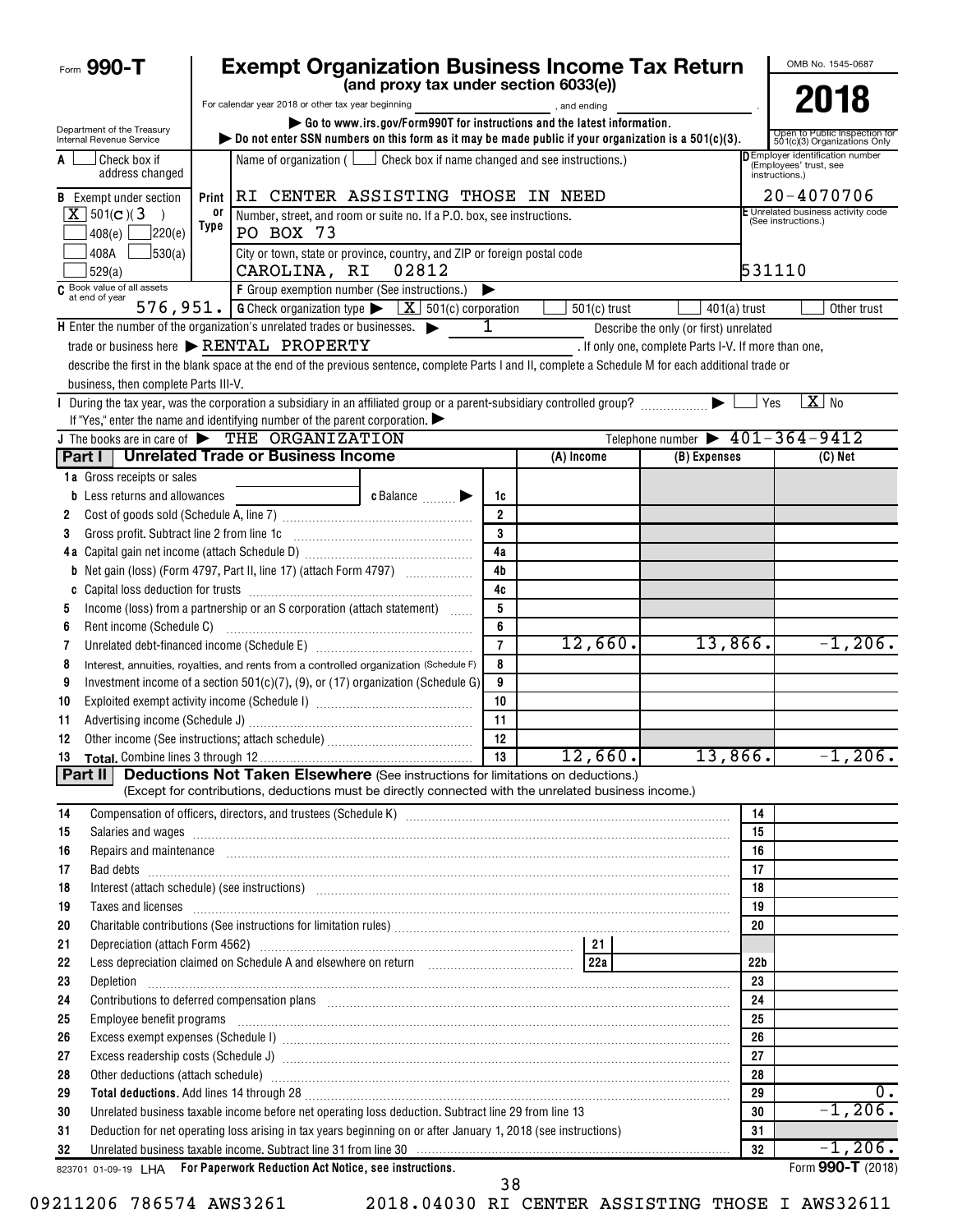| Part III        |                            | <b>Total Unrelated Business Taxable Income</b>                                                                                                                                                                                 |                             |                        |            |               |     |                                                                       |     |                       |  |  |
|-----------------|----------------------------|--------------------------------------------------------------------------------------------------------------------------------------------------------------------------------------------------------------------------------|-----------------------------|------------------------|------------|---------------|-----|-----------------------------------------------------------------------|-----|-----------------------|--|--|
| 33              |                            | $-1,206.$<br>Total of unrelated business taxable income computed from all unrelated trades or businesses (see instructions)<br>33                                                                                              |                             |                        |            |               |     |                                                                       |     |                       |  |  |
| 34              |                            | Amounts paid for disallowed fringes [11] Amount and the contract of the final state of the state of the state of the state of the state of the state of the state of the state of the state of the state of the state of the s |                             | 34                     |            |               |     |                                                                       |     |                       |  |  |
| 35              |                            |                                                                                                                                                                                                                                |                             |                        |            |               |     | 35                                                                    |     |                       |  |  |
| 36              |                            | Total of unrelated business taxable income before specific deduction. Subtract line 35 from the sum of                                                                                                                         |                             |                        |            |               |     |                                                                       |     |                       |  |  |
|                 |                            | lines 33 and 34                                                                                                                                                                                                                |                             | 36                     | $-1, 206.$ |               |     |                                                                       |     |                       |  |  |
| 37              |                            |                                                                                                                                                                                                                                |                             | 37                     | 1,000.     |               |     |                                                                       |     |                       |  |  |
| 38              |                            | Unrelated business taxable income. Subtract line 37 from line 36. If line 37 is greater than line 36,                                                                                                                          |                             |                        |            |               |     |                                                                       |     |                       |  |  |
|                 | $-1, 206.$<br>38           |                                                                                                                                                                                                                                |                             |                        |            |               |     |                                                                       |     |                       |  |  |
|                 |                            | <b>Part IV Tax Computation</b>                                                                                                                                                                                                 |                             |                        |            |               |     |                                                                       |     |                       |  |  |
| 39              |                            |                                                                                                                                                                                                                                |                             |                        |            |               |     | 39                                                                    |     | $\overline{0}$ .      |  |  |
| 40              |                            | Trusts Taxable at Trust Rates. See instructions for tax computation. Income tax on the amount on line 38 from:                                                                                                                 |                             |                        |            |               |     |                                                                       |     |                       |  |  |
|                 |                            |                                                                                                                                                                                                                                |                             |                        |            |               |     | 40                                                                    |     |                       |  |  |
| 41              |                            |                                                                                                                                                                                                                                |                             |                        |            |               |     | 41                                                                    |     |                       |  |  |
| 42              |                            | Alternative minimum tax (trusts only) [11] Alternative manufacture minimum and the minimum and the minimum and the minimum and the minimum and the minimum and the minimum and the minimum and the minimum and the minimum and |                             |                        |            |               |     | 42                                                                    |     |                       |  |  |
| 43              |                            | Tax on Noncompliant Facility Income. See instructions [11] Martin Matter and Martin Matter and Martin Matter and Ma                                                                                                            |                             |                        |            |               |     | 43                                                                    |     |                       |  |  |
| 44              |                            | Total. Add lines 41, 42, and 43 to line 39 or 40, whichever applies [11, 12] matches and the set of the set of the set of the set of the set of the set of the set of the set of the set of the set of the set of the set of t |                             |                        |            |               |     | 44                                                                    |     | $\overline{0}$ .      |  |  |
|                 |                            | <b>Part V</b> Tax and Payments                                                                                                                                                                                                 |                             |                        |            |               |     |                                                                       |     |                       |  |  |
|                 |                            | 45a Foreign tax credit (corporations attach Form 1118; trusts attach Form 1116)                                                                                                                                                |                             |                        | 45a        |               |     |                                                                       |     |                       |  |  |
|                 |                            | <b>b</b> Other credits (see instructions)                                                                                                                                                                                      |                             |                        | 45b        |               |     |                                                                       |     |                       |  |  |
| c               |                            |                                                                                                                                                                                                                                |                             |                        | 45с        |               |     |                                                                       |     |                       |  |  |
| d               |                            |                                                                                                                                                                                                                                |                             |                        | 45d        |               |     |                                                                       |     |                       |  |  |
|                 |                            |                                                                                                                                                                                                                                |                             |                        |            |               |     | 45c                                                                   |     |                       |  |  |
| 46              |                            | Subtract line 45e from line 44                                                                                                                                                                                                 |                             |                        |            |               |     | 46                                                                    |     | $\overline{0}$ .      |  |  |
| 47              |                            | Other taxes. Check if from: Form 4255 Form 8611 Form 8697 Form 8866 Obther (attach schedule)                                                                                                                                   |                             |                        |            |               |     | 47                                                                    |     |                       |  |  |
| 48              |                            |                                                                                                                                                                                                                                |                             |                        |            |               |     | 48                                                                    |     | $\overline{0}$ .      |  |  |
| 49              |                            |                                                                                                                                                                                                                                |                             |                        |            |               |     | 49                                                                    |     | $\overline{0}$ .      |  |  |
|                 |                            |                                                                                                                                                                                                                                |                             |                        | 50a        |               |     |                                                                       |     |                       |  |  |
|                 |                            |                                                                                                                                                                                                                                |                             |                        | 50b        |               |     |                                                                       |     |                       |  |  |
|                 |                            |                                                                                                                                                                                                                                |                             |                        | 50c        |               |     |                                                                       |     |                       |  |  |
|                 |                            | d Foreign organizations: Tax paid or withheld at source (see instructions)                                                                                                                                                     |                             |                        | 50d        |               |     |                                                                       |     |                       |  |  |
|                 |                            |                                                                                                                                                                                                                                |                             |                        | <b>50e</b> |               |     |                                                                       |     |                       |  |  |
|                 |                            |                                                                                                                                                                                                                                |                             |                        | 50f        |               |     |                                                                       |     |                       |  |  |
|                 |                            | g Other credits, adjustments, and payments: $\Box$ Form 2439                                                                                                                                                                   |                             |                        |            |               |     |                                                                       |     |                       |  |  |
|                 |                            | Form 4136                                                                                                                                                                                                                      |                             | $Total \triangleright$ | 50g        |               |     |                                                                       |     |                       |  |  |
| 51              |                            |                                                                                                                                                                                                                                |                             |                        |            |               |     | 51                                                                    |     |                       |  |  |
| 52              |                            | Estimated tax penalty (see instructions). Check if Form 2220 is attached $\blacktriangleright\lfloor\_\_\_\_\_\_\_\_\_\_\_\_\_\_\_\_\_\_\_\_\_\_\_\_\_\_$                                                                      |                             |                        |            |               |     | 52                                                                    |     |                       |  |  |
| 53              |                            | Tax due. If line 51 is less than the total of lines 48, 49, and 52, enter amount owed                                                                                                                                          |                             |                        |            |               |     | 53                                                                    |     |                       |  |  |
| 54              |                            | Overpayment. If line 51 is larger than the total of lines 48, 49, and 52, enter amount overpaid                                                                                                                                |                             |                        |            |               |     | 54                                                                    |     |                       |  |  |
| 55              |                            | Enter the amount of line 54 you want: Credited to 2019 estimated tax                                                                                                                                                           |                             |                        |            | Refunded      |     | 55                                                                    |     |                       |  |  |
| Part VI         |                            | <b>Statements Regarding Certain Activities and Other Information (see instructions)</b>                                                                                                                                        |                             |                        |            |               |     |                                                                       |     |                       |  |  |
| 56              |                            | At any time during the 2018 calendar year, did the organization have an interest in or a signature or other authority                                                                                                          |                             |                        |            |               |     |                                                                       | Yes | No                    |  |  |
|                 |                            | over a financial account (bank, securities, or other) in a foreign country? If "Yes," the organization may have to file                                                                                                        |                             |                        |            |               |     |                                                                       |     |                       |  |  |
|                 |                            | FinCEN Form 114, Report of Foreign Bank and Financial Accounts. If "Yes," enter the name of the foreign country                                                                                                                |                             |                        |            |               |     |                                                                       |     |                       |  |  |
|                 | here $\blacktriangleright$ |                                                                                                                                                                                                                                |                             |                        |            |               |     |                                                                       |     | х                     |  |  |
| 57              |                            | During the tax year, did the organization receive a distribution from, or was it the grantor of, or transferor to, a foreign trust?                                                                                            |                             |                        |            |               |     |                                                                       |     | $\overline{\text{x}}$ |  |  |
|                 |                            | If "Yes," see instructions for other forms the organization may have to file.                                                                                                                                                  |                             |                        |            |               |     |                                                                       |     |                       |  |  |
| 58              |                            | Enter the amount of tax-exempt interest received or accrued during the tax year $\triangleright$ \$                                                                                                                            |                             |                        |            |               |     |                                                                       |     |                       |  |  |
|                 |                            | Under penalties of perjury, I declare that I have examined this return, including accompanying schedules and statements, and to the best of my knowledge and belief, it is true,                                               |                             |                        |            |               |     |                                                                       |     |                       |  |  |
| Sign            |                            | correct, and complete. Declaration of preparer (other than taxpayer) is based on all information of which preparer has any knowledge.                                                                                          |                             |                        |            |               |     |                                                                       |     |                       |  |  |
| <b>Here</b>     |                            |                                                                                                                                                                                                                                |                             | TREASURER              |            |               |     | May the IRS discuss this return with<br>the preparer shown below (see |     |                       |  |  |
|                 |                            | Signature of officer                                                                                                                                                                                                           | Date                        | Title                  |            |               |     | ΧI<br>$instructions$ ?                                                | Yes | No                    |  |  |
|                 |                            | Print/Type preparer's name                                                                                                                                                                                                     | Preparer's signature        |                        | Date       | Check         | if. | PTIN                                                                  |     |                       |  |  |
| Paid            |                            |                                                                                                                                                                                                                                |                             |                        |            | self-employed |     |                                                                       |     |                       |  |  |
| Preparer        |                            | ANTHONY W. SCORPIO                                                                                                                                                                                                             | ANTHONY W. SCORPIO 11/15/19 |                        |            |               |     | P01360145                                                             |     |                       |  |  |
| <b>Use Only</b> |                            | Firm's name MULLEN, SCORPIO & CERILLI                                                                                                                                                                                          |                             |                        |            | Firm's EIN    |     | 05-0392605                                                            |     |                       |  |  |
|                 |                            | <b>67 CEDAR STREET</b>                                                                                                                                                                                                         |                             |                        |            |               |     |                                                                       |     |                       |  |  |
|                 |                            | Firm's address > PROVIDENCE, RI 02903                                                                                                                                                                                          |                             |                        |            | Phone no.     |     | $(401)751-3860$                                                       |     |                       |  |  |
| 823711 01-09-19 |                            |                                                                                                                                                                                                                                |                             |                        |            |               |     | Form 990-T (2018)                                                     |     |                       |  |  |

Form 990-T (2018)  $R$  **I** CENTER ASSISTING THOSE IN NEED  $20-4070706$  Page

39

<sup>1 2018.04030</sup> RI CENTER ASSISTING THOSE I AWS32611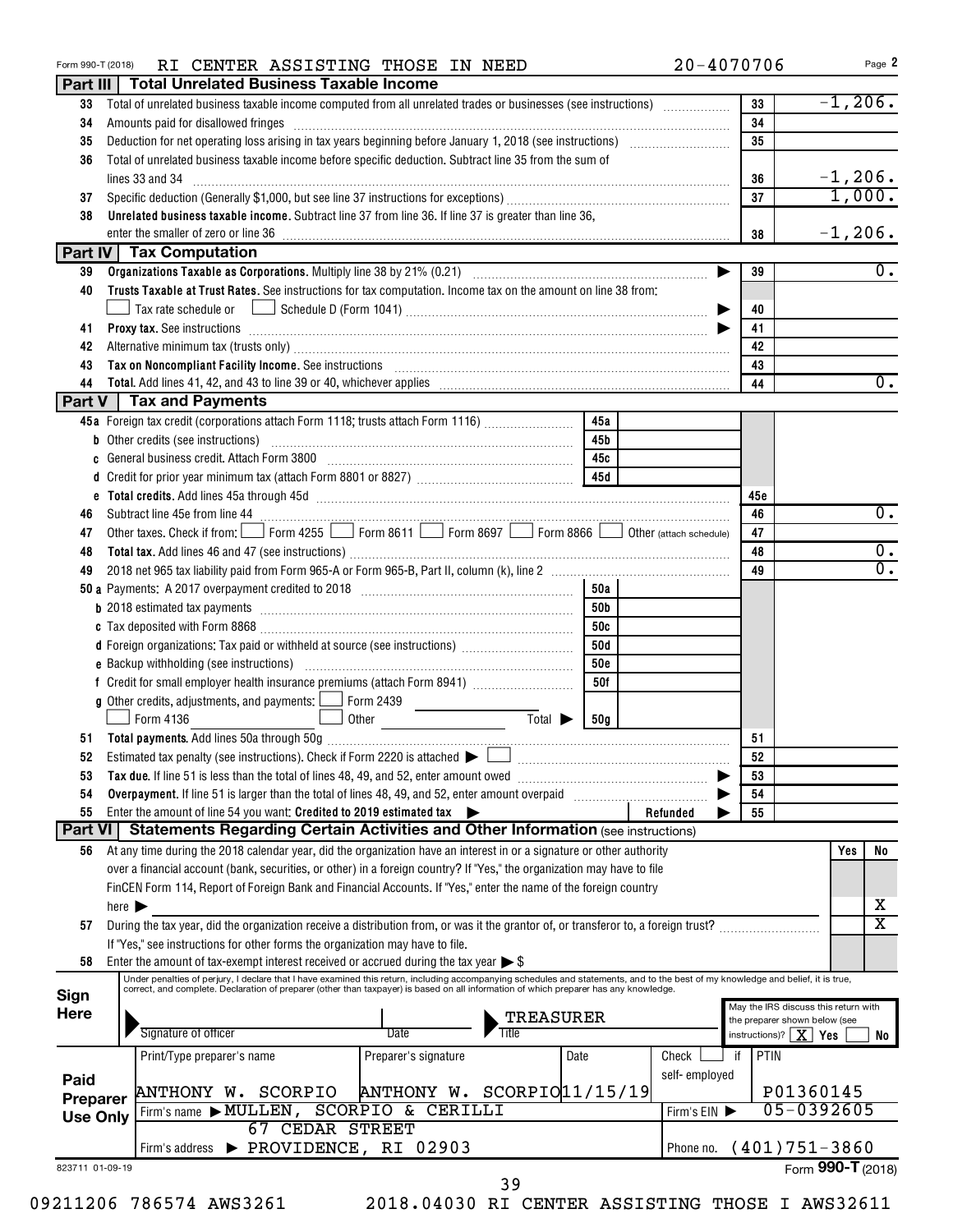#### <code>Form</code> 990-T (2018) <code>RI CENTER ASSISTING THOSE IN NEED</code>  $20-4070706$   $_{\text{Page}}$

| Schedule A - Cost of Goods Sold. Enter method of inventory valuation $\triangleright$ N/A                                 |                          |                                                                           |   |                                                                                                                                                       |    |                                                                                  |                |                                                                           |          |         |
|---------------------------------------------------------------------------------------------------------------------------|--------------------------|---------------------------------------------------------------------------|---|-------------------------------------------------------------------------------------------------------------------------------------------------------|----|----------------------------------------------------------------------------------|----------------|---------------------------------------------------------------------------|----------|---------|
| Inventory at beginning of year<br>1                                                                                       | $\mathbf{1}$             |                                                                           |   |                                                                                                                                                       |    |                                                                                  | 6              |                                                                           |          |         |
| 2                                                                                                                         | $\overline{2}$           |                                                                           |   | 7 Cost of goods sold. Subtract line 6                                                                                                                 |    |                                                                                  |                |                                                                           |          |         |
| 3                                                                                                                         | 3                        |                                                                           |   | from line 5. Enter here and in Part I,                                                                                                                |    |                                                                                  |                |                                                                           |          |         |
| <b>4a</b> Additional section 263A costs                                                                                   |                          |                                                                           |   |                                                                                                                                                       |    |                                                                                  | $\overline{7}$ |                                                                           |          |         |
|                                                                                                                           | 4a                       |                                                                           | 8 | Do the rules of section 263A (with respect to                                                                                                         |    | Yes                                                                              | No.            |                                                                           |          |         |
| <b>b</b> Other costs (attach schedule)                                                                                    | 4b                       |                                                                           |   | property produced or acquired for resale) apply to                                                                                                    |    |                                                                                  |                |                                                                           |          |         |
| 5 Total. Add lines 1 through 4b                                                                                           | 5                        |                                                                           |   |                                                                                                                                                       |    |                                                                                  |                |                                                                           |          |         |
| Schedule C - Rent Income (From Real Property and Personal Property Leased With Real Property)<br>(see instructions)       |                          |                                                                           |   |                                                                                                                                                       |    |                                                                                  |                |                                                                           |          |         |
| 1. Description of property                                                                                                |                          |                                                                           |   |                                                                                                                                                       |    |                                                                                  |                |                                                                           |          |         |
| (1)                                                                                                                       |                          |                                                                           |   |                                                                                                                                                       |    |                                                                                  |                |                                                                           |          |         |
| (2)                                                                                                                       |                          |                                                                           |   |                                                                                                                                                       |    |                                                                                  |                |                                                                           |          |         |
| (3)                                                                                                                       |                          |                                                                           |   |                                                                                                                                                       |    |                                                                                  |                |                                                                           |          |         |
| (4)                                                                                                                       |                          |                                                                           |   |                                                                                                                                                       |    |                                                                                  |                |                                                                           |          |         |
|                                                                                                                           | 2.                       | Rent received or accrued                                                  |   |                                                                                                                                                       |    |                                                                                  |                |                                                                           |          |         |
| (a) From personal property (if the percentage of<br>rent for personal property is more than<br>10% but not more than 50%) |                          |                                                                           |   | $(b)$ From real and personal property (if the percentage<br>of rent for personal property exceeds 50% or if<br>the rent is based on profit or income) |    | $3(a)$ Deductions directly connected with the income in                          |                | columns 2(a) and 2(b) (attach schedule)                                   |          |         |
| (1)                                                                                                                       |                          |                                                                           |   |                                                                                                                                                       |    |                                                                                  |                |                                                                           |          |         |
| (2)                                                                                                                       |                          |                                                                           |   |                                                                                                                                                       |    |                                                                                  |                |                                                                           |          |         |
| (3)                                                                                                                       |                          |                                                                           |   |                                                                                                                                                       |    |                                                                                  |                |                                                                           |          |         |
| (4)                                                                                                                       |                          |                                                                           |   |                                                                                                                                                       |    |                                                                                  |                |                                                                           |          |         |
| Total                                                                                                                     | 0.                       | Total                                                                     |   |                                                                                                                                                       | 0. |                                                                                  |                |                                                                           |          |         |
| (c) Total income. Add totals of columns 2(a) and 2(b). Enter                                                              |                          |                                                                           |   |                                                                                                                                                       | 0. | (b) Total deductions.<br>Enter here and on page 1,<br>Part I, line 6, column (B) |                |                                                                           |          | 0.      |
| <b>Schedule E - Unrelated Debt-Financed Income (see instructions)</b>                                                     |                          |                                                                           |   |                                                                                                                                                       |    |                                                                                  |                |                                                                           |          |         |
|                                                                                                                           |                          |                                                                           |   | 2. Gross income from                                                                                                                                  |    | 3. Deductions directly connected with or allocable<br>to debt-financed property  |                |                                                                           |          |         |
| 1. Description of debt-financed property                                                                                  |                          |                                                                           |   | or allocable to debt-                                                                                                                                 |    | (a) Straight line depreciation                                                   |                | (b) Other deductions                                                      |          |         |
|                                                                                                                           |                          |                                                                           |   | financed property                                                                                                                                     |    | (attach schedule)                                                                |                | (attach schedule)<br>STATEMENT 3                                          |          |         |
| (1) RENTAL PROPERTY                                                                                                       |                          |                                                                           |   | 17,500.                                                                                                                                               |    |                                                                                  |                |                                                                           | 19, 168. |         |
| (2)                                                                                                                       |                          |                                                                           |   |                                                                                                                                                       |    |                                                                                  |                |                                                                           |          |         |
| (3)                                                                                                                       |                          |                                                                           |   |                                                                                                                                                       |    |                                                                                  |                |                                                                           |          |         |
| (4)                                                                                                                       |                          |                                                                           |   |                                                                                                                                                       |    |                                                                                  |                |                                                                           |          |         |
| 4. Amount of average acquisition<br>debt on or allocable to debt-financed<br>property (attach schedule)<br>STATEMENT 4    | STATEMENT <sup>®</sup> 5 | 5. Average adjusted basis<br>of or allocable to<br>debt-financed property |   | 6. Column 4 divided<br>by column 5                                                                                                                    |    | 7. Gross income<br>reportable (column<br>2 x column 6)                           |                | 8. Allocable deductions<br>(column 6 x total of columns<br>3(a) and 3(b)) |          |         |
| $161, 126$ .                                                                                                              |                          | 222,728.                                                                  |   | 72.34%                                                                                                                                                |    | 12,660.                                                                          |                |                                                                           |          | 13,866. |
|                                                                                                                           |                          |                                                                           |   | $\%$                                                                                                                                                  |    |                                                                                  |                |                                                                           |          |         |
| $rac{(1)}{(2)}$<br>(3)<br>(4)                                                                                             |                          |                                                                           |   | $\%$                                                                                                                                                  |    |                                                                                  |                |                                                                           |          |         |
|                                                                                                                           |                          |                                                                           |   | $\%$                                                                                                                                                  |    |                                                                                  |                |                                                                           |          |         |
| <b>STATEMENT</b><br>-1                                                                                                    |                          | STATEMENT <sub>2</sub>                                                    |   |                                                                                                                                                       |    | Enter here and on page 1,<br>Part I, line 7, column (A).                         |                | Enter here and on page 1,<br>Part I, line 7, column (B).                  |          |         |
|                                                                                                                           |                          |                                                                           |   |                                                                                                                                                       |    |                                                                                  |                |                                                                           |          |         |
| Totals                                                                                                                    |                          |                                                                           |   |                                                                                                                                                       |    | 12,660.                                                                          |                |                                                                           |          | 13,866. |
| Total dividends-received deductions included in column 8                                                                  |                          |                                                                           |   |                                                                                                                                                       |    |                                                                                  |                |                                                                           |          | 0.      |

**990-T**  Form (2018)

823721 01-09-19

20-4070706 Page 3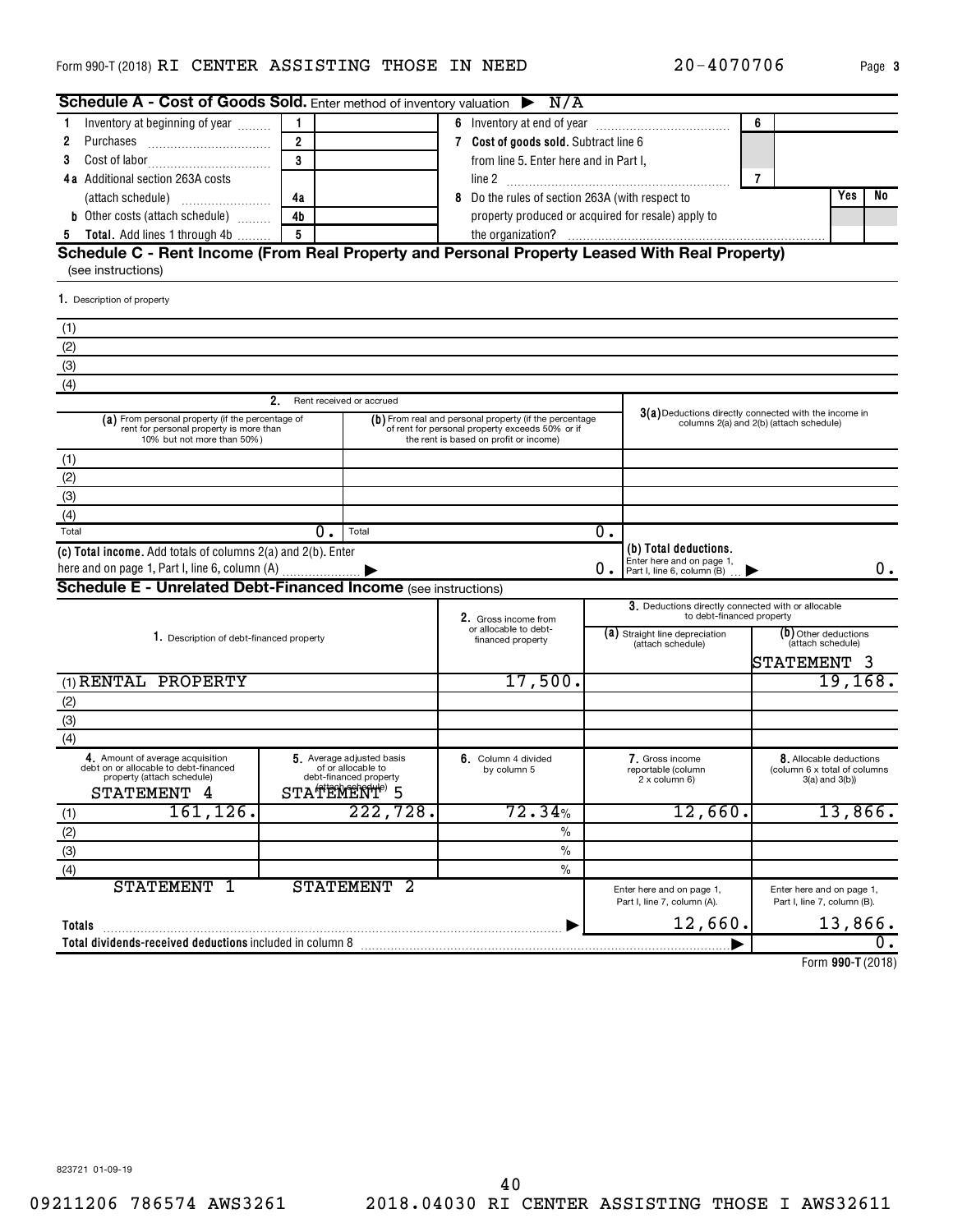| Cohodulo E Interest Annuities Develties and Dents Even Centrelled Organizations (ed. 1986) |      |
|--------------------------------------------------------------------------------------------|------|
| $20 - 4070706$<br>Form 990-T (2018) RI CENTER ASSISTING THOSE IN NEED                      | Page |

**4**

| Schedule F - Interest, Annuities, Royalties, and Rents From Controlled Organizations (see instructions) |                                                                    |                                                      |                                                                                         |                                                                                                                                       |                                        |                                                                              |                                                                                           |                                            |                                                                                              |
|---------------------------------------------------------------------------------------------------------|--------------------------------------------------------------------|------------------------------------------------------|-----------------------------------------------------------------------------------------|---------------------------------------------------------------------------------------------------------------------------------------|----------------------------------------|------------------------------------------------------------------------------|-------------------------------------------------------------------------------------------|--------------------------------------------|----------------------------------------------------------------------------------------------|
|                                                                                                         |                                                                    |                                                      |                                                                                         | <b>Exempt Controlled Organizations</b>                                                                                                |                                        |                                                                              |                                                                                           |                                            |                                                                                              |
| 1. Name of controlled organization                                                                      |                                                                    | 2. Employer<br>identification<br>number              |                                                                                         | 3. Net unrelated income<br>(loss) (see instructions)                                                                                  | 4. Total of specified<br>payments made |                                                                              | 5. Part of column 4 that is<br>included in the controlling<br>organization's gross income |                                            | 6. Deductions directly<br>connected with income<br>in column 5                               |
| (1)                                                                                                     |                                                                    |                                                      |                                                                                         |                                                                                                                                       |                                        |                                                                              |                                                                                           |                                            |                                                                                              |
| (2)                                                                                                     |                                                                    |                                                      |                                                                                         |                                                                                                                                       |                                        |                                                                              |                                                                                           |                                            |                                                                                              |
| (3)                                                                                                     |                                                                    |                                                      |                                                                                         |                                                                                                                                       |                                        |                                                                              |                                                                                           |                                            |                                                                                              |
| (4)                                                                                                     |                                                                    |                                                      |                                                                                         |                                                                                                                                       |                                        |                                                                              |                                                                                           |                                            |                                                                                              |
| Nonexempt Controlled Organizations                                                                      |                                                                    |                                                      |                                                                                         |                                                                                                                                       |                                        |                                                                              |                                                                                           |                                            |                                                                                              |
| 7. Taxable Income                                                                                       |                                                                    | 8. Net unrelated income (loss)<br>(see instructions) |                                                                                         | 9. Total of specified payments<br>made                                                                                                |                                        | 10. Part of column 9 that is included<br>in the controlling organization's   | gross income                                                                              |                                            | 11. Deductions directly connected<br>with income in column 10                                |
| (1)                                                                                                     |                                                                    |                                                      |                                                                                         |                                                                                                                                       |                                        |                                                                              |                                                                                           |                                            |                                                                                              |
| (2)                                                                                                     |                                                                    |                                                      |                                                                                         |                                                                                                                                       |                                        |                                                                              |                                                                                           |                                            |                                                                                              |
| (3)                                                                                                     |                                                                    |                                                      |                                                                                         |                                                                                                                                       |                                        |                                                                              |                                                                                           |                                            |                                                                                              |
| (4)                                                                                                     |                                                                    |                                                      |                                                                                         |                                                                                                                                       |                                        |                                                                              |                                                                                           |                                            |                                                                                              |
|                                                                                                         |                                                                    |                                                      |                                                                                         |                                                                                                                                       |                                        | Enter here and on page 1, Part I,                                            | Add columns 5 and 10.<br>line 8, column (A).                                              |                                            | Add columns 6 and 11.<br>Enter here and on page 1, Part I,<br>line 8, column (B).            |
| Totals                                                                                                  |                                                                    |                                                      |                                                                                         |                                                                                                                                       |                                        |                                                                              |                                                                                           | Ο.                                         | $0$ .                                                                                        |
| Schedule G - Investment Income of a Section 501(c)(7), (9), or (17) Organization                        |                                                                    |                                                      |                                                                                         |                                                                                                                                       |                                        |                                                                              |                                                                                           |                                            |                                                                                              |
|                                                                                                         | (see instructions)                                                 |                                                      |                                                                                         |                                                                                                                                       |                                        |                                                                              |                                                                                           |                                            |                                                                                              |
|                                                                                                         | 1. Description of income                                           |                                                      |                                                                                         | 2. Amount of income                                                                                                                   |                                        | 3. Deductions<br>directly connected<br>(attach schedule)                     |                                                                                           | 4. Set-asides<br>(attach schedule)         | 5. Total deductions<br>and set-asides<br>(col. 3 plus col. 4)                                |
| (1)                                                                                                     |                                                                    |                                                      |                                                                                         |                                                                                                                                       |                                        |                                                                              |                                                                                           |                                            |                                                                                              |
| (2)                                                                                                     |                                                                    |                                                      |                                                                                         |                                                                                                                                       |                                        |                                                                              |                                                                                           |                                            |                                                                                              |
| (3)                                                                                                     |                                                                    |                                                      |                                                                                         |                                                                                                                                       |                                        |                                                                              |                                                                                           |                                            |                                                                                              |
| (4)                                                                                                     |                                                                    |                                                      |                                                                                         |                                                                                                                                       |                                        |                                                                              |                                                                                           |                                            |                                                                                              |
|                                                                                                         |                                                                    |                                                      |                                                                                         | Enter here and on page 1<br>Part I, line 9, column (A).                                                                               |                                        |                                                                              |                                                                                           |                                            | Enter here and on page 1,<br>Part I, line 9, column (B).                                     |
| Totals                                                                                                  |                                                                    |                                                      |                                                                                         |                                                                                                                                       | О.                                     |                                                                              |                                                                                           |                                            | $0$ .                                                                                        |
| Schedule I - Exploited Exempt Activity Income, Other Than Advertising Income<br>(see instructions)      |                                                                    |                                                      |                                                                                         |                                                                                                                                       |                                        |                                                                              |                                                                                           |                                            |                                                                                              |
| 1. Description of<br>exploited activity                                                                 | 2. Gross<br>unrelated business<br>income from<br>trade or business |                                                      | 3. Expenses<br>directly connected<br>with production<br>of unrelated<br>business income | 4. Net income (loss)<br>from unrelated trade or<br>business (column 2<br>minus column 3). If a<br>gain, compute cols. 5<br>through 7. |                                        | 5. Gross income<br>from activity that<br>is not unrelated<br>business income |                                                                                           | 6. Expenses<br>attributable to<br>column 5 | 7. Excess exempt<br>expenses (column<br>6 minus column 5.<br>but not more than<br>column 4). |
| (1)                                                                                                     |                                                                    |                                                      |                                                                                         |                                                                                                                                       |                                        |                                                                              |                                                                                           |                                            |                                                                                              |
| (2)                                                                                                     |                                                                    |                                                      |                                                                                         |                                                                                                                                       |                                        |                                                                              |                                                                                           |                                            |                                                                                              |
| $\overline{3}$                                                                                          |                                                                    |                                                      |                                                                                         |                                                                                                                                       |                                        |                                                                              |                                                                                           |                                            |                                                                                              |
| $\overline{(4)}$                                                                                        |                                                                    |                                                      |                                                                                         |                                                                                                                                       |                                        |                                                                              |                                                                                           |                                            |                                                                                              |
|                                                                                                         | Enter here and on<br>page 1, Part I,<br>line 10, col. (A).         |                                                      | Enter here and on<br>page 1, Part I,<br>line 10, col. (B).                              |                                                                                                                                       |                                        |                                                                              |                                                                                           |                                            | Enter here and<br>on page 1,<br>Part II, line 26.                                            |

**Totals** 

**Schedule J - Advertising Income** (see instructions)

 $\blacktriangleright$ 

**Part I Income From Periodicals Reported on a Consolidated Basis**

| 1. Name of periodical                  | 2. Gross<br>advertising<br>income | 3. Direct<br>advertising costs | 4. Advertising gain<br>or (loss) (col. 2 minus<br>col. 3). If a gain, compute<br>cols. 5 through 7. | 5. Circulation<br>income | $6.$ Readership<br>costs | 7. Excess readership<br>costs (column 6 minus<br>column 5, but not more<br>than column 4). |
|----------------------------------------|-----------------------------------|--------------------------------|-----------------------------------------------------------------------------------------------------|--------------------------|--------------------------|--------------------------------------------------------------------------------------------|
| (1)                                    |                                   |                                |                                                                                                     |                          |                          |                                                                                            |
| (2)                                    |                                   |                                |                                                                                                     |                          |                          |                                                                                            |
| (3)                                    |                                   |                                |                                                                                                     |                          |                          |                                                                                            |
| (4)                                    |                                   |                                |                                                                                                     |                          |                          |                                                                                            |
| Totals (carry to Part II, line $(5)$ ) | О.                                | 0.                             |                                                                                                     |                          |                          | 0.                                                                                         |
|                                        |                                   |                                |                                                                                                     |                          |                          | Form 990-T (2018)                                                                          |

823731 01-09-19

09211206 786574 AWS3261 2018.04030 RI CENTER ASSISTING THOSE I AWS32611

 $\begin{array}{ccccccc} 0. & \hspace{1.5cm} & 0. & \hspace{1.5cm} & \hspace{1.5cm} & \hspace{1.5cm} & \hspace{1.5cm} & \hspace{1.5cm} & \hspace{1.5cm} & \hspace{1.5cm} & \hspace{1.5cm} & \hspace{1.5cm} & \hspace{1.5cm} & \hspace{1.5cm} \end{array}$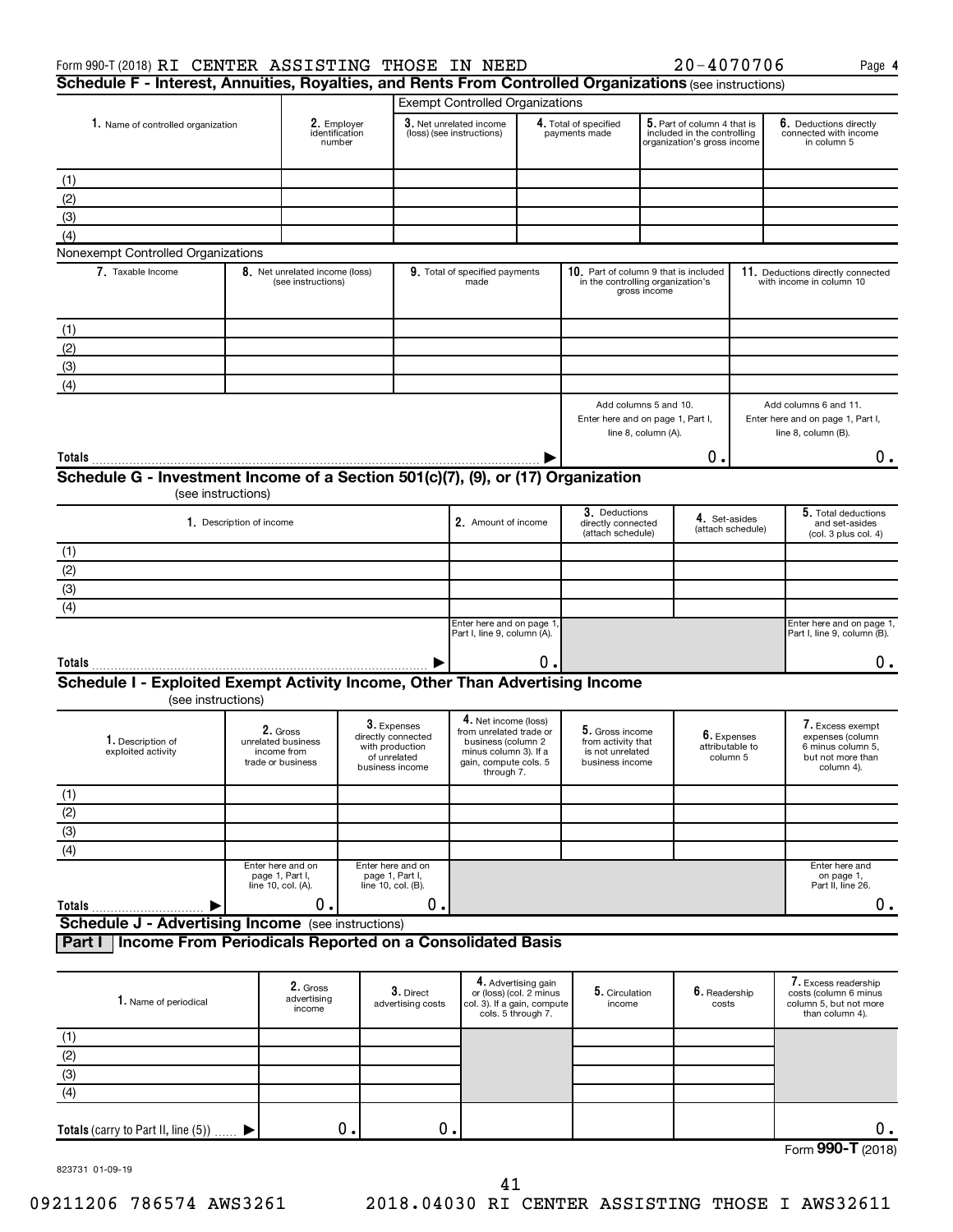#### Form 990-T (2018) RI CENTER ASSISTING THOSE IN NEED  $20-4070706$  Page

Part II | Income From Periodicals Reported on a Separate Basis (For each periodical listed in Part II, fill in columns 2 through 7 on a line-by-line basis.)

| 1. Name of periodical                                                             | 2. Gross<br>advertising<br>income                          | 3. Direct<br>advertising costs                             | 4. Advertising gain<br>or (loss) (col. 2 minus<br>col. 3). If a gain, compute<br>cols. 5 through 7. |  | income                                       |               | 5. Circulation<br>6. Readership<br>costs |                                                       | 7. Excess readership<br>costs (column 6 minus<br>column 5, but not more<br>than column 4). |
|-----------------------------------------------------------------------------------|------------------------------------------------------------|------------------------------------------------------------|-----------------------------------------------------------------------------------------------------|--|----------------------------------------------|---------------|------------------------------------------|-------------------------------------------------------|--------------------------------------------------------------------------------------------|
| (1)                                                                               |                                                            |                                                            |                                                                                                     |  |                                              |               |                                          |                                                       |                                                                                            |
| (2)                                                                               |                                                            |                                                            |                                                                                                     |  |                                              |               |                                          |                                                       |                                                                                            |
| (3)                                                                               |                                                            |                                                            |                                                                                                     |  |                                              |               |                                          |                                                       |                                                                                            |
| (4)                                                                               |                                                            |                                                            |                                                                                                     |  |                                              |               |                                          |                                                       |                                                                                            |
| <b>Totals from Part I</b>                                                         | Ο.                                                         | $\Omega$                                                   |                                                                                                     |  |                                              |               |                                          | 0.                                                    |                                                                                            |
|                                                                                   | Enter here and on<br>page 1, Part I,<br>line 11, col. (A). | Enter here and on<br>page 1, Part I,<br>line 11, col. (B). |                                                                                                     |  |                                              |               |                                          |                                                       |                                                                                            |
| Totals, Part II (lines 1-5)  ▶                                                    | О.                                                         | 0                                                          |                                                                                                     |  |                                              |               |                                          | 0.                                                    |                                                                                            |
| Schedule K - Compensation of Officers, Directors, and Trustees (see instructions) |                                                            |                                                            |                                                                                                     |  |                                              |               |                                          |                                                       |                                                                                            |
| 1. Name                                                                           |                                                            |                                                            | 2. Title                                                                                            |  | 3. Percent of<br>time devoted to<br>business |               |                                          | 4. Compensation attributable<br>to unrelated business |                                                                                            |
| (1)                                                                               |                                                            |                                                            |                                                                                                     |  |                                              | $\%$          |                                          |                                                       |                                                                                            |
| (2)                                                                               |                                                            |                                                            |                                                                                                     |  |                                              | $\%$          |                                          |                                                       |                                                                                            |
| (3)                                                                               |                                                            |                                                            |                                                                                                     |  |                                              | $\frac{0}{0}$ |                                          |                                                       |                                                                                            |
| (4)                                                                               |                                                            |                                                            |                                                                                                     |  |                                              | $\%$          |                                          |                                                       |                                                                                            |
| Total. Enter here and on page 1, Part II, line 14                                 |                                                            |                                                            |                                                                                                     |  |                                              |               |                                          | 0.                                                    |                                                                                            |

**990-T**  Form (2018)

**5**

823732 01-09-19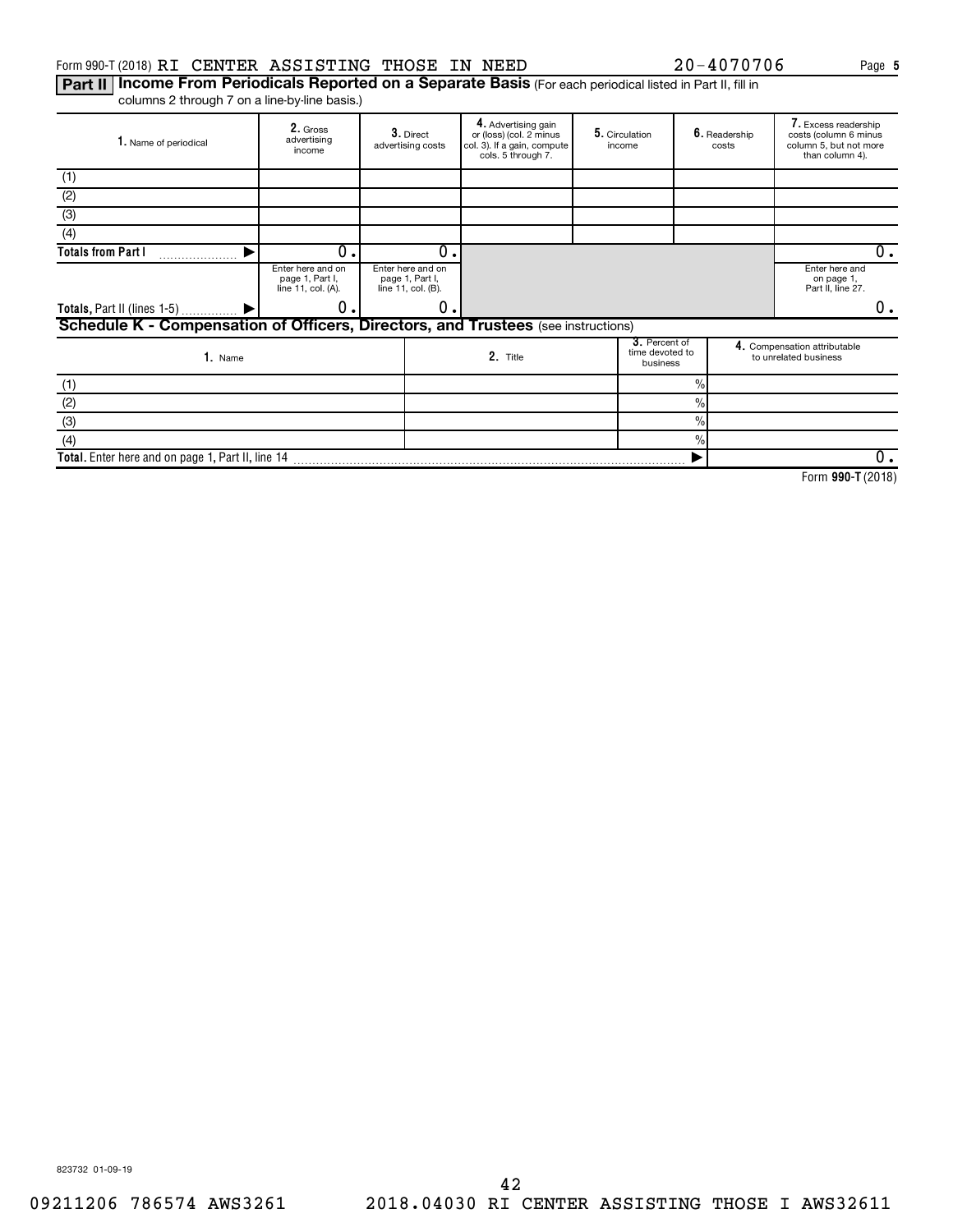| FORM $990-T$                                                                                                                                                                                                                                                                            | SCHEDULE E - UNRELATED DEBT-FINANCED INCOME<br>AVERAGE ACQUISITION DEBT |                                | 1<br><b>STATEMENT</b>            |
|-----------------------------------------------------------------------------------------------------------------------------------------------------------------------------------------------------------------------------------------------------------------------------------------|-------------------------------------------------------------------------|--------------------------------|----------------------------------|
| DESCRIPTION OF DEBT-FINANCED PROPERTY<br>RENTAL PROPERTY                                                                                                                                                                                                                                |                                                                         | ACTIVITY<br><b>NUMBER</b><br>1 | AMOUNT OF<br>OUTSTANDING<br>DEBT |
| BEGINNING FIRST MONTH<br>BEGINNING SECOND MONTH<br>BEGINNING THIRD MONTH<br>BEGINNING FOURTH MONTH<br>BEGINNING FIFTH MONTH<br>BEGINNING SIXTH MONTH<br>BEGINNING SEVENTH MONTH<br>BEGINNING EIGHTH MONTH<br>BEGINNING NINTH MONTH<br>BEGINNING TENTH MONTH<br>BEGINNING ELEVENTH MONTH |                                                                         |                                | 216, 140.                        |
| BEGINNING TWELFTH MONTH                                                                                                                                                                                                                                                                 |                                                                         |                                | 106, 112.                        |
| TOTAL OF ALL MONTHS<br>NUMBER OF MONTHS IN YEAR                                                                                                                                                                                                                                         |                                                                         |                                | 322, 252.<br>12 <sup>°</sup>     |
| AVERAGE AQUISITION DEBT                                                                                                                                                                                                                                                                 |                                                                         |                                | 26,854.                          |
| TOTALS TO FORM 990-T, SCHEDULE E, COLUMN 4                                                                                                                                                                                                                                              |                                                                         |                                |                                  |

~~~~~~~~~~~~~~~~~~~~~~~~~~~~~~~~~~~~~~~~~~~~~~~~~~~~~~~~~~~~~~~~~~~~~~~~~~~~~~

}}}}}}}}}}}}}}}}}}}}}}}}}}}}}}}}} }}}}}}}}}}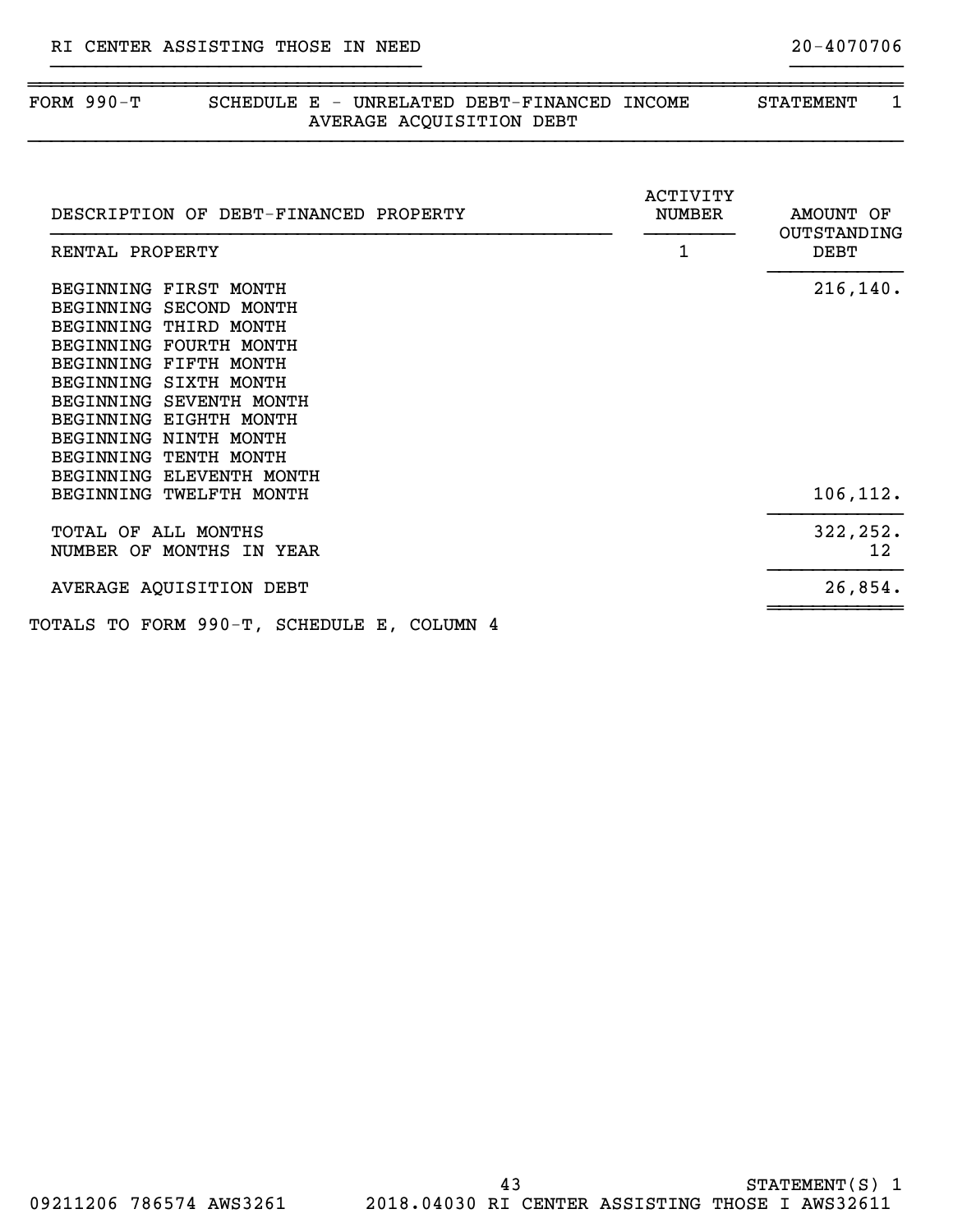| FORM $990-T$<br>SCHEDULE E - UNRELATED DEBT-FINANCED INCOME<br>AVERAGE ADJUSTED BASIS                                                                |                                  |                                                                | $\overline{a}$<br><b>STATEMENT</b> |  |
|------------------------------------------------------------------------------------------------------------------------------------------------------|----------------------------------|----------------------------------------------------------------|------------------------------------|--|
| DESCRIPTION OF DEBT-FINANCED PROPERTY                                                                                                                |                                  | <b>ACTIVITY</b><br><b>NUMBER</b>                               |                                    |  |
| RENTAL PROPERTY                                                                                                                                      |                                  | $\mathbf{1}$                                                   | <b>AMOUNT</b>                      |  |
| AVERAGE ADJUSTED BASIS OF PROPERTY FIRST DAY OF YEAR<br>AVERAGE ADJUSTED BASIS OF PROPERTY LAST DAY OF YEAR                                          |                                  |                                                                | 228,182.<br>217, 273.              |  |
| AVERAGE ADJUSTED BASIS OF PROPERTY FOR THE YEAR                                                                                                      |                                  |                                                                | 222,728.                           |  |
| TOTAL TO FORM 990-T, SCHEDULE E, COLUMN 5                                                                                                            |                                  |                                                                |                                    |  |
| FORM 990-T<br>SCHEDULE E - OTHER DEDUCTIONS                                                                                                          |                                  |                                                                | 3<br><b>STATEMENT</b>              |  |
| DESCRIPTION                                                                                                                                          | <b>ACTIVITY</b><br><b>NUMBER</b> | <b>AMOUNT</b>                                                  | TOTAL                              |  |
| MORTGAGE INTEREST<br>REPAIRS AND MAINTENANCE<br>GROUNDS MAINTENANCE<br>UTILITIES<br>TAXES<br><b>DEPRECIATION</b><br><b>INSURANCE</b><br>- SUBTOTAL - | $\mathbf{1}$                     | 1,912.<br>7,019.<br>198.<br>5,082.<br>373.<br>2,182.<br>2,402. | 19,168.                            |  |
| TOTAL OF FORM 990-T, SCHEDULE E, COLUMN 3(B)                                                                                                         |                                  |                                                                | 19,168.                            |  |
| <b>FORM 990-T</b><br>AVERAGE ACQUISITION DEBT ON OR<br>ALLOCABLE TO DEBT-FINANCED PROPERTY                                                           |                                  |                                                                | <b>STATEMENT</b><br>4              |  |
| DESCRIPTION                                                                                                                                          | <b>ACTIVITY</b><br><b>NUMBER</b> | <b>AMOUNT</b>                                                  | TOTAL                              |  |
| AVERAGE DEBT BALANCE<br>SUBTOTAL -                                                                                                                   | 1                                | 161,126.                                                       | 161,126.                           |  |
| TOTAL OF FORM 990-T, SCHEDULE E, COLUMN 4                                                                                                            |                                  |                                                                | 161,126.                           |  |

}}}}}}}}}}}}}}}}}}}}}}}}}}}}}}}}} }}}}}}}}}}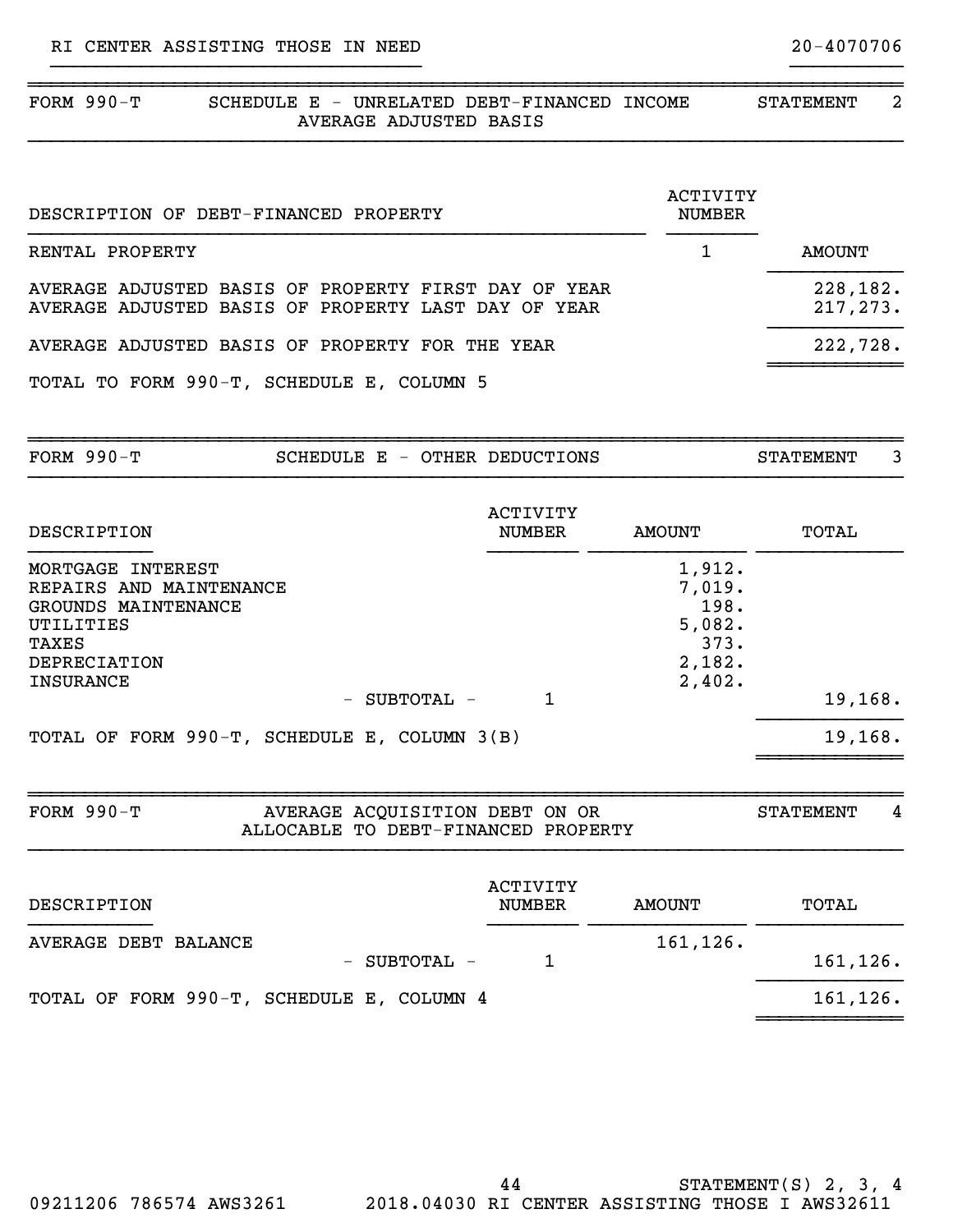| FORM $990-T$<br>AVERAGE ADJUSTED BASIS OF OR<br>ALLOCABLE TO DEBT-FINANCED PROPERTY | <b>STATEMENT</b>          | 5             |          |  |
|-------------------------------------------------------------------------------------|---------------------------|---------------|----------|--|
| DESCRIPTION                                                                         | ACTIVITY<br><b>NUMBER</b> | <b>AMOUNT</b> | TOTAL    |  |
| AVERAGE ADJUSTED BASIS<br>- SUBTOTAL -                                              |                           | 222,728.      | 222,728. |  |
| TOTAL OF FORM 990-T, SCHEDULE E, COLUMN 5                                           |                           |               | 222,728. |  |

~~~~~~~~~~~~~~~~~~~~~~~~~~~~~~~~~~~~~~~~~~~~~~~~~~~~~~~~~~~~~~~~~~~~~~~~~~~~~~

}}}}}}}}}}}}}}}}}}}}}}}}}}}}}}}}} }}}}}}}}}}